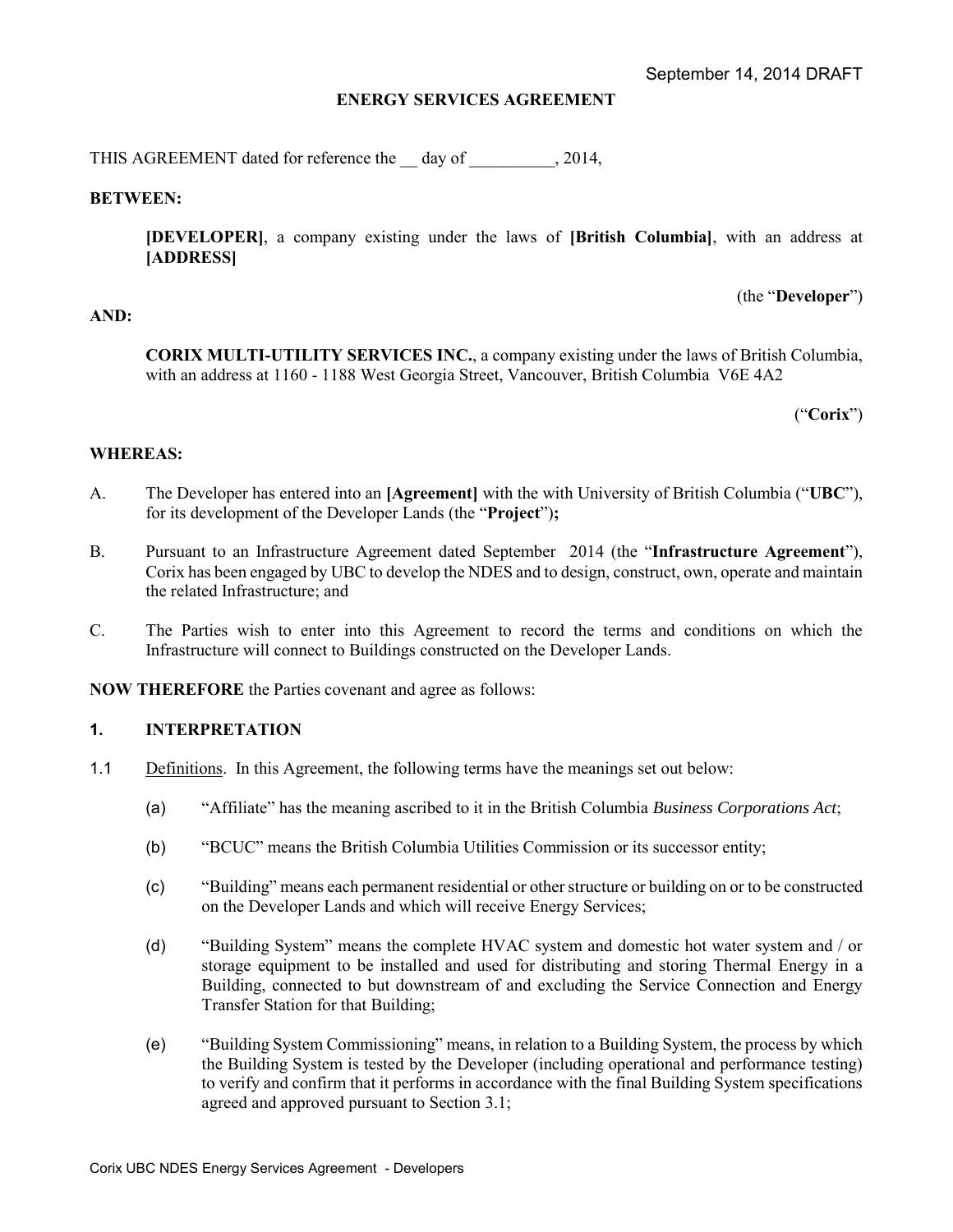- (f) "Business Day" means any day except a Saturday, Sunday, statutory holiday in the Province of British Columbia or any other day on which banks are generally not open for business in Vancouver, British Columbia;
- (g) "CEP" means a central energy plant for the generation of Thermal Energy, including any or all of the following: natural gas boilers, wood waste boiler equipment, wood waste storage facilities and other energy equipment and all associated mechanical and electrical interconnections, control systems and structures;
- (h) "Changes of Law" means any change in, or the introduction of new, applicable Laws, industry standards or conditions affecting (i) the performance, operation, maintenance or routine repair of the Infrastructure; (ii) the provision of Energy Services; and/or (iii) the creation and provision of Thermal Energy;
- (i) "Contaminants" means any radioactive materials, asbestos materials, urea formaldehyde, underground or above ground tanks, pollutants, contaminants, deleterious substances, dangerous substances or goods, hazardous, corrosive, or toxic substances, hazardous waste, waste, pesticides, defoliants, or any other solid, liquid, gas, vapour, odour, heat, sound, vibration, radiation, or combination of any of them, the storage, manufacture, handling, disposal, treatment, generation, use, transport, remediation, or Release into the Environment of which is now or hereafter prohibited, controlled, or regulated under Environmental Laws;
- (j) "Community Energy Covenant" means an agreement made between UBC and a Developer and thereafter assigned to Corix, or between Corix and a Developer; pursuant to which such Developer grants to UBC or Corix, as the case may be, (i) a covenant under Section 219 of the Land Title Act (British Columbia) governing the construction, heating and occupancy of a Building and (ii) a statutory right of way under Section 218 of the Land Title Act (British Columbia) permitting the grantee, or a third party appointed by the grantee, to provide to the Building service from a community energy system and to access the Building and the lands on which it is built in connection with the provision of such service,.
- (k) "Contaminated Site" has the meaning ascribed to it in the *Environmental Management Act*  (British Columbia);
- (l) "Customers" means any Persons who receive Energy Services pursuant to a Customer Agreement;
- (m) "Customer Agreement" means the agreement between a Customer and Corix that sets out the terms and conditions on which Energy Services will be provided to a Building or Buildings (a current copy of the standard form of this agreement, as approved by the BCUC, is attached as Schedule A), as amended in accordance with the terms;
- (n) "DCCP" means UBC's Department of Campus & Community Planning in its capacity as regulatory, inspection and permitting authority for UBC's Vancouver Campus or such other department of UBC as becomes responsible for this function from time to time.
- (o) "Deadline" the meaning ascribed to it in Section [3.6;](#page-7-0)
- (p) "Design Guide" means the Design Guide for Compatibility with District Energy, as administered and issued by Corix, and as amended from time to time, a current version of which is attached to this Agreement as Schedule B.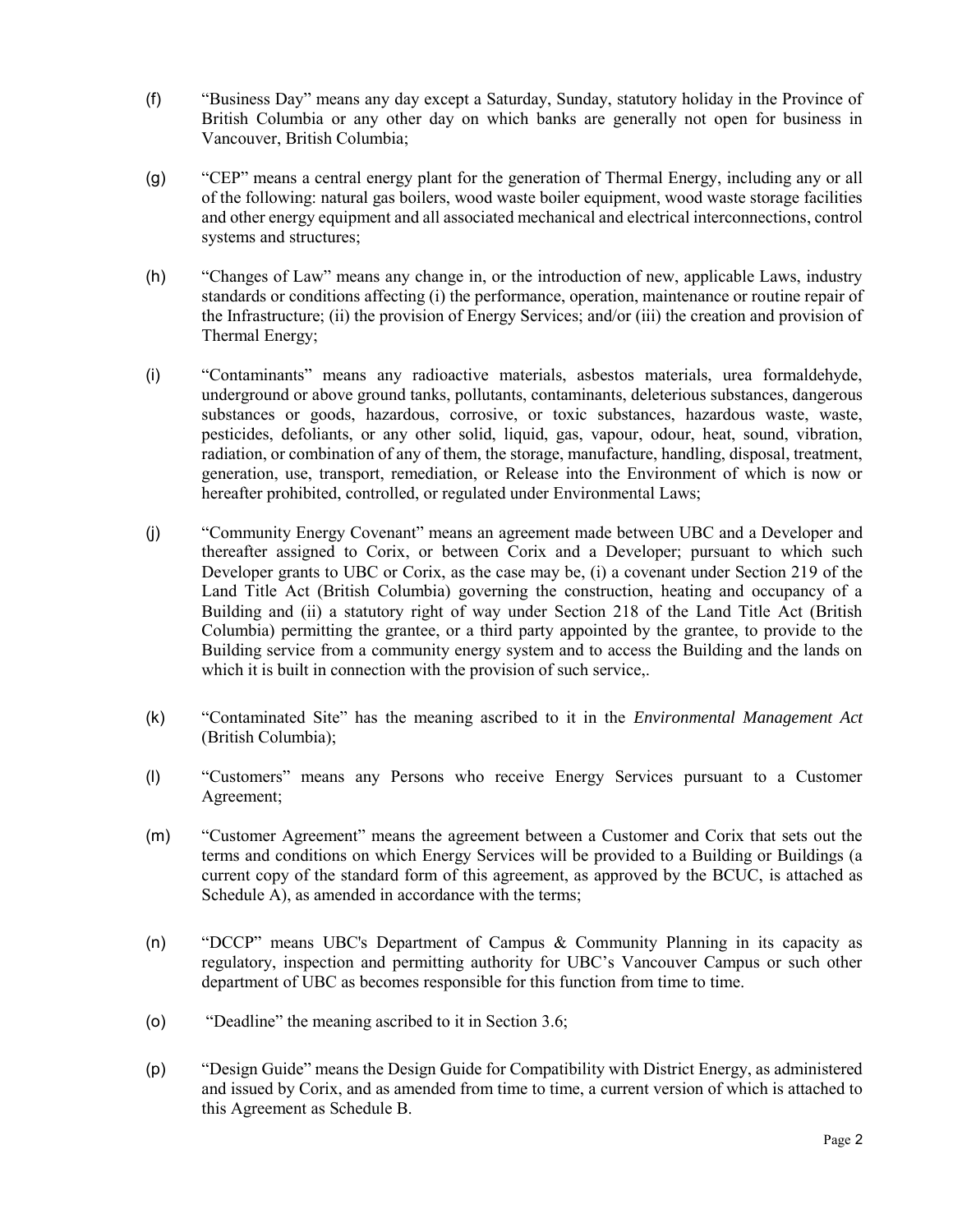- (q) "Development Areas" means, collectively, the Wesbrook Place, Acadia Road (including the Acadia West Neighbourhood and Acadia East student housing precinct), East Campus and Stadium neighbourhoods of UBC's Vancouver Campus, all as designated in UBC's Land Use Plan;
- (r) "Developer's Engineer" means a professional engineer engaged by the Developer at the Developer's sole cost and expense, which engineer must be acceptable to Corix, acting reasonably;
- (s) "Developer Group" means the Developer and its shareholders, directors, officers, employees, agents, successors, and permitted assigns;
- (t) "Developer Lands" means those lands subject to the Offer to Lease and Ground Lease and legally described as:

[INSERT LEGAL DESCRIPTION]

- (u) "Distribution System" means, collectively, the system of hot water pipes, fittings and ancillary components connecting the CEP to the Service Connections;
- (v) "Encumbrance" means any mortgage, lien, pledge, judgement, execution, charge, security interest, restriction, claim or encumbrance of a financial nature, including, without limitation, builders liens and claims of the Workplace Safety and Insurance Board, Canada Revenue Agency and any other Governmental Authority;
- (w) "Energy Services" means the provision by Corix of Thermal Energy via the Infrastructure;
- (x) "Energy Services Commencement" the meaning ascribed to it in Section [7.1;](#page-9-0)
- (y) "Energy Transfer Station" means, collectively, the system of separate heat exchangers for space heating and domestic hot water (excluding domestic hot water storage tanks), energy meter equipment (including temperature sensors and flow meter), control panel and all pipes, fittings and ancillary equipment and facilities necessary to measure and control the transfer of Thermal Energy from the Service Connection to a Building System;
- (z) "Environment" includes the air (including all layers of the atmosphere), land (including soil, sediment deposited on land, fill, lands submerged under water, buildings, and improvements), water (including oceans, lakes, rivers, streams, groundwater, and surface water), and all other external conditions and influences under which humans, animals, and plants live or are developed and "Environmental" has a corresponding meaning;
- (aa) "Environmental Credits" means any income, credit, right, benefit or advantage, whether in the form of greenhouse gas (GHG), monetary value or some other form or character, relating to Environmental matters including type and level of Environmental emissions, input sources and compliance with Environmental Laws, and any market instrument, including without limitation any Environmental emission allowances and Environmental emission reduction credits that accrue to businesses that perform better than certain government, industry, trade organization or Environmental international emission reduction guidelines;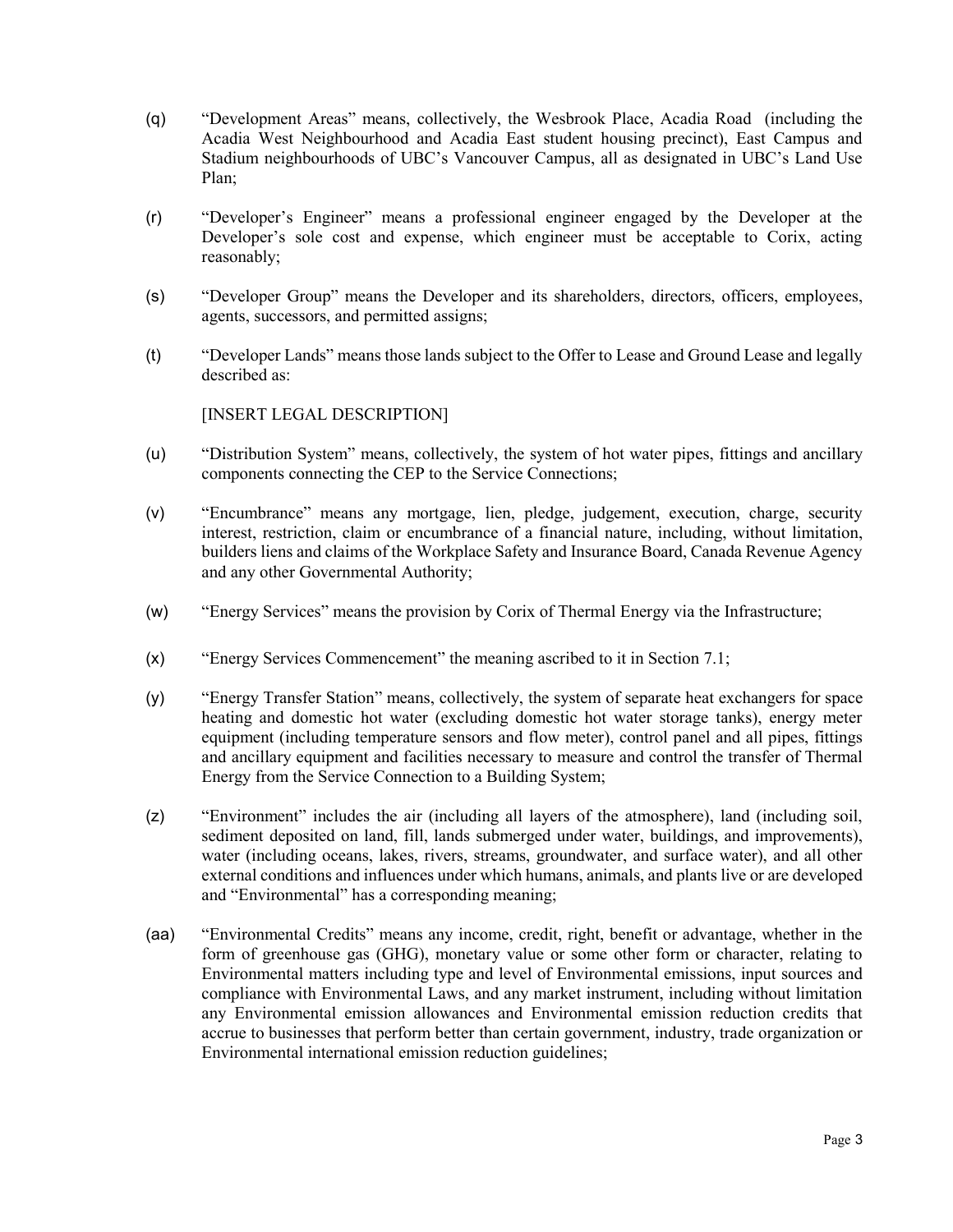- (bb) "Environmental Laws" means any and all applicable statutes, laws, regulations, orders, bylaws, standards, guidelines, protocols, permits, and other lawful requirements of any Governmental Authority now or hereafter in force relating to or for the Environment or its protection, environmental assessment, health, occupational health and safety, protection of any form of plant or animal life, or transportation of dangerous goods, including the principles of common law and equity;
- (cc) "Fees" means the fees to be charged by Corix and paid by Customers for Energy Services, as approved by the BCUC from time to time;
- (dd) "Force Majeure" has the meaning ascribed to it in Article [16;](#page-18-0)
- (ee) "Functional" means, in relation to a Building System, when that Building System fully complies with Article [3,](#page-6-1) has satisfied Building System Commissioning and is performing the function for which it was designed;
- (ff) "Governmental Authority" means any federal, provincial, regional, municipal, local or other government, governmental or public department, court, tribunal, arbitral body, commission, board, bureau or agency and any subdivision, agent, commission, board or authority, including without limitation the DCCP and the BCUC.
- (gg) "Ground Lease" means the lease between the Developer and UBC dated [INSERT DATE] for the Developer Lands;
- (hh) "Infrastructure" means, collectively, the CEP, Distribution System, Energy Transfer Stations, Service Connections, connections to alternate energy source(s), and any ancillary equipment and facilities;
- (ii) "Infrastructure Agreement" has the meaning set forth in Recital B;
- (jj) "Laws" means any law, statute, regulation, bylaw, code, Permit, order or legal requirement of or issued by or under the direction or authority of any Governmental Authority having jurisdiction;
- (kk) "NDES" means the neighbourhood district energy utility system developed or being developed by Corix to provide Energy Services to the Development Areas (including the Developer Lands);
- (ll) "Offer to Lease" means the offer to lease between the Developer and the UBC dated [INSERT DATE] for the Developer Lands;
- (mm) "Party" means either the Developer or Corix and "Parties" means both of them;
- (nn) "Permits" means all permits, licences, certificates, approvals, authorizations, consents and the like issued by any Governmental Authority for the Project Infrastructure or the provision of Energy Services;
- (oo) "Person" means an individual or his or her legal personal representative, an unincorporated organization or association, or a corporation, partnership, trust, trustee, syndicate, joint venture, limited liability company, union, Governmental Authority or other entity or organization;
- (pp) "Project" has the meaning ascribed to it in Recital [A;](#page-0-0)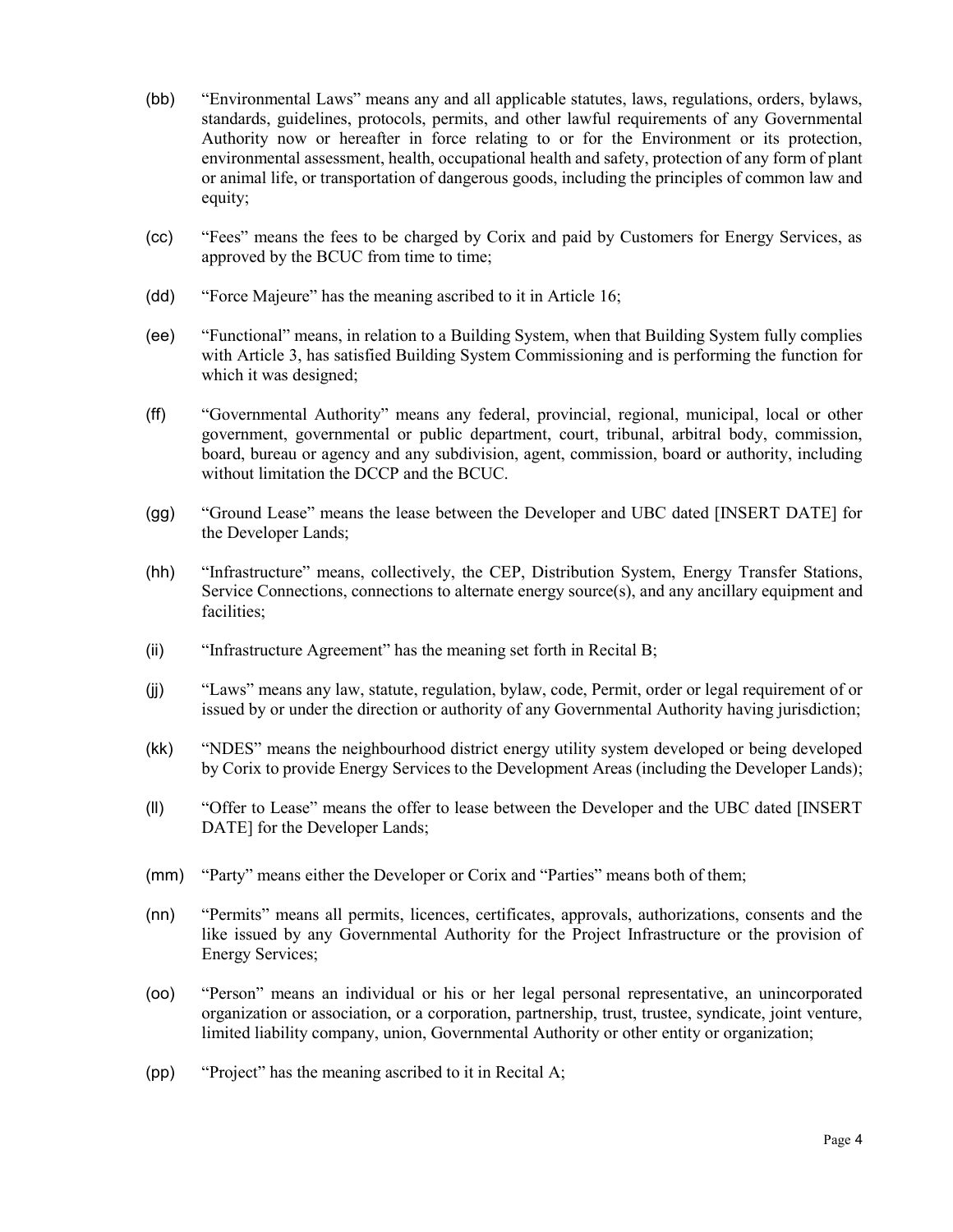- (qq) "Project Infrastructure" means those portions of the Infrastructure located on the Developer Lands;
- (rr) "Project Infrastructure Work" means the design, engineering, installation and verification by Corix of Project Infrastructure on the Developer Lands;
- (ss) "Release" includes any release, spill, leak, pumping, pouring, emission, emptying or discharge, injection, escape, leaching, migration, disposal, or dumping;
- (tt) "Service Connection" means the system of hot water pipes, all ancillaries and all fittings necessary to connect a Building to the Distribution System via an Energy Transfer Station;
- (uu) "Statutory Right of Way" means a statutory right of way agreement, substantially in the form attached as Schedule D, which permits Corix access to the Developer Lands for the purpose of performing its obligations under this Agreement and Customer Agreements;
- (vv) "Target Date" the meaning ascribed to it in Section [3.2;](#page-7-1)
- (ww) "Thermal Energy" means thermal energy for space heating and domestic hot water;
- (xx) "UBC" means the University of British Columbia, a corporation continued under the *University Act*, R.S.B.C. 1196, c. 468.
- (yy) "UBC's Land Use Plan" means the land use plan adopted by the Minister of Community and Rural Development pursuant to Part 10-2010 of the Municipalities Enabling and Validating Act (No.3) [SBC 2001], c.44.
- (zz) "UBC's Vancouver Campus" means the lands within the boundaries described in the Point Grey Campus Lands Regulation (195/2010); and
- (aaa) "Zoning Regulation" means the Development and Building Regulations of the DCCP, as amended and replaced from time to time.
- 1.2 Interpretation. Unless otherwise expressly provided, in this Agreement:
	- (a) "this Agreement" means this Agreement as it may from time to time be supplemented or amended by the Parties, and includes the attached Schedules;
	- (b) all references in this Agreement to a designated "Article", "Section", "subsection" or "Schedule" is to the designated Article, Section or subsection of or Schedule to this Agreement;
	- (c) the headings are for convenience only, do not form a part of this Agreement and are not intended to interpret, define or limit the scope, extent or intent of this Agreement or any provision hereof;
	- (d) the singular of any term includes the plural, and vice versa; the use of any term is equally applicable to any gender and, where applicable, a body corporate;
	- (e) the word "including" is not limiting whether or not non-limiting language (such as "without limitation" or "but not limited to" or words of similar import) is used with reference thereto;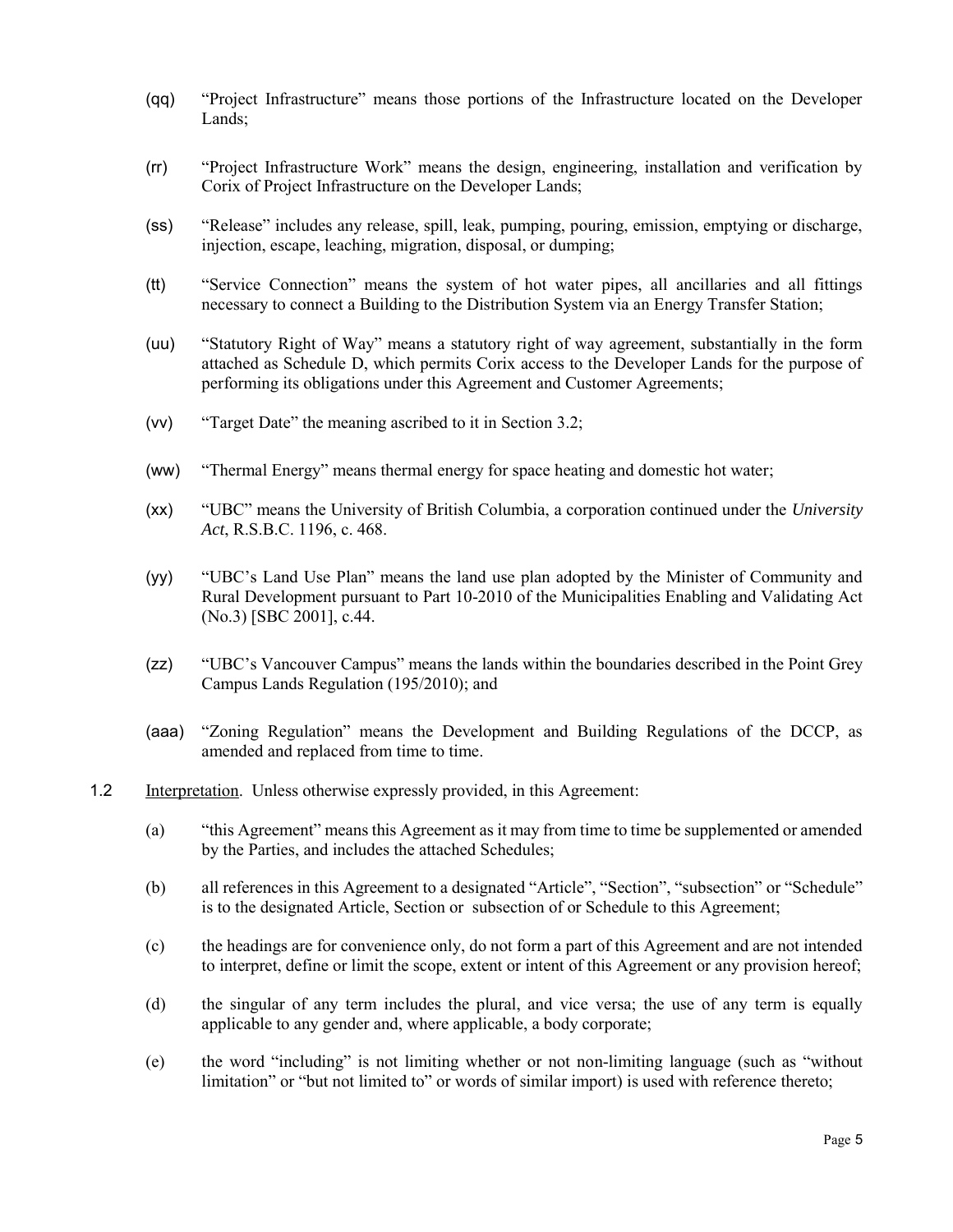- (f) references to time of day or date mean the local time or date in the city of Vancouver, British Columbia; and
- (g) all references to amounts of money mean lawful currency of Canada.
- 1.3 Governing Law. This Agreement and each of the documents contemplated by or delivered under or in connection with this Agreement are governed exclusively by, and are to be enforced, construed and interpreted exclusively in accordance with, the laws of British Columbia and the laws of Canada applicable in British Columbia which will be deemed to be the proper law of the Agreement.
- 1.4 Severability. Each provision of this Agreement is severable. If any provision of this Agreement is or becomes illegal, invalid or unenforceable in any jurisdiction, the illegality, invalidity or unenforceability of that provision will not affect:
	- (a) the legality, validity or enforceability of the remaining provisions of this Agreement, or
	- (b) the legality, validity or enforceability of that provision in any other jurisdiction, except that if:
		- (i) on the reasonable construction of this Agreement as a whole, the applicability of the other provision presumes the validity and enforceability of the particular provision, the other provision will be deemed also to be invalid or unenforceable, and
		- (ii) as a result of the determination by a court of competent jurisdiction that any part of this Agreement is unenforceable or invalid and, as a result of this section, the basic intentions of the parties in this Agreement are entirely frustrated,

the Parties will use all reasonable efforts to amend, supplement or otherwise vary this Agreement to confirm their mutual intention in entering into this Agreement.

- 1.5 Time of Essence. Time is of the essence of this Agreement.
- 1.6 Statutory References. Unless otherwise specified, each reference to a statute is deemed to be a reference to that statute and to the regulations made under that statute as amended or re-enacted from time to time.
- 1.7 Schedules.The following are the Schedules to this Agreement:

| Schedule A | Form of Customer Agreement |
|------------|----------------------------|
|------------|----------------------------|

- Schedule B Design Guide for Compatibility with District Energy
- Schedule C Thermal Energy Delivery Parameters Document
- Schedule D Form of Statutory Right of Way<br>Schedule E Developer-Provided Energy Trai
- Developer-Provided Energy Transfer Station Requirements
- Schedule F Supplementary Terms and Conditions of Construction Use

# **2. DEVELOPMENT OBLIGATIONS OF DEVELOPER**

2.1 Development of Project. The Developer will, at its own cost and expense, develop the Project in accordance with the lease agreement with UBC, applicable zoning, applicable Laws (including without limitation the Zoning Regulation), the Design Guide, the Community Energy Covenant and this Agreement. The Developer will, forthwith upon Corix's request, provide Corix with a copy of all sections of the lease agreement that pertain to the design, construction or operation of the Infrastructure or the Building System or the provision of Energy Services and any other portions of the lease agreement that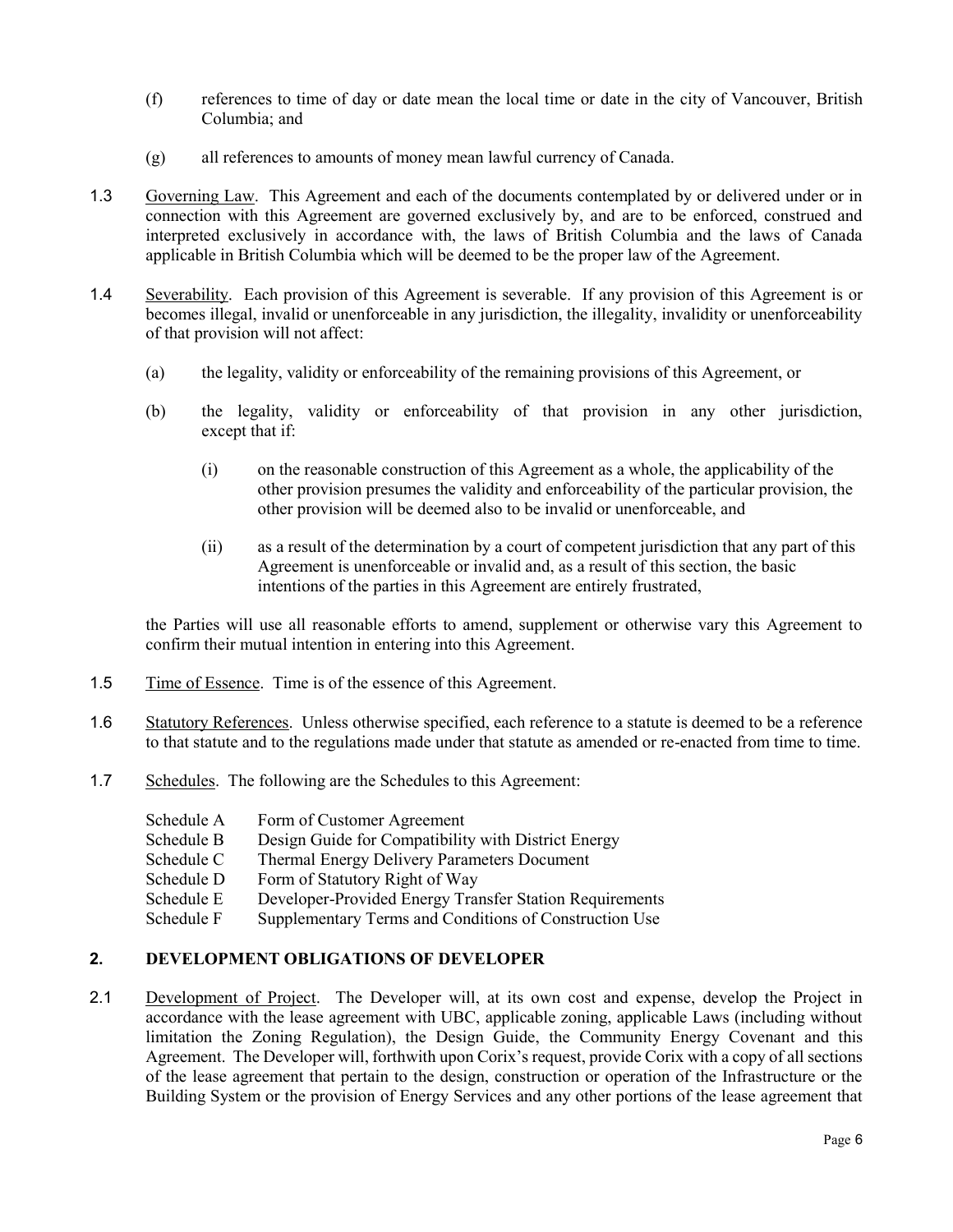Corix reasonably requests. The Developer may redact any commercially-sensitive financial information contained therein.

- <span id="page-6-2"></span>2.2 No Alternate System or Service Provider. The powers and rights granted to Corix under this Agreement are exclusive to Corix and, except as expressly provided hereunder, the Developer will not itself perform, provide, install or realize, nor allow any other Person to perform, provide, install or realize any other system to provide primary domestic hot water and space heating to any Building, nor use or allow or consent to any other Person supplying or distributing Thermal Energy or Energy Services to the Developer Lands. Fireplaces located in individual residential units are not prohibited by this Section [2.2,](#page-6-2) nor are other supplemental heating system(s) in any areas of a Building where Thermal Energy is either: prohibited by applicable Laws; or is not feasible, as mutually agreed by the Parties, each acting reasonably.
- 2.3 Sources of Energy. Corix and UBC may, without the need to obtain any approval from the Developer and without any recourse by the Developer, from time to time incorporate other sources of energy or other energy supply systems into the NDES, if Corix is still able to meet its obligations to the Developer.

# <span id="page-6-1"></span>**3. BUILDING SYSTEMS**

- <span id="page-6-0"></span>3.1 Review and Approval of Specifications. To achieve compatibility between each Building System and the Infrastructure and to achieve appropriate energy loads, the Developer will:
	- (a) before installation of a Building System, review the Design Guide attached hereto at Schedule B and submit the specifications for each Building System, including all design and engineering components and the Developer's proposed energy loads, temperatures and any connection requirements, for review by Corix. The Developer will allow Corix a reasonable opportunity to discuss and comment on such specifications and where Corix, acting reasonably, determines that any change(s) to any specifications are necessary to achieve compatibility with the Infrastructure, such additions, repairs or alterations will be promptly made by the Developer at its sole expense. The final energy loads (at peak design conditions) and the maximum supply and return temperatures (at such peak design conditions) for the Building System will be mutually agreed between the Developer and Corix and approved by the Developer's Engineer, in each case as evidenced by their respective signature on a completed final Thermal Energy delivery parameters document in the form attached as Schedule C;
	- (b) at any time and from time to time provide Corix, in a timely manner, with such access and copies of specifications, drawings and other information as Corix may reasonably require to confirm that the Building Systems conform to the final Thermal Energy delivery parameters as agreed and approved pursuant to subsection (a) above. Where, acting reasonably, Corix determines additions, repairs or alterations to any portion of a Building System are necessary to achieve compatibility with the Infrastructure, such additions, repairs or alterations will be promptly made by the Developer at its sole expense; and
	- (c) except pursuant to subsection (b) above in relation to additions, repairs or alterations identified by Corix, not amend the final Thermal Energy delivery parameters agreed and approved pursuant to subsection (a) above in any manner that does or may affect Corix under this Agreement without the prior written consent of Corix, not to be unreasonably withheld. In all cases, the Developer will provide to Corix written notice of any proposed or contemplated amendment to such agreed and approved final Thermal Energy delivery parameters. In connection with any proposed or contemplated amendment to such agreed and approved final Thermal Energy delivery parameters that Corix determines will or may affect its rights hereunder, the Parties will review and agree on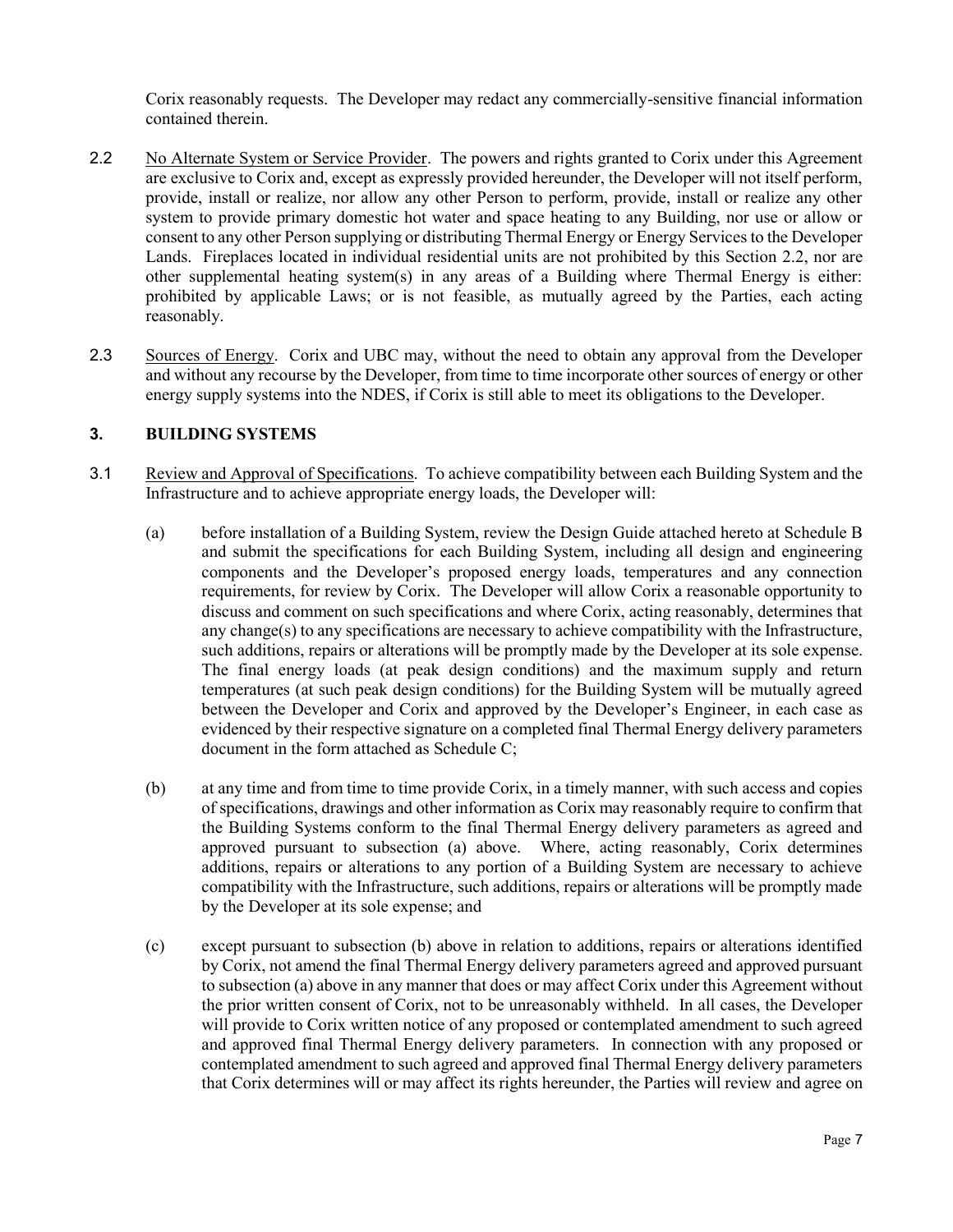any amendments to the final Thermal Energy delivery parameters and this Agreement that may be necessary to:

- (i) reflect necessary or desired, consequential alterations to any part of the Building System or the Project Infrastructure and the manner in which such alterations are executed;
- (ii) adjust the timing of any of the Project Infrastructure Work; and
- (iii) compensate Corix for any costs incurred or to be incurred by it in connection with such amendments. The Developer will pay or reimburse (as applicable) Corix for any additional costs reasonably incurred by Corix in connection with such amendments.
- <span id="page-7-1"></span>3.2 Construction and Installation. The Developer will construct and install each Building System in accordance with the Design Guide and with the final Thermal Energy delivery parameters agreed and approved pursuant to Section [3.1.](#page-6-0) The Developer will keep Corix reasonably informed regarding the progress of construction and installation of each Building System. Without limiting the generality of the foregoing, the Developer will provide at least 90 days' written notice to Corix of the Developer's scheduled target date (the "**Target Date**") by which: (a) the Developer will have completed the construction and installation of each Building System in accordance with this Section [3.2;](#page-7-1) (b) the Developer will have each Building System ready for connection to the Energy Transfer Station in accordance with Section [3.3;](#page-7-2) and (c) each Building will be ready to receive Energy Services from Corix.
- <span id="page-7-2"></span>3.3 Connection to Energy Transfer Station. Upon completion of construction and installation of each Building System, the Developer will provide to Corix documentation from the Developer's Engineer (in a form that is satisfactory to Corix, acting reasonably) verifying that the Building System has been designed, constructed and installed in full compliance with the final Thermal Energy delivery parameters agreed and approved pursuant to Section [3.1,](#page-6-0) has been flushed and cleaned and is capable of performing the function for which it was designed. Each Building System will be connected to the Energy Transfer Station by the Developer, in the presence of a Corix representative, as and when such full compliance of such Building System has been so verified by the Developer's Engineer. Notwithstanding anything to the contrary in this Agreement, the Parties acknowledge and agree that a Building System will not be connected to the Infrastructure before the Target Date, unless the Parties mutually agree otherwise in writing.
- <span id="page-7-3"></span>3.4 Building System Commissioning. Upon connection of each Building System to the Energy Transfer Station pursuant to Section [3.3,](#page-7-2) the Developer will perform Building System Commissioning. During Building System Commissioning, the Developer will take all required steps to remedy any defects in the design, engineering, construction or installation of the Building System identified by the Developer's Engineer within such period of time as may be reasonably required to remedy such defects and will promptly provide to Corix documentation from the Developer's Engineer (in a form that is satisfactory to Corix, acting reasonably) verifying that the Building System is Functional.
- 3.5 The Developer's Responsibility. Notwithstanding anything to the contrary in this Article [3,](#page-6-1) Corix will not be responsible for any aspect of the design, engineering, permitting, construction or installation of any Building System; each Building System has or will be engineered, designed, constructed and installed by the Developer solely at its own expense and in a good and workmanlike manner consistent with industry standards and in compliance with all applicable Laws and this Agreement. The Developer will ensure that each Building includes a Building System that complies with this Article 3.
- <span id="page-7-0"></span>3.6 Delays. If Energy Services Commencement has not occurred within 60 days from the Target Date or such other date that is mutually agreed by the Parties in writing (the "**Deadline**") so that a Building has not commenced receiving Energy Services in accordance with Section [7.1](#page-9-0) by the Deadline, the Developer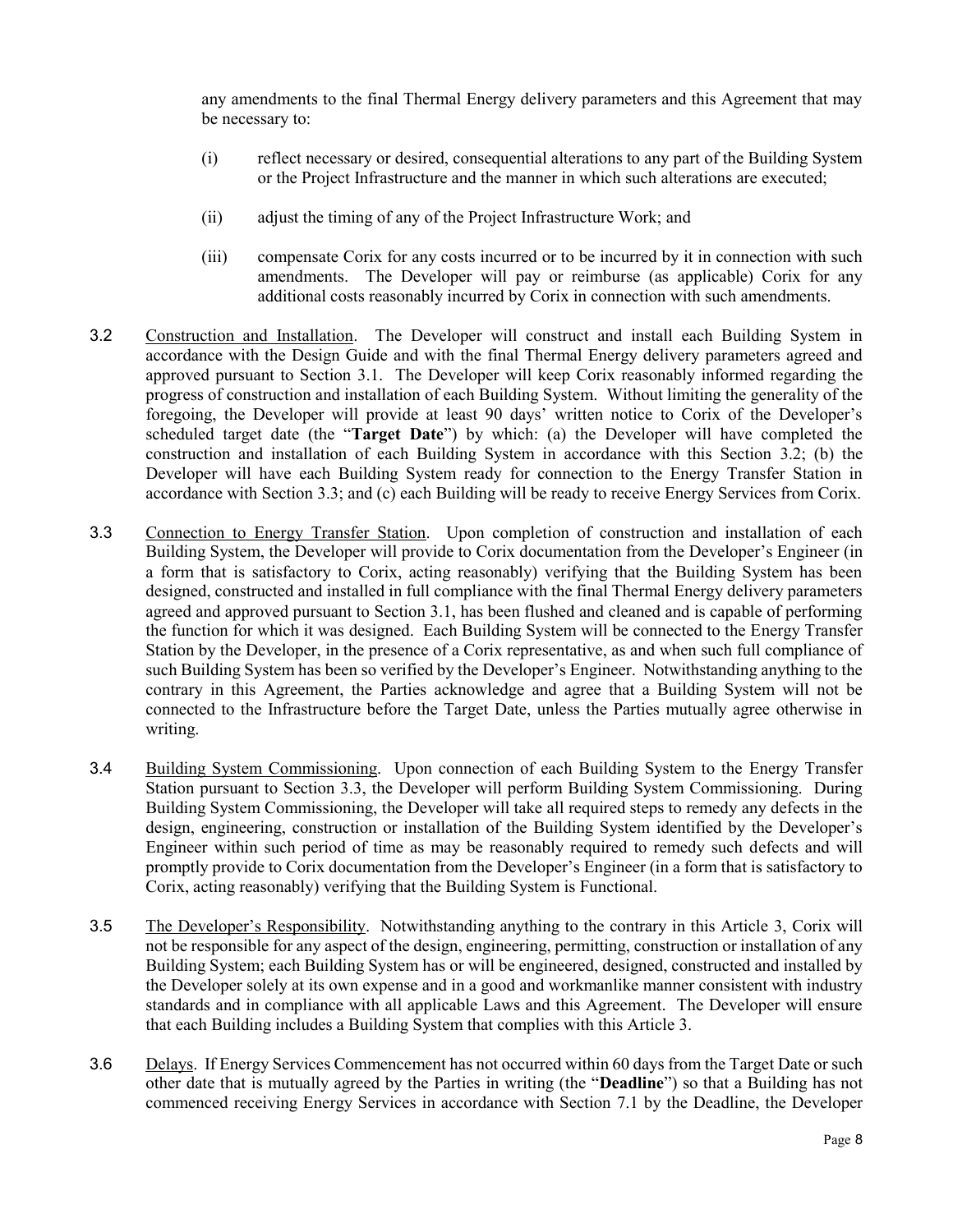will commence paying Corix the Basic Charge (as specified in the Rate Schedule in the standard form of the Customer Agreement attached as Schedule A) with effect as of the Deadline as if Corix had commenced providing Energy Services to the Building as of the Deadline. The Developer will pay such Basic Charge whether or not it has signed a Customer Agreement by the Target Date or the Deadline. Notwithstanding the foregoing, the Developer will not be required to pay such Basic Charge if Corix is the direct cause of the delay (in which case Corix will use commercially reasonable efforts to commence providing Energy Services as soon as possible, and in any event no later than 30 days from the Deadline).

# <span id="page-8-1"></span>**4. PROJECT INFRASTRUCTURE**

#### 4.1 Project Infrastructure Work. Subject to Sections [3.2,](#page-7-1) [3.6](#page-7-0) and [4.2,](#page-8-0) Corix will:

- (a) at its own cost and expense, perform the Project Infrastructure Work in a good and workmanlike manner, consistent with industry standards and in compliance with all applicable Laws and this Articl[e 4](#page-8-1) and will use reasonable efforts to obtain all requisite Permits associated therewith, in all cases based on the final Thermal Energy delivery parameters agreed and approved pursuant to Section [3.1](#page-6-0) and in advance of the commencement of any Project Infrastructure Work; and
- (b) to the extent reasonably possible in light of other obligations of Corix under the Infrastructure Agreement and Corix's services, customer and other agreements with other developers and Customers receiving Energy Services, in performing the work set out in subsection (a) above:
	- (i) work in a timely manner compatible with the Developer's construction/installation schedule;
	- (ii) keep the Developer reasonably informed regarding the progress of the Project Infrastructure Work; and
	- (iii) install the Project Infrastructure in utility corridors and other rights of way, and the Developer will for nominal consideration provide access to and space in utility corridors for such purposes.
- <span id="page-8-0"></span>4.2 Installation Costs Borne by the Developer. The Developer will, at its sole cost and expense, provide the items and fulfil the requirements described in Schedule E to facilitate the Project Infrastructure Work. Additionally, to the extent the Parties are able to coordinate their construction and installation activities on the Developer Lands, the Developer will pay all costs relating to excavation, bedding material and backfilling of trenches where such items and activities are related to both the construction activities of the Developer and installation of the Project Infrastructure.
- <span id="page-8-2"></span>4.3 Ownership. Notwithstanding any degree of annexation or affixation, or rule of law or equity to the contrary, all components of the Project Infrastructure and all additions or extensions will be and remain the property of and vest in Corix. Pursuant to the Infrastructure Agreement, Corix may sell the Infrastructure to the UBC upon termination of that agreement or other specified occurrences.
- 4.4 Permits. Corix will apply for and use commercially reasonable efforts to obtain and maintain all requisite Permits for the Project Infrastructure Work and for the operation of the Project Infrastructure. If requested to do so by Corix, the Developer will use reasonable efforts to assist Corix obtain such Permits.
- 4.5 Grants and Environmental Credits. Any grants from any Governmental Authority, crown corporation or non-governmental authority that may be derived from a reduction in costs for consumption of heat and hot water by the Buildings and all right, title and interest in the potential or actual commercial value of any Environmental Credit that may arise or accrue by virtue of the installation or operation of the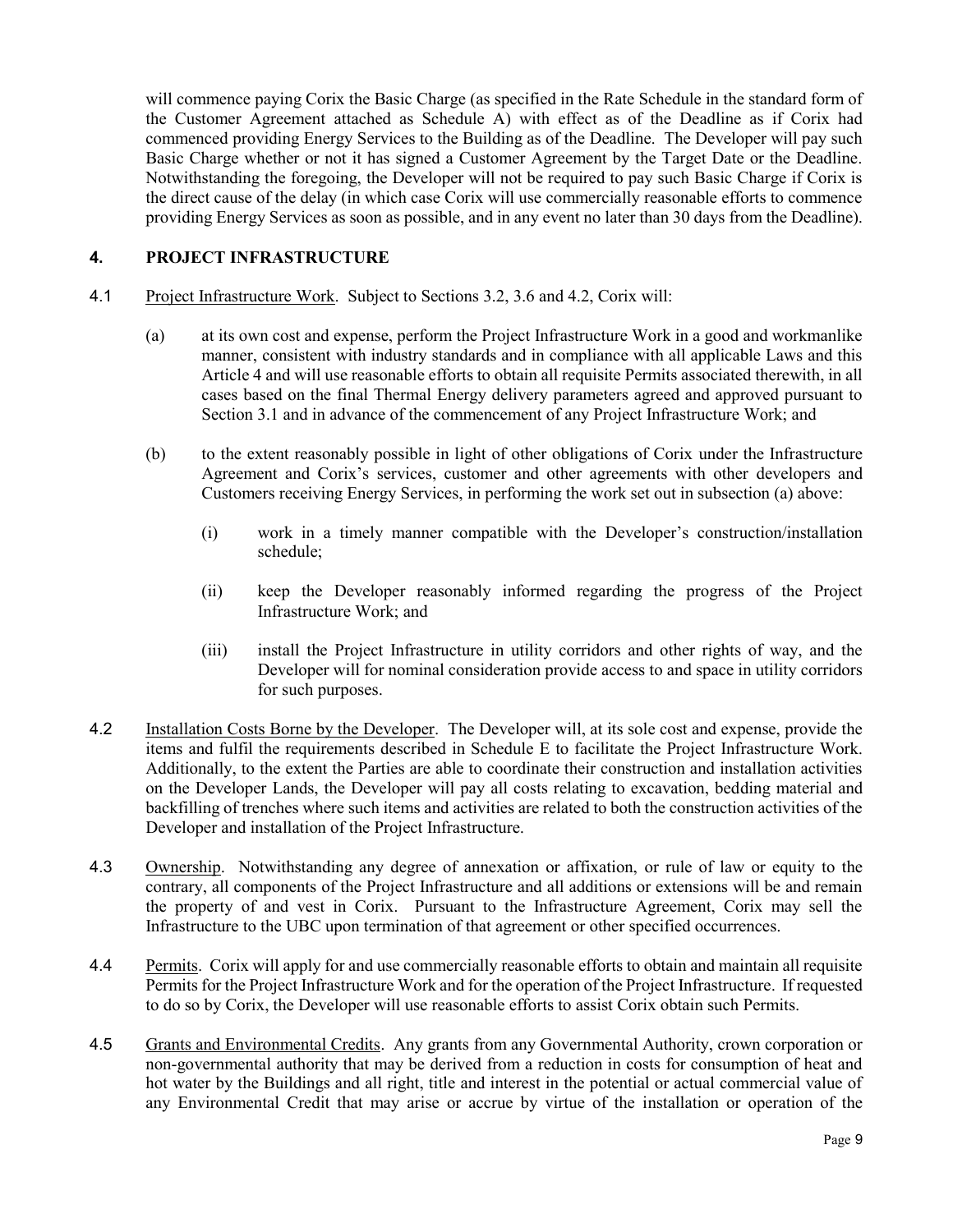Infrastructure (or any portion) or the NDES will be used in accordance with the Infrastructure Agreement to reduce rates for NDES Customers.

# **5. COOPERATION AND COORDINATION**

The Parties will cooperate and coordinate with each other and with any applicable Governmental Authority to permit each Party to perform its obligations under this Agreement. Without limiting the generality of the foregoing, the Developer will work and cooperate with Corix as may be reasonably required to:

- (a) make all applications to and filings with, and otherwise correspond and work together with BCUC and other Governmental Authorities for the Energy Services; and
- (b) make application for all exemptions, reductions and other relief from property taxes related to the Infrastructure as may be available from time to time.

Each Party agrees not unduly to interfere with or interrupt the activities of the other Party or any applicable Governmental Authority on the Developer Lands.

# <span id="page-9-1"></span>**6. ACCESS TO DEVELOPER LANDS**

The Developer grants and covenants to secure for Corix and its subcontractors, agents, employees and representatives, by licenses, statutory rights of way, easements, leases or other agreements, and for nominal consideration, non-exclusive access to, on, over and under the Developer Lands for the purposes of performing its obligations under this Agreement and Customer Agreements. Without limiting the generality of the foregoing, the Developer will, forthwith upon Corix's request, grant or cause to be granted to Corix and duly register in the relevant Land Title Office the Statutory Right of Way for each lot comprising a part of the Developer Lands and otherwise as required to allow Corix to perform its obligations under this Agreement and Customer Agreements. Each Statutory Right of Way granted pursuant to this Section [6](#page-9-1) will have priority over any Encumbrance. The access granted pursuant to this Section [6](#page-9-1) will be adequate, in the sole discretion and determination of Corix, to allow Corix to efficiently and effectively carry out its obligations and pursuant to the Customer Agreements without undue disturbance or interference from the Developer or any of its contractors, agents, employees or representatives.

Each statutory right of way, lease or other registrable interest granted pursuant to this Sectio[n 6](#page-9-1) may be registered by Corix (at Corix's sole cost) in the relevant Land Title Office, together with any priority agreements as Corix may deem necessary or advisable.

# **7. PROVISION OF ENERGY SERVICES BY CORIX**

- <span id="page-9-0"></span>7.1 Provision of Energy Services. Corix will provide Energy Services to a Building, subject to and provided that the following conditions have been satisfied:
	- (a) that the Building System for such Building has been connected to the Infrastructure in accordance with Article 3; and
	- (b) that the relevant Customer Agreement has been completed, executed and delivered in accordance with Sectio[n 7.2.](#page-10-0)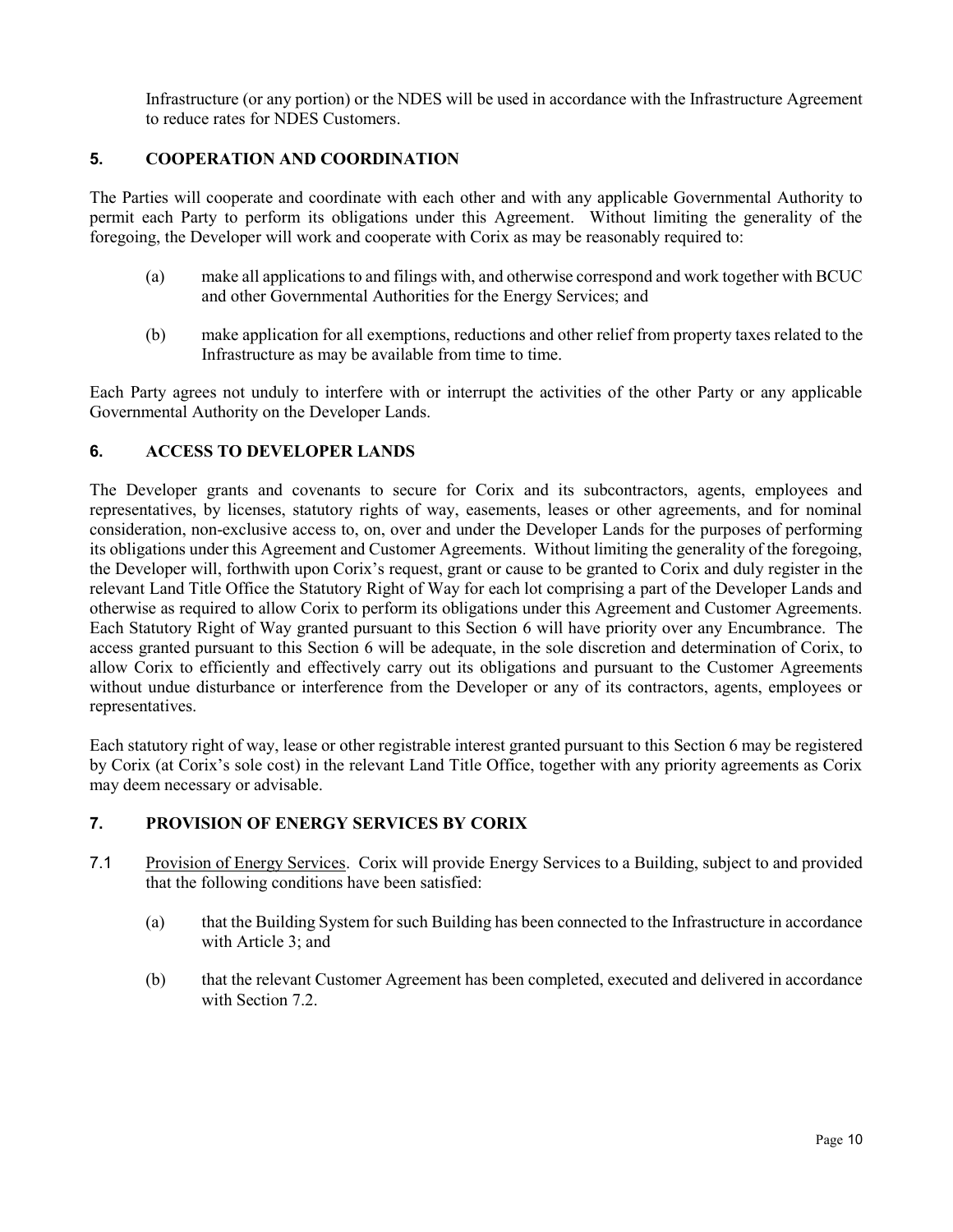Such conditions are for the sole benefit of Corix and may be waived only by Corix. The date and time when heat is first transferred between the Infrastructure and the Building System will be the "**Energy Services Commencement**".

- <span id="page-10-0"></span>7.2 Customer Agreements. The Developer will:
	- (a) before Building System Commissioning in accordance with Section [3.4:](#page-7-3)
		- (i) complete, execute and deliver to Corix a Customer Agreement covering such Building; and
		- (ii) cause any strata corporation then existing or subsequently created by the filing or registration of a strata plan for the applicable Building to complete, execute and deliver to Corix a Customer Agreement covering such Building; provided, however, that there will be only one Energy Transfer Station per Building, and therefore to the extent that there are multiple strata corporations created for a Building, the Developer will cause the strata corporation whose premises include the space occupied by the Energy Transfer Station to complete, execute and deliver to Corix a Customer Agreement for such Building;
	- (b) before a strata corporation being created by filling or registration of a strata plan for the Building, forthwith upon Corix's request, cause any Person to whom the Developer transfers or otherwise disposes, whether directly or indirectly, all or any portion of its interest in the Project to complete, execute and deliver to Corix a Customer Agreement covering such Building; and
	- (c) if any such strata corporation or Person referred to in subsections (a)(ii) or (b) above refuses to execute a Customer Agreement for a Building as required by this Section [7.2,](#page-10-0) forthwith pay to Corix the sum equal to the full cost (including without limitation, the capital investment) of all Infrastructure associated with the provision of Energy Services to such Building (including the applicable Energy Transfer Station and Service Connection) in order to ensure other existing and potential Customers of the NDES are not adversely impacted.
- 7.3 Construction Heat. The Parties acknowledge and agree that the Developer may, subject to the specific advance approval in writing of Corix (to be granted or not in its sole discretion), use Energy Services for purposes related to its ongoing construction work on the Developer Lands, in lieu of or in addition to the domestic purposes for which the Energy Services are intended. In all cases where the Developer uses Energy Services in connection with any construction or other activities on the Developer Lands that are not usual domestic applications, the terms and conditions of construction use, as set out on Schedule F, will apply in addition to the Thermal Energy Service Terms & Conditions comprising part of the Customer Agreement.
- 7.4 Permits. Corix will use reasonable efforts to obtain from all Government Authorities all Permits related to the provision of Energy Services. If requested to do so by Corix, the Developer will use reasonable efforts to assist Corix in obtaining such Permits.

# **8. ENERGY CHARGES**

8.1 NDES Energy Charges. Subject to Section [3.6,](#page-7-0) Corix will charge each Customer the applicable Fees, commencing on Energy Services Commencement.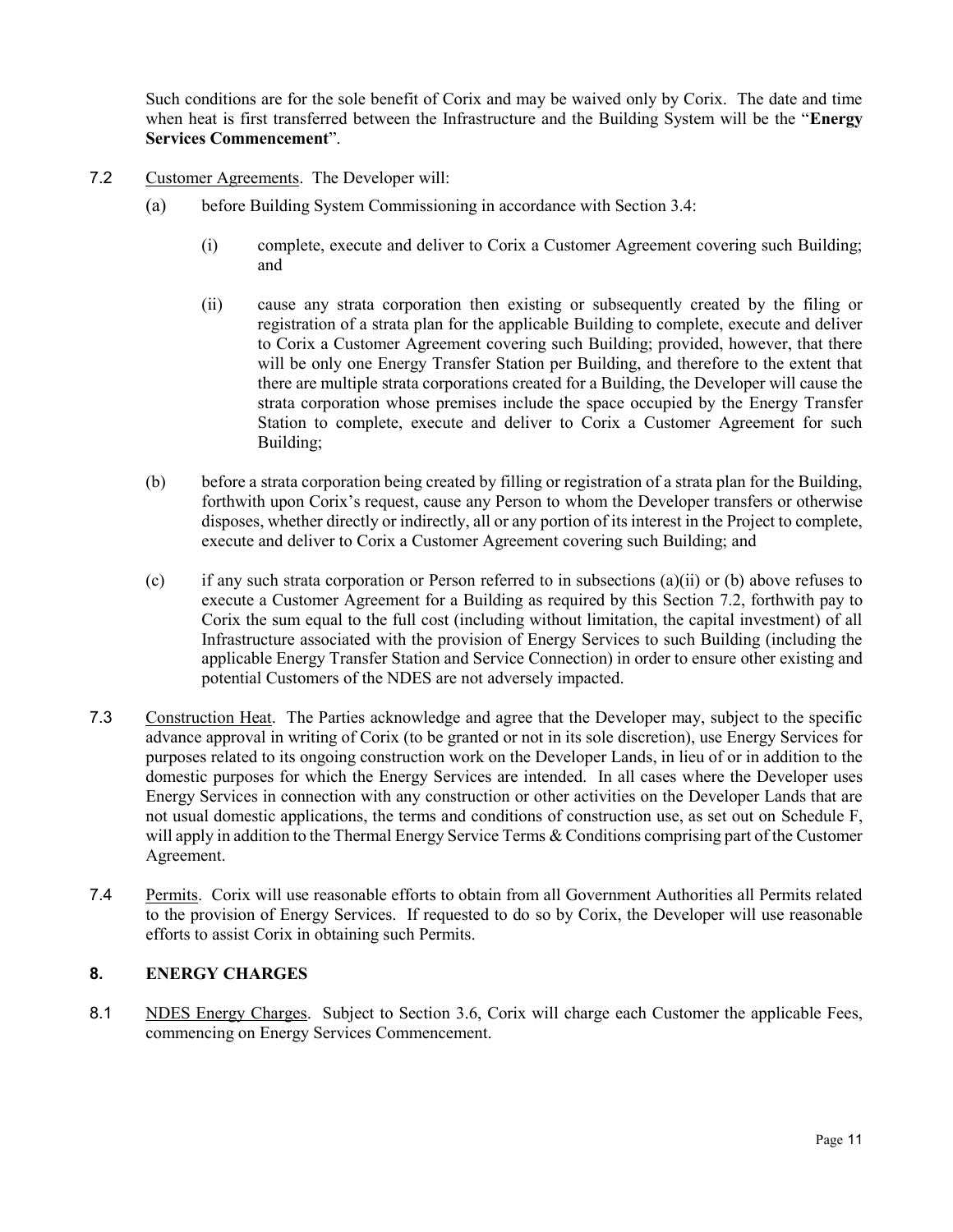- 8.2 Adjustment to Fees. Subject in each instance to approval by the BCUC, Corix may adjust the Fees at any time and from time to time in accordance with the applicable Customer Agreement(s) so it earns a fair market return.
- 8.3 Recovery of Costs and Expenses through Fees. Corix will, to the extent possible, recover all costs and expenses incurred by it in connection with the Infrastructure or Energy Services, including without limitation design, inspection, construction and operation costs, Permit fees, and all federal, provincial, regional and municipal taxes (including property taxes), levies and fees, through Fees.

Corix will through its applications to BCUC seek an appropriate rate of return for its Energy Services, as determined in light of risks assumed by Corix, number of Customers and other relevant factors, which rate of return may, depending on the circumstances, exceed the standard rate of return allowed by BCUC for large utility companies.

8.4 Collection and Use of Data. The parties acknowledge and agree that Corix may from time to time to collect and provide to UBC data regarding the performance of the NDES on a system-wide or specific basis as UBC may reasonably request under the Infrastructure Agreement.

The Developer hereby expressly consents to the following collection and use of data:

- (a) the collection by Corix and provision to UBC of data regarding the performance of the NDES specific to the Building, for purposes relating to the administration or performance of the Infrastructure and the Infrastructure Agreement, and
- (b) the collection by Corix and provision to UBC of data regarding other aspects of the NDES, the Infrastructure or the NDES Customers, for academic research purposes only.

# **9. REPRESENTATIONS AND WARRANTIES**

- 9.1 Representations and Warranties of the Developer. The Developer represents and warrants to Corix the following, and acknowledges that Corix is relying on such representations and warranties in entering into the transactions contemplated by this Agreement.
	- (a) *Status of the Developer*. The Developer is a company duly incorporated and validly existing under the laws of the [Province of British Columbia], with full power and authority to enter into and perform all of its obligations under this Agreement.
	- (b) *Litigation*. To the best of its knowledge, the Developer is not a party to any action, suit or legal proceeding, actual or threatened, and there are no circumstances, matters or things known to the Developer that might give rise to any such action, suit or legal proceeding, and there are no actions, suits or proceedings pending or threatened against the Developer before or by any Governmental Authority, that could affect the Developer's ability to perform its obligations under this Agreement.
	- (c) *No Breach of Agreement*. This Agreement and the performance by the Developer of its obligations does not and will not breach any provisions of any other agreement or Law that is binding on or applicable to the Developer.
	- (d) *No Conflict with Constating Documents*. Neither the entering into of this Agreement nor the consummation of the transactions contemplated hereby will result in a breach of any of the terms or provisions of the constating documents of the Developer or of any indenture or other agreement, written or oral, to which the Developer is a party, and all necessary corporate action on the part of the Developer has been or will be taken to authorize and approve the execution and delivery of this Agreement and the performance by the Developer of its obligations.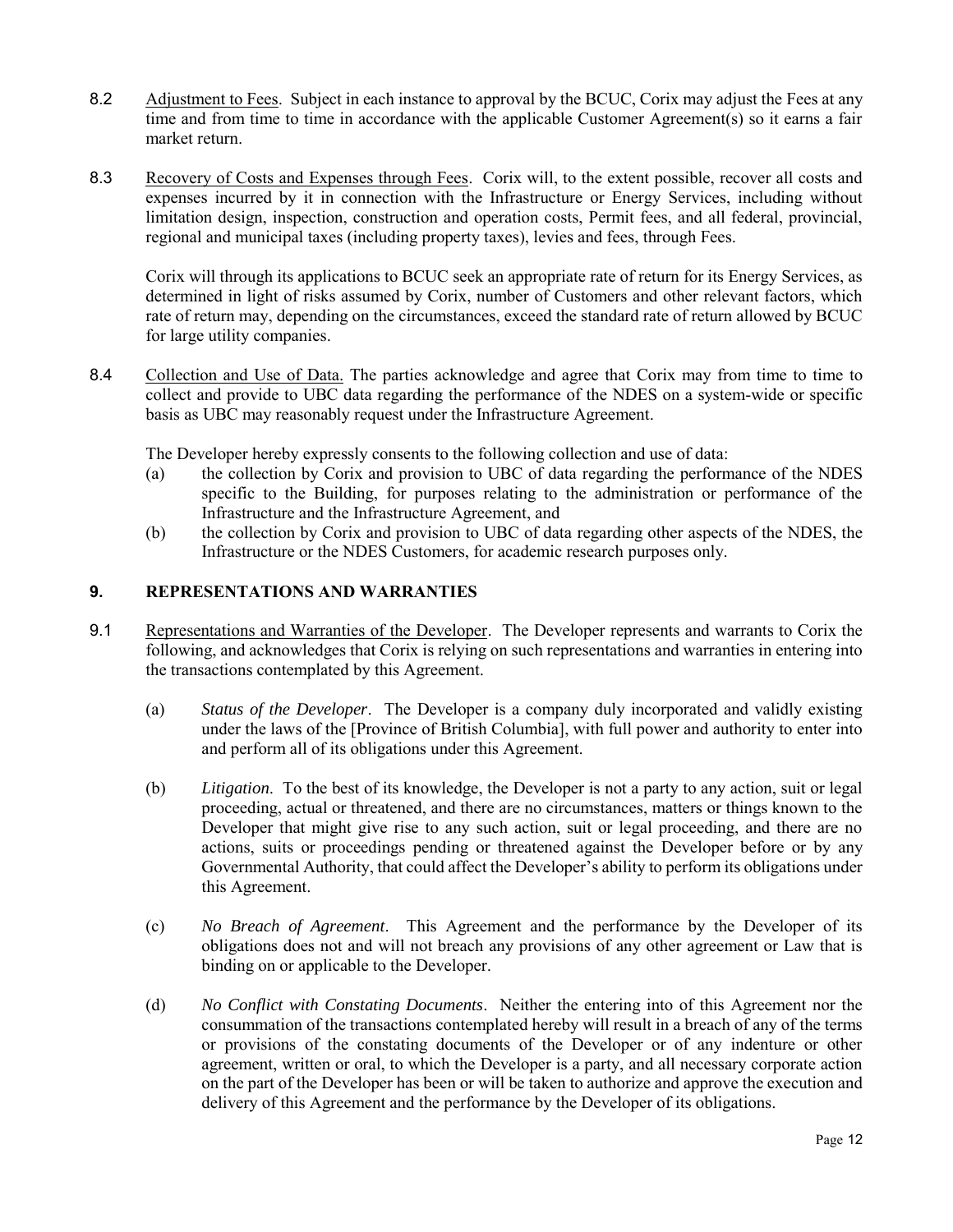- (e) *Resident*. The Developer is not a non-resident of Canada within the meaning of the *Income Tax Act* (Canada).
- (f) *Offer to Lease*. The Offer to Lease is in full force and effect, has been prepaid in full, and the Developer knows of no breach, condition or circumstance that could affect the validity of or lead to early termination of the Offer to Lease.
- (g) *Ground Lease*. The Ground Lease is in full force and effect, has been prepaid in full, and the Developer knows of no breach, condition or circumstance that could affect the validity of or lead to early termination of the Ground Lease. The Developer is therefore the lawful lessee of the Developer Lands and has authority to enter into this Agreement.
- 9.2 Corix's Representations and Warranties. Corix represents and warrants to the Developer the following, and acknowledges that the Developer is relying on such representations and warranties in entering into the transactions contemplated by this Agreement.
	- (a) *Status of Corix*. Corix is a company duly incorporated and validly existing under the laws of British Columbia, with full power and authority to enter into and perform all of its obligations under the Agreement.
	- (b) *Litigation*. To the best of its knowledge, Corix is not a party to any action, suit or legal proceeding, actual or threatened, and there are no circumstances, matters or things known to Corix that might give rise to any such action, suit or legal proceeding, and, to Corix's knowledge, there are no actions, suits or proceedings pending or threatened against Corix before or by any Governmental Authority, that could affect Corix's ability to perform its obligations under this Agreement.
	- (c) *No Breach of Agreement*. To its knowledge, this Agreement and the performance of the obligations of Corix under this Agreement does not and will not breach any provisions of any other agreement or Law that is binding on or applicable to Corix as of the date of this Agreement.
	- (d) *No Conflict with Constating Documents*. Neither the entering into of this Agreement nor the consummation of the transactions contemplated hereby will result in a breach of any of the terms or provisions of the constating documents of Corix or of any indenture or other agreement, written or oral, to which Corix is a party, and all necessary corporate action on the part of Corix has been or will be taken to authorize and approve the execution and delivery of this Agreement and the performance by Corix of its obligations.
	- (e) *Resident*. Corix is not a non-resident of Canada within the meaning of the *Income Tax Act*  (Canada).

# <span id="page-12-0"></span>**10. ENVIRONMENTAL MATTERS**

- 10.1 Control and Management of Site. For the purposes of applicable Environmental Laws, the Developer and UBC will be deemed to have control and management of the Developer Lands with respect to their environmental condition except as otherwise expressly provided in this Agreement.
- 10.2 Environmental Condition of the Developer Lands. The Developer represents and warrants to Corix as of the date of this Agreement that: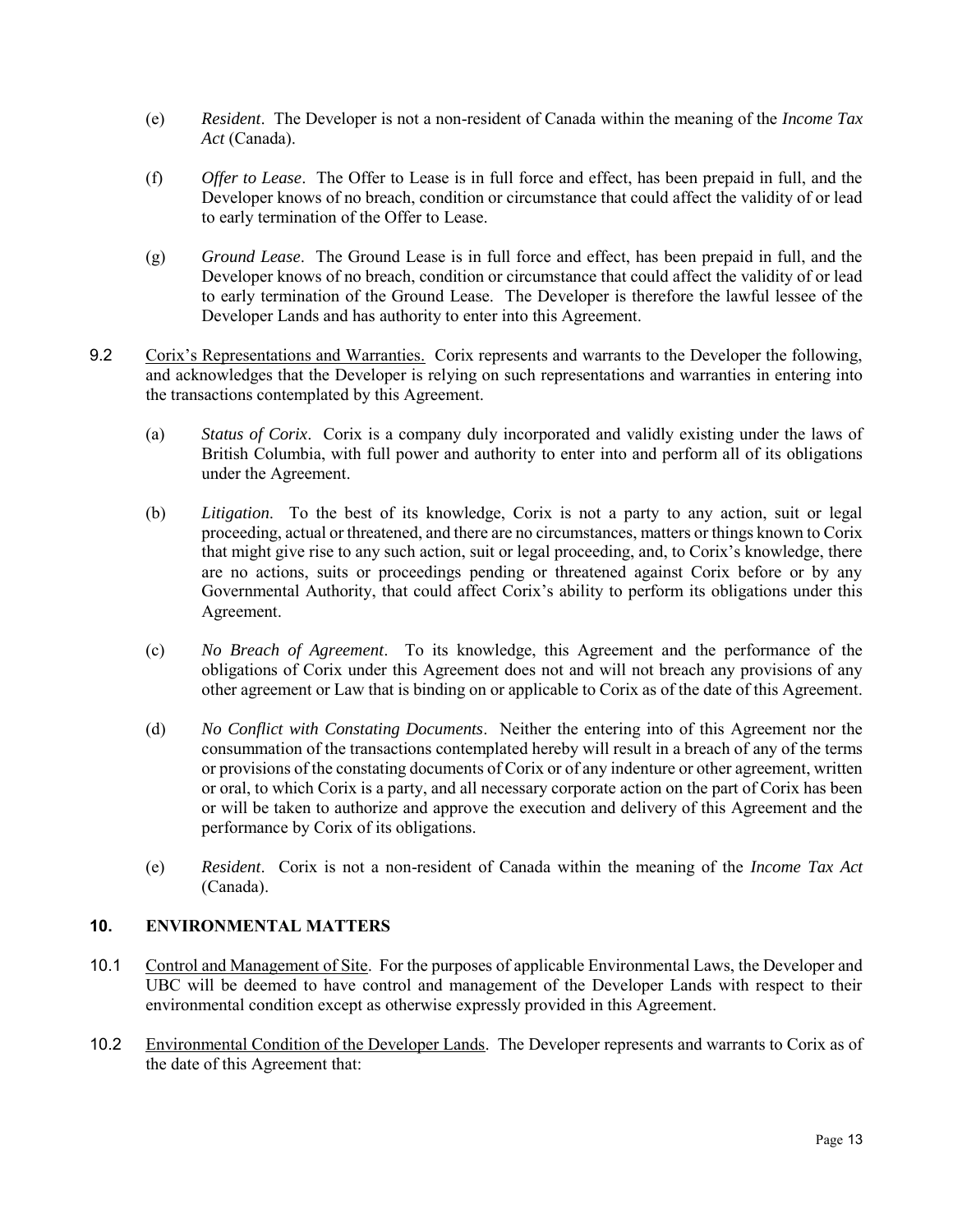- (c) the Developer Lands are free of Contaminants, except in amounts that are permissible under Environmental Laws and which have been disclosed in writing to Corix;
- (d) no part of the Developer Lands is a Contaminated Site;
- (e) the Developer has disclosed to Corix all site investigations, assessments, audits and reports relating to the Developer Lands conducted by or on behalf of the Developer or of which the Developer has a copy; and
- (f) there are no actions, proceedings, investigations, claims (including remediation cost recovery claims) pending, or to the best of the Developer's knowledge, threatened, that relate to the presence or Release of Contaminants on the Developer Lands.
- 10.3 The Developer Environmental Covenants. The Developer covenants with Corix as follows:
	- (a) not to use or permit the Developer Lands to be used for the sale, storage, manufacture, disposal, handling, treatment, use or any other dealing with any Contaminants, except in compliance with Environmental Laws; and
	- (b) to comply with and to continue to comply with, and at its own cost to cause the Developer Lands to comply with Environmental Laws and to use its best efforts to cause any tenants, subcontractors or other occupants or users of the Developer Lands to comply with Environmental Laws in their use and occupancy of the Developer Lands.
- 10.4 The Developer Environmental Indemnity. The Developer will release, indemnify and hold harmless Corix from any and all liabilities, actions, damages, claims (including remediation cost recovery claims), losses, costs, orders, fines, penalties and expenses (including all consulting and legal fees and expenses on a solicitor-client basis) and the costs of removal, treatment, storage and disposal of Contaminants and remediation of the Developer Lands and any affected adjacent property which may be paid by, incurred by or asserted against any member of the Corix Group arising from or in connection with:
	- (a) any breach of or non-compliance by the Developer with the provisions of this Article [10](#page-12-0) that pertain to it;
	- (b) any Release or alleged Release of any Contaminants at or from the Developer Lands related to or as a result of the presence of any pre-existing Contaminants at, on, under or in the Developer Lands, including without limitation surface and ground water at the date of this Agreement or as a result at any time of the operations of the Developer or any act or omission of the Developer or its tenants or other occupants or any person for whom it is in law responsible; or
	- (c) the presence of any Contaminants on, in or under the Developer Lands except to the extent that such presence arises from any breach or non-compliance by Corix with the provisions of this Article [10](#page-12-0) that pertain to it.
- 10.5 Corix Environmental Covenants. Corix will not install or use in the Project Infrastructure, or on, in or under the Developer Lands any materials, equipment or apparatus the installation, use or storage of which is likely to cause the generation, accumulation or migration of any Contaminants in contravention of the terms of this Agreement and any applicable Environmental Laws. Without limiting the generality of the foregoing, Corix will in no event use the Developer Lands to dispose of, handle or treat any Contaminants in a manner in whole or in part that would violate applicable Environmental Laws and/or cause the Developer Lands, or any adjacent property to become a Contaminated Site under applicable Environmental Laws.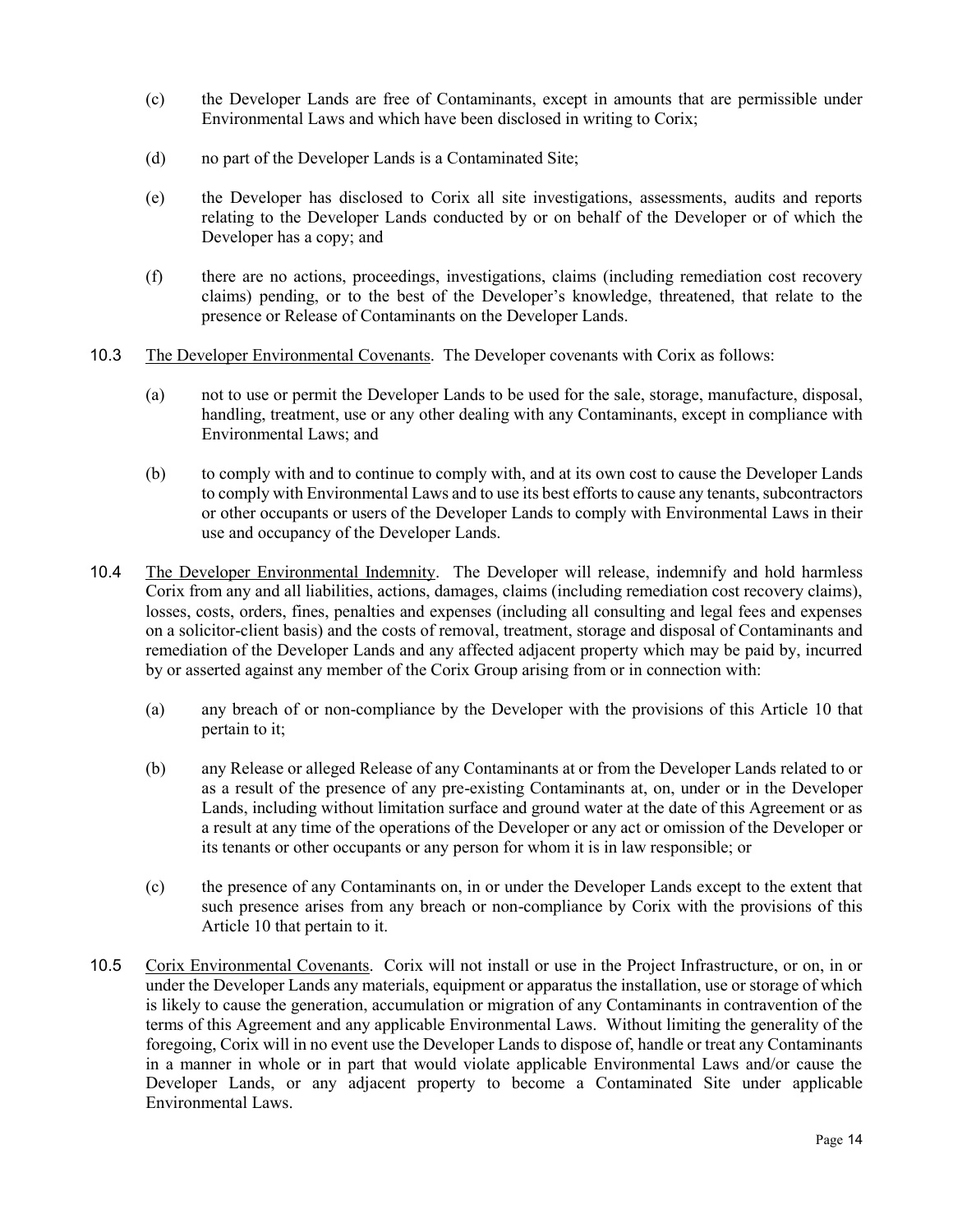- 10.6 Corix Environmental Indemnity. Corix will indemnify and hold harmless the Developer Group from any and all liabilities, actions, damages, claims (including remediation cost recovery claims), losses, costs, orders, fines, penalties and expenses (including all consulting and legal fees and expenses on a solicitorclient basis) and the costs of removal, treatment, storage and disposal of Contaminants and remediation of the Developer Lands and any affected adjacent property which may be paid by, incurred by or asserted against the Developer Group arising directly and exclusively from any breach of or non-compliance by Corix with the provisions of this Article [10](#page-12-0) that pertain to it.
- 10.7 Survival. Notwithstanding any other provision in this Agreement, the indemnities granted in this Article [10](#page-12-0) will survive the expiry or termination of this Agreement.

# **11. COVENANTS OF DEVELOPER**

In addition to the other obligations set out in this Agreement, the Developer covenants and agrees with Corix at all times and from time to time as follows:

- (a) Continued Existence. The Developer will maintain its status in good standing with the Registrar of Companies at all times while this Agreement remains in effect.
- (b) Assist in Recovery of Third Party Damage. The Developer will report to Corix any malicious damage or damage to the Infrastructure of which it becomes aware and will assist Corix to recover from and against third parties for such damage to the Infrastructure, to the extent Corix is not able, as if the Developer owned the Infrastructure.
- (c) Compliance with Laws. The Developer will, at its sole cost and expense, abide by and comply with all applicable Laws (including Environmental Laws) in discharging its obligations.
- (d) Compliance with Offer to Lease and Ground Lease. The Developer will at all times abide by and comply with all provisions of the Offer to Lease and the Ground Lease and will immediately give Corix notice of any breach by the Developer with any of the terms and of any change to the terms that is material to the interests of Corix.
- (e) Disclosure Statement. To the extent that the Project will comprise strata lots that are intended to be sold by the Developer, the Developer will ensure that the disclosure statement provided to the Developer's purchasers includes information regarding the NDES and discloses this Agreement, the Customer Agreement and the Statutory Right of Way.

# <span id="page-14-1"></span>**12. INSURANCE**

- <span id="page-14-0"></span>12.1 Developer Insurance. The Developer will obtain and maintain at its own expense throughout the term of this Agreement the following insurance coverage:
	- (a) Comprehensive General Liability Insurance against claims for personal injury, death or property damage arising out of its operations, in amounts it deems adequate but in any event, not less than \$5 million per occurrence;
	- (b) Property Insurance insuring the property of the Developer and property owned by others but for which the Developer is legally responsible, against perils normally included in a standard "all risk" policy, in an amount equal to 100% of the current replacement cost, and adjusted at least annually to reflect changes in replacement value due to inflation or other factors;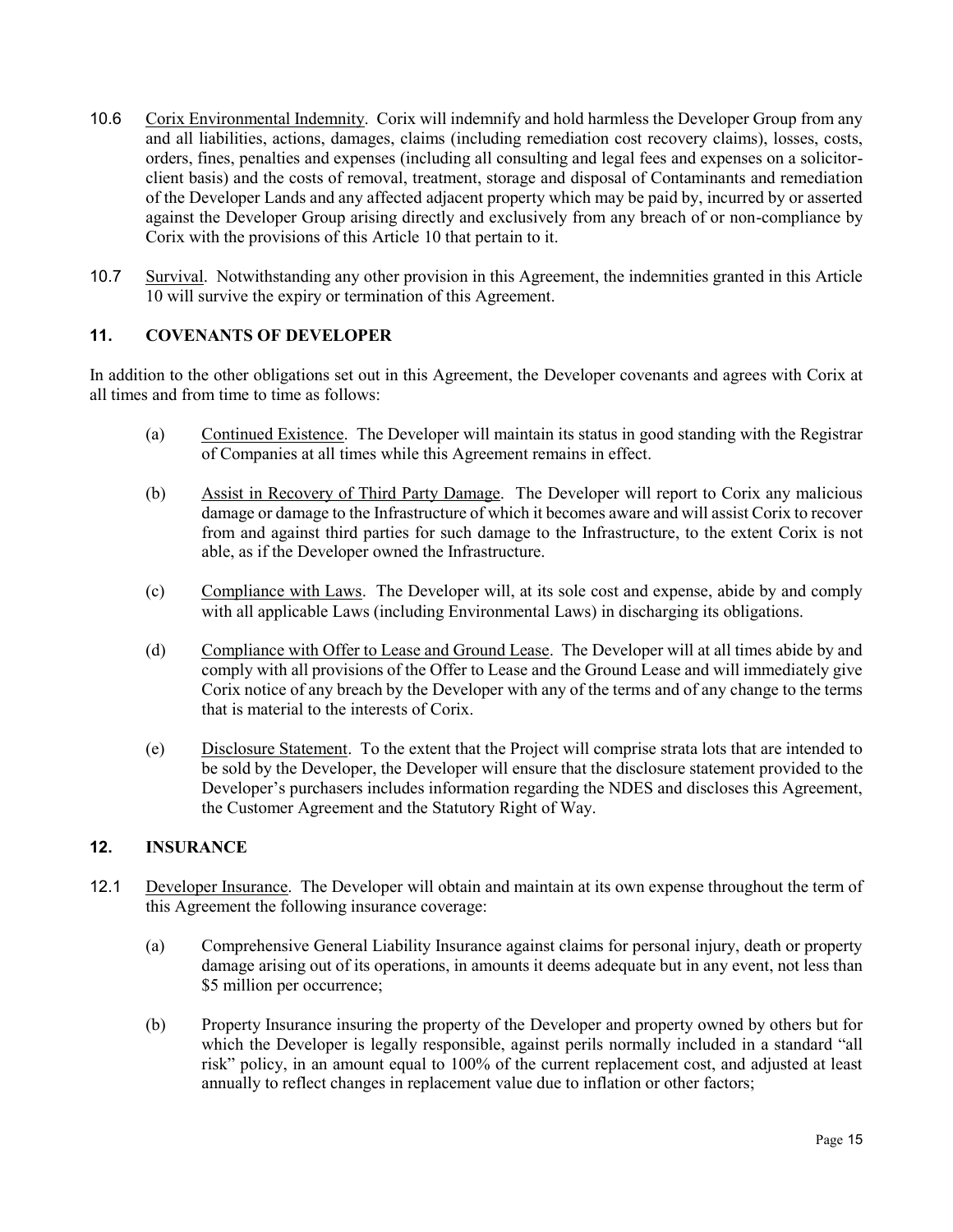- (c) All Risks Builder's Risk policy covering the Project against fire and other perils from time to time included in such policies affecting similar properties in British Columbia with extended or additional perils supplemental coverage as would be insured against by a prudent owner in an amount not less than 100% of the replacement cost;
- (d) boiler and machinery insurance, written on a comprehensive form, including repair and replacement coverage, in an amount not less than \$5 million per occurrence;
- (e) a standard automobile policy including standard contractual liability endorsement against claims for bodily injury, death and damage to property, in an amount of not less than \$2 million per occurrence; and
- (f) the Developer and/or the Developer's Engineer will provide errors and omissions liability insurance for a value of not less than \$2 million in the aggregate.
- 12.2 Responsibility. The Developer will be responsible for the full amount of all premiums and deductibles required under Section [12.1.](#page-14-0) All policies required must be effective as at the date the Developer commences any construction and/or installation activities on the Developer Lands and must, to the extent obtainable, provide that the insurance will not be cancelled without the insurer giving at least 30 days written notice to Corix. Insurance will be purchased from reputable insurers registered and licensed to underwrite insurance in British Columbia. Where the Developer fails to comply with requirements of this Article [12,](#page-14-1) Corix may take all necessary steps to effect and maintain the required insurance coverage at the Developer's expense.
- 12.3 Evidence of Insurance. The Developer will deliver or cause to be delivered to Corix evidence of all insurance policies required to be obtained and maintained by the Developer under this Article [12](#page-14-1) and any amendments, modifications or replacements.
- <span id="page-15-0"></span>12.4 Corix Insurance. Corix will obtain and maintain at its own expense throughout the term of this Agreement the following insurance coverage:
	- (a) Comprehensive General Liability Insurance against claims for personal injury, death or property damage, covering its operations, in an amount not less than \$5 million per occurrence;
	- (b) Property Insurance insuring the Project Infrastructure against perils normally included in a standard "all risk" policy, in an amount equal to 100% of the current replacement cost of the Project Infrastructure, and adjusted at least annually to reflect changes in replacement value due to inflation or other factors;
	- (c) All Risks Builder's Risk policy covering the Project Infrastructure against fire and other perils from time to time included in such policies affecting similar properties in British Columbia with extended or additional perils supplemental coverage as would be insured against by a prudent owner in an amount not less than 100% of the replacement cost;
	- (d) boiler and machinery insurance covering relevant equipment owned by Corix from time to time, written on a comprehensive form, including repair and replacement coverage, in an amount not less than \$5 million per occurrence;
	- (e) a standard automobile policy including standard contractual liability endorsement against claims for bodily injury, death and damage to property, in an amount of not less than \$2 million per occurrence; and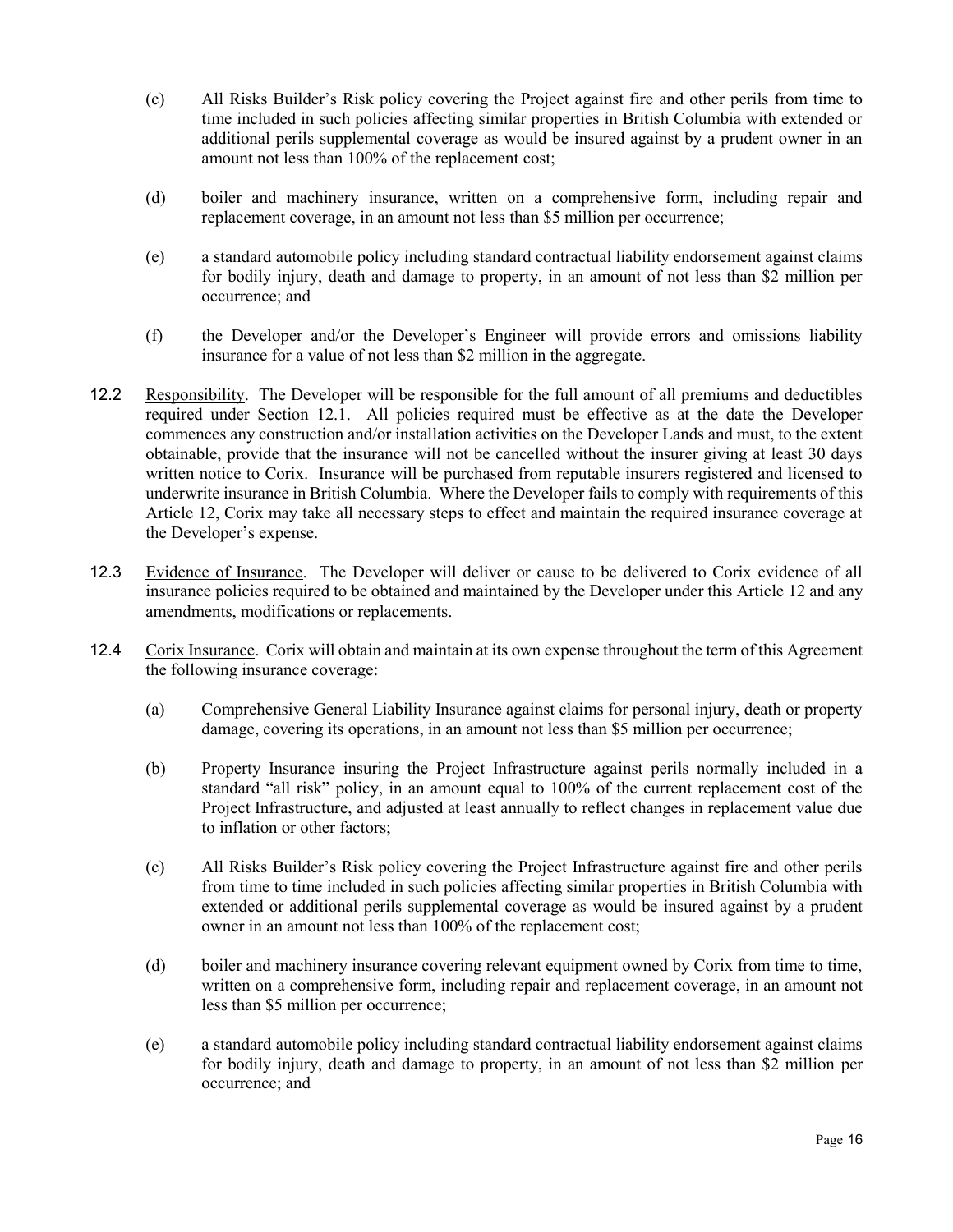- (f) Corix and/or its prime engineering consultant will provide errors and omissions liability insurance for a value of not less than \$2 million in the aggregate.
- <span id="page-16-0"></span>12.5 Responsibility. Corix will be responsible for the full amount of all premiums and deductibles required under Section [12.4.](#page-15-0) All policies required must be effective as at the date that Corix commences the Project Infrastructure Work and must, to the extent obtainable, provide that the insurance will not be cancelled without the insurer giving a least 30 days written notice to the Developer. Insurance will be purchased from reputable insurers registered and licensed to underwrite insurance in British Columbia. Where Corix fails to comply with requirements of this Sectio[n 12.5,](#page-16-0) the Developer may take all necessary steps to effect and maintain the required insurance coverage at Corix's expense.
- 12.6 Evidence of Insurance. Corix will deliver or cause to be delivered to the Developer evidence of all insurance policies required to be obtained and maintained by Corix under this Article [12](#page-14-1) and any amendments, modifications or replacements.
- 12.7 Additional Insured. Where applicable, each Party will ensure that the other Party is an additional insured under the insurance to be obtained and maintained pursuant to Section [12.1](#page-14-0) and Section [12.4](#page-15-0) and in the event of a claim the insurance carried by the Party responsible for actions which give rise to such claim will be the primary insurance with respect to such claim.

# <span id="page-16-1"></span>**13. INDEMNITY**

- 13.1 Corix Indemnity. Without limiting any other obligation of Corix provided herein, Corix will indemnify, defend, and save harmless the Developer Group from any and all liabilities, actions, damages, claims, losses, costs, orders, fines, penalties, and expenses (including the full amount of all legal fees and expenses on a solicitor-client basis) which may be paid by, incurred by, or asserted against the Developer Group or any one of them arising from or in connection with any negligence or wilful misconduct perpetrated by Corix or those for whom it is in law responsible.
- 13.2 Developer Indemnity. Without limiting any other obligation of the Developer provided herein, the Developer will indemnify, defend, and save harmless the Corix Group from any and all liabilities, actions, damages, claims, losses, costs, orders, fines, penalties, and expenses (including the full amount of all legal fees and expenses on a solicitor-client basis) which may be paid or incurred by, or asserted against the Corix Group, arising from or in connection with any negligence or wilful misconduct perpetrated by the Developer or anyone for whom it is in law responsible.
- 13.3 Damages Limitation. Notwithstanding any other provision of this Agreement, in no event will either Party be liable to the other Party for any indirect or consequential loss, cost or expense, including any indirect or consequential loss of profits, revenues or other indirect or consequential economic loss and punitive damages, suffered by the other Party or its Affiliates or their respective officers, directors, shareholders, employees, contractors, agents, successors or permitted assigns.
- 13.4 Survival. Notwithstanding any other provision in this Agreement, the indemnities set out in this Article [13](#page-16-1) will survive the termination or expiry of this Agreement.

# **14. TERMINATION**

- <span id="page-16-2"></span>14.1 Subject to the provisions of Sectio[n 14.2](#page-17-0) and Article [15,](#page-17-1) this Agreement and the obligations of the Parties will terminate on the date that:
	- (a) the Project, including the installation of all Building Systems has been completed in accordance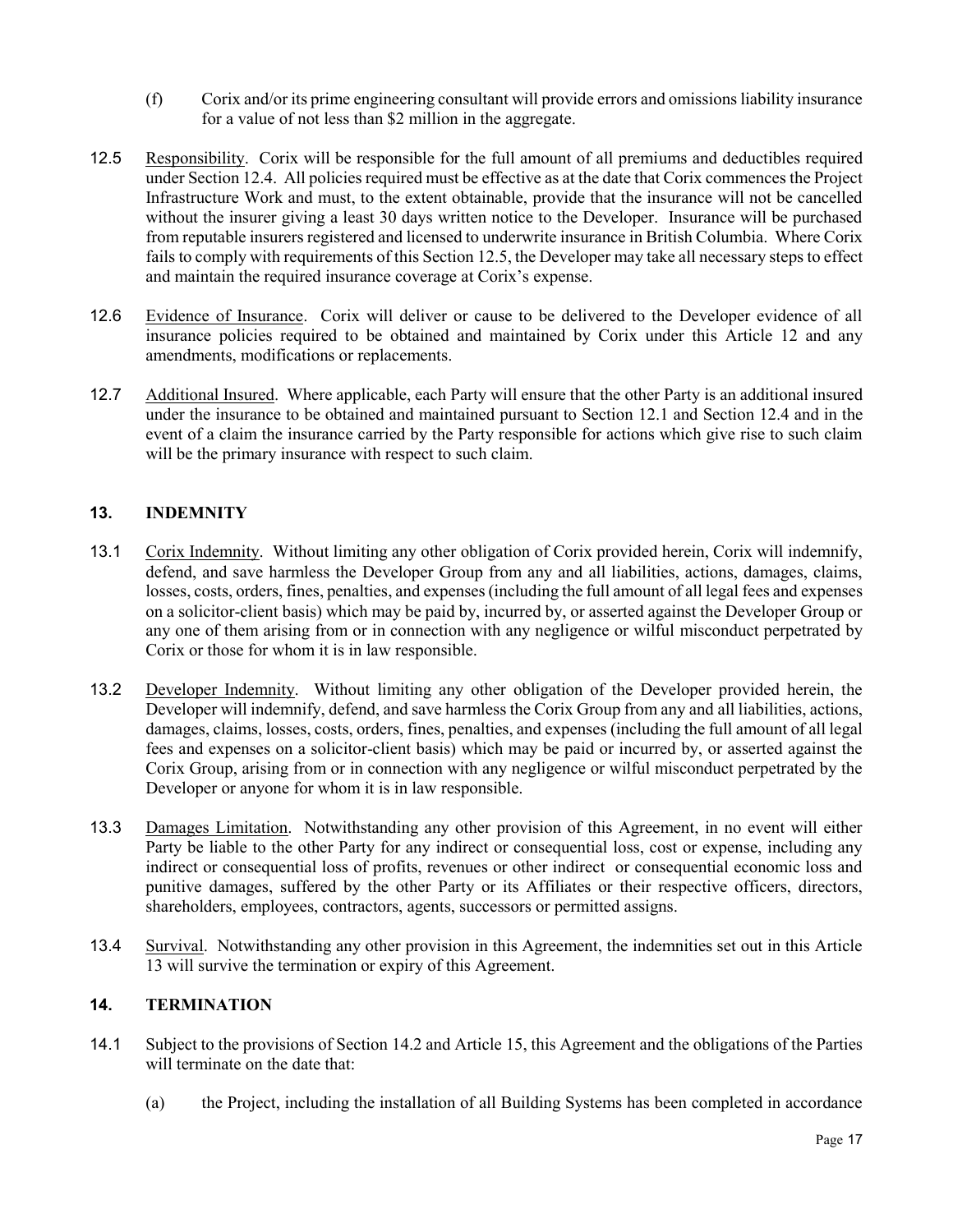with this Agreement;

- (b) each Building System has been connected to the Infrastructure in accordance with Section [3.3;](#page-7-2)
- (c) all required Customer Agreements have been executed and delivered by the appropriate parties for each Building in the Project in accordance with Section [7.2;](#page-10-0) and
- (d) the Parties have otherwise carried out their respective obligations under this Agreement, except to the extent such obligations are expressly stated to survive termination of this Agreement.
- <span id="page-17-0"></span>14.2 Notwithstanding anything else in this Agreement to the contrary, this Agreement and the obligations of the Parties will automatically terminate if the Infrastructure Agreement terminates. If this Agreement terminates pursuant to this Section [14.2,](#page-17-0) then neither Party will have any further obligation to, or recourse against, the other Party for the subject matter of this Agreement.

#### <span id="page-17-1"></span>**15. TERMINATION FOR DEFAULT**

- <span id="page-17-2"></span>15.1 Default. A Party (the "Defaulting Party") will be in default under this Agreement (a "Default") if:
	- (a) it passes a resolution for its winding-up or dissolution, is adjudged bankrupt or insolvent by a court of competent jurisdiction, commences or consents to the institution of bankruptcy proceedings, proposes a compromise or an arrangement, files any petition seeking re-organization, arrangement, composition, liquidation or similar relief for itself, has a receiver or a receiver-manager appointed for its affairs, or makes a general assignment for the benefit of its creditors under any Law relating to bankruptcy, insolvency or other relief for or against debtors generally;
	- (b) it is in breach of a material term, covenant, agreement, condition or obligation under this Agreement, the SRW or the Community Energy Covenant, or is in breach of multiple terms, covenants, agreements, conditions or obligations under the SRW or the Community Energy Covenant or this Agreement which in the aggregate are material, and fails to cure such default within 30 days after receipt from the non-Defaulting Party of written notice or, if such default is not capable of being cured within such 30 day notice period, fails to commence in good faith the curing of such default forthwith upon receipt from the non-Defaulting Party of written notice and to continue to diligently pursue the curing of such default until cured; or
	- (c) in the case of the Developer, it:
		- (iii) fails or refuses to make to Corix any payment due under this Agreement on the date that such payment is due; or
		- (iv) is in default of any term or condition of any Permit.

In the event of a Default, the non-Defaulting Party may, at its option and without liability therefor or prejudice to any other right or remedy it may have, terminate this Agreement by (further, where applicable) written notice to the Defaulting Party.

In addition, in the event of a Developer Default, Corix may, at its option and without liability or prejudice to any other right or remedy it may have, suspend its work until the default has been fully remedied, and no such suspension or refusal will relieve the Developer from any of its obligations under this Agreement.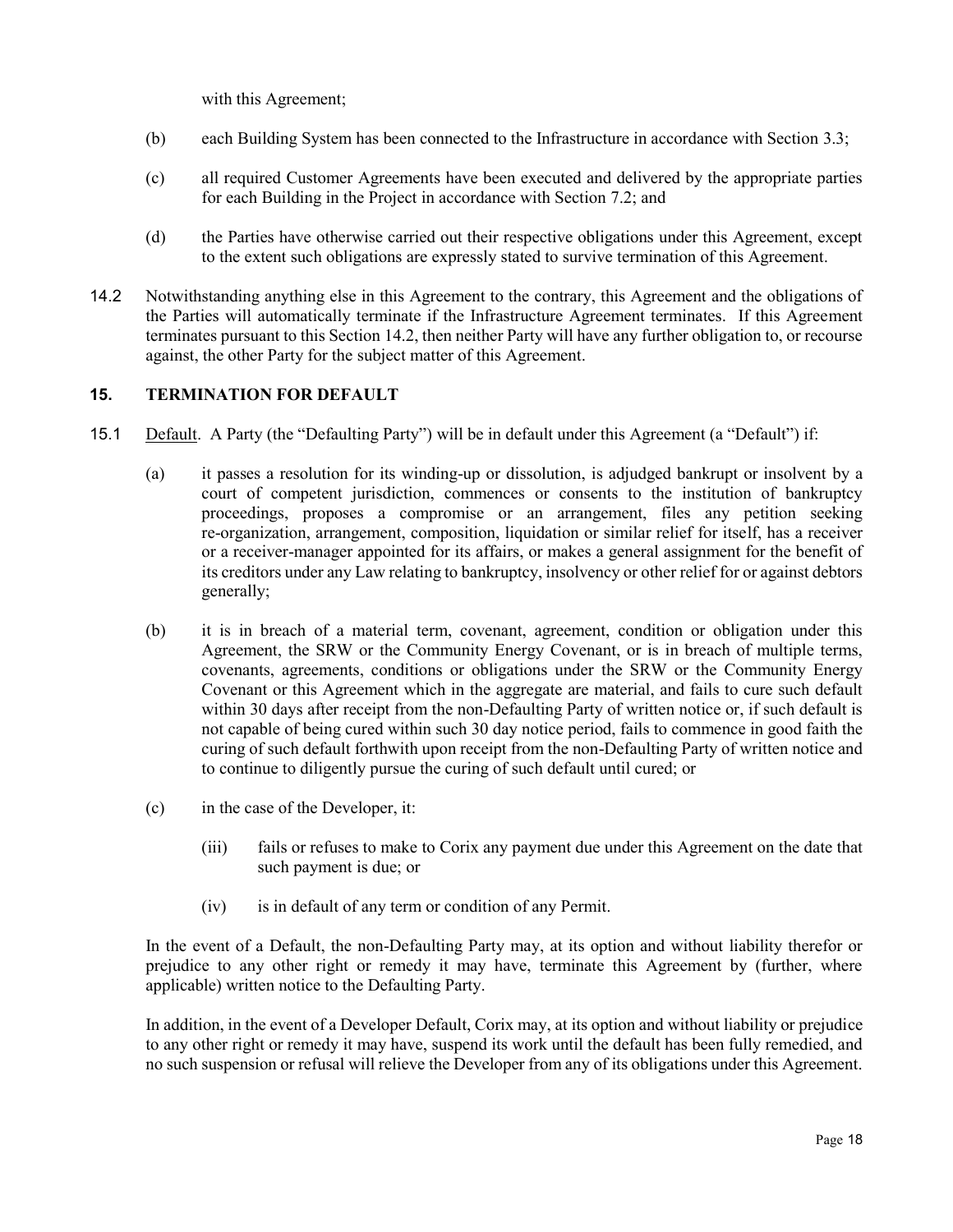- <span id="page-18-1"></span>15.2 Amounts Owing. Upon termination of this Agreement under Section [14.1](#page-16-2) or Section [15.1,](#page-17-2) the Parties will forthwith pay to each other all sums due and owing to the date of termination.
- 15.3 Reimbursement of Corix's Costs. Without limiting the generality of Section [15.2,](#page-18-1) if this Agreement is terminated by Corix pursuant to Section [15.1,](#page-17-2) the Developer will, upon request by and receipt of invoices from Corix, reimburse Corix for all of its costs and expenses (including all third party costs and expenses) incurred in connection with the Project Infrastructure Work to the date.
- 15.4 Abandonment. Upon termination of this Agreement, notwithstanding Section [4.3,](#page-8-2) Corix may, in its sole discretion, abandon and leave all or part of the Project Infrastructure, provided that the Project Infrastructure to be abandoned is safely decommissioned and does not pose or constitute any environmental hazard, and release the rights granted to Corix under this Agreement in relation thereto. Upon the release of the rights granted to Corix by this Agreement, any abandoned Project Infrastructure will belong to the owners of the lands on which the Project Infrastructure is located (except to the extent otherwise expressly agreed with an interested party under the relevant statutory right of way).
- 15.5 Survival. Upon the expiry or termination of this Agreement for any reason, all claims, causes of action or other outstanding obligations remaining or being unfulfilled as of the expiry or termination date and all of the provisions in this Agreement relating to the obligation of either Party to account to or indemnify the other and to pay to the other any amount owing as at the date of expiry or termination in connection with this Agreement will survive such expiry or termination

# <span id="page-18-0"></span>**16. FORCE MAJEURE**

- <span id="page-18-2"></span>16.1 Suspension. Subject to the other provisions of this Article [16,](#page-18-0) if either Party is unable or fails by reason of Force Majeure to perform in whole or in part any of its obligations or covenants set forth in this Agreement (except an obligation or covenant to pay), such inability or failure will be deemed not to be a breach of such obligation or covenant and the obligations of both Parties under this Agreement will be suspended to the extent necessary during the continuation of any inability or failure so caused by such Force Majeure.
- 16.2 Definition of Force Majeure. For purposes of this Agreement, "Force Majeure" means any event or occurrence not within the control of the Party claiming Force Majeure, and which by the exercise of reasonable diligence such Party is unable to prevent or overcome, including any acts of nature, including lightning, earthquakes, storms, washouts, landslides, avalanches, fires, epidemics and floods; strikes, lockouts or other industrial disturbances; acts of the Queen's or public enemies, sabotage, wars, blockades, insurrections, riots or civil disturbances, fires, explosions, breakages of or accidents to machinery or lines of pipe; any delay by or action of any Governmental Authority; and any Changes of Law. For the purposes of this Article [16,](#page-18-0) a party is deemed to have control over the actions or omissions of those Persons to which it, its agents, contractors or employees, have delegated, assigned or subcontracted its obligations and responsibilities.
- <span id="page-18-3"></span>16.3 Exceptions. Neither party will be entitled to the benefit of Section [16.1](#page-18-2) under any of the following circumstances:
	- (a) to the extent that the inability or failure was caused by the negligence or contributory negligence of the Party claiming Force Majeure;
	- (b) to the extent that the inability or failure was caused by the Party claiming Force Majeure having failed to diligently attempt to remedy the condition and/or to resume the performance of such covenants and obligations with reasonable dispatch;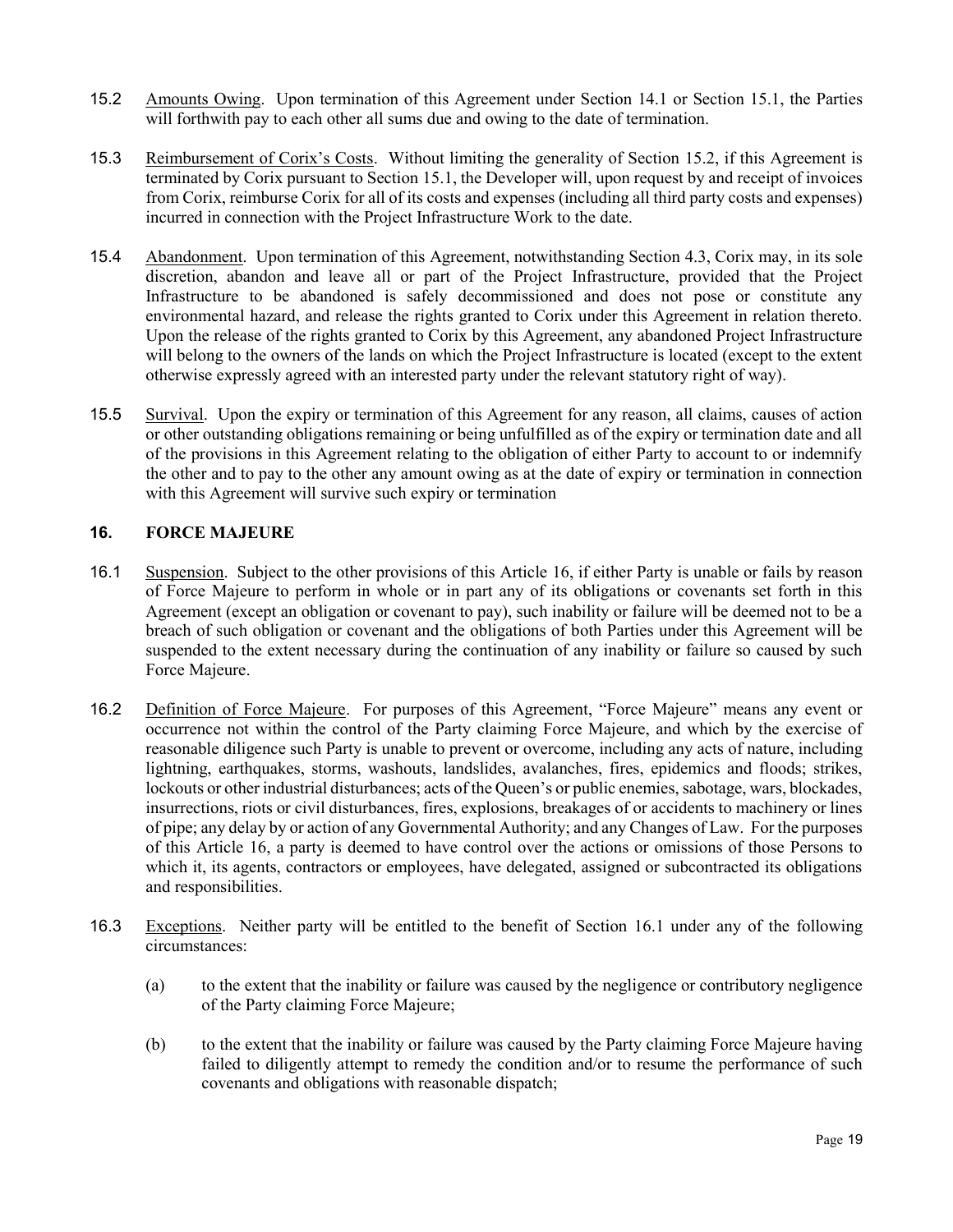- (c) if the inability or failure was caused by lack of funds or is for any amount due; or
- (d) unless, as soon as possible after the happening of the occurrence relied upon or as soon as possible after determining that the occurrence was in the nature of Force Majeure and would affect the claiming Party's ability to observe or perform any of its covenants or obligations under this Agreement, the claiming Party will have given to the other Party notice to the effect that the claiming Party is unable by reason of Force Majeure (the nature whereof will be therein specified) to perform the particular covenants or obligations.
- 16.4 Resumption of Obligations. As soon as possible after the Force Majeure condition is remedied or discontinued, the Party claiming Force Majeure will give notice to the other Party of such remedy, and that such Party has resumed, or is then in a position to resume, the performance of its suspended covenants and obligations either in whole or in part.
- 16.5 Settlement of Labour Disputes. Notwithstanding any of the provisions of this Article [16,](#page-18-0) but subject to Section [16.3,](#page-18-3) the settlement of labour disputes or industrial disturbances in which a Party is involved is entirely within the discretion of that Party, which Party may make settlement of it at the time and on terms and conditions as it may deem to be advisable and no delay in making settlement will deprive the Party of the benefit of Section [16.1.](#page-18-2)
- 16.6 No Exemption for Payments. Force Majeure will not in any event relieve or release either Party from its obligations to make payments to the other Party under this Agreement.

# <span id="page-19-0"></span>**17. DISPUTE RESOLUTION**

- 17.1 Informal Dispute Resolution. The Parties will make a *bona fide* attempt to settle all disputes that may arise under, out of, in connection with or in relation to this Agreement by amicable negotiations and will provide frank and timely disclosure to one another of all relevant facts and information to facilitate negotiations.
- 17.2 Arbitration. If any dispute remains unresolved within 15 days of either Party requesting that the other Party engage in negotiations to resolve the dispute, or if the Parties otherwise agree, the dispute may be referred to and resolved by arbitration before a single arbitrator.

In the event the Parties cannot agree on the appointment of an arbitrator within five Business Days, either Party may refer the matter to the British Columbia International Commercial Arbitration Centre, or such mediation or arbitration centre as may be mutually agreed upon. The arbitration will:

- (a) to the extent possible, and with the necessary modifications as determined by the arbitrator, be administered in accordance with the Shorter Rules for Domestic Commercial Arbitration or similar rules; and
- (b) be conducted in Vancouver, British Columbia.

Notwithstanding the above, no one will be nominated to act as an arbitrator who is in any way financially interested in the business affairs of any of the Developer or Corix.

The arbitrator will issue a written award that sets forth the essential findings and conclusions on which the award is based.

If the arbitrator fails to render a decision within 30 days following the final hearing of the arbitration, either Party may terminate the arbitration and a new arbitrator will be appointed in accordance with these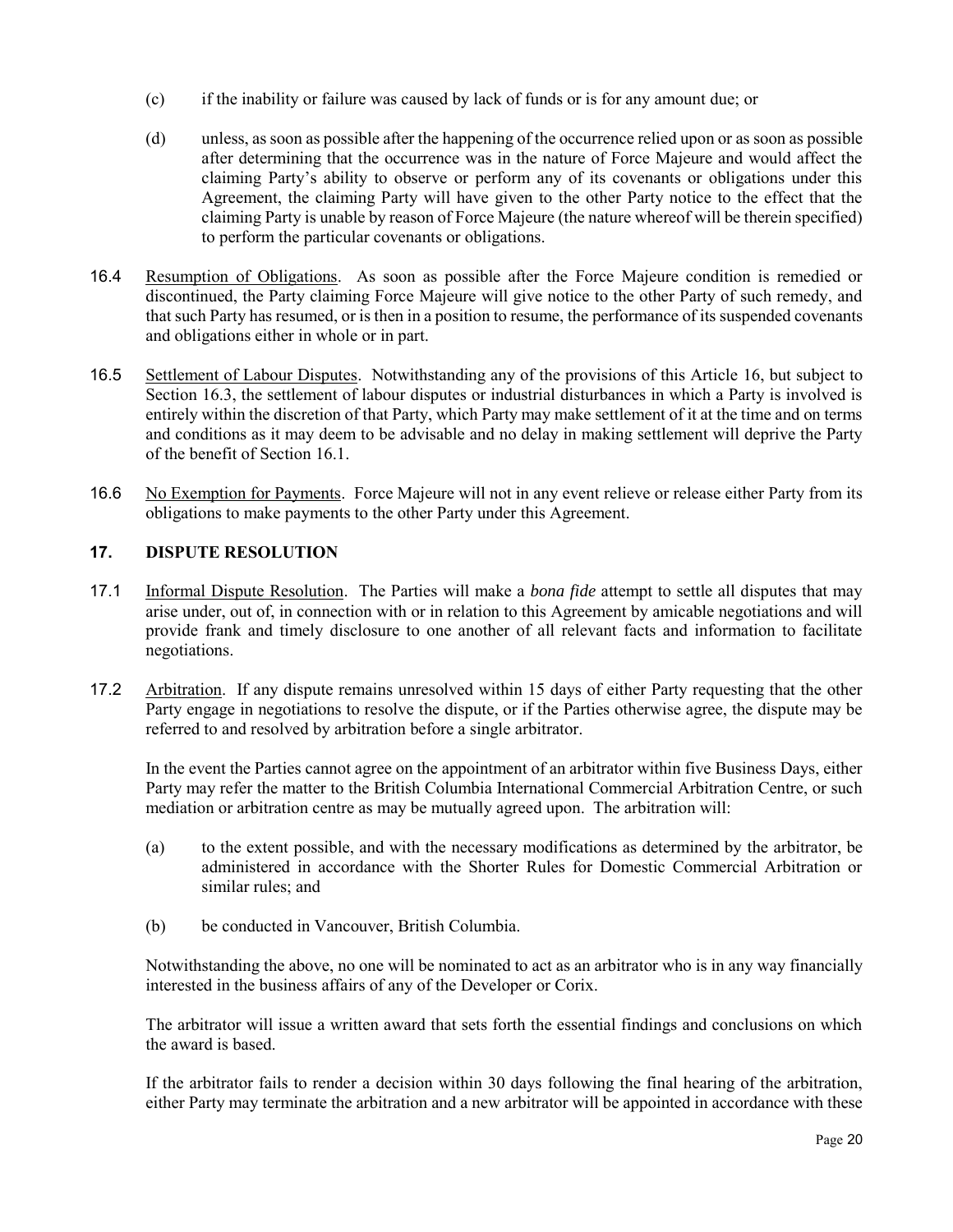provisions. If the Parties are unable to agree on an arbitrator or if the appointment of an arbitrator is terminated in the manner provided for above, then any party to this Agreement will be entitled to apply to a judge of the British Columbia Supreme Court to appoint an arbitrator and the arbitrator so appointed will proceed to determine the matter *mutatis mutandis* in accordance with the provisions of this Article [17.](#page-19-0)

- 17.3 Arbitrator's Authority. The arbitrator will have the authority to award:
	- (a) monetary damages;
	- (b) interest on unpaid amounts from the date due;
	- (c) specific performance; and
	- (d) permanent relief.

The costs and expenses of the arbitration, but not those incurred by the Parties, will be shared equally, unless the arbitrator determines that a specific party prevailed. In such a case, the non-prevailing party will pay all costs and expenses of the arbitration, but not those of the prevailing party.

- 17.4 Continuation of Services. Except as otherwise expressly provided herein, each of the Parties will perform all of its respective obligations under this Agreement notwithstanding the existence of any dispute that arises from time to time between the Parties for any matter related to this Agreement or during the resolution of any dispute in accordance with this Article [17](#page-19-0) except where to do so would threaten public health and safety or the environment.
- 17.5 Injunctive Relief. Nothing in this Article [17](#page-19-0) will preclude either Party from applying to a court of competent jurisdiction for interlocutory or interim relief.

# **18. GENERAL**

- <span id="page-20-0"></span>18.1 Notices. Any notice or other communication required or permitted to be given under this Agreement will be effective only if in writing and when it is actually delivered (which delivery may be by telecopy or other telecommunications device) to the party for whom it is intended at the following address or such other address in British Columbia as such Party may designate to the other Party by notice in writing delivered in accordance with this Section [18.1:](#page-20-0)
	- (a) if to Corix:

Corix Multi-Utility Services Inc. Suite 1160, 1188 West Georgia Street Vancouver, British Columbia V6E 4A2

| Attention: | Eric van Roon |
|------------|---------------|
| Facsimile: | 604.697.6703  |

(b) if to the Developer:

| Attention: | [insert] |
|------------|----------|
| Facsimile: | [insert] |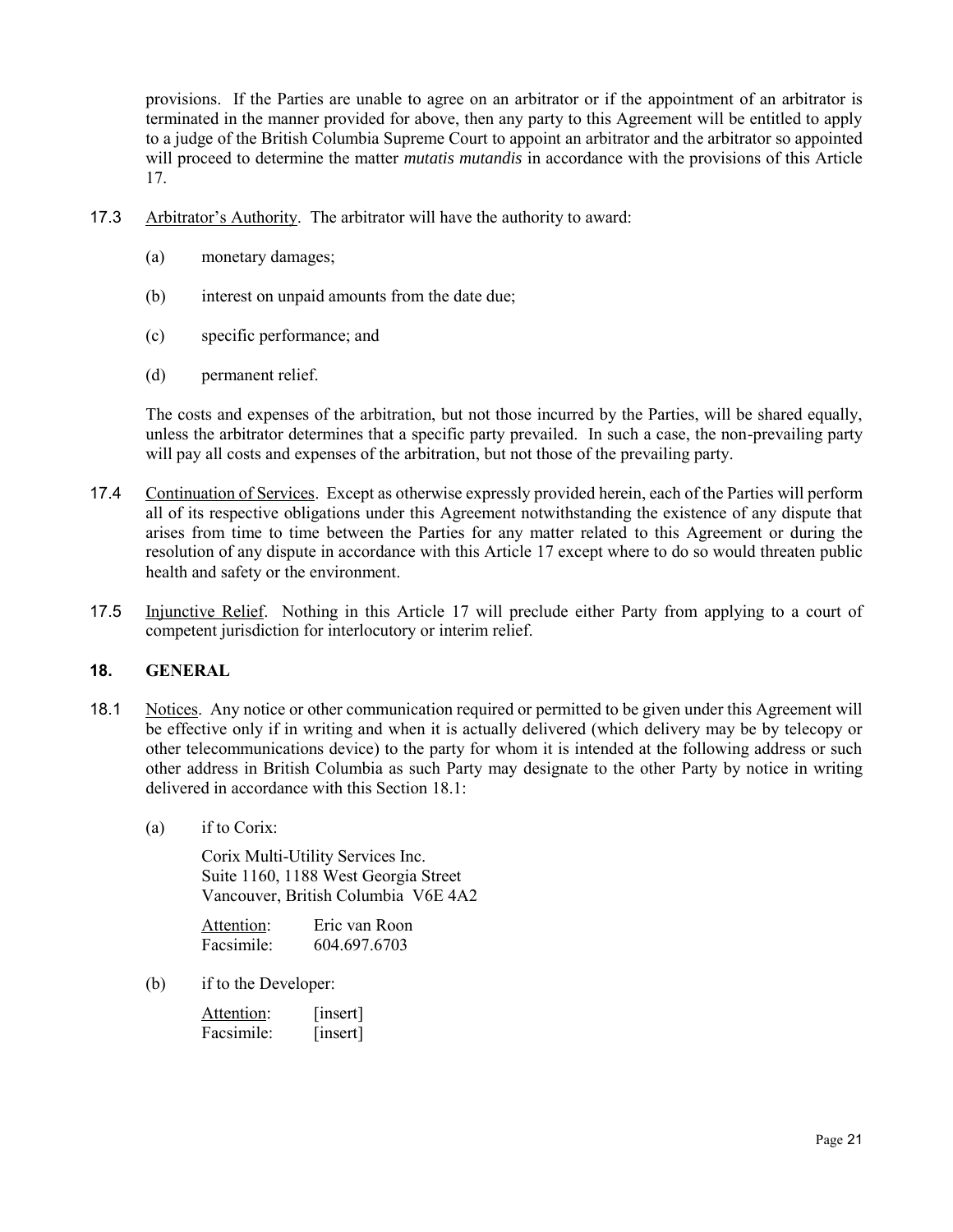Notwithstanding the foregoing, notices with respect to Force Majeure will be given in writing by facsimile, or orally in person or by telephone (to be confirmed by facsimile), to the person or persons designated from time to time by the Parties as the person or persons authorized to receive such notices.

- <span id="page-21-0"></span>18.2 Confidentiality. Each Party (the "Receiving Party") will treat as confidential the terms of this Agreement and all Confidential Information (as defined below) of the other Party (the "Disclosing Party") and will at all times during the term of this Agreement and for a period of two years thereafter hold the same in confidence and will not, without the prior written consent of the Disclosing Party, disclose or divulge to any Person the terms of this Agreement or any Confidential Information of the Disclosing Party, provided that nothing in this Section [18.2](#page-21-0) will restrict or prevent any Party from making any disclosure of such terms or any Confidential Information:
	- (a) that is reasonably necessary or desirable for the Receiving Party to carry out and give full effect to the terms, conditions and intent of this Agreement;
	- (b) that is required by any Law or Governmental Authority;
	- (c) to an Affiliate of the Receiving Party or to the directors, officers or employees of such Party or its Affiliates;
	- (d) to the professional advisors of the Receiving Party;
	- (e) that the Receiving Party, in its sole discretion determines is required, prudent or necessary to be disclosed by that Party in connection with any prospectus filing, public securities offering or other applicable securities matters or laws; and
	- (f) that is already in the public domain, that was in the possession of the Receiving Party before its receipt of the information from the Disclosing Party or that was disclosed to the Receiving Party by a third party free of any obligation of confidentiality.

For the purposes of this Section [18.2,](#page-21-0) "Confidential Information" means proprietary information of the Disclosing Party such as data, plans, drawings, manuals, or specifications which have been provided by the Disclosing Party or its employees, contractors, agents, subcontractors or Affiliates to the Receiving Party pursuant to this Agreement, or proprietary information conceived or developed by or for the Disclosing Party concerning construction practices, operation and maintenance practices, agreements, marketing plans and strategies, profits, costs, pricing and systems of procedure, but excluding information developed or conceived by the Receiving Party without using the Confidential Information of the Disclosing Party.

- 18.3 No Waiver. No waiver by either Party of any default by the other in the performance of any of the provisions of this Agreement will operate or be construed as a waiver of any other or future default or defaults, whether of a like or different character.
- 18.4 Enurement. This Agreement will enure to the benefit of and be binding upon the Parties and their respective successors and permitted assigns.
- 18.5 Entire Agreement. This Agreement contains the whole agreement between the Parties for the subject matter hereof and supersedes any pre-existing written or oral agreement or understanding, express or implied, between the Parties.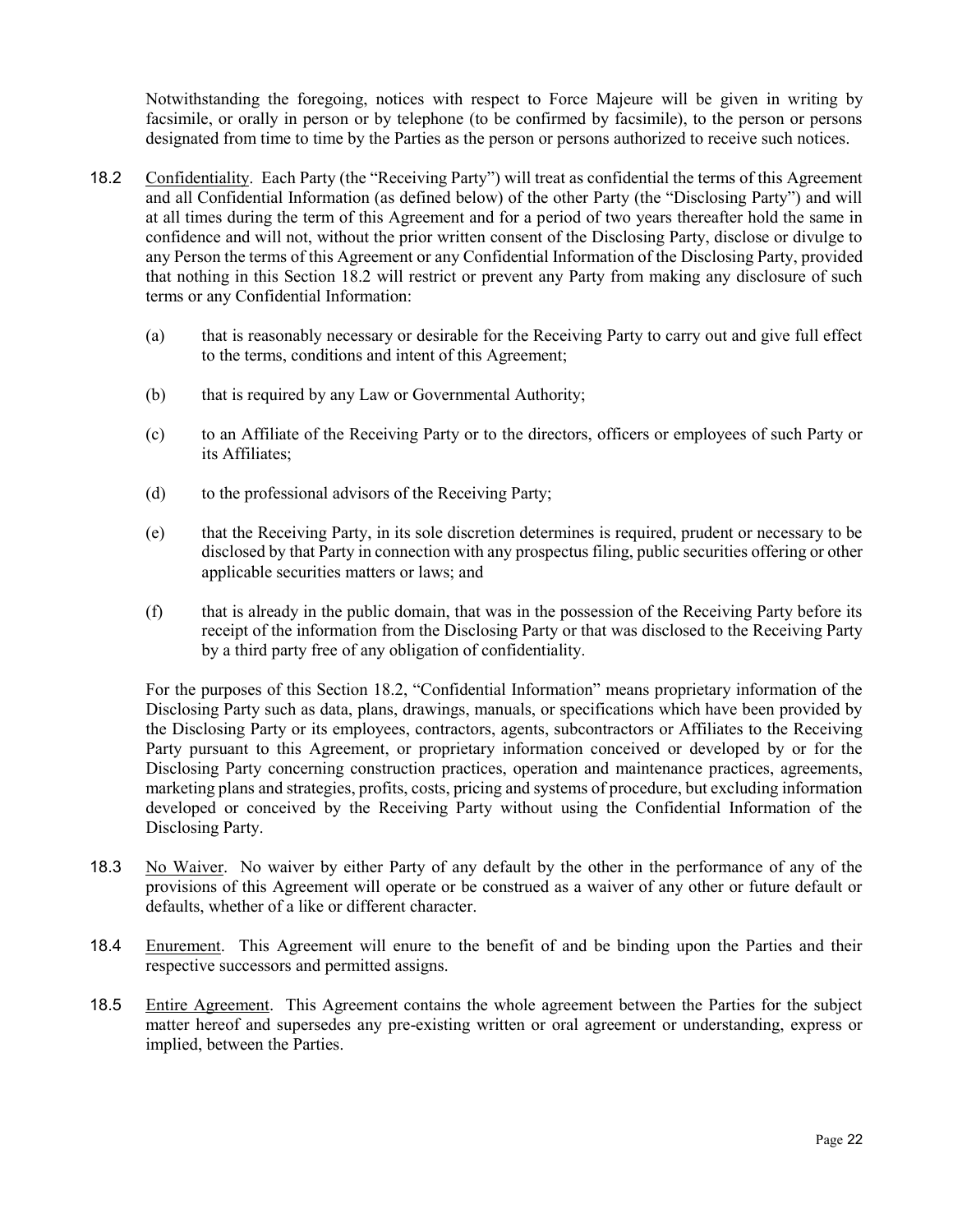- 18.6 Further Assurances. Each Party will execute and deliver all such further documents and do all such further things as may be reasonably requested by the other Party to give full effect to the intent and meaning of this Agreement.
- 18.7 Counterparts and Facsimile. This Agreement may be executed in counterparts and by facsimile with the same effect as if the Parties had signed the same original document. All counterparts will be construed together and will constitute one and the same agreement and, if signed by facsimile, each Party will promptly dispatch an original to the other Party.
- 18.8 Assignment. The Developer may not assign this Agreement or any of its rights or obligations without the prior written consent of Corix, such consent not to be unreasonably withheld. Corix may assign this Agreement or any of its rights or obligations (including, without limitation, by way of the sale of the majority of its shares or business or its material assets or by way of an amalgamation, merger or other corporate reorganization) to any of its Affiliates or to any other Person without the consent of the Developer, provided such Affiliate or Person is duly qualified to carry out this Agreement and agrees to be bound by the terms and conditions of this Agreement. Forthwith upon such assignment, Corix will be released from its obligations and responsibilities.
- 18.9 Relationship. Nothing in this Agreement will create a partnership or joint venture, or a relationship of landlord and tenant between the Developer and Corix.

**IN WITNESS WHEREOF** the Parties have executed this Agreement as of the day and year first above written.

# **[DEVELOPER]**

| Per:   |  |  |
|--------|--|--|
| Name:  |  |  |
| Title: |  |  |

# **CORIX MULTI-UTILITY SERVICES INC.**

| Per:   |  |  |  |
|--------|--|--|--|
| Name:  |  |  |  |
| Title: |  |  |  |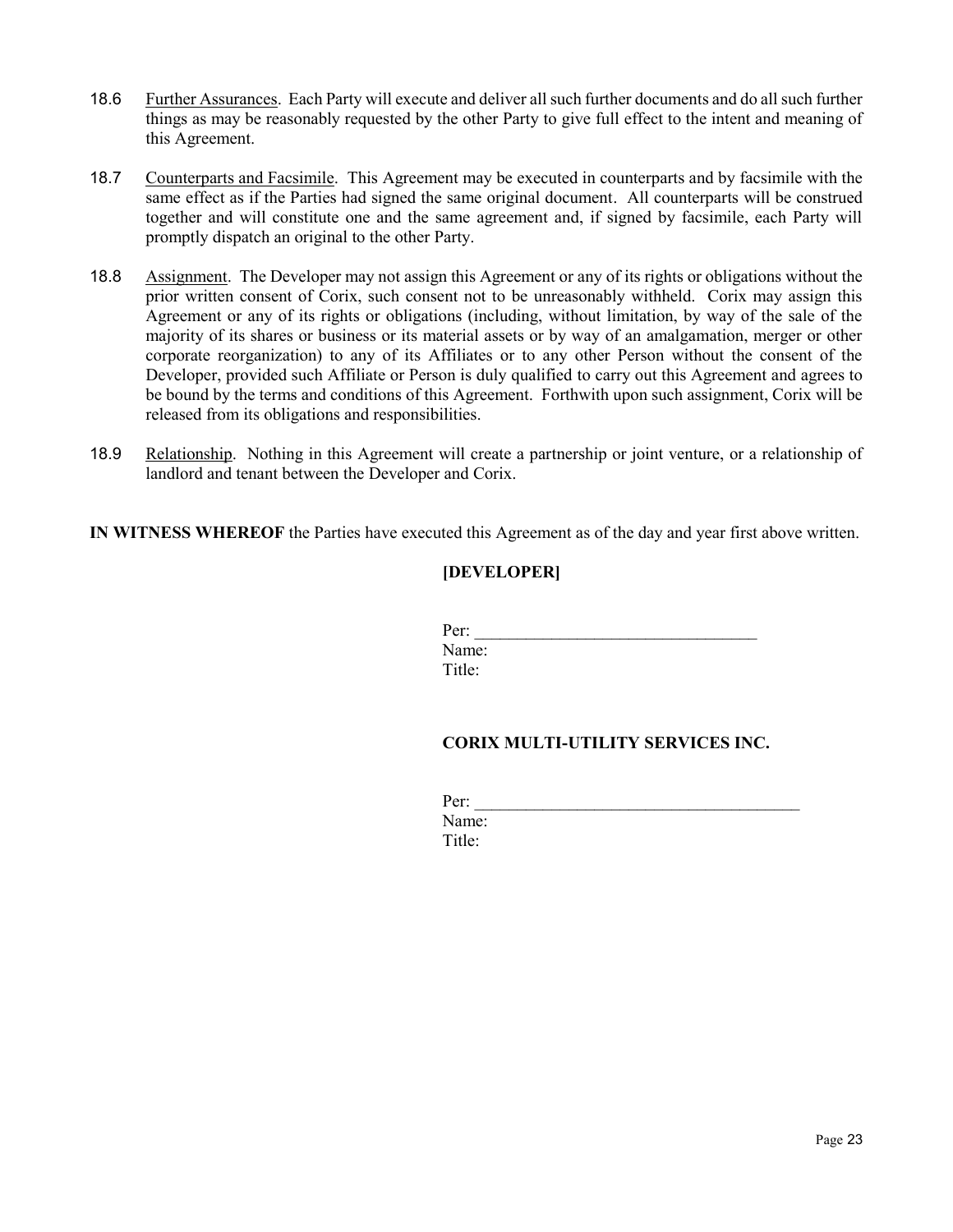# **SCHEDULE A FORM OF CUSTOMER SERVICE AGREEMENT**

\_\_\_\_\_\_\_\_\_\_\_\_\_\_\_\_\_\_\_\_\_\_\_\_\_\_\_\_\_\_\_\_\_\_\_\_\_\_\_\_\_\_\_\_\_\_\_\_\_\_\_\_\_\_\_\_\_\_\_\_\_\_\_\_\_\_\_\_

# CORIX MULTI-UTILITY SERVICES INC.

THERMAL ENERGY SERVICE TERMS & CONDITIONS OF CUSTOMER SERVICE

CONTAINING

DEFINITIONS, TERMS AND CONDITIONS OF SERVICE, SCHEDULES AND SERVICE APPLICATION

Effective:

These Terms and Conditions are available for public inspection during business hours at the office of Corix Multi-Utility Services Inc. in Vancouver, British Columbia and at the office of the British Columbia Utilities Commission in Vancouver, British Columbia.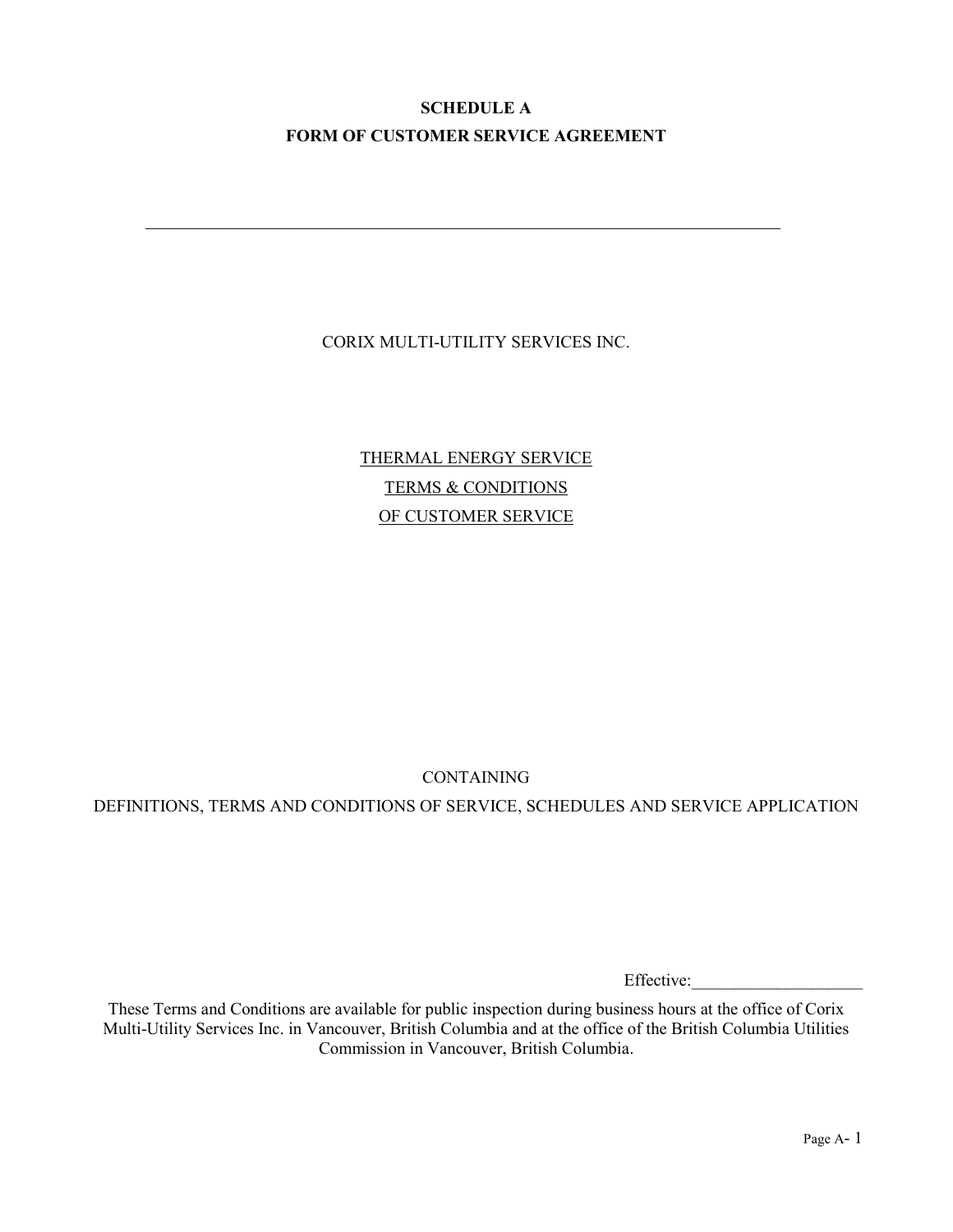# **SECTION A - DEFINITIONS**

Unless the context otherwise requires, in these Terms and Conditions the following terms have the following meanings:

**Affiliate:** has the meaning ascribed to it in the British Columbia *Business Corporations Act*.

**Applicant:** means a Person applying to become a Customer in accordance with these Terms and Conditions.

**Application for Service:** means the application referred to in Section [1.](#page-26-0)

**Basic Charge:** means a fixed charge required to be paid by a Customer for Energy Services during a prescribed period as specified in the Rate Schedule.

**Building:** means a residential or other building or facility which is subject to a Customer Agreement.

**Building System:** means the system of water pipes and heat and domestic hot water delivery and / or storage equipment to be installed and used for distributing and storing Thermal Energy in a Building, connected to but downstream of and excluding the Service Connection and Energy Transfer Station for that Building.

**Contaminants:** means any radioactive materials, asbestos materials, urea formaldehyde, underground or above ground tanks, pollutants, contaminants, deleterious substances, dangerous substances or goods, hazardous, corrosive, or toxic substances, hazardous waste, waste, pesticides, defoliants, or any other solid, liquid, gas, vapour, odour, heat, sound, vibration, radiation, or combination of any of them, the storage, manufacture, handling, disposal, treatment, generation, use, transport, remediation, or Release into the environment of which is now or hereafter prohibited, controlled, or regulated under environmental laws.

**Customer:** means a Person receiving Energy Services pursuant to a Customer Agreement.

**Customer Agreement:** means an agreement between the Utility and a Customer for the provision of Energy Services to a Building or Buildings, which Agreement is comprised of an Application for Service and these Terms and Conditions.

**Development Areas:** means, collectively, the Wesbrook Place, Acadia Road (including the Acadia West Neighbourhood and Acadia East student housing precinct), East Campus and Stadium neighbourhoods of UBC's Vancouver Campus, all as designated in UBC's Land Use Plan;

**Distribution Extension:** means an extension or upgrade of the Distribution System, not including the installation of a Service Connection or an Energy Transfer Station, for the provision of Energy Services to Customer(s).

**Distribution System:** means, collectively, the system of water pipes, fittings and ancillary components connecting the central thermal energy plant to the Service Connections.

**Energy Services:** means the provision by the Utility of Thermal Energy via the Thermal Energy System.

**Energy Transfer Station:** means the separate heat exchanger for space heating and domestic hot water (excluding domestic hot water storage tanks), energy meter including temperature sensors and flow meter, control panel and all pipes, fittings and other associated equipment that control the transfer, and measure Thermal Energy from the Distribution System to a Building System.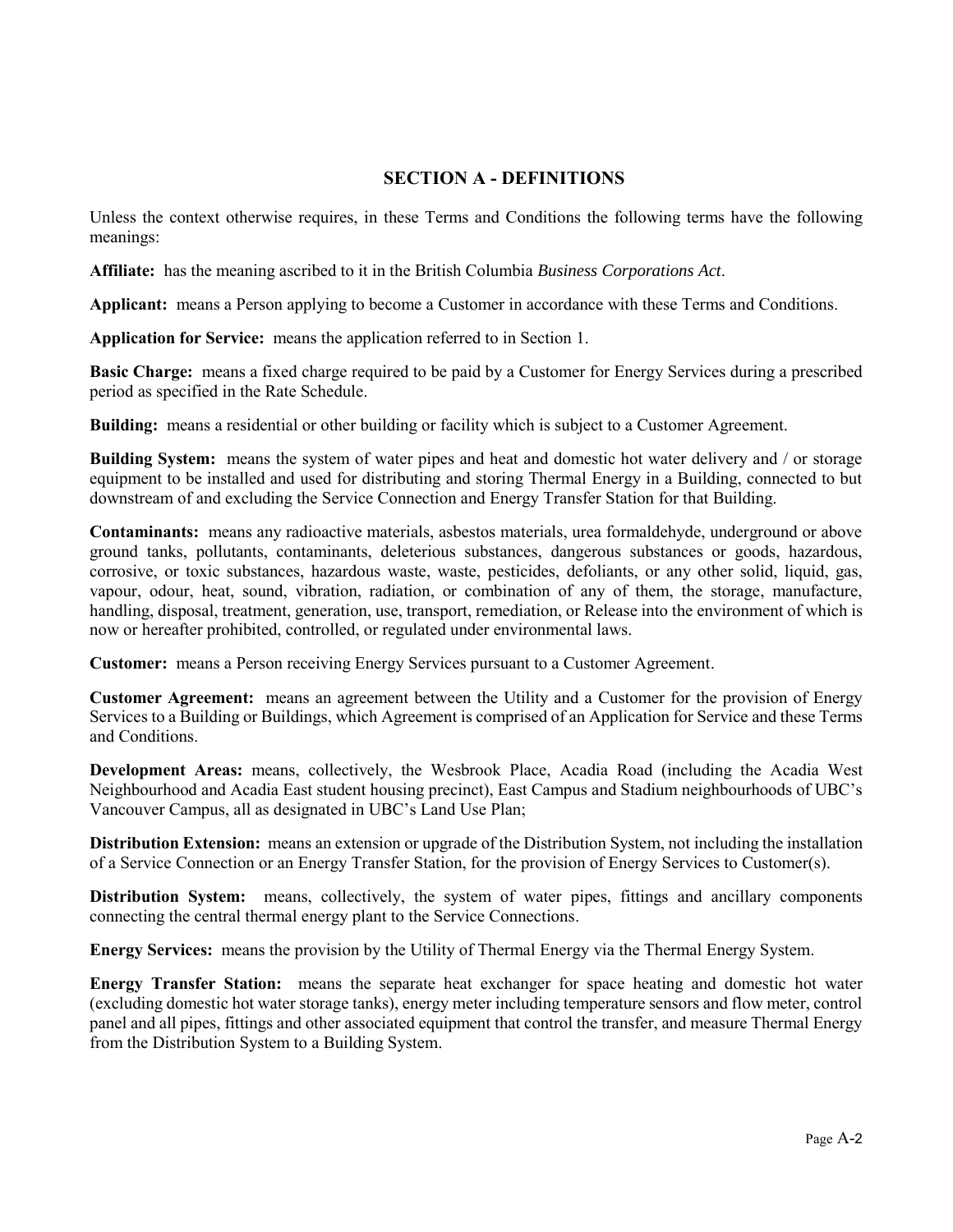**Person:** means an individual or his or her legal personal representative, an unincorporated organization or association, or a corporation, partnership, trust, trustee, syndicate, joint venture, limited liability company, union, government agency or other entity or organization.

**Rate Schedule:** means that schedule attached to and forming part of these Terms and Conditions, which sets out the rates for Energy Services and certain related terms and conditions, as amended from time to time by the Utility with the approval of, and as filed with, the British Columbia Utilities Commission.

**Release:** means any release, spill, leak, pumping, pouring, emission, emptying or discharge, injection, escape, leaching, migration, disposal, or dumping.

Service Connection: means the system of water pipes and all ancillaries and fittings necessary to connect a Building System to the Distribution System via the Energy Transfer Station.

**Standard Fees and Charges Schedule:** means that schedule attached to and forming part of these Terms and Conditions which sets out certain standard fees and charges which may be charged to the Customer in accordance with these Terms and Conditions.

**Terms and Conditions:** means these Thermal Energy Service Terms & Conditions, including the definitions and schedules hereto, all as amended from time to time by the Utility with the approval of, and as filed with, the British Columbia Utilities Commission.

**Thermal Energy:** means thermal energy for space heating and domestic hot water.

**Thermal Energy System:** means the district energy system by which the Utility delivers Thermal Energy to Customers, including the central thermal energy plant, the Distribution System, the Service Connections and the Energy Transfer Stations.

**Utility:** means Corix Multi-Utility Services Inc. carrying on the business of a Thermal Energy distribution utility.

**Utility's Representatives:** means any Person who is an officer, director, employee, agent, contractor, subcontractor, consultant or advisor of either the Utility or any Affiliate of the Utility.

**Variable Charge:** means a metered charge required to be paid by a Customer for Energy Services during a prescribed period as specified in the Rate Schedule.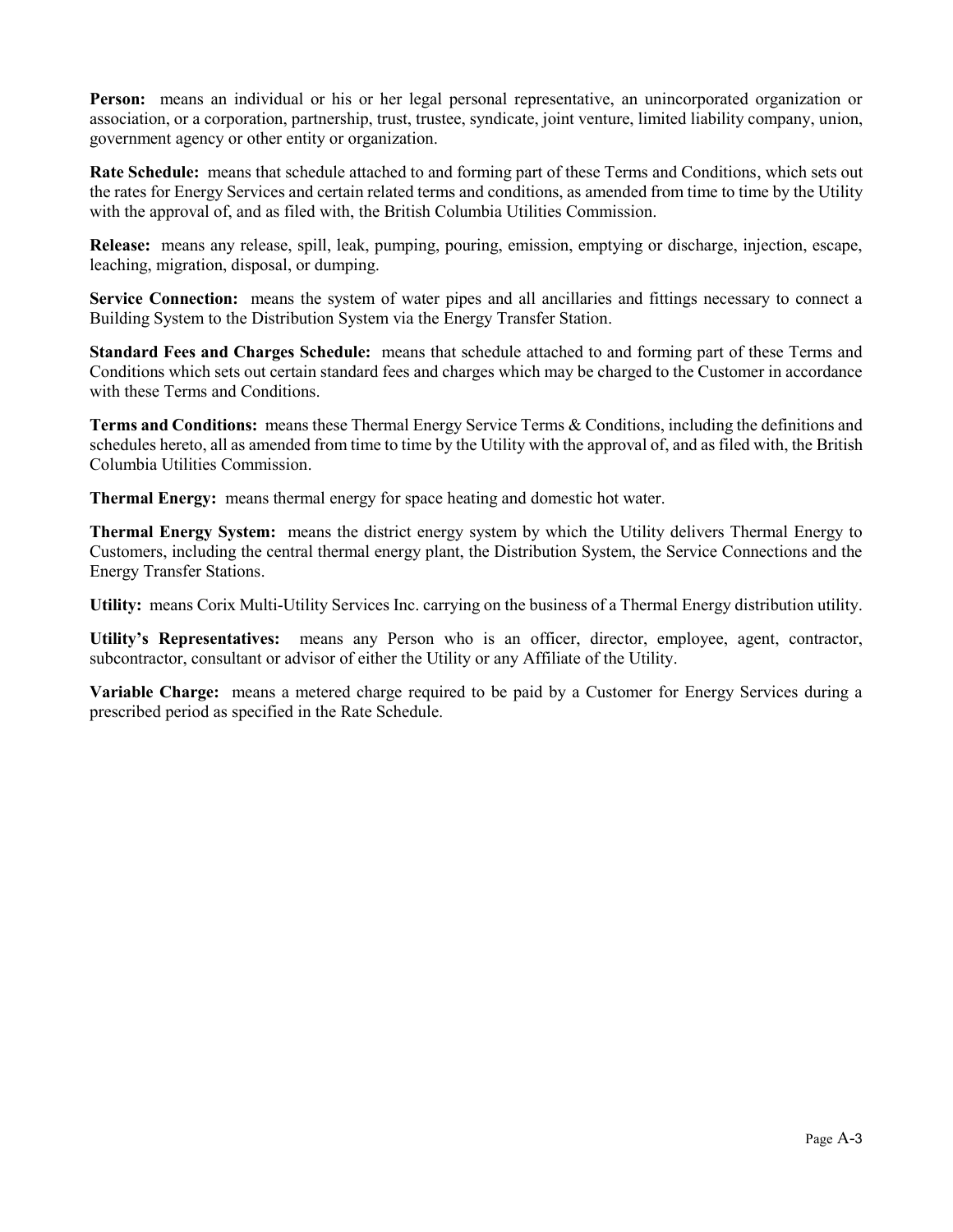# **SECTION B - TERMS AND CONDITIONS**

# <span id="page-26-0"></span>1. Application for Energy Services

The Utility will provide Energy Services to Customers solely in accordance with these Terms and Conditions. Persons seeking to become Customers must apply for Energy Services in accordance with this Section.

Application for Energy Services can be made in person or in writing. Applicants will be required by the Utility to complete and sign an Application for Service form which, together with these Terms and Conditions, constitutes a Customer Agreement. The Customer Agreement will become binding on the parties thereto only and forthwith upon commencement by the Utility of Energy Services at the relevant Building(s). Applicants may be required to provide reference information and identification acceptable to the Utility in connection with an Application for Service.

If an Applicant is requesting Energy Services at more than one Building, the Utility will determine in its sole discretion whether to consider the Applicant the same Customer for all Buildings or to consider the Applicant a separate Customer for each of the Buildings. If an Applicant is requesting Energy Services for more than one unit, area or premises within the same Building, the Applicant will be considered the same Customer for all such unit(s), area(s) or premises. The Utility intends that there will be no more than one Customer per Building.

The Utility may refuse to provide Energy Services to an Applicant if there is an unpaid account for Energy Services in respect of such Applicant or the relevant Building(s).

# 2. Assignment

A Customer may not assign a Customer Agreement or any of its rights or obligations thereunder without the prior written consent of the Utility, such consent not to be unreasonably withheld. The Utility may assign a Customer Agreement or any of its rights or obligations thereunder (including, without limitation, by way of the sale of the majority of its shares or business or its material assets or by way of an amalgamation, merger or other corporate reorganization) to any of its Affiliates or to any other Person without the consent of the Customer, provided such Affiliate or Person is duly qualified to carry out the Customer Agreement and agrees to be bound by the terms and conditions of the Customer Agreement. Forthwith upon such assignment, the Utility shall be released from its obligations and responsibilities under the Customer Agreement.

# 3. Use of Thermal Energy

A Customer will use Thermal Energy only for space heating and domestic hot water within the Building(s).

Unless authorized by the Utility in writing and in advance, a Customer will not sell or supply to any other Person Thermal Energy provided by the Utility, nor use Thermal Energy supplied by the Utility for any purpose other than as specified in this Section.

# 4. Applicable Rate Schedule

A Customer must not significantly change its connected load without the prior written approval of the Utility. The Utility may conduct periodic reviews of the quantity of Thermal Energy delivered and the rate of delivery of Thermal Energy to a Customer for the purpose of, among other things, determining whether to substitute a more applicable Rate Schedule.

# <span id="page-26-1"></span>5. Ownership and Care of Thermal Energy System

Notwithstanding any degree of annexation or affixation, or rule of law or equity to the contrary, the Utility owns all components of the Thermal Energy System and all additions or extensions thereto will be and remain the property of and vest in the Utility, whether located inside or outside of Building(s). No component of the Thermal Energy System shall be moved or removed from a Customer's lands (whether located inside or outside of Building(s)) without the advance written permission of the Utility. The Utility will not, under any circumstances whatsoever (including, without limitation, if the Utility is not providing Energy Services for any reason or if the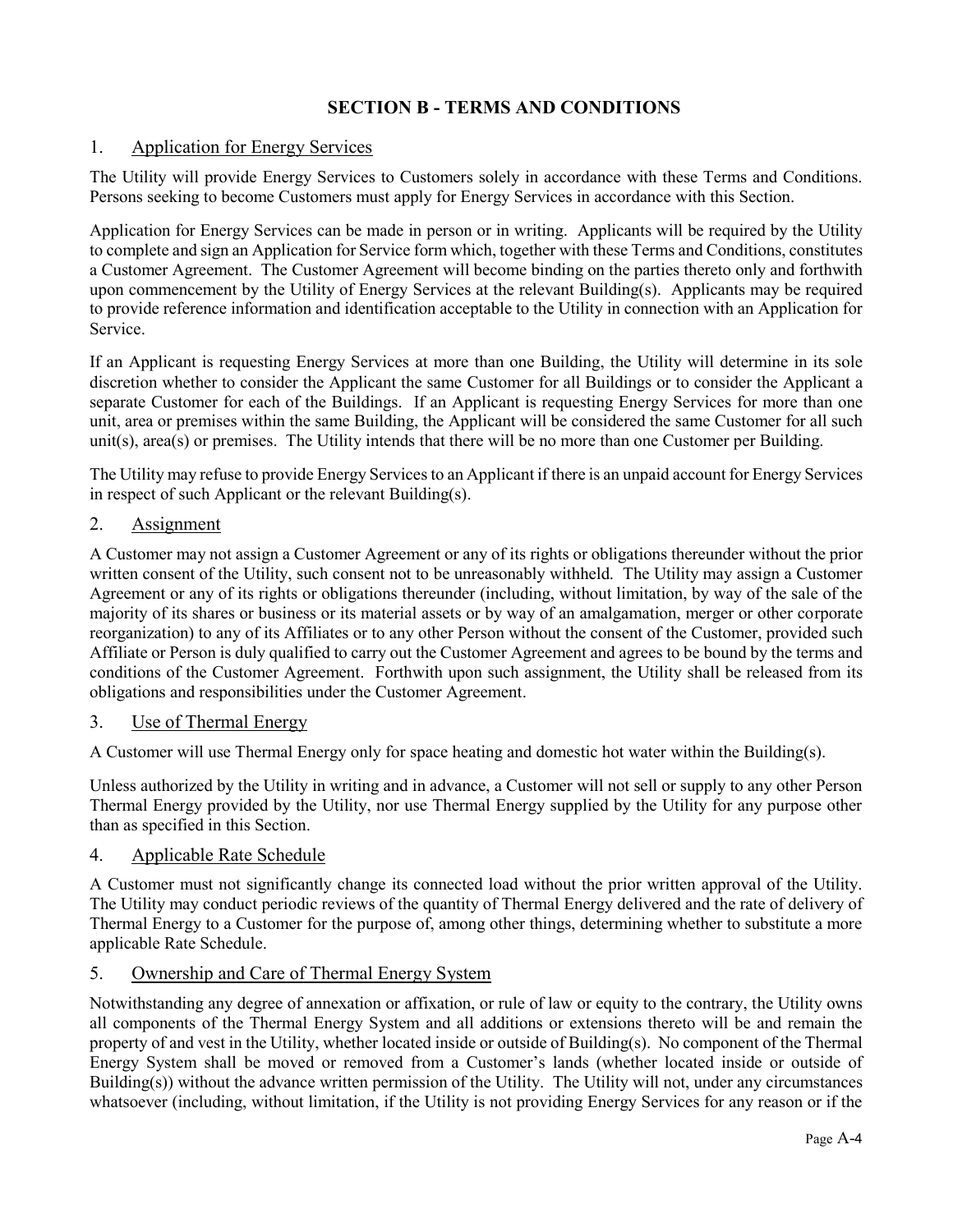Customer Agreement is terminated for any reason), be required to remove any component of the Thermal Energy System from the Customer's lands (whether located inside or outside of Building(s)).

The Customer will take reasonable care of and protect all components of the Thermal Energy System in, on or under the Customer's lands (whether located inside or outside of Building(s)) against damage and must advise the Utility promptly of any damage to or disappearance of the whole or part of any such component. Further, the Customer will pay to the Utility promptly upon request the cost of any broken, missing or damaged component of the Thermal Energy System (or part thereof), except to the extent that the Customer demonstrates that such component (or part thereof) was broken, missing or damaged due to a defect therein or to any act or omission of the Utility or any of the Utility's Representatives.

# 6. Meter Reading

The amount of Thermal Energy registered by the Energy Transfer Station during each billing period will be converted to gigajoules and rounded to the nearest one-tenth of a gigajoule.

The interval between consecutive meter readings will be at the sole discretion of the Utility.

The meter will typically be read at monthly intervals.

# <span id="page-27-1"></span>7. Meter Testing

Any Customer who doubts the accuracy of a meter comprising part of an Energy Transfer Station may request to have the meter tested by the original equipment manufacturer.

If the testing indicates that the meter is recording correctly, the Customer must pay the Utility for the cost of removing, replacing and/or testing the meter as set out in the Standard Fees and Charges Schedule and the reconnection charge as set out in Section [10.](#page-27-0)

If the meter is found to be inaccurate by the manufacturer, the Utility will incur the cost of removing, replacing and/or testing the meter or (if applicable) refund such costs to the Customer.

# 8. Maintenance

The Utility will repair, maintain and replace all components of the Thermal Energy System in, on or under the Customer's lands (whether located inside or outside of Building(s)), from time to time at its own cost to keep the same in good working order. For greater certainty, except for the Utility's obligation to repair, maintain and replace such components of the Thermal Energy System as aforesaid, the Utility is not, and will not be, responsible for repairing, maintaining or replacing any other facility or equipment in, on or under a Customer's lands (whether located inside or outside of Building(s)), including without limitation any Building System(s).

The Customer will repair, maintain and replace the Building System in all Building(s) from time to time at its own cost to keep the same in good working order.

# 9. Connections and Disconnections

No connection, disconnection, reconnection, extension, installation, replacement or any other change is to be made to any component of the Thermal Energy System by anyone except by the Utility's Representatives authorized by the Utility.

# <span id="page-27-0"></span>10. Energy Services Reconnections

If:

- (a) Energy Services are discontinued to a Customer for any of the reasons specified in Section [16;](#page-31-0) or
- (b) a Building System is disconnected from the Thermal Energy System or Energy Services are discontinued to a Customer:
	- (i) at the request of the Customer with the approval of the Utility; or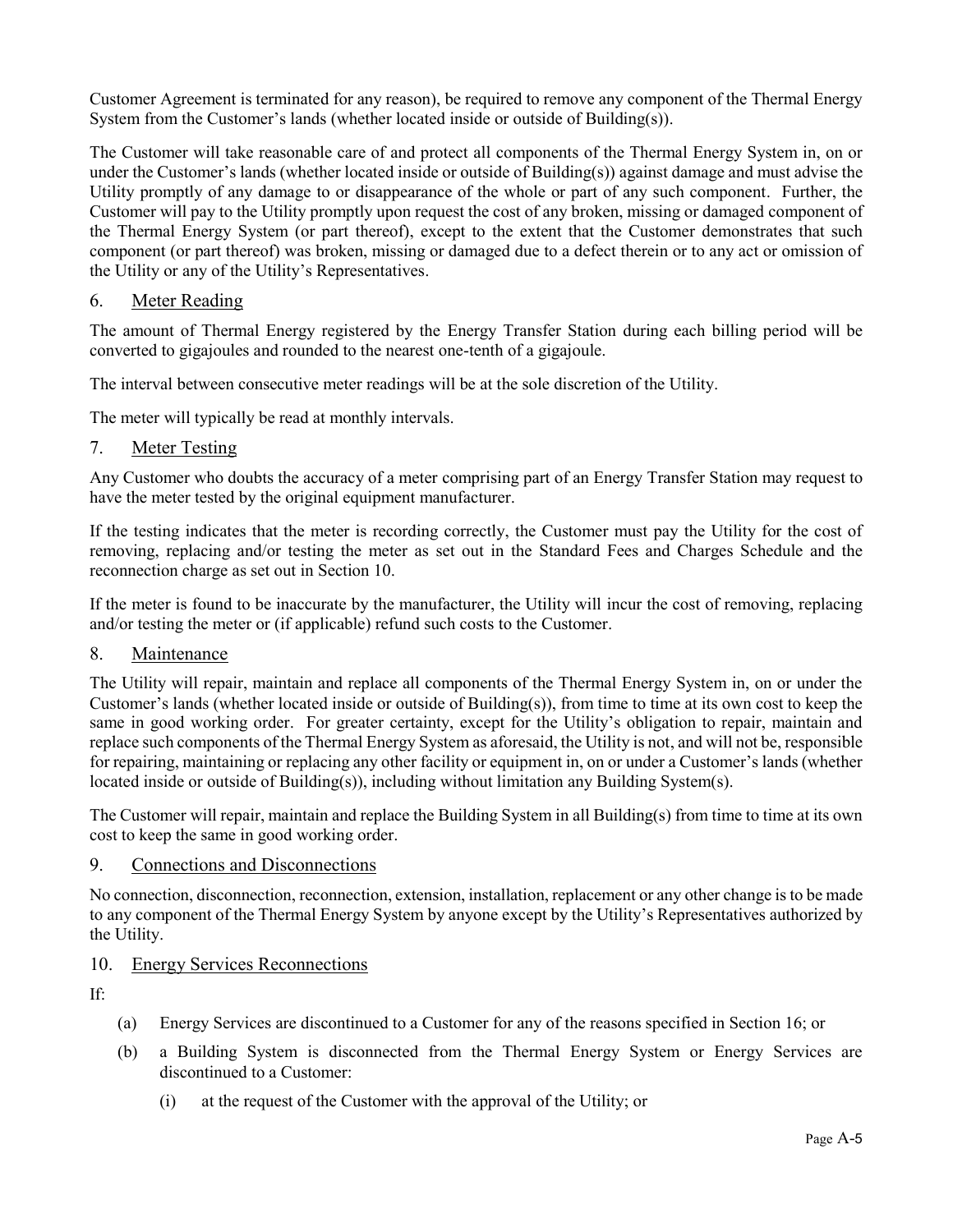(ii) to permit a test of a meter at the request of the Customer, which meter is subsequently determined by the Utility to be accurate;

and such Customer or the employee, agent or other representative of such Customer re-applies for Energy Services for the same Building within 12 months of such discontinuance or disconnection (as applicable), then if the Building's Building System is reconnected to the Thermal Energy System or if Energy Services are restored to such Customer, such Customer will pay, as part of fees owing for the first month of Energy Services, a reconnection charge equal to the sum of:

- (c) the costs that the Utility estimates it will incur in reconnecting the Building's Building System to the Thermal Energy System or restoring Energy Services to such Customer; and
- (d) the Basic Charge that such Customer would have paid had Energy Services continued during the period between the date of discontinuance or disconnection (as applicable) and the date of such re-application.

If a Building System is disconnected from the Thermal Energy System or Energy Services are discontinued to a Customer for public safety or Utility service requirement reasons, there will be no reconnection charge to reconnect the Building's Building System to the Thermal Energy System or to restore Energy Services to such Customer.

# 11. Distribution Extensions

The Customer acknowledges the following terms and conditions which will apply to the Utility's determination of whether or not to complete a Distribution Extension in order to assess the economic impact of such Distribution Extension on existing Customers.

- (a) System Expansion. The Utility will complete Distribution Extensions as necessary in accordance with Thermal Energy System development requirements.
- (b) Ownership. All components of Distribution Extensions will be and remain the property of the Utility.
- (c) Economic Test. Applications to extend Energy Services to one or more new Customers will be subject to an economic test, a model which is accepted by the British Columbia Utilities Commission. The economic test will be a discounted cash flow analysis of the projected revenue and costs associated with the Distribution Extension. The Distribution Extension will be deemed to be economic and constructed if the results of the economic test indicate a zero or positive net present value.
- (d) Revenue. The projected revenue used in the economic test will be established by the Utility by:
	- (i) estimating the number of Customers to be served by the Distribution Extension;
	- (ii) establishing consumption estimates for each Customer;
	- (iii) projecting when the new Customers will be connected to the Distribution Extension; and
	- (iv) applying appropriate revenue margins for each Customer's consumption.

The revenue projection will also take into consideration the estimated number and type of Thermal Energy appliances used and the effect of variations in weather conditions on consumption.

- (e) Costs. The costs used in the economic test will include, without limitation:
	- (i) the full projected labour, material, and other costs necessary to serve the new Customers including such costs applicable to new mains (subject to the provisions of this paragraph (e)), Service Connection(s), Energy Transfer Station(s) and related facilities;
	- (ii) the appropriate allocation of Utility overhead associated with construction of the Distribution Extension; and
	- (iii) projected incremental operating and maintenance expenses necessary to serve the new Customers.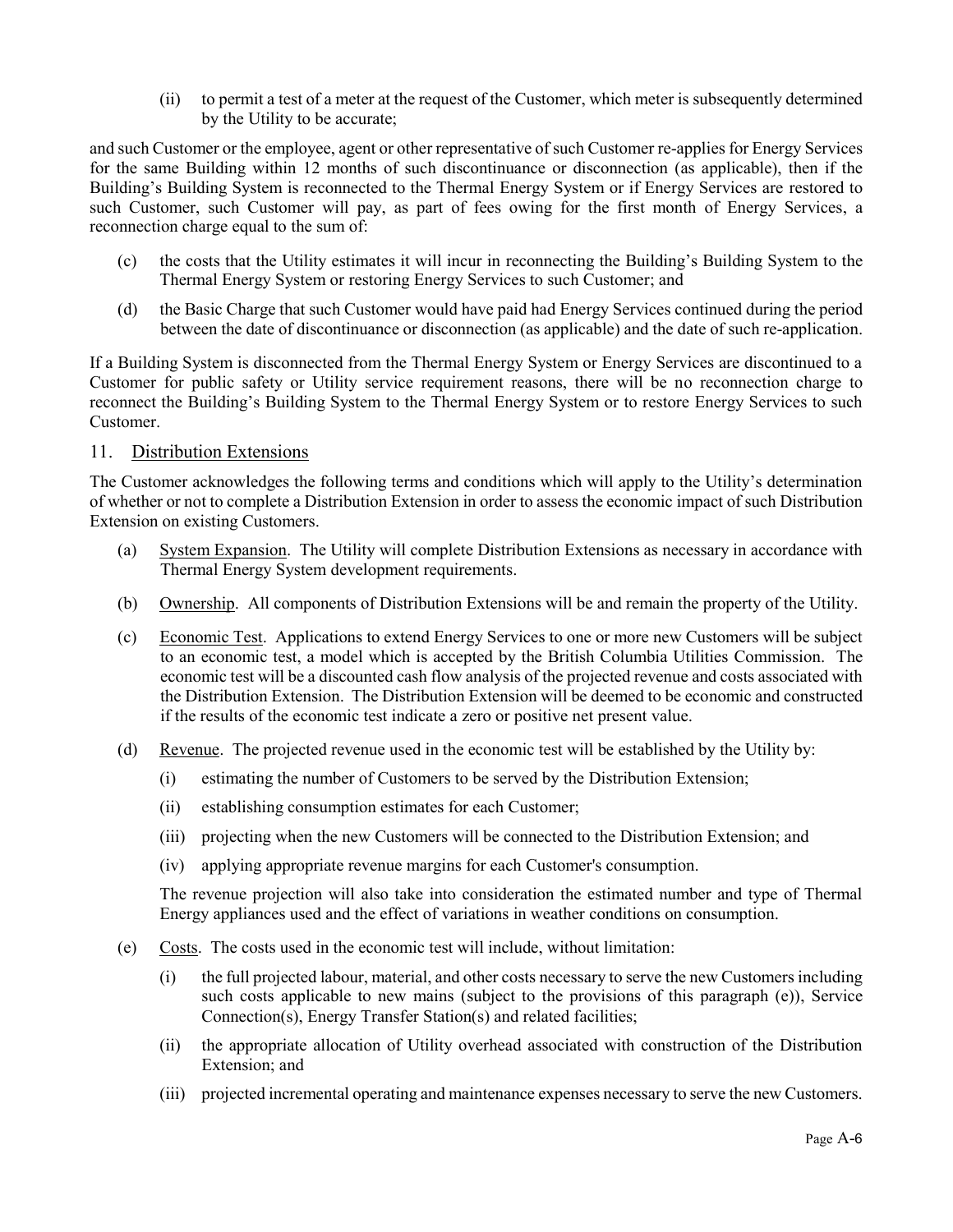In addition to these costs, the economic test will incorporate applicable taxes and the appropriate return on investment as approved by the British Columbia Utilities Commission.

In cases where a larger Thermal Energy distribution main is installed to satisfy anticipated future demand requirements, the difference in cost between the installed, larger main and a smaller main that would be adequate to serve only those Customers supporting the particular application may be eliminated from the economic test.

- (f) Contributions in Aid of Construction. If the economic test results indicate a negative net present value, the Distribution Extension may proceed provided that the shortfall in revenue is eliminated by contributions in aid of construction by or on behalf of Customers to be served by the Distribution Extension, or if there are non-financial factors offsetting the revenue shortfall that are deemed to be acceptable by the British Columbia Utilities Commission, the Utility may finance the contributions in aid of construction for Customers.
- (g) Security. In those situations where the financial viability of a Distribution Extension is uncertain, the Utility may require a security deposit in cash or an equivalent form acceptable to the Utility.

# 12. Billing

- (a) Bills will be rendered to the Customer in accordance with the Customer's Customer Agreement, including the Rate Schedule.
- (b) Subject to paragraph (d) below, if meter readings cannot be obtained for any reason, consumption may be estimated by the Utility for billing purposes and the next bill that is based on actual meter readings will be adjusted for the difference between estimated and actual use over the interval between meter readings.
- (c) If any meter fails to register or registers incorrectly, the consumption may be estimated by the Utility for billing purposes, subject to Sectio[n 13.](#page-29-0)
- (d) If the Customer terminates a Customer Agreement, the final bill rendered to the Customer will be based on an actual meter reading.
- (e) Bills will be rendered as often as deemed necessary by the Utility, but generally on a monthly basis. The due date for payment of bills shown on the face of the bill will be the first business day after:
	- (i) the  $21<sup>st</sup>$  calendar day following the billing date; or
	- (ii) such other period as may be specified in the Application for Service or otherwise agreed in writing by the Customer and the Utility.
- (f) Bills will be paid in the manner specified therein, which may include payment by regular mail, payment at a designated office of the Utility and/or payment by on-line banking or electronic funds transfer.
- (g) Customers requesting historic billing information may be charged the cost of processing and providing this information.

# <span id="page-29-0"></span>13. Back-billing

Minor adjustments to a Customer's bill, such as an estimated bill or an equal payment plan billing, do not require back-billing treatment.

(a) Back-billing means the re-billing by the Utility for Energy Services rendered to a Customer because the original billings were discovered to be either too high (over-billed) or too low (under-billed). The discovery may be made by either the Customer or the Utility. The cause of the billing error may include any of the following non-exhaustive reasons or combination thereof: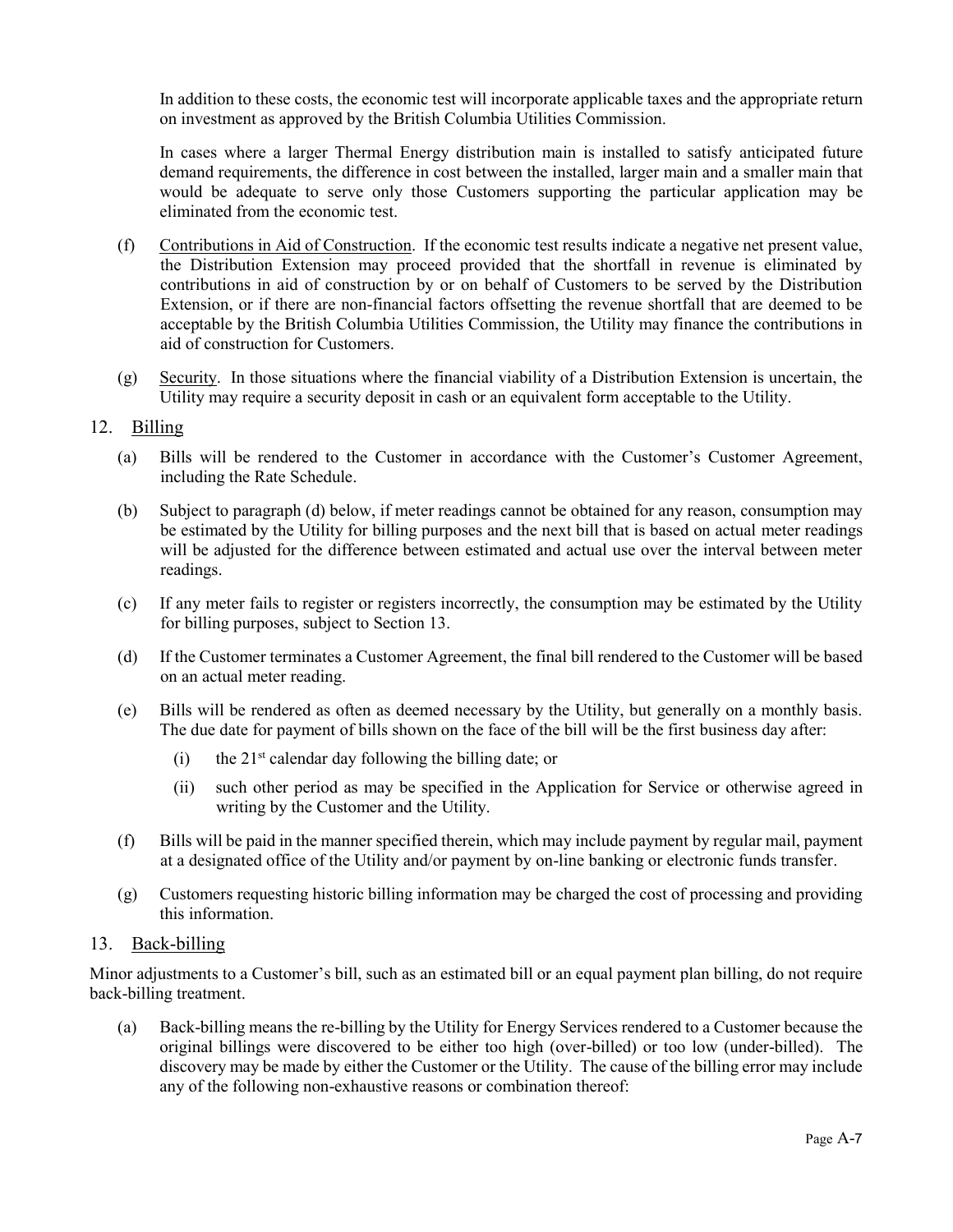- (i) stopped meter;
- (ii) metering equipment failure;
- (iii) inaccurate meter, as determined pursuant to Section [7;](#page-27-1)
- (iv) switched meters;
- (v) double metering;
- (vi) incorrect meter connections;
- (vii) incorrect use of any prescribed apparatus respecting the registration of a meter;
- (viii) incorrect meter multiplier;
- (ix) the application of an incorrect rate;
- (x) incorrect reading of meters or data processing; or
- (xi) tampering, fraud, theft or any other criminal act.
- (b) Where the Customer requests that the meter be tested, the provisions of Sectio[n 7](#page-27-1) will apply in addition to those set forth in this Section.
- (c) Where metering or billing errors occur and the Customer does not request that the meter be tested, the consumption and demand will be based on the records of the Utility for the Customer or on the Customer's own records to the extent they are available and accurate or, if not available, on reasonable and fair estimates made by the Utility. Such estimates will be on a consistent basis within each Customer class or according to a contract with the Customer, if applicable.
- <span id="page-30-1"></span>(d) If there are reasonable grounds to believe that the Customer has tampered with or otherwise used the Thermal Energy or any component of the Thermal Energy System in an unauthorized way, or there is evidence of fraud, theft or another criminal act, back-billing will be applied for the duration of the unauthorized use, subject to the applicable limitation period provided by law, and the provisions of paragraphs  $(g)$ ,  $(h)$ ,  $(i)$  and  $(j)$  below will not apply.

In addition, the Customer is liable for the direct (unburdened) administrative costs incurred by the Utility in the investigation of any incident of tampering, including the direct costs of repair, or replacement of equipment.

Under-billing resulting from circumstances described in this paragraph [\(d\)](#page-30-1) will bear interest at the rate specified in the Application for Service on unpaid accounts from the date of the original under-billed invoice until the amount under-billed is paid in full.

- (e) In every case of under-billing or over-billing, the cause of the error will be remedied without delay, and the Customer will be promptly notified of the error and of the effect on the Customer's ongoing bill.
- (f) In every case of over-billing, the Utility will refund to the Customer all money incorrectly collected for the duration of the error, subject to the applicable limitation period provided by law. Simple interest, computed at the short-term bank loan rate applicable to the Utility on a monthly basis, will be paid to the Customer.
- <span id="page-30-0"></span>(g) Subject to paragraph [\(d\)](#page-30-1) above, in every case of under-billing, the Utility will back-bill the Customer for the shorter of:
	- (i) the duration of the error; or
	- (ii) one year, or as otherwise agreed by the Customer and the Utility in writing.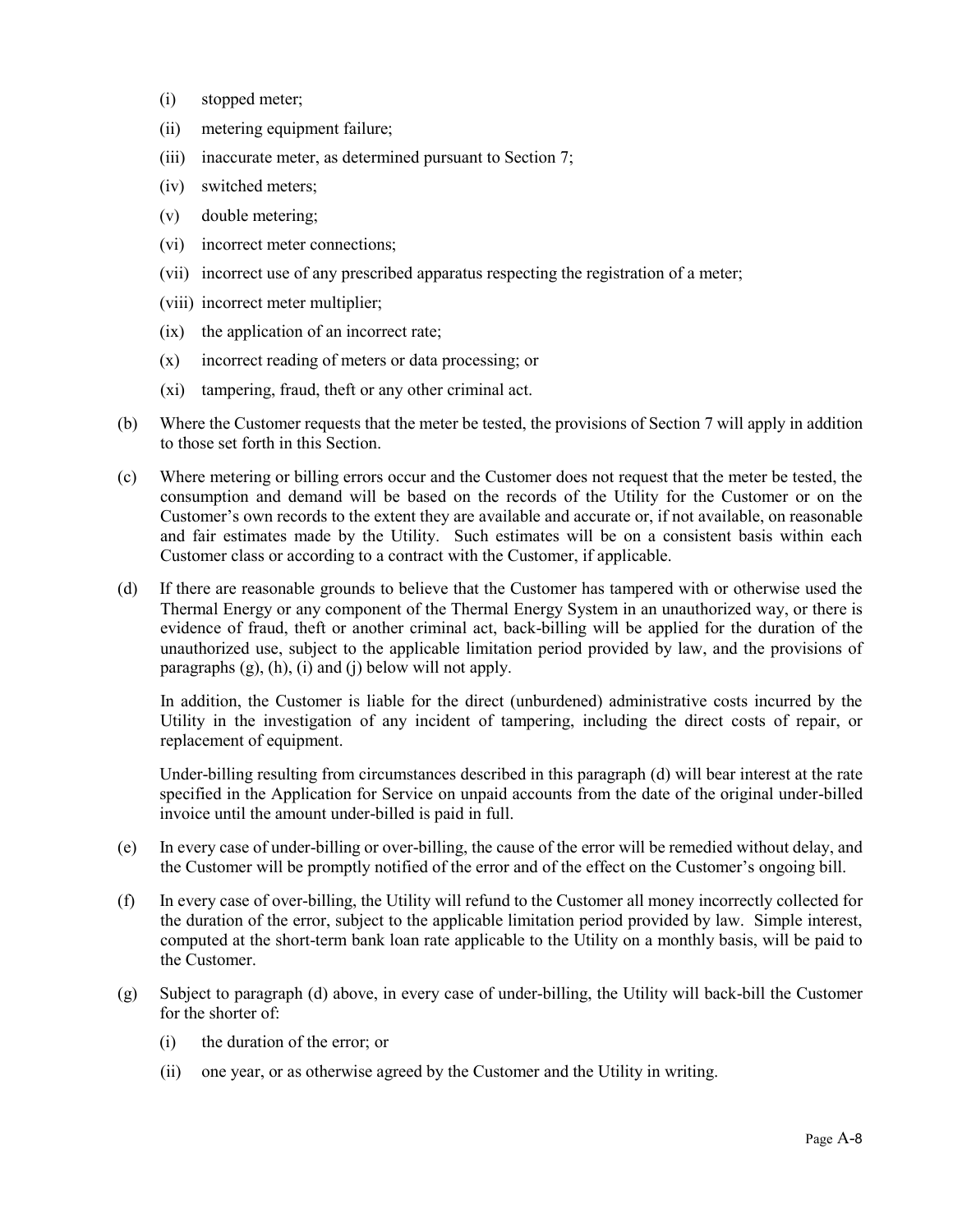- <span id="page-31-1"></span>(h) Subject to paragraph [\(d\)](#page-30-1) above, in every case of under-billing, the Utility will offer the Customer reasonable terms of repayment. If requested by the Customer, the repayment term will be equivalent in length to the back-billing period. The repayment will be interest free and in equal instalments corresponding to the normal billing cycle. Delinquency in payment of such instalments will be subject to the usual late payment charges.
- <span id="page-31-2"></span>(i) Subject to paragraph [\(d\)](#page-30-1) above, if a Customer disputes a portion of a back-billing due to under-billing based upon either consumption, demand or duration of the error, the Utility will not threaten or cause the discontinuance of Energy Services for the Customer's failure to pay that portion of the back-billing, unless there is no reasonable ground for the Customer to dispute that portion of the back-billing. The undisputed portion of the bill will be paid by the Customer and the Utility may threaten or cause the discontinuance of Energy Services if such undisputed portion of the bill is not paid.
- <span id="page-31-3"></span>(j) Subject to paragraph [\(d\)](#page-30-1) above, in all instances of back-billing where changes of occupancy have occurred, the Utility will make a reasonable attempt to locate the former Customer. If, after a period of one year, such Customer cannot be located, the over-billing or under-billing applicable to them will be cancelled.

# 14. Late Payment Charge And Collection Charge

If the amount due on any bill has not been paid in full on or before the due date shown on such bill, a further bill will be rendered to include the overdue amount plus a late payment charge as set out in the Standard Fees and Charges Schedule. Notwithstanding the due date shown, to allow time for payments made to reach the Utility and to co-ordinate the billing of late payment charges with scheduled billing cycles, the Utility may, in its discretion, waive late payment charges on payments not processed until a number of days after the due date. If the Customer's account is overdue and requires additional effort to collect, the Utility may charge the Customer a collection charge as set out in the Standard Fees and Charges Schedule.

# 15. Dishonoured Payments Charge

If a cheque received by the Utility from a Customer in payment of any account is returned by the Customer's bank, trust company or financial institution because of insufficient funds (NSF), or any reason other than clerical error, a returned cheque charge as set out in the Standard Fees and Charges Schedule will be added to the amount due and payable by the Customer whether or not the applicable Building System has been disconnected from the Thermal Energy System or Energy Services have been discontinued to the Customer.

# <span id="page-31-0"></span>16. Refusal to Provide Energy Services and Discontinuance of Energy Services

The Utility may refuse to provide Energy Services to any Applicant, or the Utility may, after having given 48 hours prior written notice, discontinue providing Energy Services to any Customer, who:

- (a) fails to fully pay for any Energy Services provided to any Building(s) on or before the due date for such payment; or
- (b) fails to provide or pay by the applicable date required any security deposit, equivalent form of security or guarantee or any requisite increase thereof.

The Utility may refuse to provide Energy Services to any Applicant, or the Utility may, without having to give any notice, discontinue providing Energy Services to any Customer, who:

- (a) refuses to provide reference information and identification acceptable to the Utility when applying for Energy Services or at any subsequent time on request by the Utility;
- (b) breaches the terms and conditions of the applicable Customer Agreement (including, without limitation, these Terms and Conditions);
- (c) has defective pipes, appliances, or Thermal Energy fittings in any part or parts of Building(s);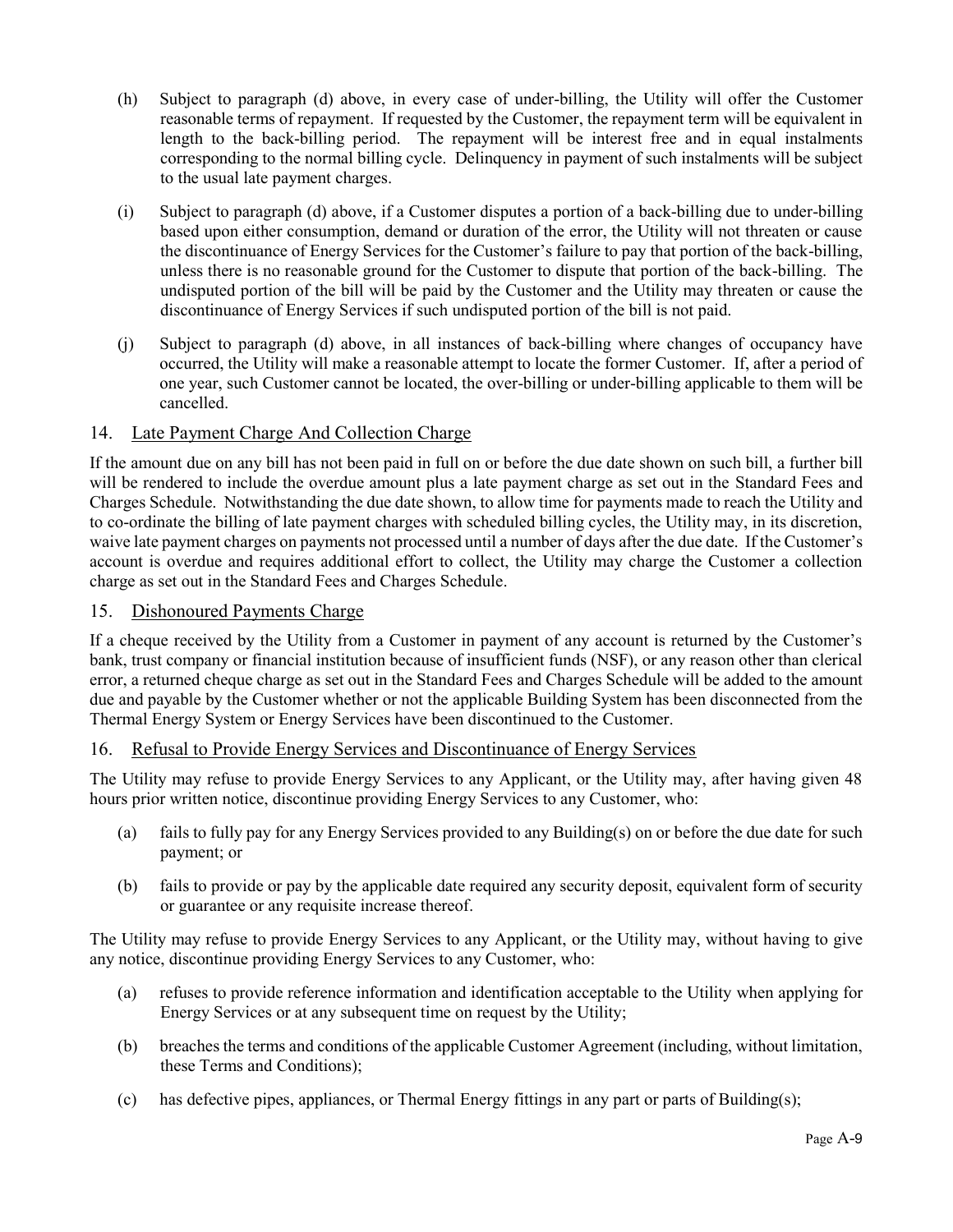- <span id="page-32-0"></span>(d) uses the provided Thermal Energy in a manner that, in the opinion of the Utility, may:
	- (i) lead to a dangerous situation; or
	- (ii) cause undue or abnormal fluctuations in the temperature of any component of the Thermal Energy System;
- (e) fails to make modifications or additions to the Customer's equipment as required by the Utility to prevent the danger or control the fluctuations described in paragraph [\(d\)](#page-32-0) above;
- (f) negligently or fraudulently misrepresents to the Utility its use of Thermal Energy or the Thermal Energy load requirements of, or Thermal Energy volume consumed within and by, any Building(s);
- (g) terminates the applicable Customer Agreement pursuant to Section [20](#page-33-0) or causes the termination of the applicable Customer Agreement for any reason; or
- (h) stops consuming Thermal Energy in the Building(s).

The Utility will not be liable for any loss, injury or damage suffered by any Customer by reason of the discontinuation of or refusal to provide Energy Services as set out in this Section.

# 17. Security for Payment of Bills

- (a) A Customer who has not established or maintained credit to the satisfaction of the Utility may be required to provide a security deposit or equivalent form of security, the amount of which may not exceed the estimated total bill for the two highest consecutive months' consumption of Thermal Energy by the Customer.
- (b) A security deposit or equivalent form of security is not an advance payment.
- (c) The Utility will pay interest on a security deposit at the rate and at the times specified in the Standard Fees and Charges Schedule. If a security deposit is returned to a Customer for any reason, the Utility will credit any accrued interest to the Customer's account at that time. No interest is payable on any unclaimed deposit left with the Utility after the account for which it is security is closed, or on a deposit held by the Utility in a form other than cash.
- (d) A security deposit (plus any accrued interest) will be returned to the Customer after one year of good payment history, or when the Customer's Customer Agreement is terminated pursuant to Section [20,](#page-33-0) whichever occurs first.
- (e) If a Customer's bill is not paid when due, the Utility may apply all or any part of the Customer's security deposit or equivalent form of security and any accrued interest towards payment of the bill. Under these circumstances, the Utility may still elect to discontinue Energy Services to the Customer for failure to pay for Energy Services.
- (f) If a Customer's security deposit or equivalent form of security is appropriated by the Utility for payment of an unpaid bill, the Customer must re-establish the security deposit or equivalent form of security before the Utility will reconnect or continue Energy Services to the Customer.

# 18. Account Charge

When a change of Customer occurs, an account charge, as set out in the Standard Fees and Charges Schedule, will be paid by the new Customer with respect to each account in that Customer's name for which a separate bill is rendered by the Utility.

# <span id="page-32-1"></span>19. Term of Customer Agreement

The initial term of a Customer Agreement will be as follows: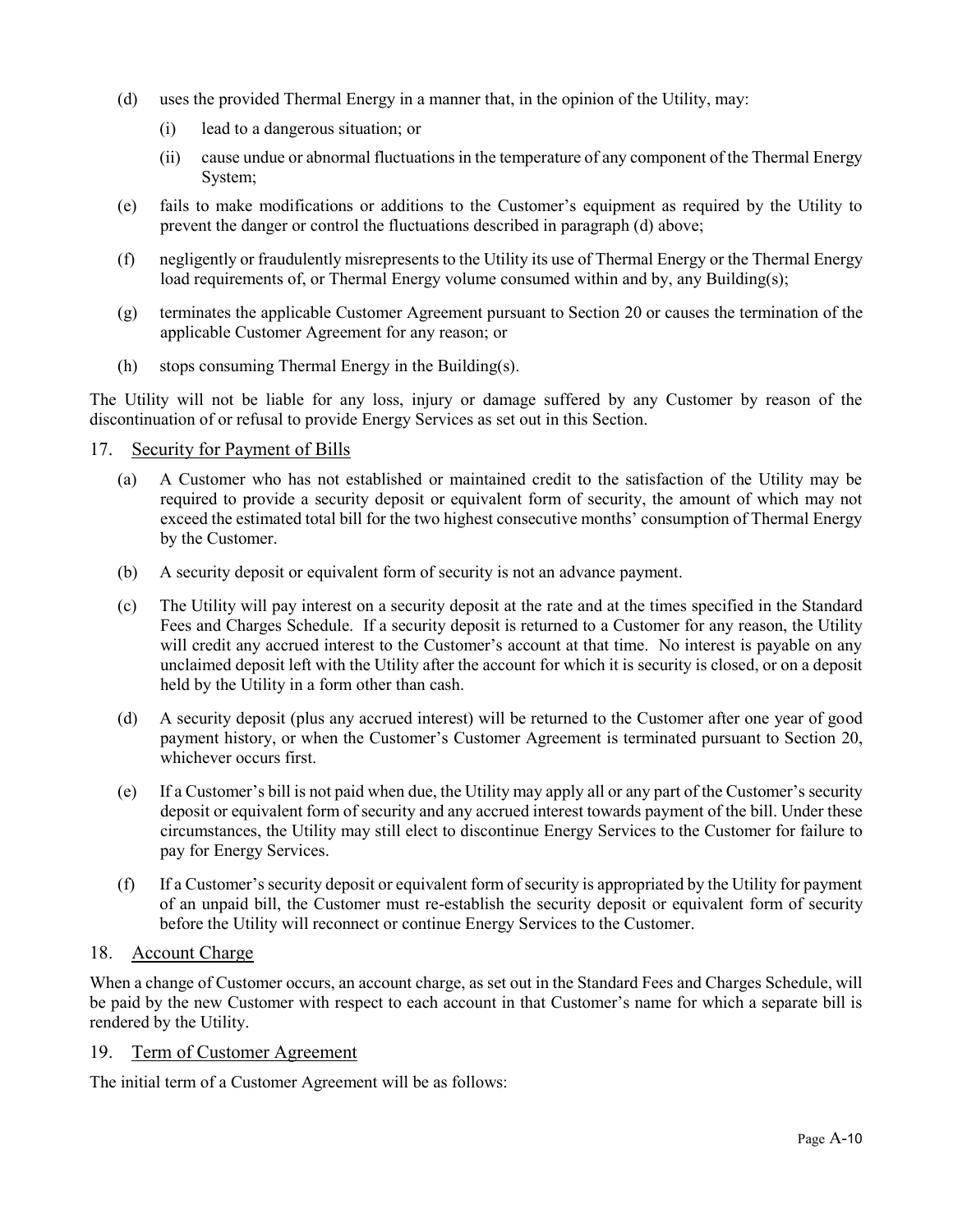- (a) where a new Service Connection is required to provide Energy Services, five years; or
- (b) where a Distribution Extension is required to provide Energy Services, for a period of time fixed by the Utility but not exceeding the number of years used to calculate the revenue in the Distribution Extension economic test.

The Customer Agreement will thereafter automatically be renewed from year to year unless:

- (a) specified otherwise in a special contract or supplement referred to in Section [28;](#page-36-0) or
- (b) the Customer Agreement is terminated pursuant to Section [20](#page-33-0) below.

# <span id="page-33-0"></span>20. Termination of Customer Agreement

A Customer may, following the initial term specified in Section [19,](#page-32-1) terminate the applicable Customer Agreement by giving at least 30 days written notice to the Utility at the address specified in the most recent bill rendered to the Customer.

The Customer is not released from any previously existing obligations to the Utility by terminating the Customer Agreement.

The Customer acknowledges and agrees that if it terminates the Customer Agreement pursuant to this Section, the Utility may charge the Customer the full cost of all infrastructure associated with the provision of Energy Services to the Customer if the Utility determines that such charge is necessary to ensure other Customers on the Thermal Energy System are not adversely impacted by such termination.

Notwithstanding any termination by the Customer pursuant to this Section, and without derogating from the generality of Section [5,](#page-26-1) all components of the Thermal Energy System will remain the property of and vest in the Utility.

- 21. Liability
	- (a) The Utility will endeavour to provide a regular and uninterrupted supply of Thermal Energy, but it does not guarantee a constant supply of Thermal Energy or the maintenance of unvaried temperatures. Neither the Utility, nor any of the Utility's Representatives is responsible or liable for any loss, injury (including death), damage or expense incurred by any Customer or any Person claiming by or through a Customer, that is caused by or results from, directly or indirectly, any discontinuance, suspension, or interruption of, or failure or defect in the supply, delivery or transportation of, or any refusal to supply, deliver, or transport Thermal Energy, or provide Energy Services, unless the loss, injury (including death), damage or expense is directly and solely attributable to the gross negligence or wilful misconduct of the Utility or any of the Utility's Representatives, provided however that neither the Utility nor any of the Utility's Representatives is responsible for any loss of profit, loss of revenue or other economic loss, even if the loss is directly attributable to the gross negligence or wilful misconduct of the Utility or any of the Utility's Representatives.
	- (b) Energy Services may be temporarily suspended to make repairs or improvements to the Thermal Energy System or in the event of fire, flood or other sudden emergency. The Utility will, whenever reasonably practicable, give notice of such suspension to the Customer and will restore Energy Services as soon as possible. Telephone, newspaper, flyer, radio or other acceptable announcement method may be used for notice purposes. The Utility will not be liable for any loss, injury or damage caused by or arising out of any such suspension of Energy Services.
	- (c) The Customer shall bear and retain the risk of, and hereby indemnifies and holds harmless the Utility and all of the Utility's Representatives from, all loss and damage to all components of the Thermal Energy System in, on or under the Customer's lands (whether located inside or outside of Building(s)) except to the extent any loss or damage is directly attributable to the negligence of the Utility or any of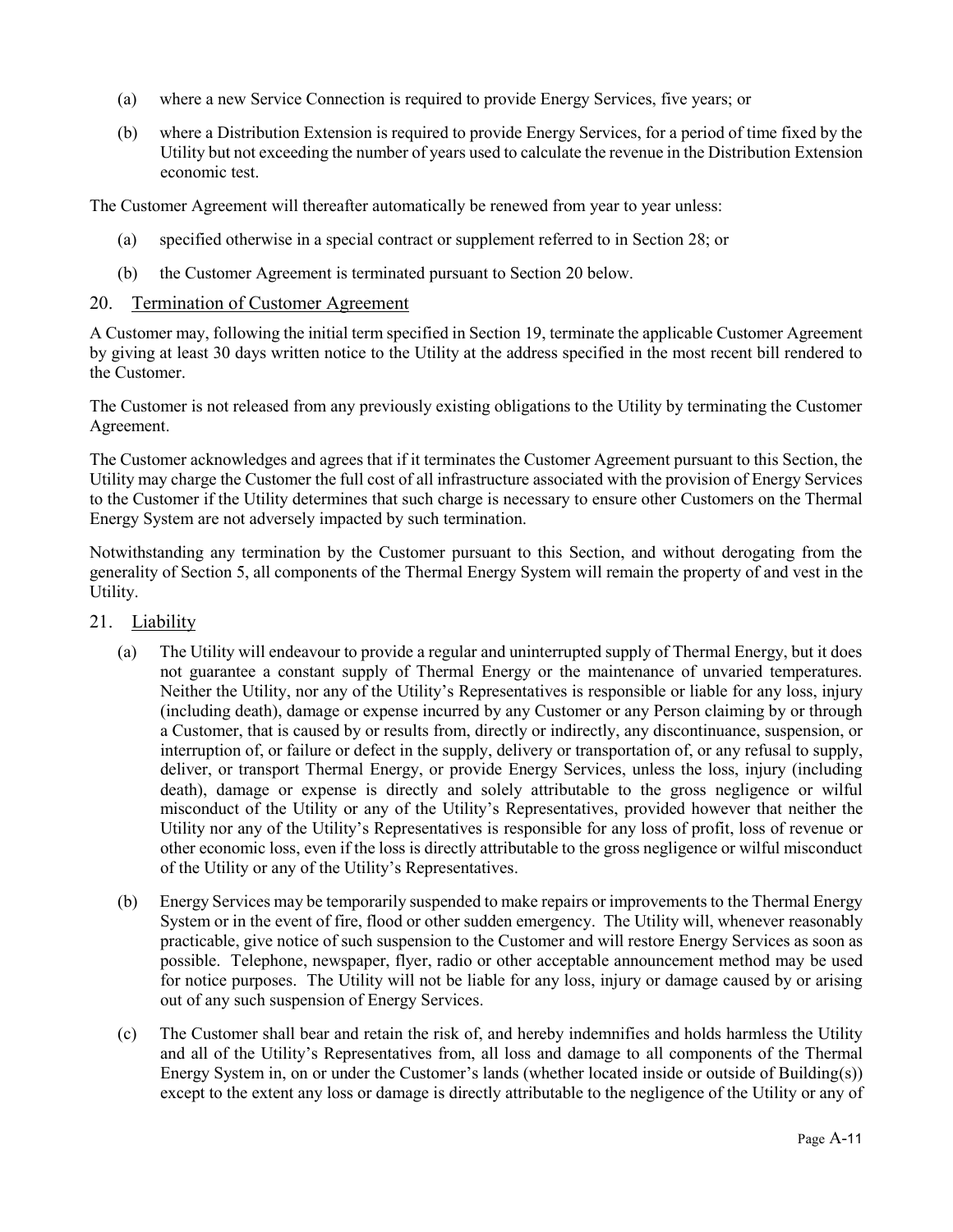the Utility's Representatives, or is caused by or results from a defect in the Thermal Energy System. The Customer must prove such negligence or defect.

- (d) The Customer agrees to indemnify and hold harmless the Utility and all of the Utility's Representatives from all claims, losses, damages, liabilities, costs, expenses and injury (including death) suffered by the Customer or any person claiming by or through the Customer or any third party and caused by or resulting from the use of the Customer's lands by the Utility as contemplated herein or the use of Thermal Energy by the Customer or the presence of Thermal Energy on or in any part of the Building(s) or from the Customer or the Customer's employees, contractors or agents damaging any component of the Thermal Energy System. This paragraph will survive any termination of the Customer Agreement.
- (e) The Customer acknowledges and agrees that the Utility will not in any way be responsible for any aspect of the design, engineering, permitting, construction or installation of any Building System.
- (f) The Customer will release, indemnify and hold harmless the Utility and all of the Utility's Representatives from any and all liabilities, actions, damages, claims (including remediation cost recovery claims), losses, costs, orders, fines, penalties and expenses whatsoever (including all consulting and legal fees and expenses on a solicitor-client basis) and the costs of removal, treatment, storage and disposal of Contaminants and remediation of the Customer's lands and any affected adjacent property which may be paid by, incurred by or asserted against the Utility or any of the Utility's Representatives arising from or in connection with the presence of Contaminants on, in or under the Customer's lands or any Release or alleged Release of any Contaminants at or from the Customer's lands related to or as a result of the presence of any pre-existing Contaminants at, on, under or in the Customer's lands, including without limitation surface and ground water at the date of the Customer Agreement or as a result at any time of the operations of the Customer or any act or omission of the Customer or its tenants or other occupants or any person for whom it is in law responsible.
- (g) The Customer will obtain and maintain at its own expense appropriate insurance coverage (including property and liability) throughout the term of the Customer Agreement and will provide the Utility with evidence of same upon request.

# 22. Access to Buildings and Equipment

The Utility's Representatives will have, at all reasonable times, free access to all components of the Thermal Energy System in, on or under the Customer's lands (whether located inside or outside of Building(s)) to ascertain the quantity or method of use of Energy Services, as well as for the purpose of reading, testing, repairing or removing the whole or any such component (or part thereof), turning Thermal Energy on or off, conducting system leakage surveys, stopping leaks, and examining pipes, fittings, connections and appliances.

In furtherance of the above, the Customer hereby grants and covenants to secure for the Utility and its subcontractors, agents, employees and representatives, by licenses, statutory rights of way, easements, leases or other agreements, and for nominal consideration, non-exclusive access to, on, over and under the Customer's lands for the purposes of performing its obligations under the Customer Agreement. Without limiting the generality of the foregoing, the Customer will, forthwith upon the Utility's request, grant or cause to be granted to the Utility and duly register in the relevant Land Title Office a statutory right of way in the Utility's standard form in respect of each lot comprising a part of the Customer's lands and otherwise as required to allow the Utility to perform its obligations under the Customer Agreement. Each statutory right of way granted pursuant to this Section will have priority over any financial encumbrance registered against title. For greater certainty, the access granted pursuant to this Section will be adequate, in the sole discretion and determination of the Utility, to allow the Utility to efficiently and effectively carry out its obligations pursuant to the Customer Agreement without undue disturbance or interference from the Customer or any of its contractors, agents, employees or representatives.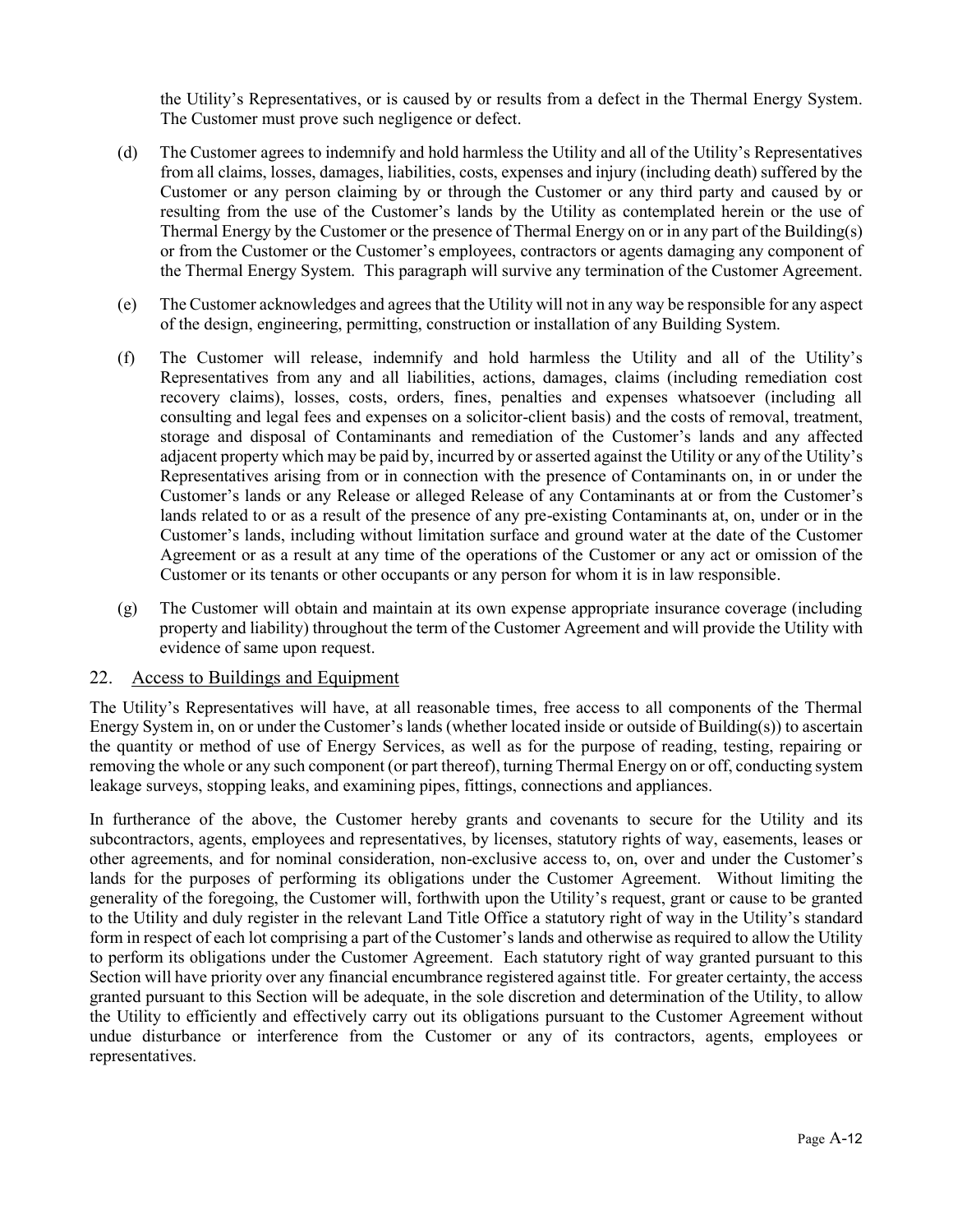The Customer acknowledges and agrees that each statutory right of way, lease or other registrable interest granted pursuant to this Section may be registered by the Utility in the relevant Land Title Office, together with any priority agreements as the Utility may deem necessary or advisable.

To the extent there is a statutory right of way in favour of the Utility registered against the Customer's lands, the Customer hereby covenants and agrees to be bound by, and to comply with, such registered statutory right of way. If there is any inconsistency between the terms and conditions of the Customer Agreement and the terms and conditions of any such statutory right of way, the terms and conditions provided in the Customer Agreement will prevail.

# 23. Curtailment of Energy Services

In the event of a breakdown or failure of any component of the Thermal Energy System, or at any time to comply with the requirements of any law, the Utility will have the right to require any Customer or class or classes of Customers or all its Customers, until notice of termination of the requirement is given, or between specified hours, to discontinue use of Thermal Energy for any purpose or purposes or to reduce in any specified degree or quantity such Customer(s)' consumption of Thermal Energy for any purpose or purposes.

Any such requirement may be communicated to any Customer or Customers or to all Customers by either or both of public notices in the press and announcements over the radio, and may be communicated to any individual Customer by either or both of notice in writing (via e-mail, regular mail or personal delivery, or left at the relevant Building) and oral communication (including by telephone). Any notice of the termination of any such requirement may be communicated similarly.

If in the opinion of any official of the Utility any Customer has failed to comply with any requirement of the Utility communicated in accordance with this Section, the Utility will be at liberty, after notice to the Customer is communicated in accordance with this Section, to discontinue Energy Service to such Customer.

The Utility will not be liable for any loss, injury, damage or expense occasioned to or suffered by any Customer for or by reason of any discontinuance of Energy Services as contemplated by this Section.

# 24. Disturbing Use

All equipment for which Thermal Energy is supplied will be subject to the reasonable approval of the Utility and the Customer will take and use the Thermal Energy so as not to endanger apparatus or cause any undue or abnormal fluctuations on the Thermal Energy System.

The Utility may require the Customer, at the Customer's expense, to provide equipment which will reasonably limit such fluctuations or disturbances and may refuse to supply Thermal Energy or suspend the supply thereof until such equipment is provided.

# 25. Sources of Energy

The Customer acknowledges and agrees that the Utility may, without the need to obtain any approval from the Customer and without any recourse by the Customer, from time to time incorporate other sources of energy or other energy supply systems into the Thermal Energy System, provided the Utility is still able to meet its obligations to the Customer hereunder.

# 26. Taxes

The rates and charges set out in these Terms and Conditions do not include social services tax, goods and services tax, harmonized sales tax or any other tax that the Utility may be lawfully authorized or required to add to its normal rates and charges.

# 27. Rate Schedule

The rates to be charged by, and paid to, the Utility for Energy Services will be the Basic Charge and Variable Charge set out in the Rate Schedule from time to time in effect, which may be inspected during business hours at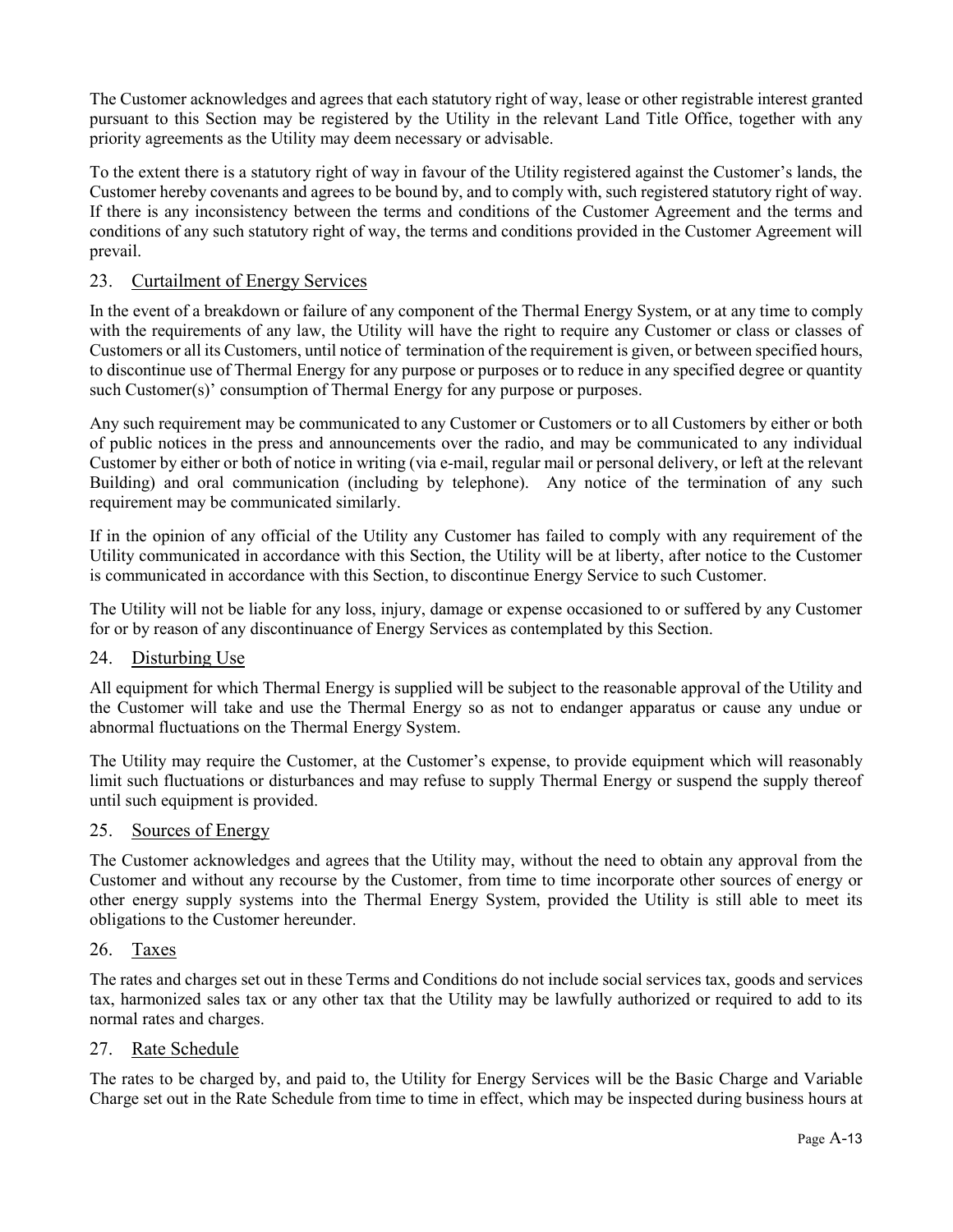the Utility's office in Vancouver, British Columbia and at the office of the British Columbia Utilities Commission in Vancouver, British Columbia.

#### 28. Special Contracts and Supplements

In unusual circumstances, special contracts and supplements to these Terms and Conditions may be negotiated between the Utility and the Customer and submitted for approval by the British Columbia Utilities Commission where:

- (a) a minimum rate or revenue stream is required by the Utility to ensure that the provision of Energy Services to the Customer is economic; or
- (b) factors such as system by-pass opportunities exist or alternative fuel costs are such that a reduced rate is justified to keep or to attach the Customer on the Distribution System.

#### 29. Conflicting Terms and Conditions

Whenever anything in these Terms and Conditions is in conflict with any special terms or conditions provided in any Rate Schedule, the terms or conditions provided in the Rate Schedule will prevail and whenever anything in these Terms and Conditions or in any Rate Schedule is in conflict with the terms of any special contract the terms of such special contract will prevail.

#### 30. Authority of Agents of the Utility

None of the Utility's Representatives has authority to make any promise, agreement or representation not incorporated in a Customer Agreement, and any such unauthorized promise, agreement or representation is not binding on the Utility.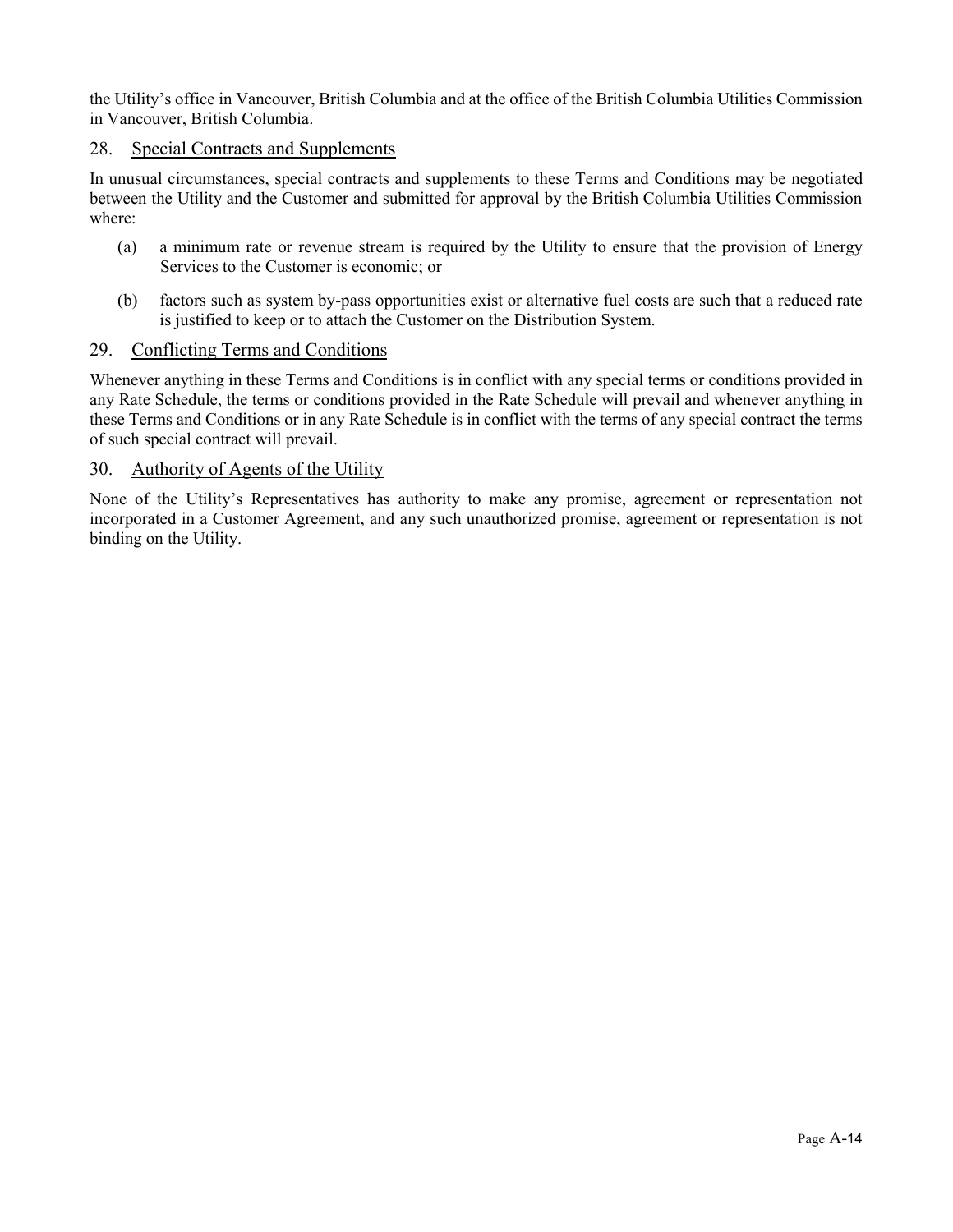# **SECTION C - RATE SCHEDULE**

See attached.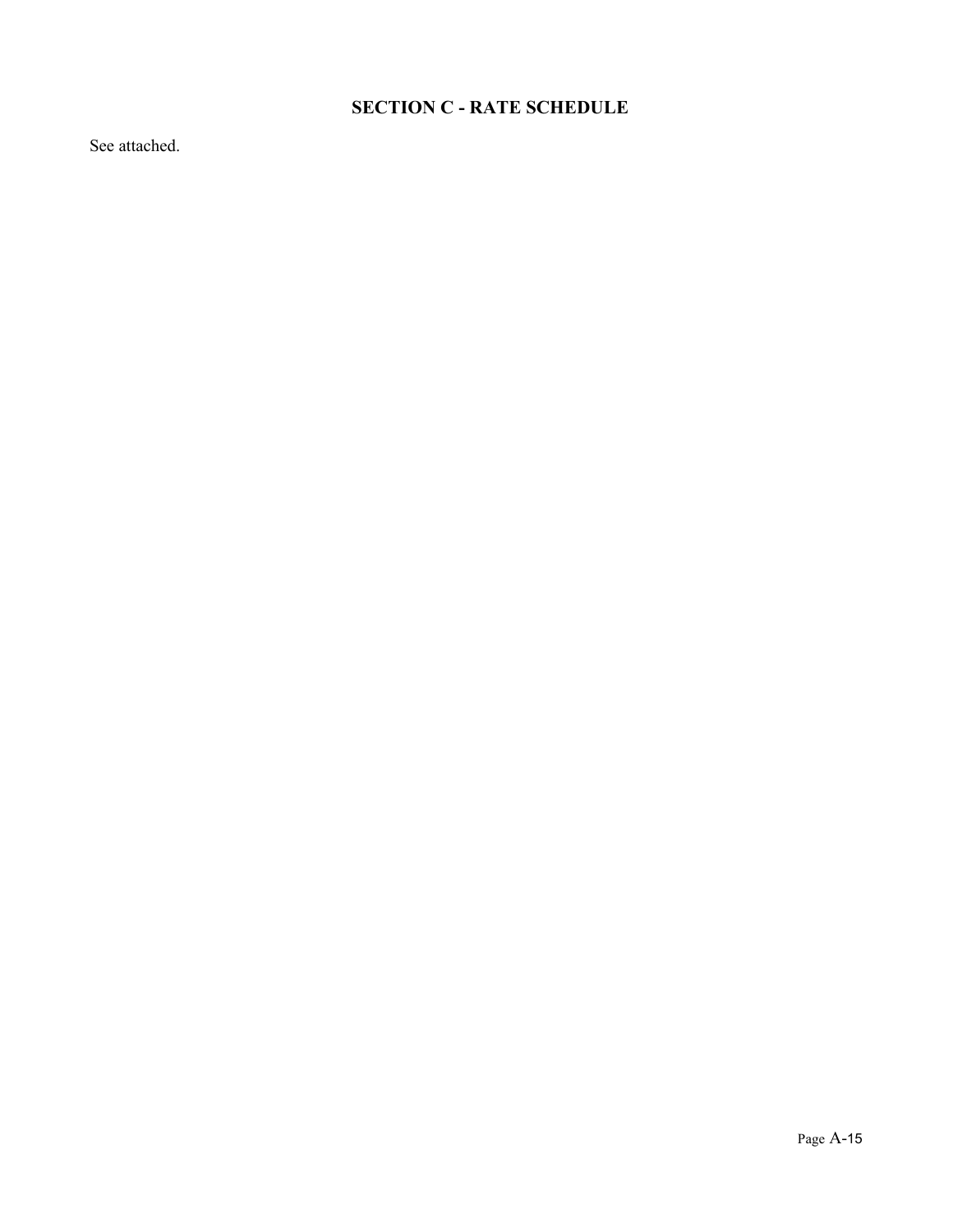#### **SECTION D - STANDARD FEES AND CHARGES SCHEDULE**

**Account Charge: \$25.00**

The Account Charge is a single initial set up charge payable by each Applicant for Energy Services.

#### **ADMINISTRATIVE CHARGES**

| <b>Collection Charge:</b>           | \$45.00                                                                                                                                               |
|-------------------------------------|-------------------------------------------------------------------------------------------------------------------------------------------------------|
| <b>Dishonoured Payments Charge:</b> | Equivalent to the Utility's lead bank's NSF charge effective 1 April of<br>each year: currently \$20.00                                               |
| <b>Late Payment Charge:</b>         | Interest on outstanding balance equal to the lesser of 1.5% per month<br>(19.6 compounded annually) and the maximum legal interest rate<br>allowable. |
| <b>Disputed Meter Testing Fees:</b> | Actual costs of removal, replacement and/or testing.                                                                                                  |

#### Interest on Cash Security Deposit:

The Utility will pay interest on any cash security deposit at the Utility's prime interest rate minus 2%. The Utility's prime interest rate is defined as the floating annual rate of interest which is equal to the rate of interest declared from time to time by the Utility's lead bank as its "prime rate" for loans in Canadian dollars.

Payment of interest will be credited to the Customer's account in January of each year.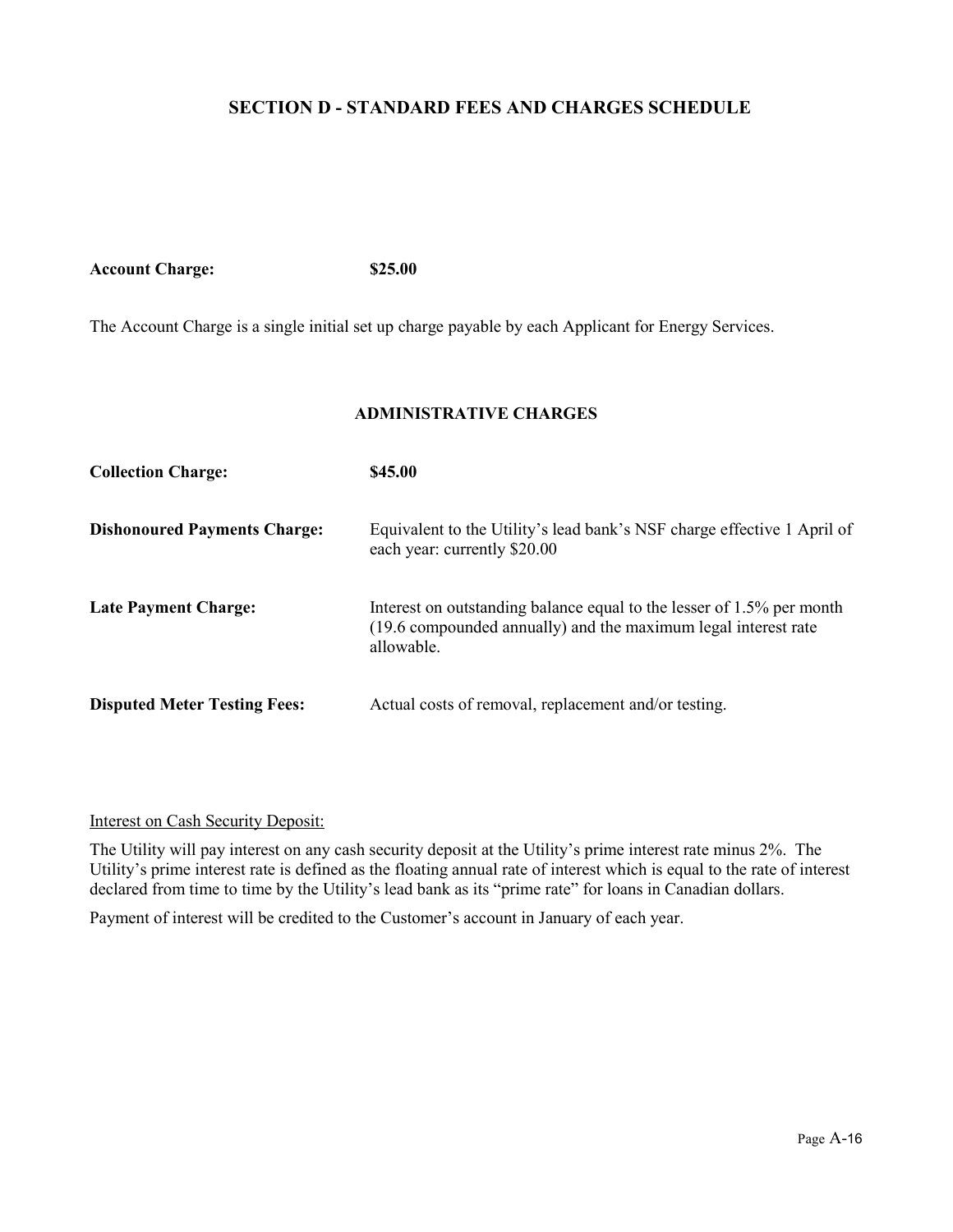# **Customer Application**

# **Corix Multi-Utility Services Inc.**

**Corix Customer Care re: UBC**

| <b>Customer Information</b>                                                                                                                                                                                                                                                                                                                                                                                                                                                                                                                                                                                                                                                                                                                                                                                                                                                                                                                                                                                                                                                                                                                                                                                                                                                                                                                                                                                                                                                                                                                                                                                                                                                                                                                                                                                                                                          |                                             |                              |            |
|----------------------------------------------------------------------------------------------------------------------------------------------------------------------------------------------------------------------------------------------------------------------------------------------------------------------------------------------------------------------------------------------------------------------------------------------------------------------------------------------------------------------------------------------------------------------------------------------------------------------------------------------------------------------------------------------------------------------------------------------------------------------------------------------------------------------------------------------------------------------------------------------------------------------------------------------------------------------------------------------------------------------------------------------------------------------------------------------------------------------------------------------------------------------------------------------------------------------------------------------------------------------------------------------------------------------------------------------------------------------------------------------------------------------------------------------------------------------------------------------------------------------------------------------------------------------------------------------------------------------------------------------------------------------------------------------------------------------------------------------------------------------------------------------------------------------------------------------------------------------|---------------------------------------------|------------------------------|------------|
| Name:                                                                                                                                                                                                                                                                                                                                                                                                                                                                                                                                                                                                                                                                                                                                                                                                                                                                                                                                                                                                                                                                                                                                                                                                                                                                                                                                                                                                                                                                                                                                                                                                                                                                                                                                                                                                                                                                |                                             | Account                      | Office use |
|                                                                                                                                                                                                                                                                                                                                                                                                                                                                                                                                                                                                                                                                                                                                                                                                                                                                                                                                                                                                                                                                                                                                                                                                                                                                                                                                                                                                                                                                                                                                                                                                                                                                                                                                                                                                                                                                      |                                             | Number:                      | only       |
| <b>Mailing Address:</b>                                                                                                                                                                                                                                                                                                                                                                                                                                                                                                                                                                                                                                                                                                                                                                                                                                                                                                                                                                                                                                                                                                                                                                                                                                                                                                                                                                                                                                                                                                                                                                                                                                                                                                                                                                                                                                              |                                             | <b>Business Telephone:</b>   |            |
|                                                                                                                                                                                                                                                                                                                                                                                                                                                                                                                                                                                                                                                                                                                                                                                                                                                                                                                                                                                                                                                                                                                                                                                                                                                                                                                                                                                                                                                                                                                                                                                                                                                                                                                                                                                                                                                                      |                                             | <b>Other Telephone:</b>      |            |
| City                                                                                                                                                                                                                                                                                                                                                                                                                                                                                                                                                                                                                                                                                                                                                                                                                                                                                                                                                                                                                                                                                                                                                                                                                                                                                                                                                                                                                                                                                                                                                                                                                                                                                                                                                                                                                                                                 | <b>Postal Code:</b>                         | Email:                       |            |
| Service Location Address (if different to above)                                                                                                                                                                                                                                                                                                                                                                                                                                                                                                                                                                                                                                                                                                                                                                                                                                                                                                                                                                                                                                                                                                                                                                                                                                                                                                                                                                                                                                                                                                                                                                                                                                                                                                                                                                                                                     |                                             |                              |            |
|                                                                                                                                                                                                                                                                                                                                                                                                                                                                                                                                                                                                                                                                                                                                                                                                                                                                                                                                                                                                                                                                                                                                                                                                                                                                                                                                                                                                                                                                                                                                                                                                                                                                                                                                                                                                                                                                      |                                             | <b>Possession Date:</b>      |            |
| <b>Energy Service Information (office use only)</b>                                                                                                                                                                                                                                                                                                                                                                                                                                                                                                                                                                                                                                                                                                                                                                                                                                                                                                                                                                                                                                                                                                                                                                                                                                                                                                                                                                                                                                                                                                                                                                                                                                                                                                                                                                                                                  |                                             |                              |            |
| <b>Billing Start Date:</b>                                                                                                                                                                                                                                                                                                                                                                                                                                                                                                                                                                                                                                                                                                                                                                                                                                                                                                                                                                                                                                                                                                                                                                                                                                                                                                                                                                                                                                                                                                                                                                                                                                                                                                                                                                                                                                           |                                             |                              |            |
| <b>Start Meter Reading:</b>                                                                                                                                                                                                                                                                                                                                                                                                                                                                                                                                                                                                                                                                                                                                                                                                                                                                                                                                                                                                                                                                                                                                                                                                                                                                                                                                                                                                                                                                                                                                                                                                                                                                                                                                                                                                                                          |                                             |                              |            |
| Meter Serial #:                                                                                                                                                                                                                                                                                                                                                                                                                                                                                                                                                                                                                                                                                                                                                                                                                                                                                                                                                                                                                                                                                                                                                                                                                                                                                                                                                                                                                                                                                                                                                                                                                                                                                                                                                                                                                                                      |                                             |                              |            |
| Install Date:                                                                                                                                                                                                                                                                                                                                                                                                                                                                                                                                                                                                                                                                                                                                                                                                                                                                                                                                                                                                                                                                                                                                                                                                                                                                                                                                                                                                                                                                                                                                                                                                                                                                                                                                                                                                                                                        |                                             |                              |            |
| Total Floor Area (metre <sup>2</sup> )                                                                                                                                                                                                                                                                                                                                                                                                                                                                                                                                                                                                                                                                                                                                                                                                                                                                                                                                                                                                                                                                                                                                                                                                                                                                                                                                                                                                                                                                                                                                                                                                                                                                                                                                                                                                                               |                                             |                              |            |
|                                                                                                                                                                                                                                                                                                                                                                                                                                                                                                                                                                                                                                                                                                                                                                                                                                                                                                                                                                                                                                                                                                                                                                                                                                                                                                                                                                                                                                                                                                                                                                                                                                                                                                                                                                                                                                                                      | <b>Termination Notice (office use only)</b> |                              |            |
| <b>Reason for Termination</b>                                                                                                                                                                                                                                                                                                                                                                                                                                                                                                                                                                                                                                                                                                                                                                                                                                                                                                                                                                                                                                                                                                                                                                                                                                                                                                                                                                                                                                                                                                                                                                                                                                                                                                                                                                                                                                        | Date to Terminate On:                       |                              |            |
|                                                                                                                                                                                                                                                                                                                                                                                                                                                                                                                                                                                                                                                                                                                                                                                                                                                                                                                                                                                                                                                                                                                                                                                                                                                                                                                                                                                                                                                                                                                                                                                                                                                                                                                                                                                                                                                                      |                                             |                              |            |
| <b>New Application Received</b>                                                                                                                                                                                                                                                                                                                                                                                                                                                                                                                                                                                                                                                                                                                                                                                                                                                                                                                                                                                                                                                                                                                                                                                                                                                                                                                                                                                                                                                                                                                                                                                                                                                                                                                                                                                                                                      |                                             |                              |            |
|                                                                                                                                                                                                                                                                                                                                                                                                                                                                                                                                                                                                                                                                                                                                                                                                                                                                                                                                                                                                                                                                                                                                                                                                                                                                                                                                                                                                                                                                                                                                                                                                                                                                                                                                                                                                                                                                      |                                             | <b>Termination Requested</b> |            |
| Non-Payment of Utilities                                                                                                                                                                                                                                                                                                                                                                                                                                                                                                                                                                                                                                                                                                                                                                                                                                                                                                                                                                                                                                                                                                                                                                                                                                                                                                                                                                                                                                                                                                                                                                                                                                                                                                                                                                                                                                             |                                             |                              |            |
|                                                                                                                                                                                                                                                                                                                                                                                                                                                                                                                                                                                                                                                                                                                                                                                                                                                                                                                                                                                                                                                                                                                                                                                                                                                                                                                                                                                                                                                                                                                                                                                                                                                                                                                                                                                                                                                                      |                                             |                              |            |
| <b>AGREEMENT:</b>                                                                                                                                                                                                                                                                                                                                                                                                                                                                                                                                                                                                                                                                                                                                                                                                                                                                                                                                                                                                                                                                                                                                                                                                                                                                                                                                                                                                                                                                                                                                                                                                                                                                                                                                                                                                                                                    |                                             |                              |            |
| I/WE AFFIRM THAT THE INFORMATION CONTAINED IN THIS APPLICATION IS CORRECT AND I/WE UNDERSTAND THAT THE<br>TERMS OF SERVICE REQUIRE PAYMENT IN FULL OF ALL ACCOUNTS WITHIN 21 DAYS (UNLESS OTHERWISE STATED IN<br>WRITING) OF INVOICE DATE AND I/WE UNDERSTAND THAT INTEREST ON OVERDUE ACCOUNTS SHALL BE AT THE RATE<br>STIPULATED ON THE INVOICE OR IF NO RATE IS STIPULATED AT A RATE EQUAL TO THE LESSOR OF 1.5% PER MONTH<br>(19.6% COMPOUNDED ANNUALLY) AND THE MAXIMUM LEGAL INTEREST RATE ALLOWABLE. THE APPLICANT(S)<br>CONSENT(S) TO CORIX (1) USING THE APPLICANT'S PERSONAL INFORMATION (INCLUDING FINANCIALLY-RELATED<br>INFORMATION) WHEN IT IS NECESSARY IN ORDER TO SERVE THE APPLICANT AS A CUSTOMER, TO MEET LEGAL AND<br>REGULATORY REQUIREMENTS, AND FOR INTERNAL AUDIT, STATISTICAL AND RECORD-KEEPING PURPOSES; AND (2)<br>OBTAINING ANY REPORTS, INCLUDING ANY CREDIT, BACKGROUND AND OTHER PERSONAL INFORMATION ABOUT<br>APPLICANT THAT CORIX DEEMS NECESSARY FROM ANY THIRD PARTIES INCLUDING CREDIT BUREAUS AND REPORTING<br>AGENCIES OR OTHER CREDIT GRANTORS, AND CONSENTS TO THE DISCLOSURE AND EXCHANGE OF SUCH<br>INFORMATION BY AND AMONG CORIX AND SUCH THIRD PARTIES (INCLUDING CREDIT AGENCIES AND BUREAUS AND<br>OTHER CREDIT GRANTORS) FOR THE PURPOSES OF EVALUATING THE APPLICANT'S ELIGIBILITY FOR SERVICES THAT<br>ARE REQUESTED BY APPLICANT.<br>THE UNDERSIGNED, BY APPLYING FOR SERVICE AND SIGNING THIS APPLICATION, ACKNOWLEDGES AN OBLIGATION TO<br>PAY FOR SERVICES PROVIDED BY CORIX IN ACCORDANCE WITH THIS APPLICATION AND ALL APPLICABLE TERMS AND<br>CONDITIONS AND RATES AND CHARGES AND TO BE BOUND BY AND COMPLY WITH ALL APPLICABLE TERMS AND<br>CONDITIONS AND RATES AND CHARGES AS AMENDED OR REPEALED FROM TIME TO TIME AND AVAILABLE FOR<br>INSPECTION AT CORIX'S OFFICE IN VANCOUVER, BRITISH COLUMBIA. |                                             |                              |            |
| Date:<br>Signature:                                                                                                                                                                                                                                                                                                                                                                                                                                                                                                                                                                                                                                                                                                                                                                                                                                                                                                                                                                                                                                                                                                                                                                                                                                                                                                                                                                                                                                                                                                                                                                                                                                                                                                                                                                                                                                                  |                                             | Printed:                     |            |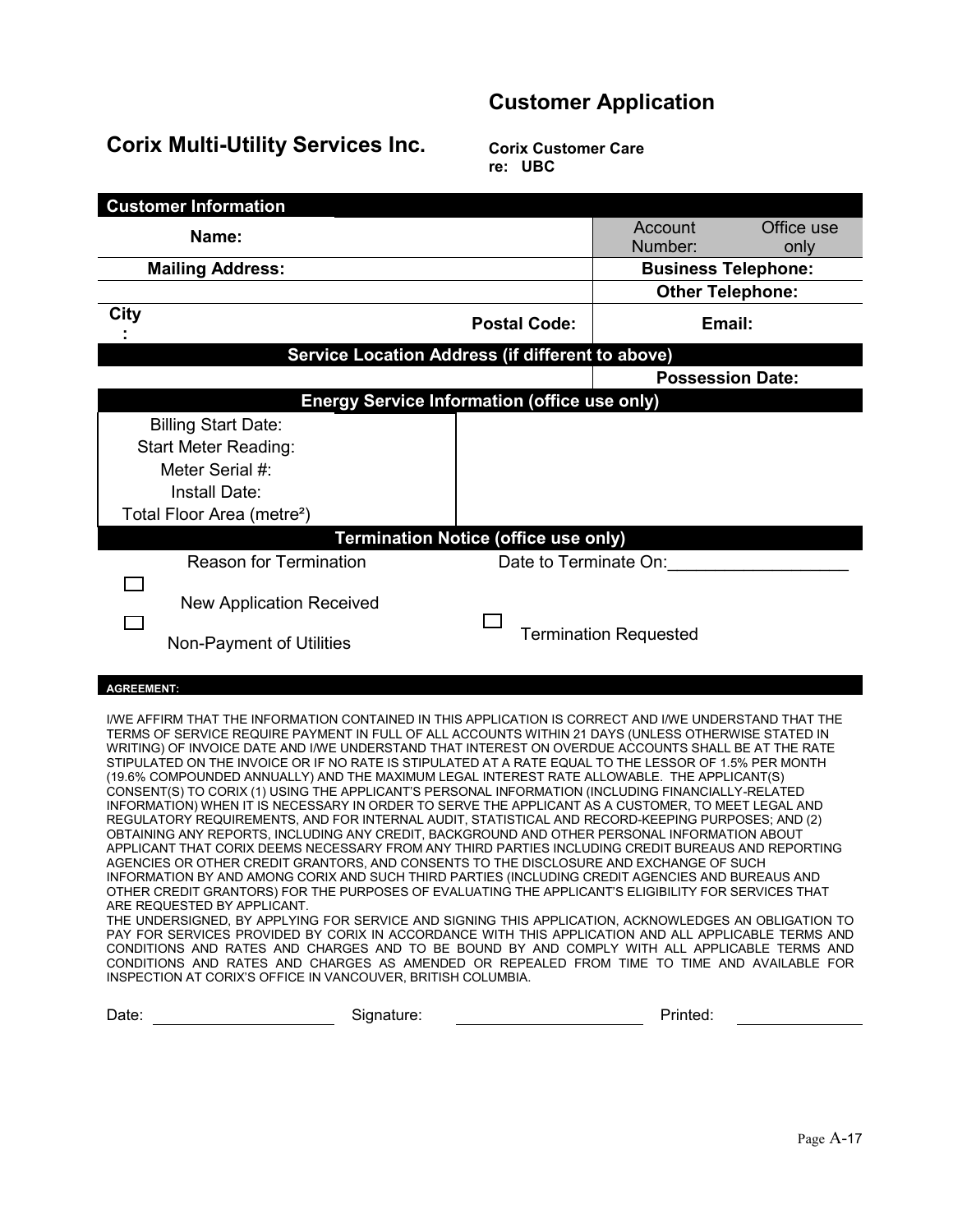#### **SCHEDULE B**

#### **DESIGN GUIDE FOR COMPATIBILITY WITH DISTRICT ENERGY**

**Current as of the date of this Agreement - Attached**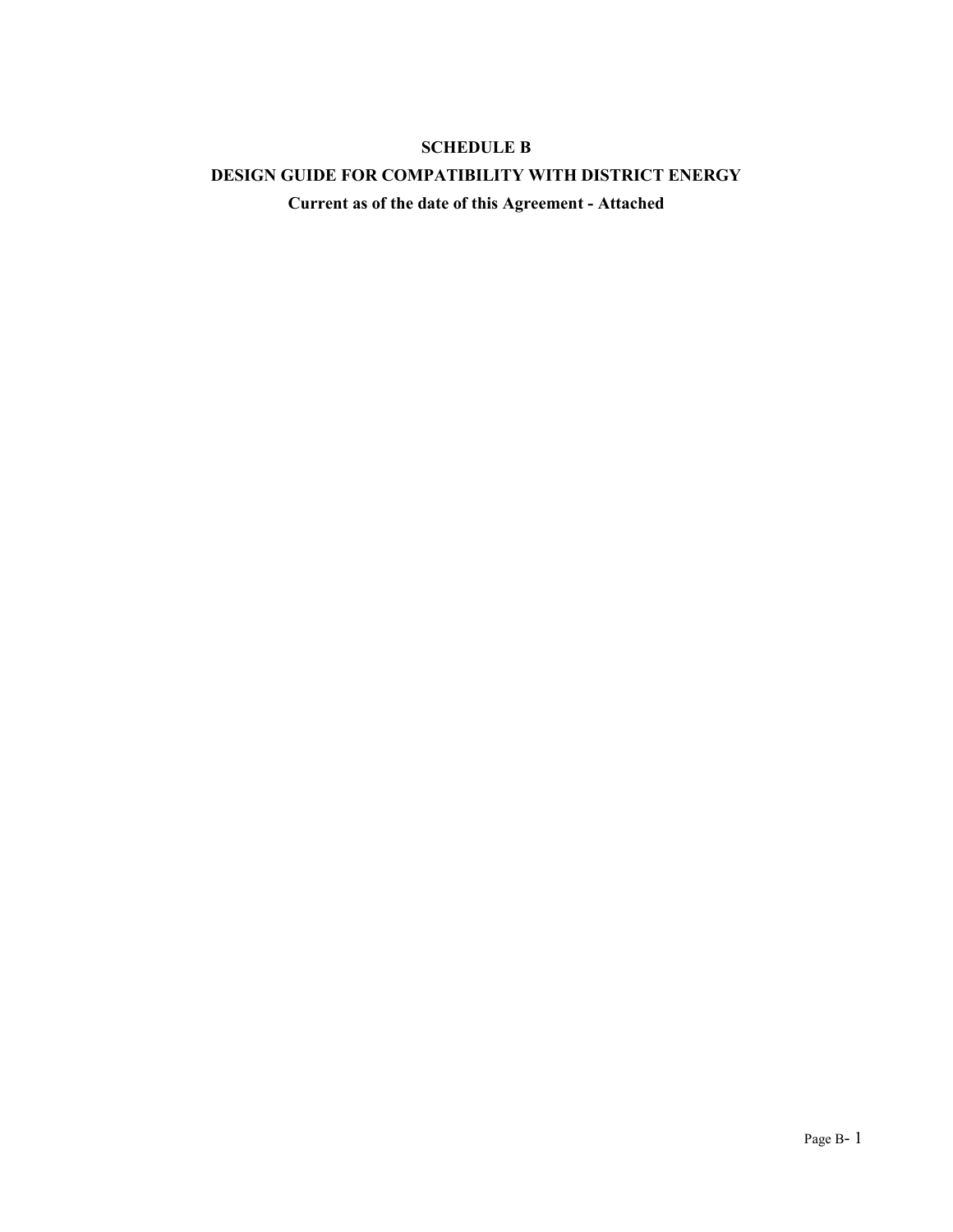

# District Energy at UTown@UBC

# *Design Guide for Compatibility with District Energy*

Final Issued April 30, 2013

*Disclaimer: The following information is provided for general use and the user assumes all responsibility. The*  information contained within is general in nature and does not substitute for the execution of detailed engineering *relative to specific projects or problems. UBC, Corix nor any of their contractors or employees give any warranty expressed or implied, or assume any legal liability or responsibility for the accuracy, completeness, or usefulness of any information, product application, or process disclosed within this document. Nor are they liable for consequential damage whatever (including, without limitation, damages for loss of business profits, business interruption, loss of business information, or other losses) arising from the use or inability to use this document.*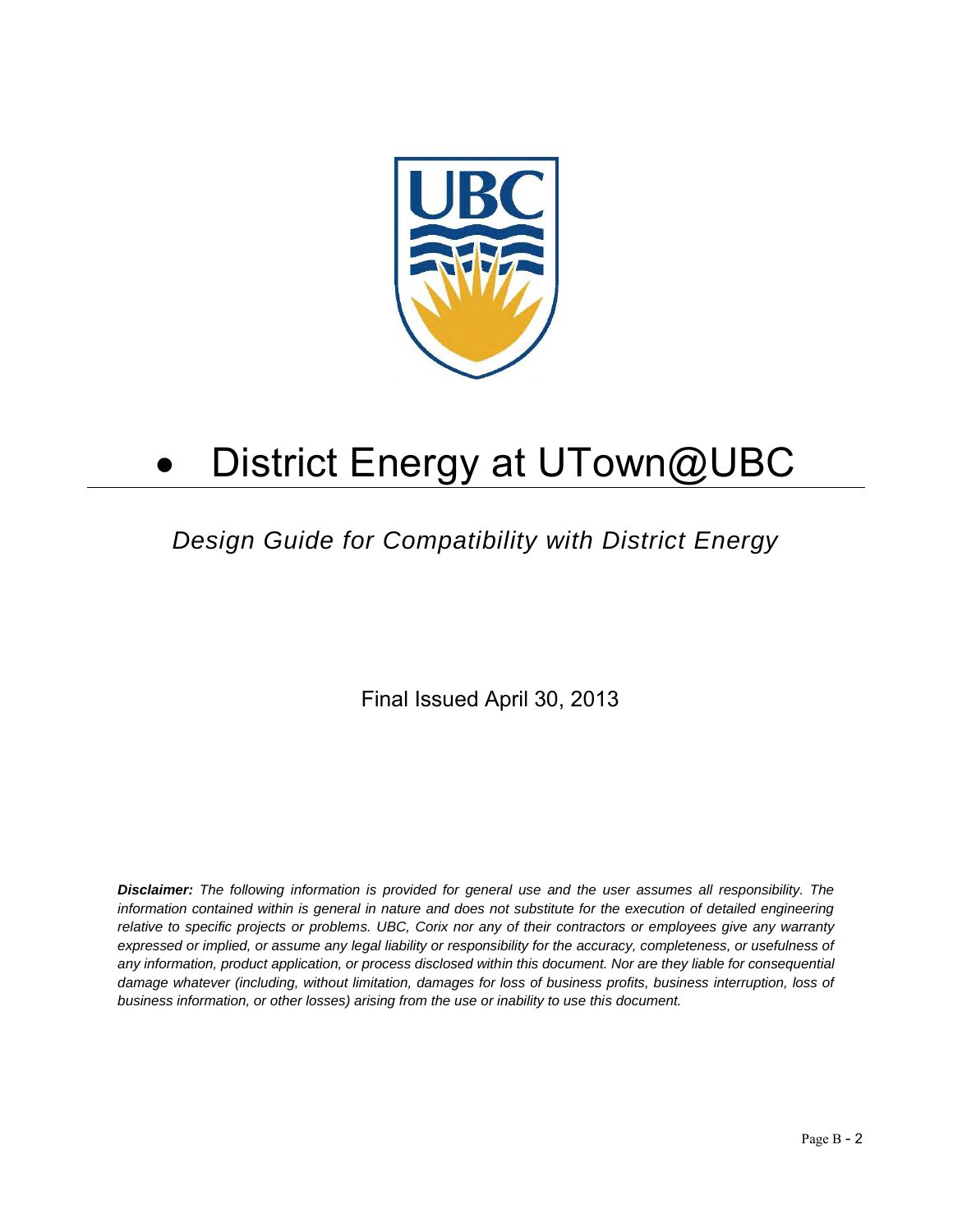# **•** Table of Contents

# **•** Definitions

| <b>BAS</b>          | <b>Building Automation System</b>                                                                                                                                                           |
|---------------------|---------------------------------------------------------------------------------------------------------------------------------------------------------------------------------------------|
| <b>CEC</b>          | <b>Central Energy Centre</b>                                                                                                                                                                |
| DE                  | <b>District Energy</b>                                                                                                                                                                      |
| <b>DE-Connected</b> | Buildings that are connected to DE immediately (prior to<br>commissioning).                                                                                                                 |
| Delta T; $\Delta T$ | <b>Temperature Difference</b>                                                                                                                                                               |
| DE-Ready            | New buildings that are designed and constructed to be compatible<br>with DE, but do not initially receive DE service. DE-Ready buildings<br>become DE-Connected upon connection to the DEU. |
| <b>DEU</b>          | <b>District Energy Utility</b>                                                                                                                                                              |
| <b>DHW</b>          | Domestic Hot Water                                                                                                                                                                          |
| <b>DPS</b>          | <b>Distribution Piping System</b>                                                                                                                                                           |
| <b>ETS</b>          | <b>Energy Transfer Station</b>                                                                                                                                                              |
| <b>GHG</b>          | <b>Greenhouse Gas</b>                                                                                                                                                                       |
| <b>HVAC</b>         | Heating, Ventilation & Air-Conditioning                                                                                                                                                     |
| <b>UBC</b>          | University of British Columbia                                                                                                                                                              |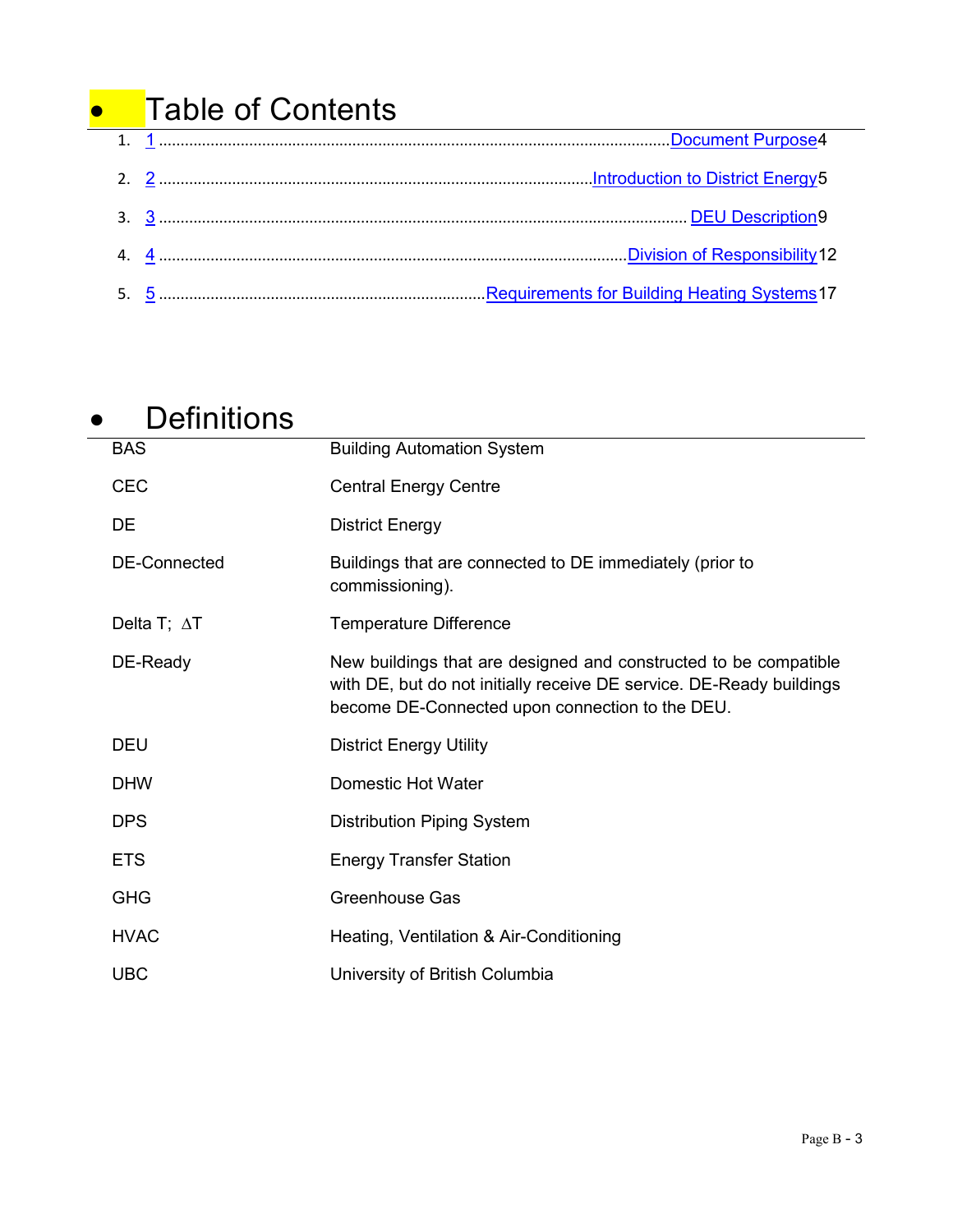# <span id="page-43-0"></span>**1. Document Purpose**

The University of British Columbia (UBC) is committed to sustainability using District Energy (DE) to serve space heating and the domestic hot water needs of buildings in UTown@UBC.

This document provides preliminary information to developers, building owners, engineers and architects to tailor their designs to DEU conditions, thereby optimizing the benefits of the District Energy Utility (DEU). Corix and UBC will work closely with the developers of new buildings and their Heating, Ventilation & Air-Conditioning (HVAC) engineers to ensure good design integration between buildings and the DEU.

The developer and developer's mechanical engineers must collaborate with UBC and Corix on the HVAC and plumbing design in accordance with this document prior to issuance of the Building Permit.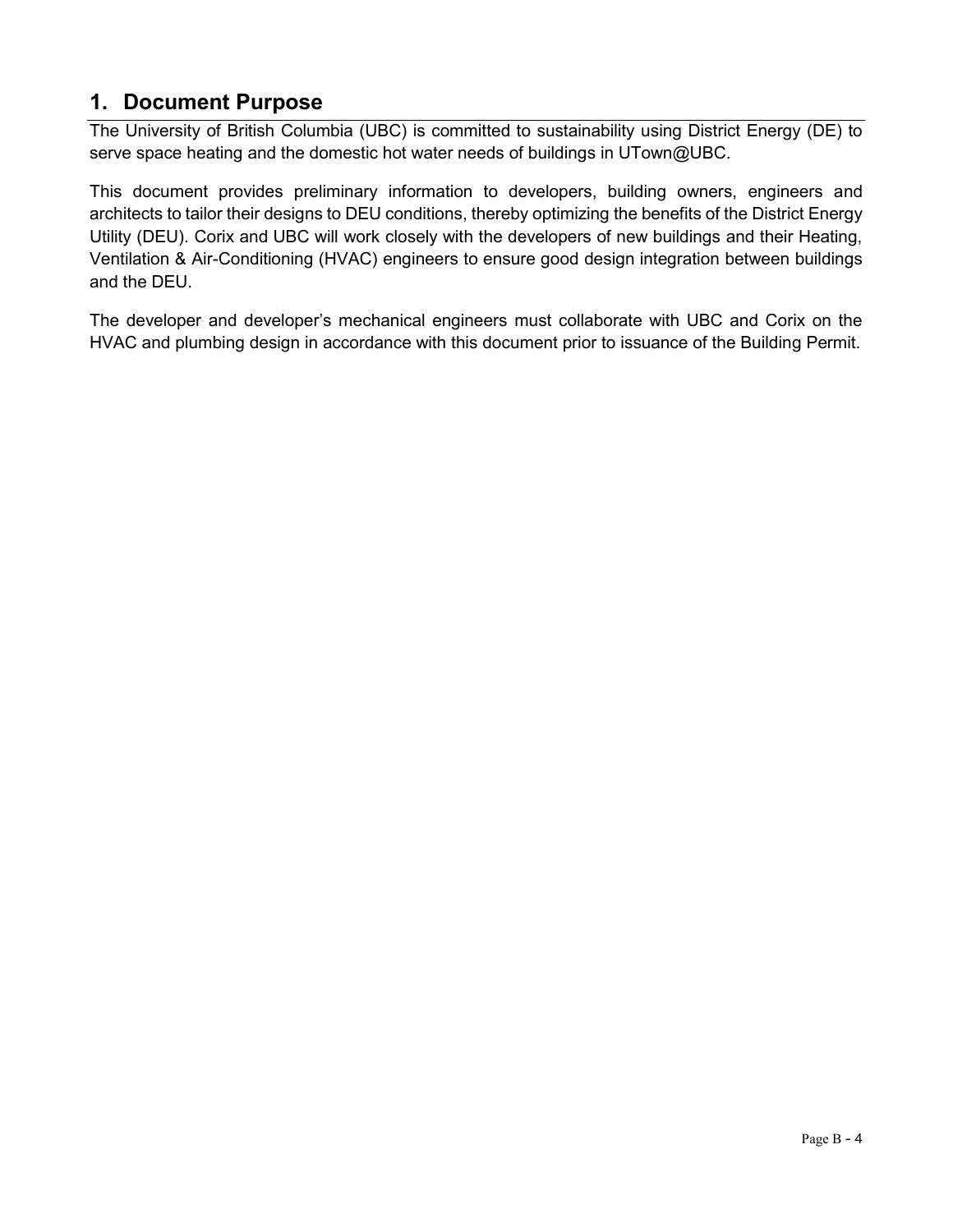# <span id="page-44-0"></span>**2. Introduction to District Energy**

### **a. What is District Energy?**

District Energy (DE), also known as Community Energy, Neighbourhood Energy, and District Heating, is a system that distributes thermal energy, typically in the form of hot water, from a central energy centre through a network of buried piping to individual customer buildings. The DEU interfaces indirectly via heat exchangers with the buildings' space heating and domestic hot water systems. No other heat sources are required.

The DEU will generally supply heat for all space heating and hot water demands in new buildings in UTown. The DEU may also connect existing buildings within UTown.

The DEU consists of three main systems:

- 1. Central Energy Centre(s) (CEC) the energy source
- 2. Distribution Piping System (DPS) the network
- 3. Energy Transfer Stations (ETS) the building interface

#### **b. Benefits of District Energy**

#### *Sustainability*

DE is the result of a cooperative effort between local communities and developers to provide heating for a community in an efficient and sustainable way, balancing factors such as cost, exposure to fuel price fluctuations, reliability, and local Greenhouse Gas (GHG) emissions. This ultimately benefits society as a whole.

#### *Reducing Reliance on Fossil Fuels*

Over the past 50 years, many communities around the world have realized significant reductions in fossil fuel consumption as a result of district energy. This is achieved by supplementing or replacing fossil fuel with renewable sources, sometimes later in a DE system's development.

#### *Stable Energy Costs*

The capability of DE to access alternate and renewable energy is a crucial advantage. The businessas-usual approach locks building owners into long-term dependency on fossil fuels and electricity for their heating. In contrast, fuel switching and the implementation of the latest, most efficient technologies are far simpler, more accessible and more cost effective for a DEU.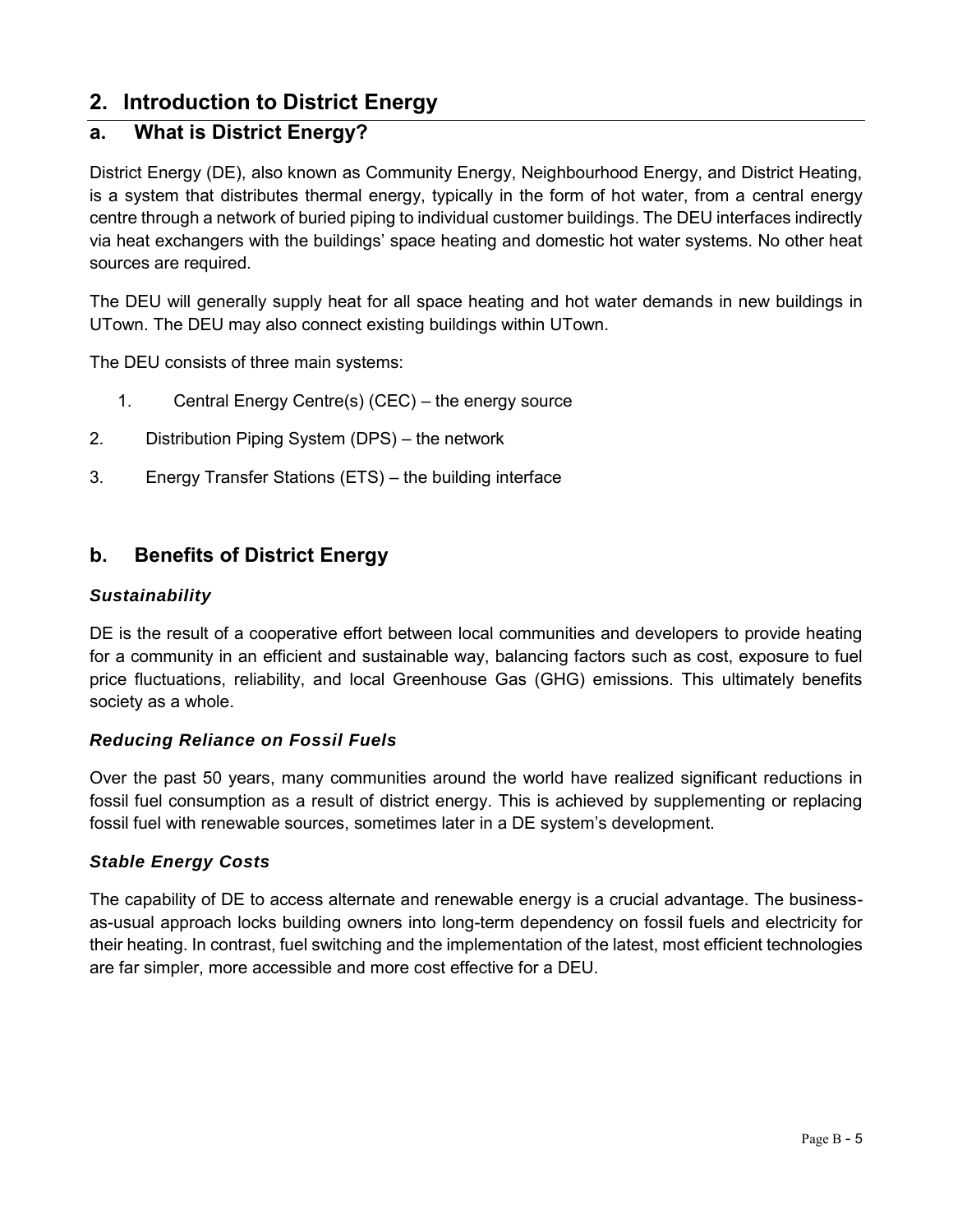#### *Direct Advantages of DE Service to Developers & Building Owners*

- 1. Simplified building design & reduced building capital and operating cost (relative to stand-alone hydronic heating).
- 2. Buildings are free from fired heat sources and combustible fuels, and less water treatment chemicals are required.
- 3. More floor space is available due to the smaller footprint of the heating equipment, plus no boiler stacks will be required.
- 4. Eliminating heating equipment from the building eliminates risks associated with operating and maintaining that equipment.
- 5. The risks associated with delivering heat are transferred to the DEU, while the Owner benefits from the assured cost of reliable service from the DEU.
- 6. DE is more reliable than in-building or in-suite mechanical systems and is quieter, safer and more resilient.
- 7. Mechanical system service calls are less frequent with no boilers or heat pumps on site.
- 8. Electrical service can be downsized compared to electrical resistance heating.

#### **c. Energy Sources for the DEU**

DEU customer buildings are heated by hot water supplied by one or more CEC. The CEC's may employ different technologies to produce hot water; this will likely evolve over time in response to changing market conditions, technologies and social concerns.

Alternate energy technologies with reduced environmental impact are targeted for the UTown DEU. Once a baseload alternate energy source is implemented, natural gas boilers will provide peak heating and reliable backup capacity to ensure full and uninterrupted service to customers.

#### **d. Cost of District Energy**

Capital costs of DE are financed through rate recovery from customers. Upon commencement of service, charges are expected to be competitive with conventional heating costs. In the medium and longer term, DEU charges will be more stable and less sensitive to changes in electricity and natural gas prices.

As with conventional systems, the Developer / building owner is responsible for the in-building hydronic system.

See Section [4](#page-51-0) on page [12](#page-51-0) for more details on customer requirements.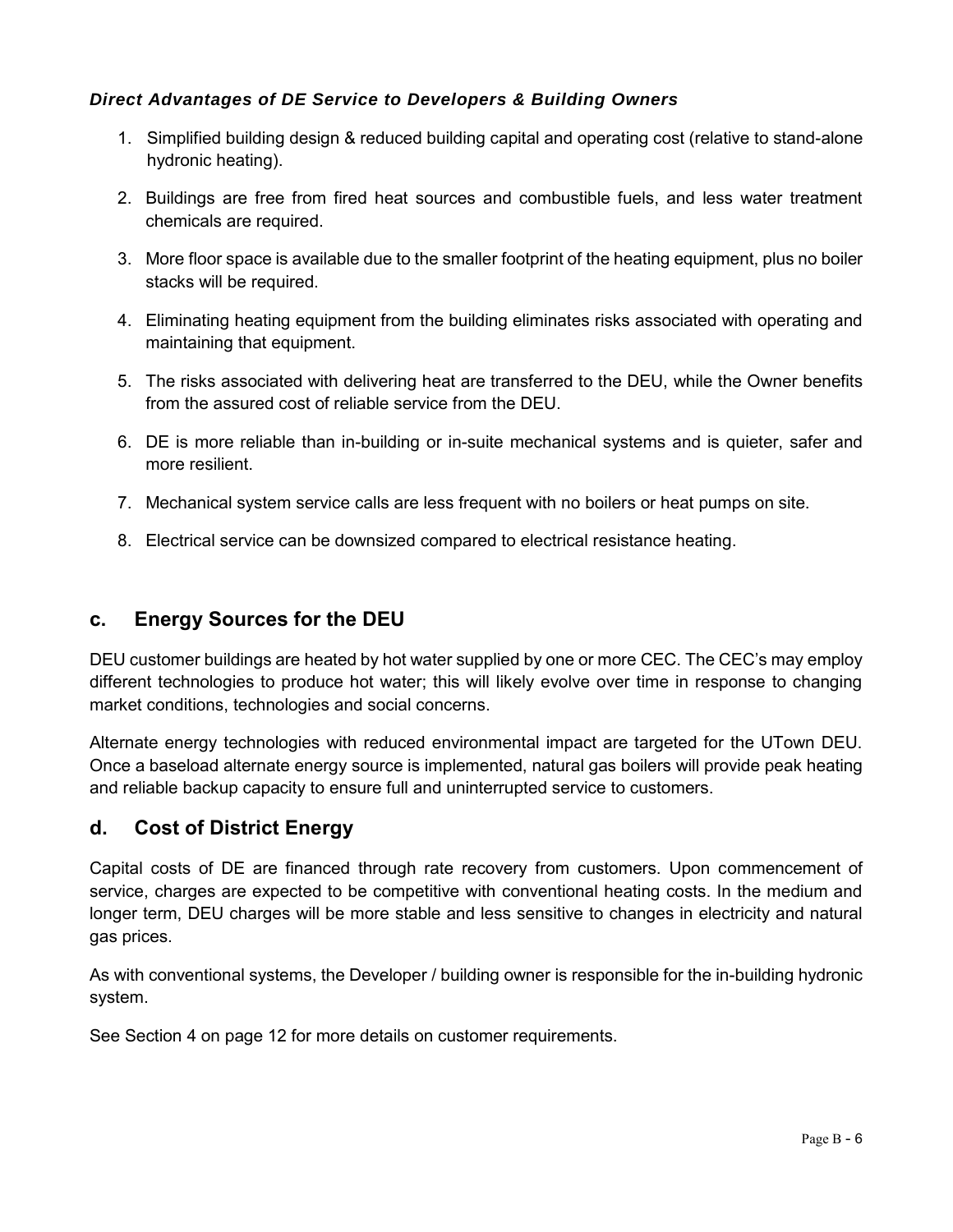# **Building Heating System Design Implications**

Developers are required to heat their buildings using hot water only, but have flexibility in designing the building internal heating systems in accordance with their preferences and specific requirements. The building hydronic space heating winter design temperatures cannot exceed 70°C supply and 45°C return. The domestic hot water supply temperature may remain at up to 60°C year round. The building designers will receive support and guidance from UBC in designing their HVAC systems to derive the most benefit from the DES. See Section [5](#page-56-0) on page [17](#page-56-0) for more details.

#### **e. Energy Transfer Station Space Requirements**

The DEU designs and installs the necessary pipes, heat exchangers, associated controls, and energy meters to interface with the building heating systems. This equipment, referred to as the Energy Transfer Station (ETS), is owned and operated by the DEU and located inside the customer's building. ETS's are preferably located in the basement or parkade, and typically occupy approximately 20% of the space of a conventional boiler plant. The ETS can be located within the same mechanical room as the building heating and domestic hot water system equipment. See [FIGURE 1](#page-47-0) [below](#page-47-0) as an example of a typical ETS located at an exterior wall near the DPS mains in the street. See Section [4](#page-51-0) on page 11 for more details on mechanical room requirements.

The DEU distribution pipelines are buried in the roads throughout UTown. Branch lines from the DEU distribution pipelines connect to each building's ETS.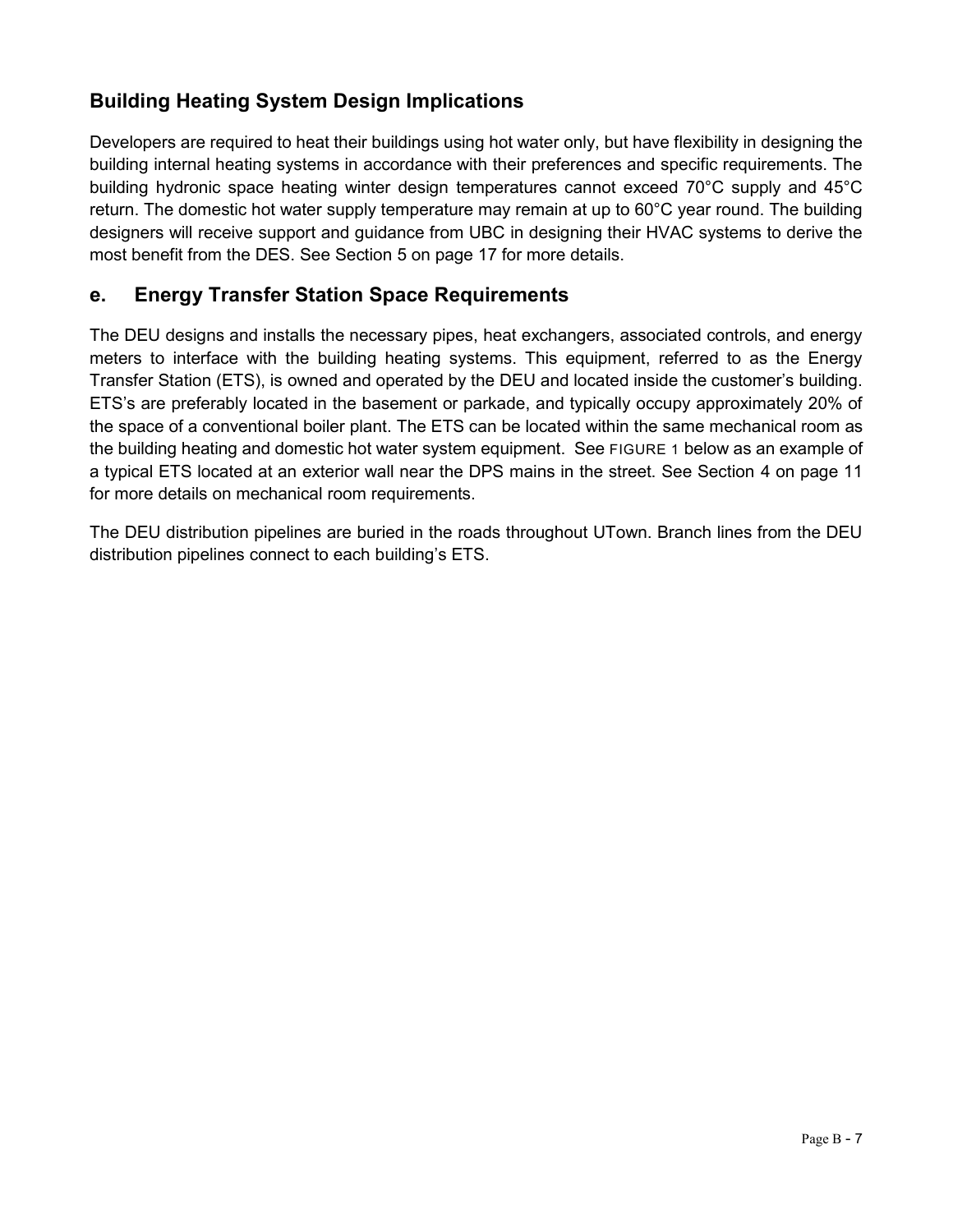#### <span id="page-47-0"></span>FIGURE 1: TYPICAL ETS INSTALLATION IN BUILDING BASEMENT



#### **f. DE-Ready Buildings**

Some buildings in UTown@UBC will not be immediately connected to the DEU, but must still be compatible with the system. These "DE-Ready" buildings require their own natural gas boilers to serve space heating and DHW requirements. DE-Ready buildings are designed such that they can readily connect to the DEU in the future, which includes compatibility of the HVAC and plumbing systems and provision for future installation of DE equipment and interface with the building mechanical systems.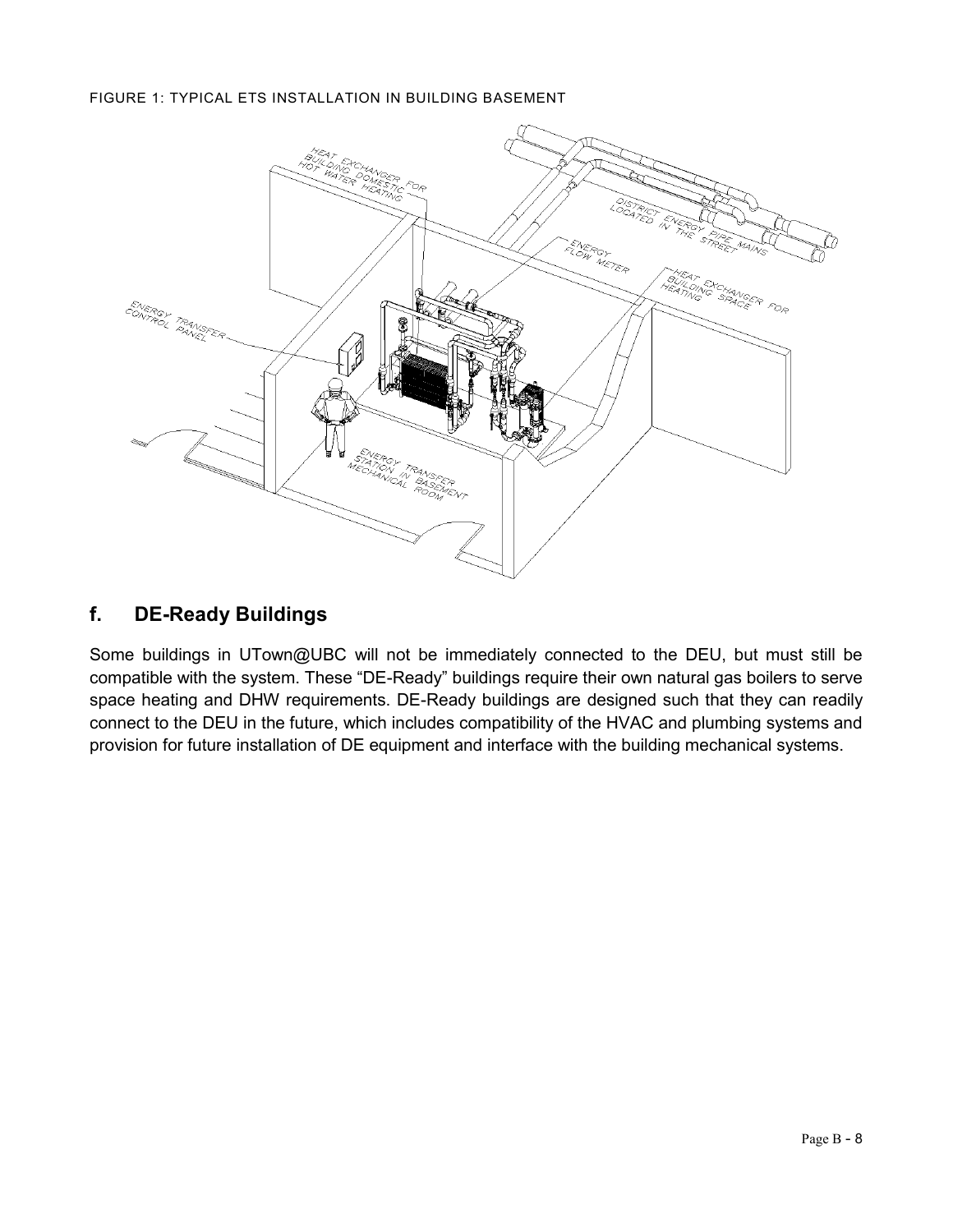# <span id="page-48-0"></span>**3. DEU Description**

### **a. Central Energy Centre(s)**

As with many other recent DE systems, the UTown DEU will be implemented in phases. An alternative energy source is expected to be introduced when justified by system development. This alternative energy source will serve base load requirements of the system and likely deliver the majority of the annual heating energy. Natural gas boilers will continue to provide peak heating and reliable backup capacity to ensure full and uninterrupted service to customers.

Production equipment and controls will be state-of-the-art, based on the best of today's commercially proven technology. Alternative energy conversion technologies will be continually evaluated in light of new opportunities and changing circumstances. The DE infrastructure will be designed to facilitate the future use of new renewable energy sources for heating and power.

Prior to final commissioning of any new connected building, the DEU will be capable of serving 100% of its thermal energy requirements from either temporary or permanent energy supply facilities.

The DEU will have a higher level of reliability than is generally found in standalone heating systems in individual homes or commercial and multi-use residential buildings.

### **b. Thermal Distribution Piping System**

 $\overline{a}$ 

The DEU involves a closed loop two-pipe hot water distribution network: the same water is heated in the CEC, distributed to the buildings, through the ETS, and returned back to the CEC to be reheated and redistributed. No water is drained or lost in the system, and no additional water is required during normal operation.

The DPS is composed of an all-welded, pre-insulated direct bury piping system in UTown streets. The DPS is designed based on the size and location of customer buildings and CEC's. Distribution network modelling is completed to optimize system performance and efficiency, and to ensure that all customers will always receive sufficient thermal energy.

Variable speed pumps located at the CEC control flow through the DPS to maintain sufficient pressure and flow at every ETS. The DE supply temperature is automatically adjusted based on the outdoor air temperature (OAT), but is never less than 65ºC, such that it can always serve all domestic hot water (DHW) loads directly<sup>1</sup>.

Achieving a large temperature difference (delta T; ∆T) between DEU supply and return water is critical to system operation. Low DE return water temperature is important for the optimal use of renewable and low-grade heat sources. DE return temperature is a function of the HVAC systems in customer buildings; hence, it is crucial for the utility to ensure that buildings connected to the system meet performance requirements.

<sup>1</sup> I.e. without requiring other heat sources to elevate the temperature to meet the requirements of the building.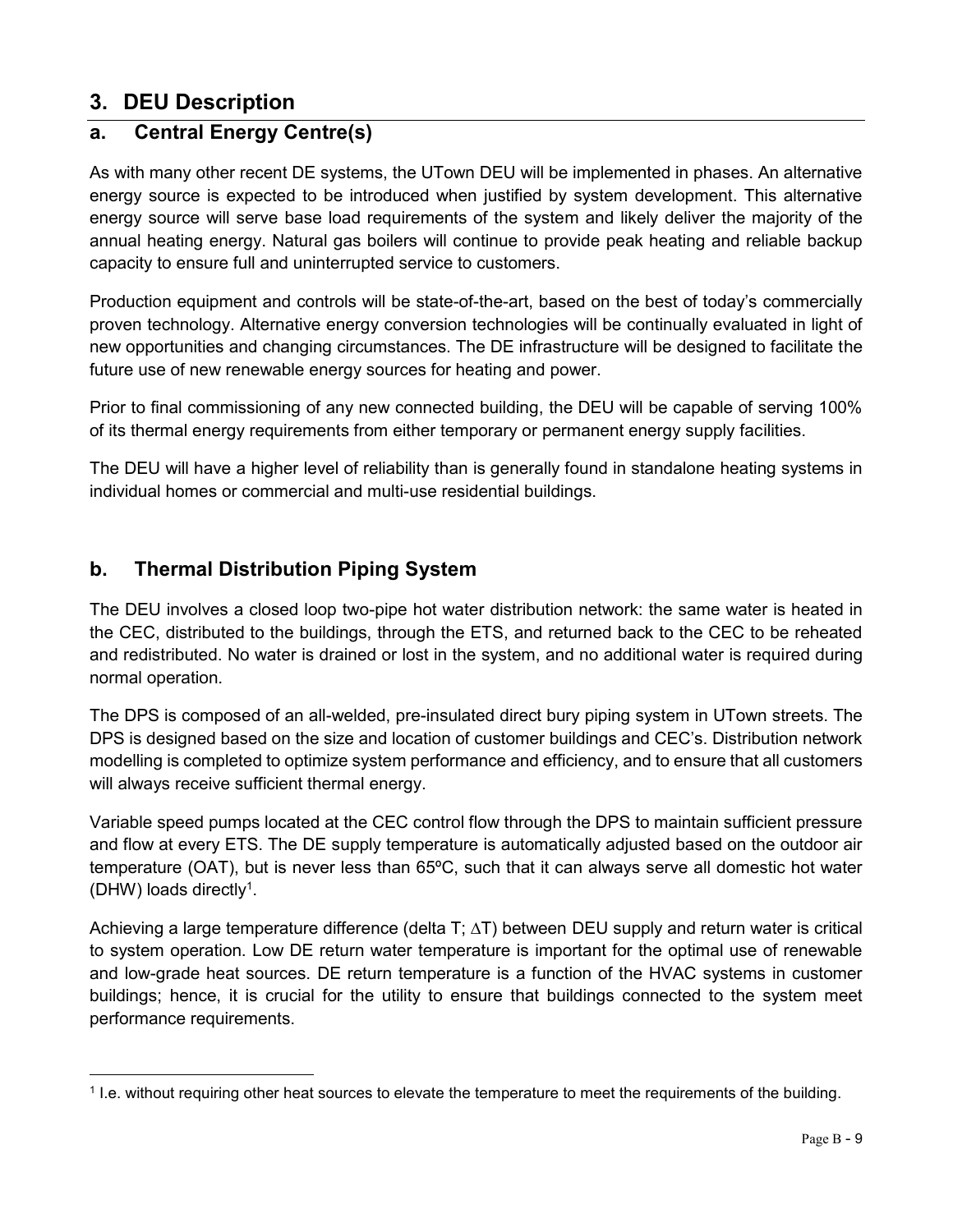### **c. Energy Transfer Stations**

Each DE-Connected building houses an ETS that is owned by the DEU. The key components of an ETS include:

- DE supply and return pipes from the building penetration (interface with distribution system);
- Heat exchangers to transfer heat to the building's hydronic heating and DHW systems;
- Controls to regulate the flow required to meet the building's energy demand and maintain DEU return temperatures; and,
- Energy meters to monitor the energy used by each customer for billing and system optimization purposes.

ETS's generally have two heat exchangers: one for space heating, and a second to directly serve DHW. As shown in [Figure 2](#page-49-0) on pag[e 10,](#page-49-0) flow through the primary (DE) side of the ETS is controlled to achieve the building's supply temperature set point.

<span id="page-49-0"></span>FIGURE 2: TYPICAL ETS FLOW SCHEMATIC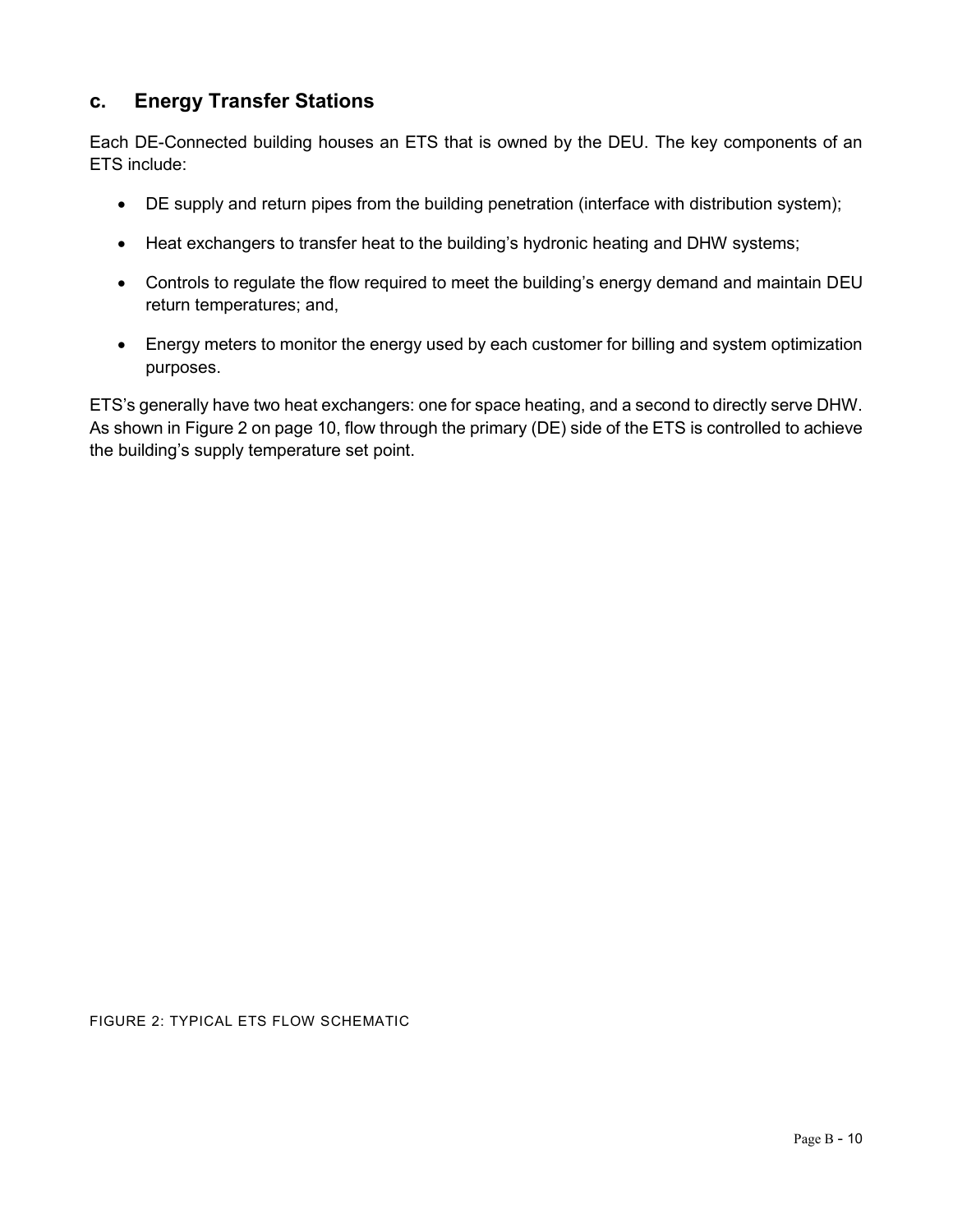

#### **Thermal Energy Metering**

Thermal energy metering is an important component of the ETS. Thermal energy meters consist of high quality and accurate components that meet current Canadian and international thermal energy metering standards: a flow meter, temperature sensors on both supply and return pipes, and an integrator / calculator.

The energy meter collects data on water flow, cumulative energy, peak demand, and temperatures. Data from each meter is transmitted to a central DEU computer for utility billing purposes and to monitor and optimize performance of the DEU and customer buildings.

#### **d. DE-Ready Buildings**

DE-Ready buildings are not connected to the DEU. They do not house an ETS, though are required to provide space for future installation of an ETS. Provision must be made for future installation of an ETS and service lines through the building foundation to the ETS.

DE-Ready buildings provide their own thermal energy for space heating and DHW using natural gas boilers. This equipment is the sole responsibility of the building. UBC will provide guidance and support to ensure that DE-Ready buildings meet all DE compatibility requirements.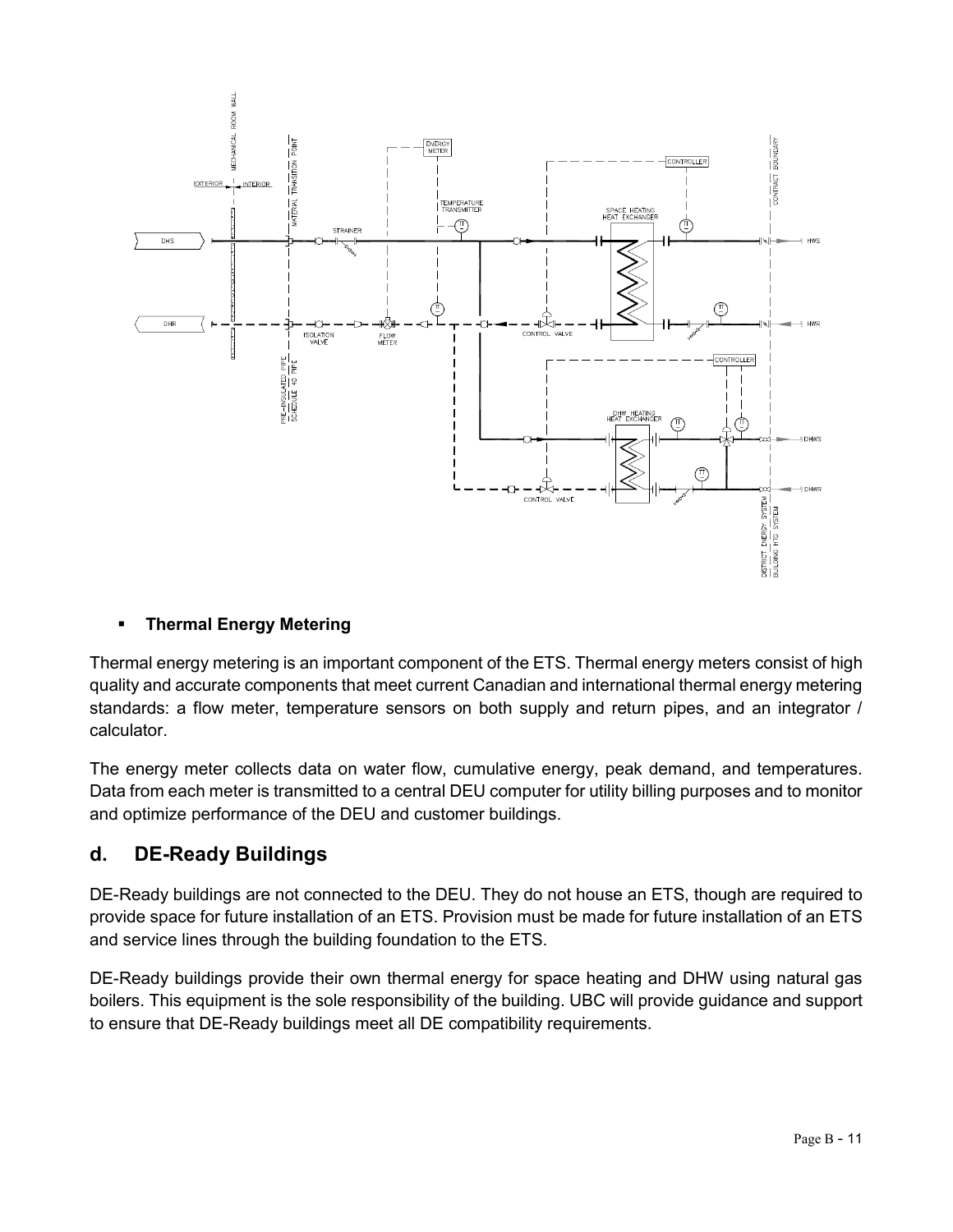# <span id="page-51-0"></span>**4. Division of Responsibility**

The following section outlines the responsibilities of the Developer and the District Energy utility to ensure efficient and seamless integration of the DEU into the customer building, and to ensure full compatibility for DE-Ready buildings.

#### **a. Developer's Responsibility**

#### **HVAC System**

The building developer is responsible for designing and installing the building HVAC systems. There are some differences and similarities with conventional systems, as explained below.

The following conventional building elements are not required for DE-Connected buildings<sup>2</sup>:

- Boilers, furnaces, heat pumps, domestic hot water heaters or any other heat production equipment.
- Auxiliaries to heating systems such as stacks and breeching.
- Natural gas service.

 $\overline{a}$ 

The building will require internal thermal distribution systems, including:

- Internal distribution pumps and piping (i.e. a hydronic space heating distribution loop)
- Heating elements such as fan-coil units, air handling unit coils, and/or perimeter (baseboard) or in-floor radiant heating systems.
- All building heating requirements are to be supplied by DEU. Exceptions will be reviewed on a case-by-case basis.

The following are some design conditions that are specific to district energy:

- DE-Connected buildings host branch (service) lines from the DPS. The DEU branch lines enter the building, similar to other utilities, and transfer heat to the ETS.
- The building owner and DEU agree on a suitable location for the ETS. The ETS invariably requires less space than comparable heat production equipment (e.g. boilers) that the ETS displaces. To reduce DEU piping inside the building, the ETS should be located as close as possible to the DEU branch pipeline entering the building – generally on an exterior wall in the basement of the building, nearest to the main district energy pipe.

<sup>2</sup> DE-Ready buildings will require this equipment to serve space and DHW heating requirements. However, heat pumps are not permitted in DE-Ready buildings.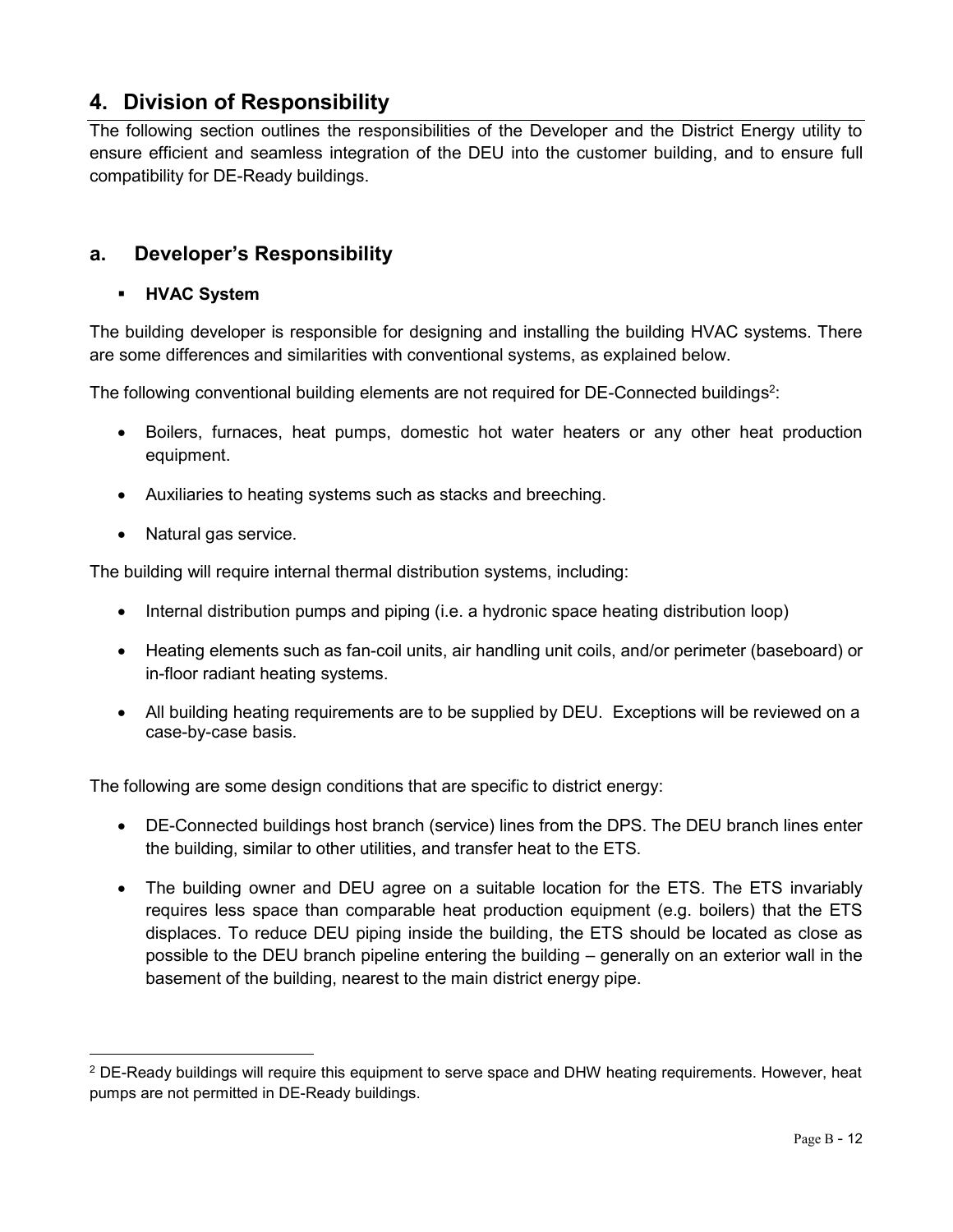The DEU operates most effectively and efficiently with the use of low temperatures in the building heating systems.

Section [5](#page-56-0) on pag[e 17](#page-56-0) discusses specific requirements of the hydronic space heating and DHW systems for compatibility with hot water district heating.

The DEU reviews the HVAC and plumbing design of each building, but is not responsible for the design (which is executed by the builder). The DEU may make suggestions as necessary to ensure appropriate integration with the DEU.

#### *1. Use of Heat Recovery from Cooling*

- 1. Developers that plan to employ cooling systems within their buildings may wish to utilize heat recovery systems. This practice is considered suitable under the following conditions:
	- Passive heat recovery systems (i.e. systems that do not use heat pumps) may be used continuously;
	- Active heat recovery systems (i.e. systems that use heat pumps to recover heat) should be used only when the building is in cooling mode;
	- Use of heat pump compressors in heating-only configurations is not acceptable;
	- Use of heat recovery systems should not result in changes to the standard approach to servicing buildings from the NDES; and
	- Heat recovery systems should be used only to improve overall building energy performance, and not to displace heat that would otherwise be purchased from the district energy utility.

#### *2. Use of Other On-Site Alternative Energy Systems*

- 2. Sources of on-site heating energy other than heat recovery from cooling are not acceptable, as these would displace energy that would otherwise be provided by the district energy utility. However, other types of non-thermal on-site energy production, including photovoltaic systems would be considered acceptable. Examples of systems that are not acceptable include, but are not limited to:
	- Gas or wood fireplaces;
	- 2-pipe water-source heat pumps for heating;
	- Sewer drain heat recovery devices that use heat pumps;
	- Biomass-fired boilers;
	- Air-source heat pumps; and
	- Geoexchange systems.

3.

**F** Installation and Operation Contract Boundary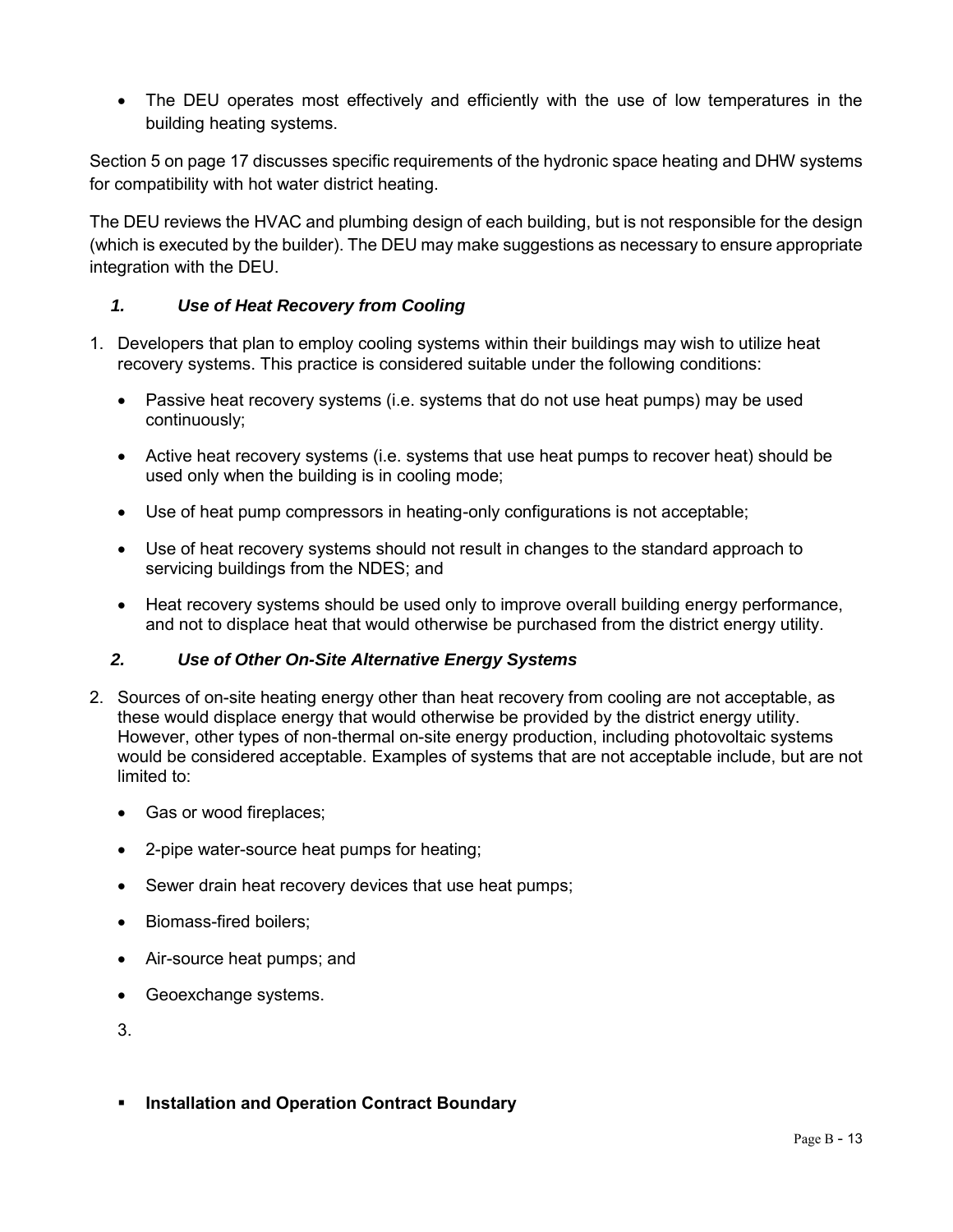The customer is responsible for all piping and other components necessary to connect the hydronic heating and DHW systems to the ETS at the agreed demarcation point for the service boundary on the secondary side of the heat exchangers. This demarcation point will be clearly marked on the DEU engineering drawings for the ETS. A typical example is shown in [Figure 2](#page-49-0) on page [10.](#page-49-0)

DE-Ready buildings are responsible for all equipment within their building, including boilers for space heating and DHW; there is no DE demarcation point. Delineation from the DEU will be determined at time of connection to DE. DE-Ready buildings must provide full-size tees and isolation valves for future connection of the hydronic heating and DHW system to an ETS.

#### **Preparation of Building for DE Service**

All customers (including both DE-Connected and DE-Ready buildings) will provide suitable space for the installation of the ETS, including space for service lines and interconnecting piping, in a mechanical room in an agreed-upon location. The ETS should generally be located at an exterior wall facing the street, in the first underground level (parkade).

The ETS room shall be ventilated and maintained at a temperature between 10 $\degree$ C and 35 $\degree$ C. A floor drain connected to the sanitary sewer system should be provided in the ETS room, as well as a domestic water source. A dedicated 15A 120V electrical service, with a lockable breaker, is required to power the ETS control panel. Allowance should be made in the Building Automation System (BAS), if applicable, to provide heating pump on/off status to the ETS control panel. If a BAS is not planned for the building then the DEU will directly monitor the heating pump on/off status via a hardwire connection. As well, one 20mm electrical metallic tubing (EMT) conduit from the ETS room to a north facing exterior wall is required for the outdoor air temperature sensor wiring.

The footprint of an ETS depends on a number of factors, including customer load, number of heat exchangers, configuration of the hydronic heating and DHW systems, and specific restrictions within the customer building. Generally, a typical ETS requires between 4 and 10 m<sup>2</sup> of floor space, with a minimum ceiling height of 2.7 m. The customer should provide a concrete housekeeping pad of the required size, on which the ETS heat exchangers are installed.

The customer is responsible for the DE service line building or foundation penetration, which meets the requirements of the DEU (size of opening, etc.) The exact location of the penetration will be agreed upon by the customer and DEU. The DEU will produce a penetration drawing during the detailed design stage. DE-Connected building penetrations may be core drilled (after foundation construction) or sleeved (during foundation construction). DE-Ready buildings will have cored penetrations installed at the time of DE connection. The DE utility installs the service line and seals the opening.

The DEU may also install one or more plastic (PVC or PE) conduits into the customer building to facilitate remote communication with the ETS. Communication allows for remote controls and monitoring of the ETS, as well as remote reading of the energy meter. The customer is also responsible for providing and maintaining the penetration for communication conduit(s).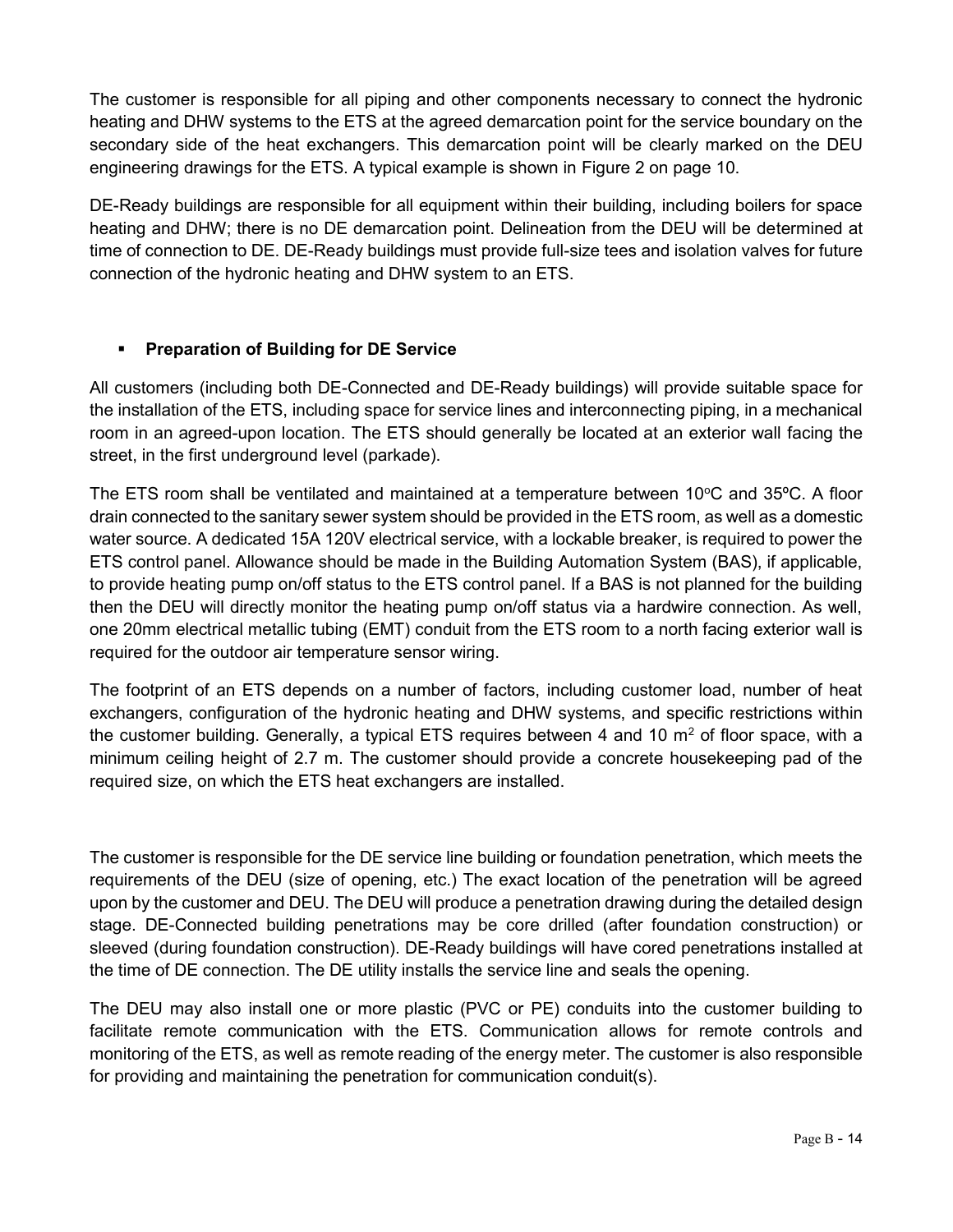The DEU will require uninterrupted access to the ETS and service line within a customer's building for installation, regular maintenance and repairs. This may be defined by an easement with UBC or a service contract directly with the DEU.

#### **Hydronic Heating Water Quality & Expansion**

Building owners are responsible for filling and managing their own building hot water heating system. The DEU requires that water treatment for the building system meet the minimum criteria set forth below:

| Chloride: | $<$ 30 ppm |
|-----------|------------|
| Nitrate:  | $< 5\%$    |
| Hardness: | $< 2$ ppm  |
| pH Level: | $9.5 - 10$ |
| Iron      | $<$ 1 ppm  |

The customer shall employ the services of a water treatment subcontractor to provide the necessary chemicals, materials and supervision for a complete cleaning and flushing of all piping to the ETS demarcation point. ETS start-up and commissioning will only occur after acceptable water quality analysis results have been obtained. Certification from the water treatment contractor verifying that the water quality is adequate is required before the customer can flow water through the ETS.

Upon request by the customer, and with suitable compensation, the ongoing water quality may be maintained by the DEU.

Building owners will manage the expansion of the water in their own hot water system(s).

#### **Commissioning**

Prior to commissioning of the ETS, the building owner shall flush and clean the building's internal hot water system. During commissioning, the building operator is responsible for the building's internal hot water system.

#### **Changes to the Building System**

The Customer shall not materially change the design or substitute any pertinent equipment during the installation without approval from the DEU. After commissioning, any changes to the building's hydronic or DHW system that may impact DEU performance shall be reported to the DEU.

#### **DE-Ready Buildings**

DE-Ready buildings are responsible for design, installation, commissioning, operation, and maintenance of all systems within their building, including all boilers. The DEU has no responsibilities within DE-Ready buildings.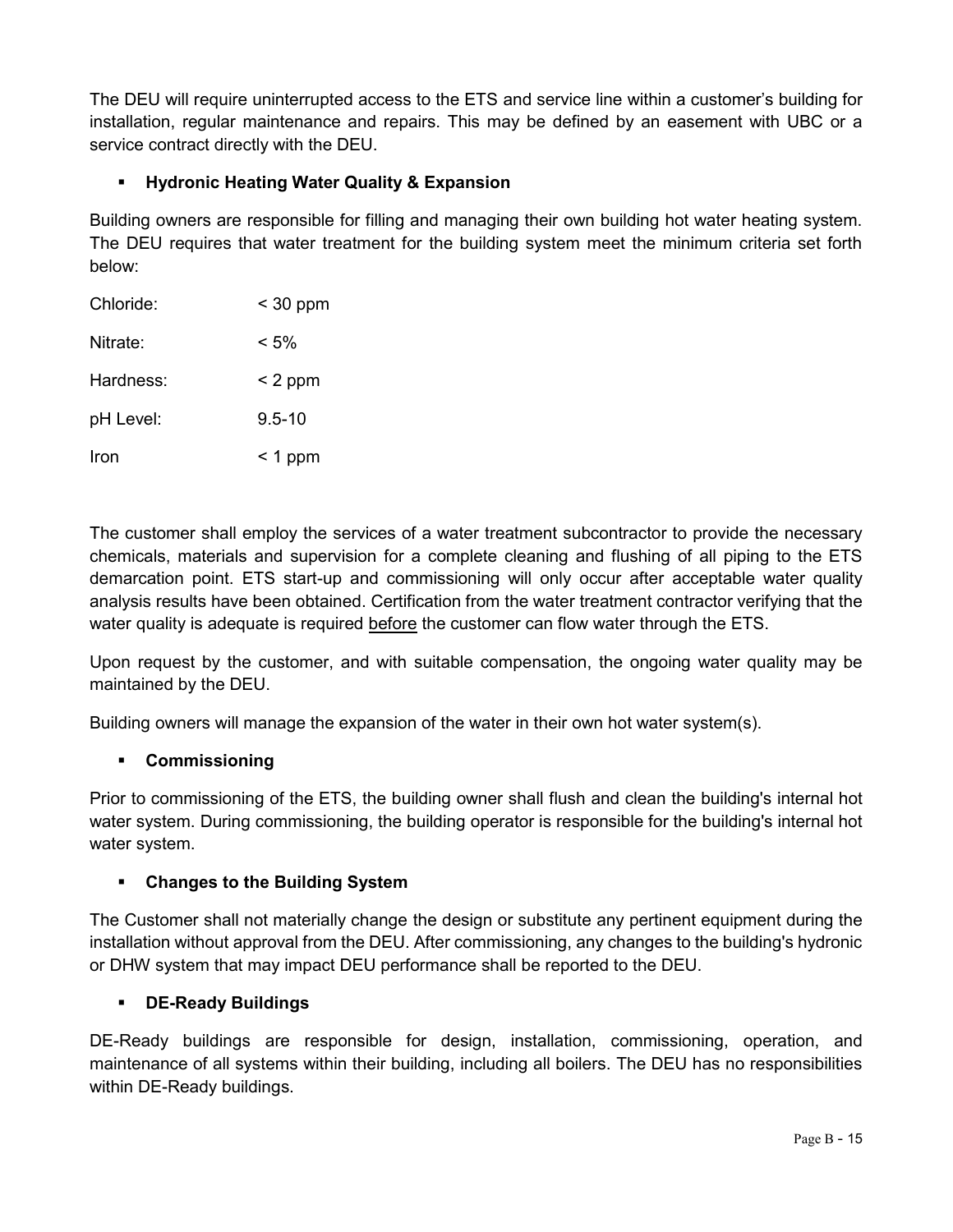### **b. DEU Responsibility**

#### **DEU Equipment within DE-Connected Buildings**

The DEU designs, installs, operates and maintains the ETS at the agreed-upon location. The DEU installs and maintains the primary (DE) distribution pipes up to the ETS. Branch pre-insulated pipelines are generally direct buried from the mainline to the building penetration. From that point, DE piping runs inside the building to the ETS.

The DEU provides strainers on the DE and building side at each heat exchanger, which are cleaned as necessary. The DEU services the energy metering equipment and verifies accuracy at regular intervals per manufacturers' recommendations.

The DEU provides temperature transmitters, pressure gauges, temperature gauges, thermowells, control valves, energy meters, and a control panels for the ETS. Temperature transmitters for the secondary side of the heat exchangers are also provided to facilitate monitoring and control of the building side heating and DHW systems.

#### **Make-up Water - District Energy Side**

The DEU provides the make-up water requirements for the DE system side. All necessary water treatment is accomplished at the CEC.

#### **Commissioning**

The DEU personnel, together with the building operator, commission the ETS. This includes flushing of the distribution system until clean as judged by DEU's water treatment contractor and start-up of control equipment.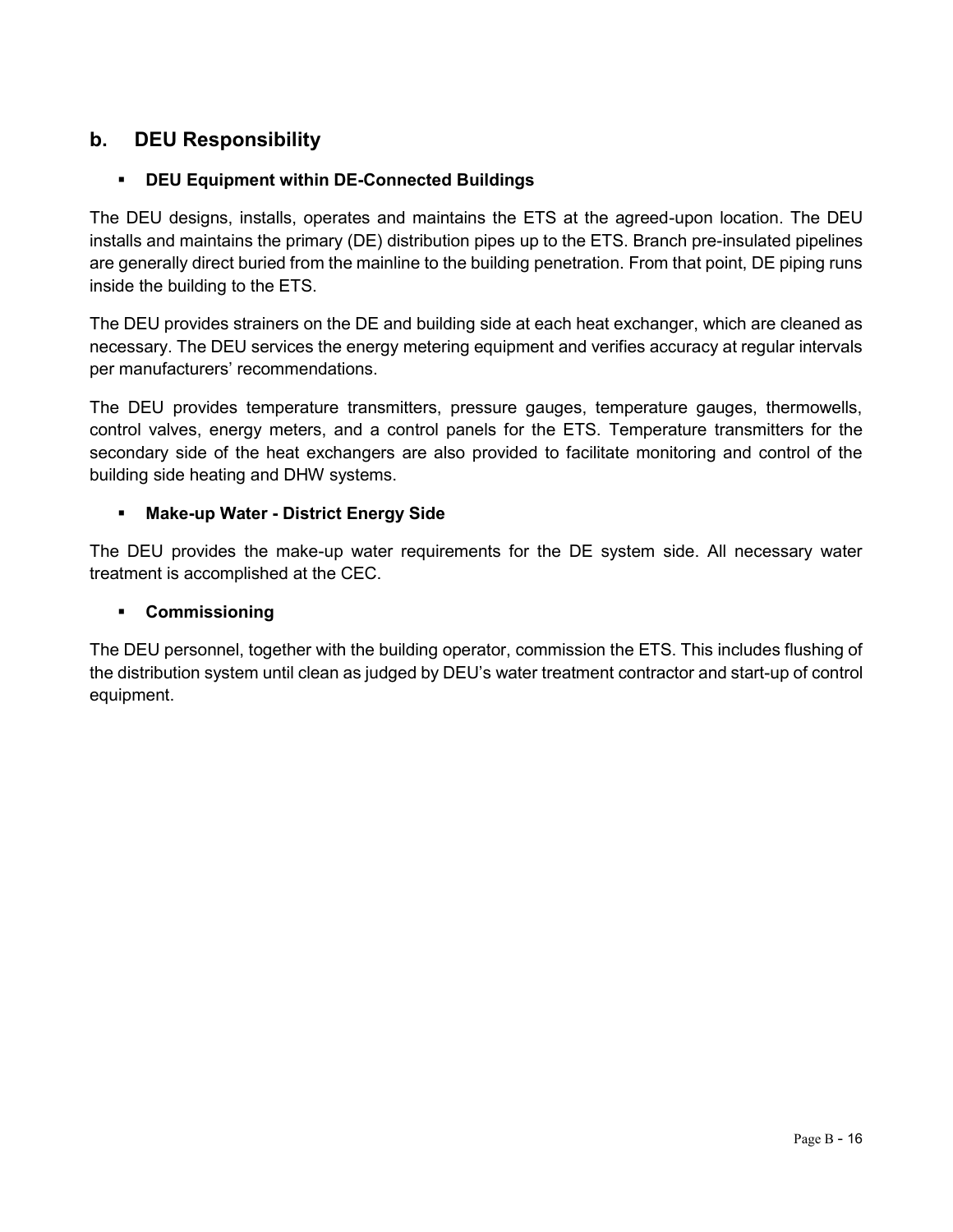# <span id="page-56-0"></span>**5. Requirements for Building Heating Systems**

This section summarizes technical requirements for hydronic space heating and domestic hot water systems for new developments at UTown. This section applies to both DE-Connected and DE-Ready buildings. The information provided in this document should be regarded as a general guideline only, and the developer's Engineer shall be responsible for the final building-specific design. The DEU will provide technical assistance to developers to improve integration of the customer building with the DEU. Heating system schematics, layouts, equipment schedules and sequence of operation or control strategies are required to assist in the DEU review process.

# **a. Design Strategies**

 $\overline{a}$ 

The following table identifies the key elements or strategies that should be followed when designing the building heating system.

| <b>Strategy</b>                      | Reason                                                                     |
|--------------------------------------|----------------------------------------------------------------------------|
| Centralized hydronic system          | Water has four times the specific heating<br>$\bullet$<br>capacity of air. |
|                                      | Benefits from system load diversification.                                 |
|                                      | Reduces utility interconnect costs.                                        |
|                                      | Minimizes structural borne noise.                                          |
| Low <sup>3</sup> supply temperatures | Allows use of more energy efficient<br>$\bullet$                           |
|                                      | options to be employed.                                                    |
|                                      | Allows use of lower grade energy<br>sources.                               |
| Large temperature differentials      | Reduce piping capital cost.<br>$\bullet$                                   |
|                                      | Reduce pumping capital & operating<br>costs.                               |
| Variable flow with variable          | Reduces pumping operating costs.<br>٠                                      |
| frequency drives                     | Improves system control.<br>$\bullet$                                      |
| Two-way control valves               | Necessary to achieve variable flow and a<br>$\bullet$                      |
|                                      | large temperature differential.                                            |
|                                      |                                                                            |

 $^3$  "Low" relative to traditional building HVAC design, which is typically >80°C on the building side of the ETS. The DEU is referred to as a "medium" temperature water system since it supplies water from 65°C up to 95°C and needs to be higher than the building side temperature.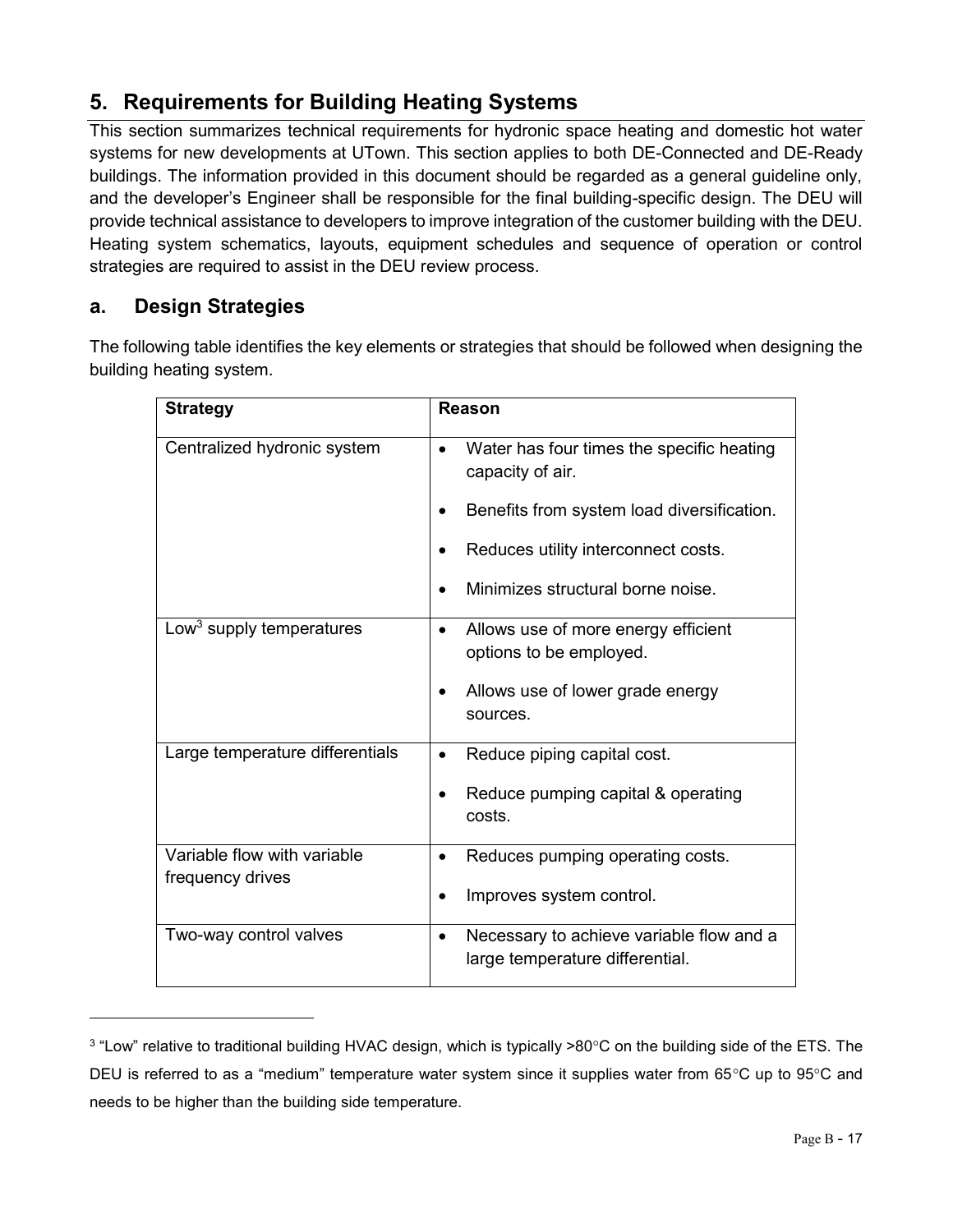| Seasonal reset of supply                   | $\bullet$ | Improves energy efficiency.                                        |
|--------------------------------------------|-----------|--------------------------------------------------------------------|
| temperatures                               | $\bullet$ | Improves system control.                                           |
| Return temperature limiting                | ٠         | Improves energy efficiency.                                        |
| <b>Direct Digital Control System</b>       | $\bullet$ | Allows more accurate control and greater<br>control flexibility.   |
|                                            | $\bullet$ | Potential opportunities for energy savings.                        |
| Night setback settings & recovery<br>times | $\bullet$ | Minimize equipment sizes by allowing<br>reasonable recovery times. |
|                                            | $\bullet$ | Maximize recovery times from unoccupied<br>to occupied mode.       |

# **b. Pumping and Control Strategy**

The building hydronic heating system shall be designed to maximize ∆T and minimize hot water return temperatures over all conditions.

The building heating system should be designed for variable hydronic flow (preferably with variable speed pumps to minimize pumping energy), using 2-way modulating (or on/off) control valves at terminal units (radiators, fan coil units, etc.) Alternatively, 3-way mixing valves at terminal units may be used. Bypass valves (e.g. 3-way bypass valves) are not permitted. See [FIGURE 3](#page-58-0) [below](#page-58-0) for typical hydronic heating system configurations.

DE-Ready buildings may employ a primary-secondary system with a lower ∆T (i.e. higher flow rate) and constant-speed pumps on the boiler loop. Any primary boiler loop will be abandoned when the building is connected to the DEU; the ETS will be connected directly to the hydronic secondary loop.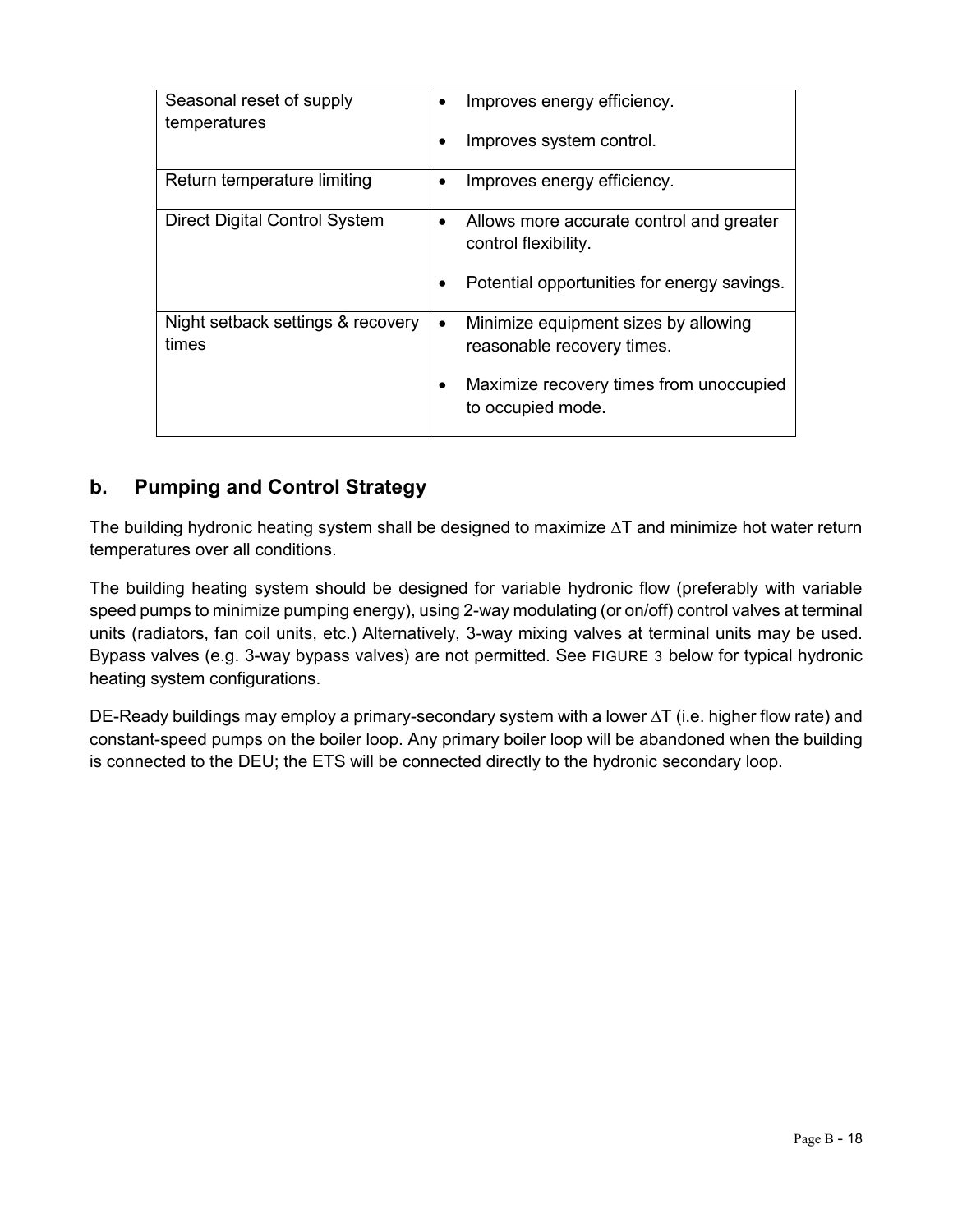#### <span id="page-58-0"></span>FIGURE 3: TYPICAL BUILDING HEATING SYSTEMS

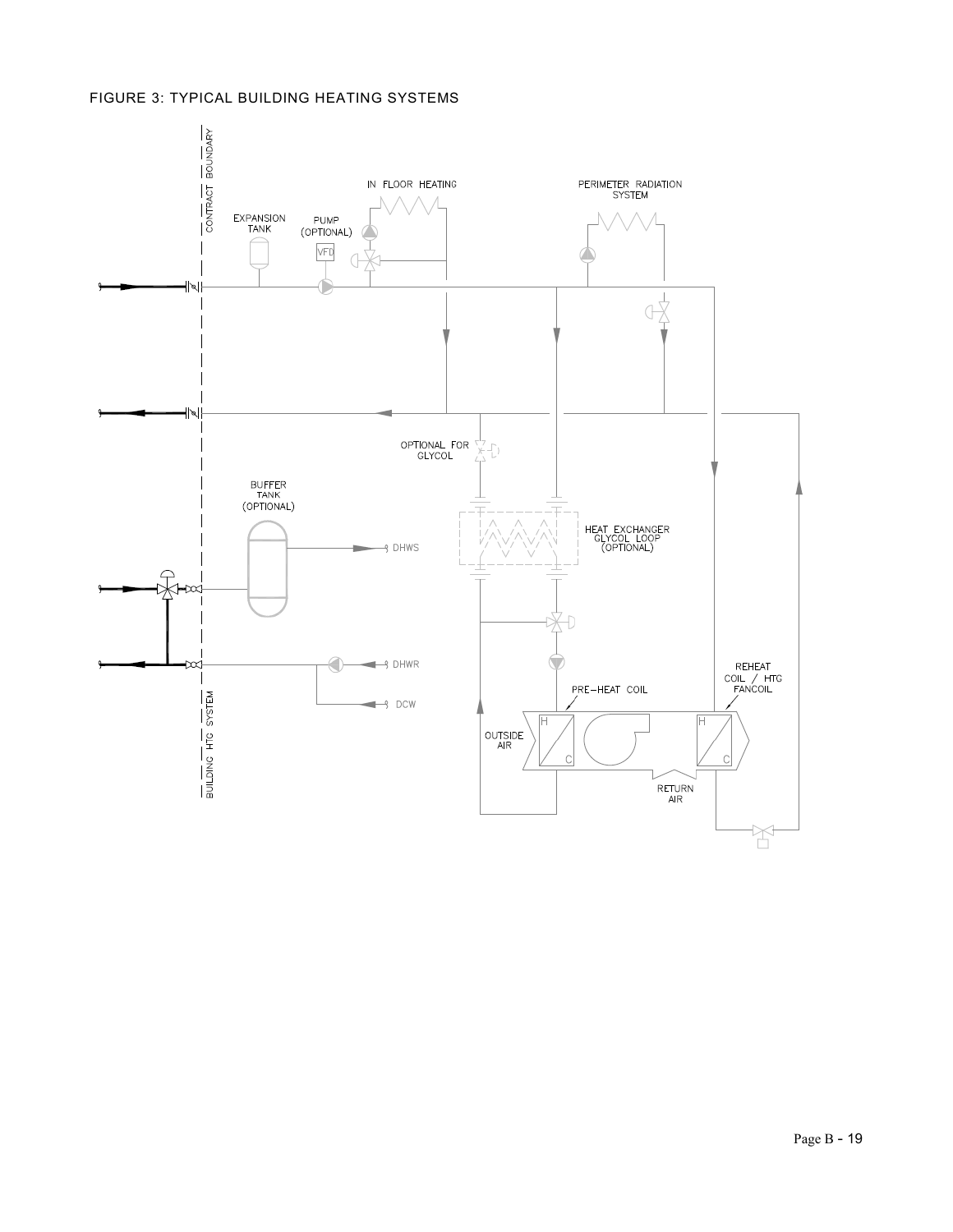# **c. Hydronic Space Heating and Domestic Hot Water Systems (Minimum) Requirements**

Optimization of the hydronic heating system temperature difference or  $\Delta T$  is critical to the successful operation of the DEU. The ETS controls the supply water temperature to the hydronic circuit (i.e. the temperature of the water leaving the space heating heat exchanger) based on an outside air temperature reset schedule. This is the maximum temperature available to the building hydronic circuit. A sample hydronic heating circuit supply and return temperature reset curve is shown in [FIGURE 4](#page-59-0) [below.](#page-59-0)

<span id="page-59-0"></span>



#### **Hydronic Space Heating**

The hydronic heating system shall be designed to provide **all** space heating and ventilation air heating requirements for the whole building, supplied from a central ETS (or boilers, for DE-Ready buildings). Gas fired ventilation equipment (roof top units, air handling units, etc.) and electric baseboards are not permitted.

Hot water generated by the ETS (or boiler for DE-Ready buildings) shall be distributed, via a 2-pipe system, to the various heating elements (terminal units) throughout the building. The building (secondary) heating system **must** be designed for temperatures no greater than those specified below.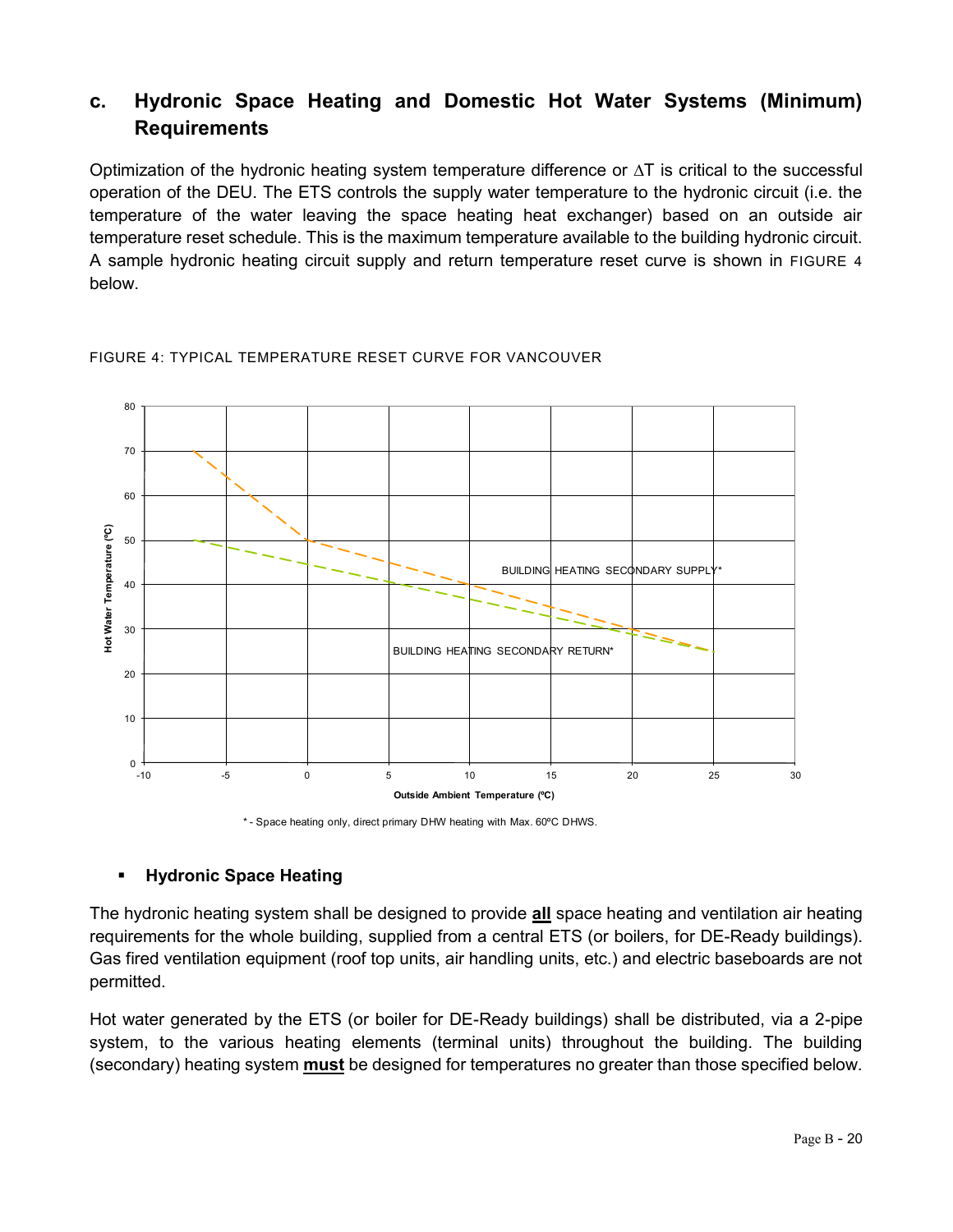| <b>Hydronic Space Heating System Temperatures (Building Side)</b> |                       |                                   |  |
|-------------------------------------------------------------------|-----------------------|-----------------------------------|--|
|                                                                   | <b>Peak Winter</b>    | Summer                            |  |
| Supply Temperature, Max.                                          | 70°C (160°F)          | 45°C (113°F)                      |  |
| Return Temperature, Max.                                          | 45°C (113°F)          | 40°C (105°F)                      |  |
| Min. Difference $(\Delta T)$                                      | $20^{\circ}$ C (40°F) | $5^{\circ}$ C (10 $^{\circ}$ F)   |  |
| Design Pressure                                                   | ≤1600 kPa             | ≤1600 kPa                         |  |
| Domestic Hot Water Heating System Temperatures (Building Side)    |                       |                                   |  |
|                                                                   | Winter                | Summer                            |  |
| Supply Temperature (with storage), Max.                           | 60°C (140°F)          | 60°C (140°F)                      |  |
| Supply Temperature (no storage), Max.                             | 55°C (130°F)          | $55^{\circ}$ C (130 $^{\circ}$ F) |  |

The specified differential temperature ( $\Delta T$ ) shall be regarded as a minimum requirement, and larger  $\Delta T$ and/or lower return temperatures are desirable. The building return temperatures must be kept to a minimum to allow the DEU to take advantage of alternate technologies.

Specific types of heating systems (i.e. terminal units) can operate at lower temperatures. The terminal units must be selected based on temperatures as low as can be reasonably expected. The table below outlines maximum hot water supply (HWS) and hot water return (HWR) temperatures for which terminal units should be designed and selected.

| <b>Type of Terminal Unit</b>               | <b>Maximum HWS</b> | <b>Maximum HWR</b> |
|--------------------------------------------|--------------------|--------------------|
| Radiant in-floor heating                   | 50°C (120°F)       | 38°C (100°F)       |
| Perimeter radiation system                 | 70°C (160°F)       | 45°C (113°F)       |
| Fan coil units & reheat coils <sup>4</sup> | 70°C (160°F)       | 45°C (113°F)       |
| Air handling pre-heat coils                | 65°C (150°F)       | 45°C (113°F)       |

#### **Promestic Hot Water**

 $\overline{a}$ 

<sup>4</sup> If unit heaters or forced flow heaters are considered, these should follow the fan coil design recommendations.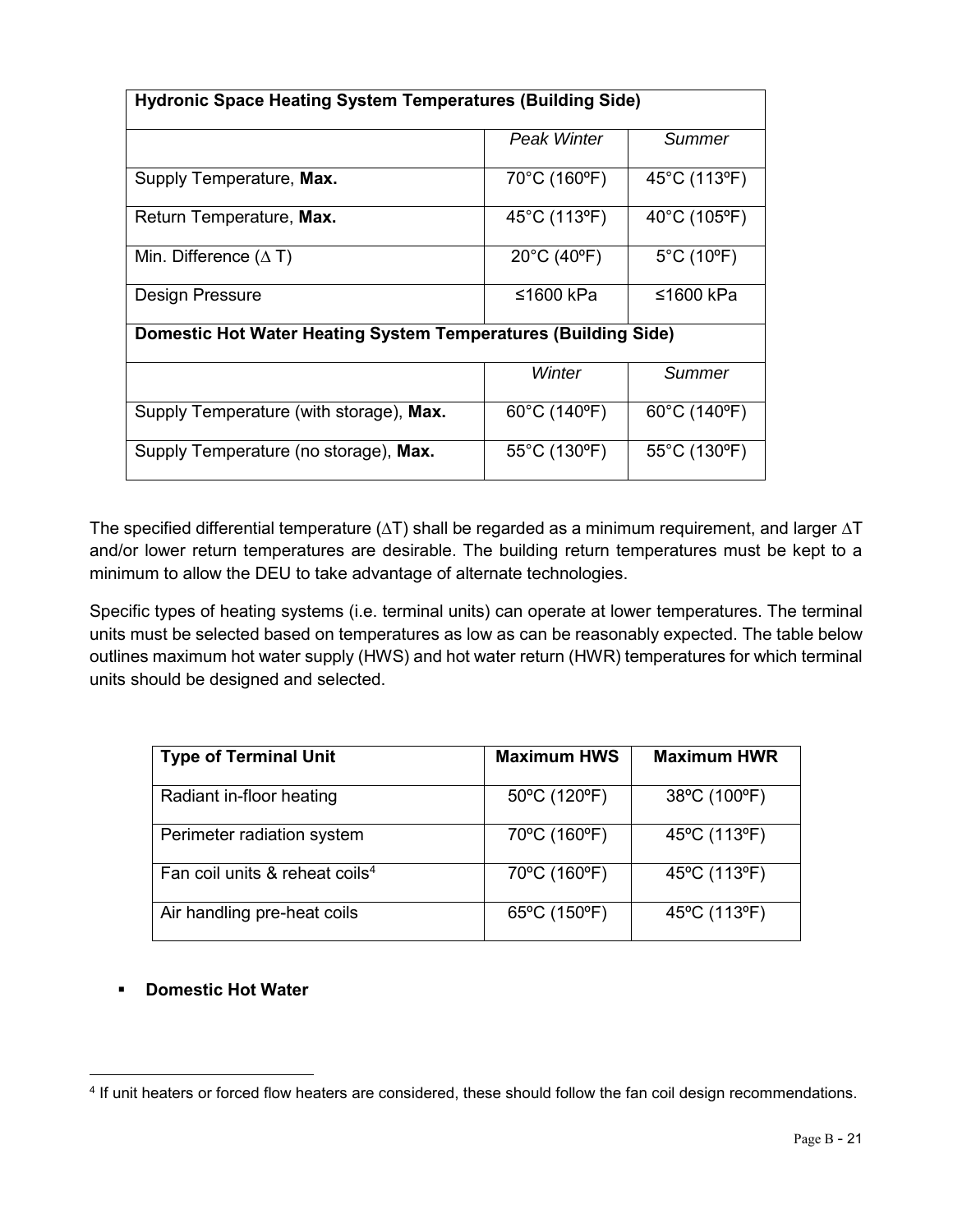The Domestic Hot Water (DHW) system shall be designed to provide all DHW requirements for the building, supplied from a dedicated DHW heat exchanger from the ETS in the building. The DE utility understands that DHW systems generally must operate at 60ºC (140ºF) and the utility is able to supply this temperature to all buildings at all times.

DHW systems should be designed in a semi-instantaneous configuration. All domestic cold water (DCW) should enter the DHW system immediately before the ETS heat exchanger. Reducing storage capacity and recirculation requirements results in space and cost savings. Capital costs for the system are lower, maintenance requirements are reduced, and replacement costs when equipment reaches end of life are lower. With less storage capacity, the DHW has shorter residence time in the building, reducing the chance of bacteria growth such as Legionella.

In a semi-instantaneous system, the storage capacity is small. In such a system, storage tanks act as "buffer tanks" only; and there is no recirculation from DHW storage tanks directly back to the heat exchanger. This configuration requires 60ºC (140ºF) supply temperature.

DE-Ready buildings may employ alternate DHW configurations, as long as it is served from the same mechanical room as the space heating boilers (i.e. the future ETS room). However, provision shall be made for semi-instantaneous DHW service by the DE heat exchangers when the building is connected to the DEU. This includes providing full-size tees and isolation valves for future connection to the DE heat exchanger in a semi-instantaneous configuration.

**- END OF DOCUMENT -**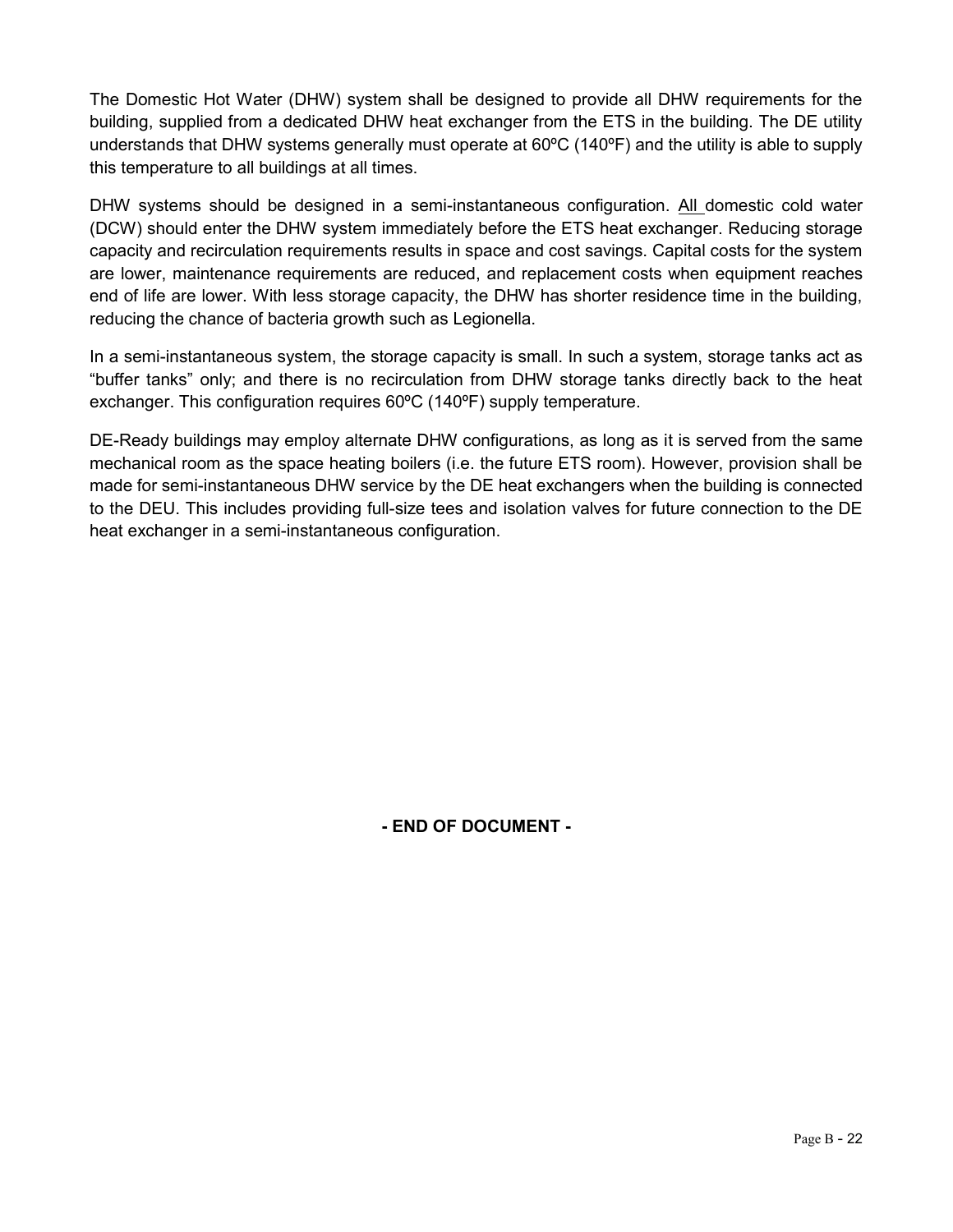#### **SCHEDULE C**

#### **FORM OF FINAL THERMAL ENERGY DELIVERY PARAMETERS**

In accordance with Section [3.1](#page-6-0) of the Corix UBC NDES Energy Services Agreement (the "Agreement") dated the [INSERT] between CORIX MULTI-UTILITY SERVICES INC. ("Corix") and [NAME OF DEVELOPER] (the "Developer"), Corix and the Developer wish to record their mutual agreement that: the design, construction and operationparameters for the Building System will be as provided in the table below; and the location of the Corix-owned Energy Transfer Station in the Building and the of the Corix-owned Service Connection routing on the Developer Lands will each be as shown on the attached drawing [INSERT REFERENCE].

| <b>Design Parameters</b>                                                                                                                                                                                          | <b>Space Heating</b>                                                                                                                         | <b>Domestic Hot Water</b> |
|-------------------------------------------------------------------------------------------------------------------------------------------------------------------------------------------------------------------|----------------------------------------------------------------------------------------------------------------------------------------------|---------------------------|
| Building System required energy loads (at peak<br>design conditions) $(kW)$                                                                                                                                       | [INSERT]                                                                                                                                     | [INSERT]                  |
| Building System to be designed to deliver<br>maximum return temperatures on the Building<br>System side of the heat exchanger(s) at peak<br>design conditions above $({}^{\circ}C)$                               | [INSERT]                                                                                                                                     | [INSERT]                  |
| Infrastructure servicing the Developer Lands to<br>be designed to deliver maximum supply<br>temperatures on the Building System side of the<br>heat exchanger(s) at peak design conditions above<br>$(^{\circ}C)$ | [INSERT]                                                                                                                                     | [INSERT]                  |
| Building System side space heating Energy<br>Transfer Station temperature reset schedule                                                                                                                          | [INSERT] $\rm ^{o}C$ at<br>[INSERT] <sup>o</sup> C outdoor<br>air temperature (OAT)<br>and [INSERT] <sup>o</sup> C at<br>[INSERT] $°C$ (OAT) | N/A                       |

Any capitalized terms used herein which are not otherwise defined will have the meanings given to them in the Agreement.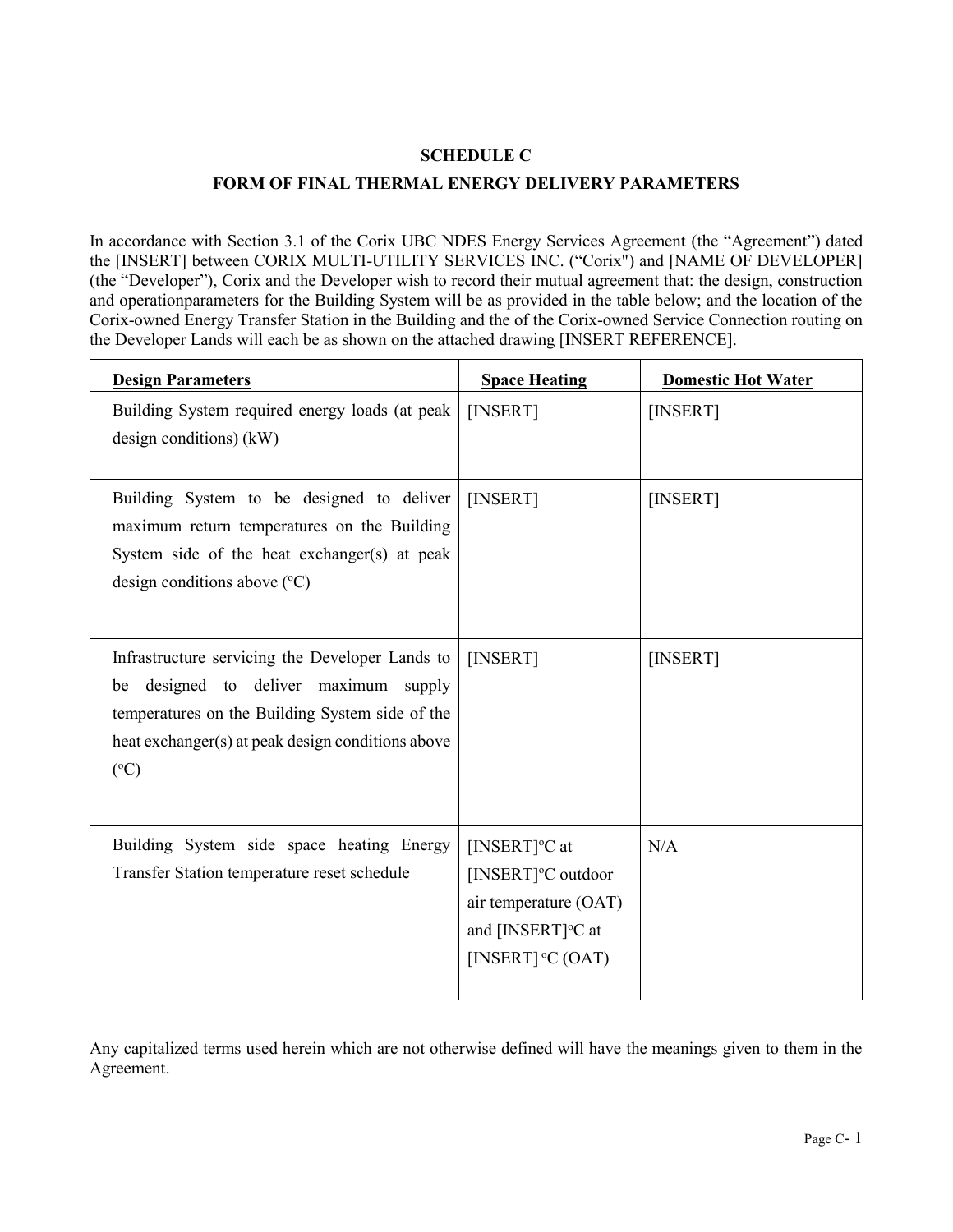#### **CORIX MULTI-UTILITY SERVICES INC.**

| Per:   | Per:   |
|--------|--------|
| Name:  | Name:  |
| Title: | Title: |
| Date:  | Date:  |

**[DEVELOPER]**

#### Approved by **[DEVELOPER'S ENGINEER]**

Per: \_\_\_\_\_\_\_\_\_\_\_\_\_\_\_\_\_\_\_\_\_\_\_\_\_\_\_\_\_\_\_\_\_

Name:

Title:

Date: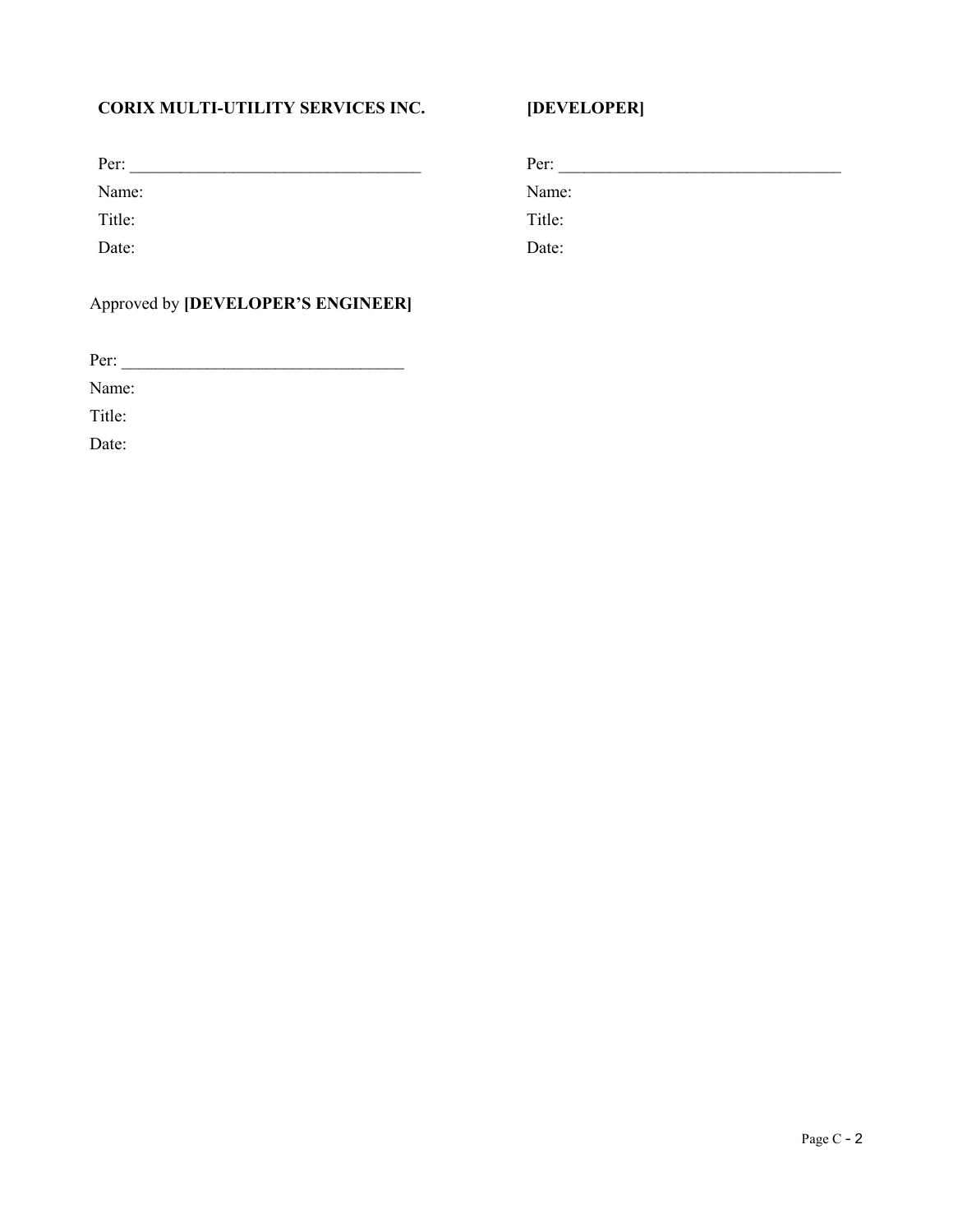# **SCHEDULE D FORM OF STATUTORY RIGHT OF WAY**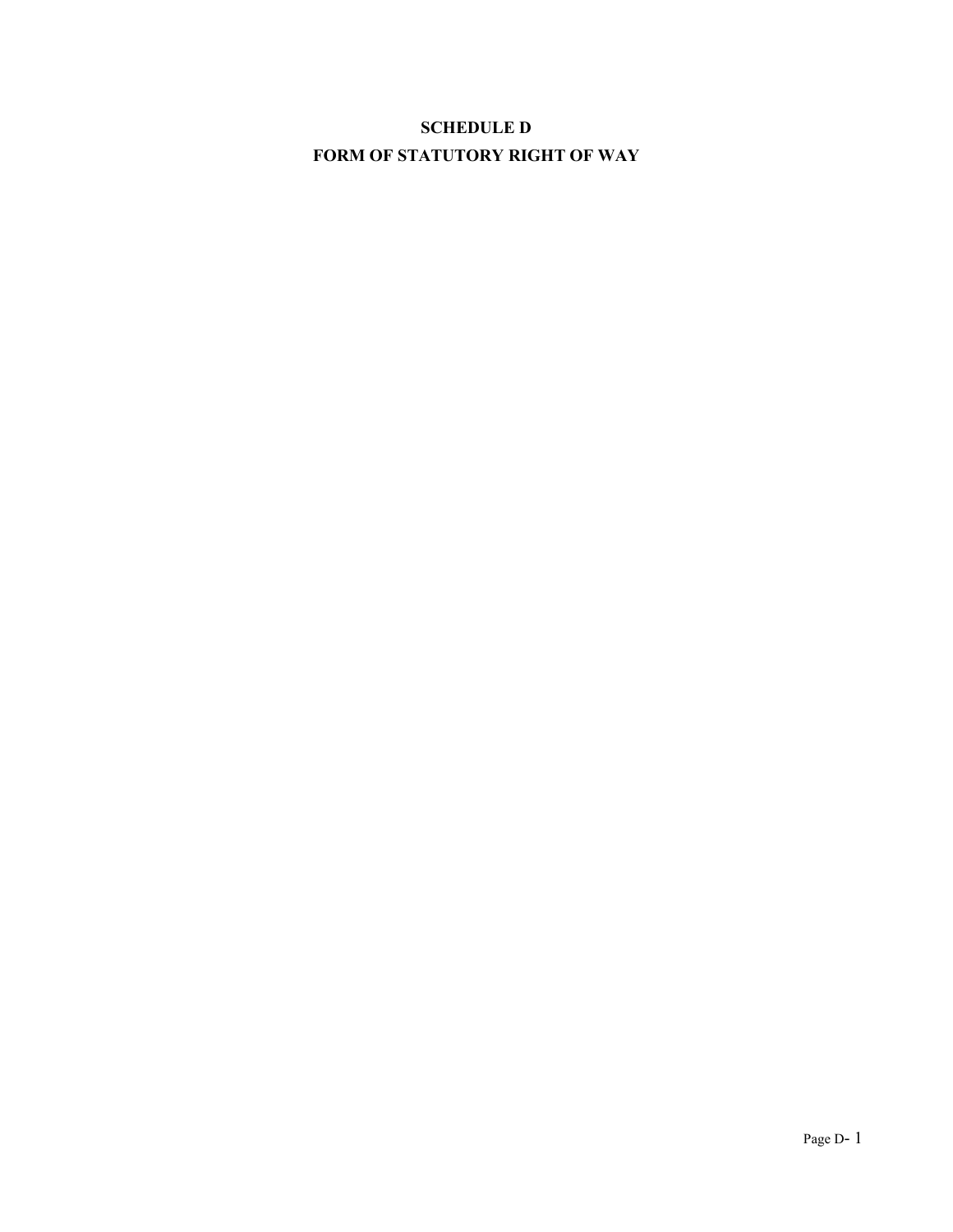Officer Signature

**GENERAL INSTRUMENT – PART 1** *(This area for Land Title Office use)* Page 2 of 81

 $\_$ 

1. **APPLICATION:** (Name, address, phone number and signature of applicant, applicant's solicitor or agent)

| 2.               | PARCEL IDENTIFIER(S) AND LEGAL DESCRIPTION(S) OF LAND:<br>(LEGAL DESCRIPTION)<br>(PID)<br>[INSERT]<br>[INSERT]                                                                                                    |  |
|------------------|-------------------------------------------------------------------------------------------------------------------------------------------------------------------------------------------------------------------|--|
| $\overline{3}$ . | <b>NATURE OF INTEREST:</b>                                                                                                                                                                                        |  |
|                  | <b>DESCRIPTION</b><br><i>DOCUMENT REFERENCE</i><br>PERSON ENTITLED TO<br><b>INTEREST</b>                                                                                                                          |  |
|                  | <b>SEE SCHEDULE</b>                                                                                                                                                                                               |  |
| 4.               | <b>TERMS:</b> Part 2 of this instrument consists of (select only one)                                                                                                                                             |  |
|                  | D.F. No.<br><b>Filed Standard Charge Terms</b><br>(a)<br>□                                                                                                                                                        |  |
|                  | <b>Express Charge Terms</b><br>Annexed as Part 2<br>(b)<br>⊠                                                                                                                                                      |  |
|                  | There is no Part 2 of this<br>Release<br>□<br>(c)<br>instrument.                                                                                                                                                  |  |
|                  | A selection of (a) includes any additional or modified terms referred to in Item 7 or in a schedule                                                                                                               |  |
|                  | annexed to this instrument. If (c) is selected, the charge described in Item 3 is released or discharged<br>as a charge on the land described in Item 2.                                                          |  |
| 5.               | <b>TRANSFEROR(S):</b><br><b>SEE SCHEDULE</b>                                                                                                                                                                      |  |
| 6.               | <b>TRANSFEREE(S):</b><br>CORIX MULTI-UTILITY SERVICES INC. (Inc. No. BC0560353), 1160 - 1188 West Georgia<br>Street, Vancouver, BC V6E 4A2                                                                        |  |
| 7.               | <b>ADDITIONAL OR MODIFIED TERMS: N/A</b>                                                                                                                                                                          |  |
| 8.               | <b>EXECUTIONS(S):</b> This instrument creates, assigns, modifies, enlarges, discharges or governs the<br>priority of the interest(s) described in Item 3 and the Transferor(s) and eveny other signatory agree to |  |

priority of the interest(s) described in Item 3 and the Transferor(s) and every other signatory agree to be bound by this instrument, and acknowledge(s) receipt of a true copy of the filed standard charge terms, if any.

#### **Execution Date**

| м | Party(ies) Signat |
|---|-------------------|
|   |                   |

 $ture(s)$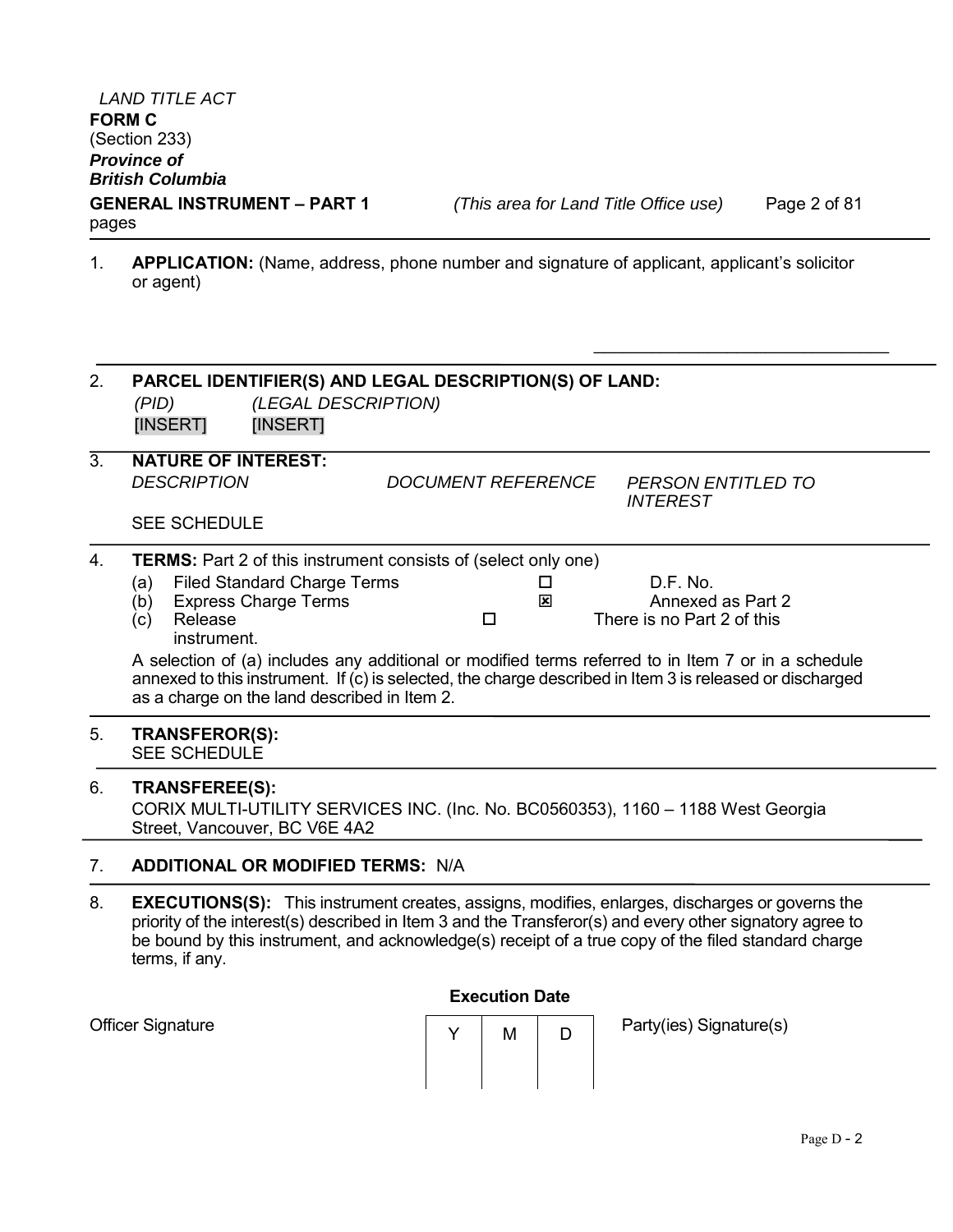

[**DEVELOPER/TENANT]** by its authorized signatory(ies)

Name:

**OFFICER CERTIFICATION:** Your signature constitutes a representation that you are a solicitor, notary public or other person authorized by the *Evidence Act*, R.S.B.C. 1996, c. 124, to take affidavits for use in British Columbia and certifies the matters set out in Part 5 of the *Land Title Act* as they pertain to the execution of this instrument.

#### *LAND TITLE ACT*  **FORM D EXECUTIONS CONTINUED** Page 3 of 81 pages



#### **OFFICER CERTIFICATION:**

Your signature constitutes a representation that you are a solicitor, notary public or other person authorized by the *Evidence Act*, R.S.B.C. 1996, c. 124, to take affidavits for use in British Columbia and certifies the matters set out in Part 5 of the *Land Title Act* as they pertain to the execution of this instrument.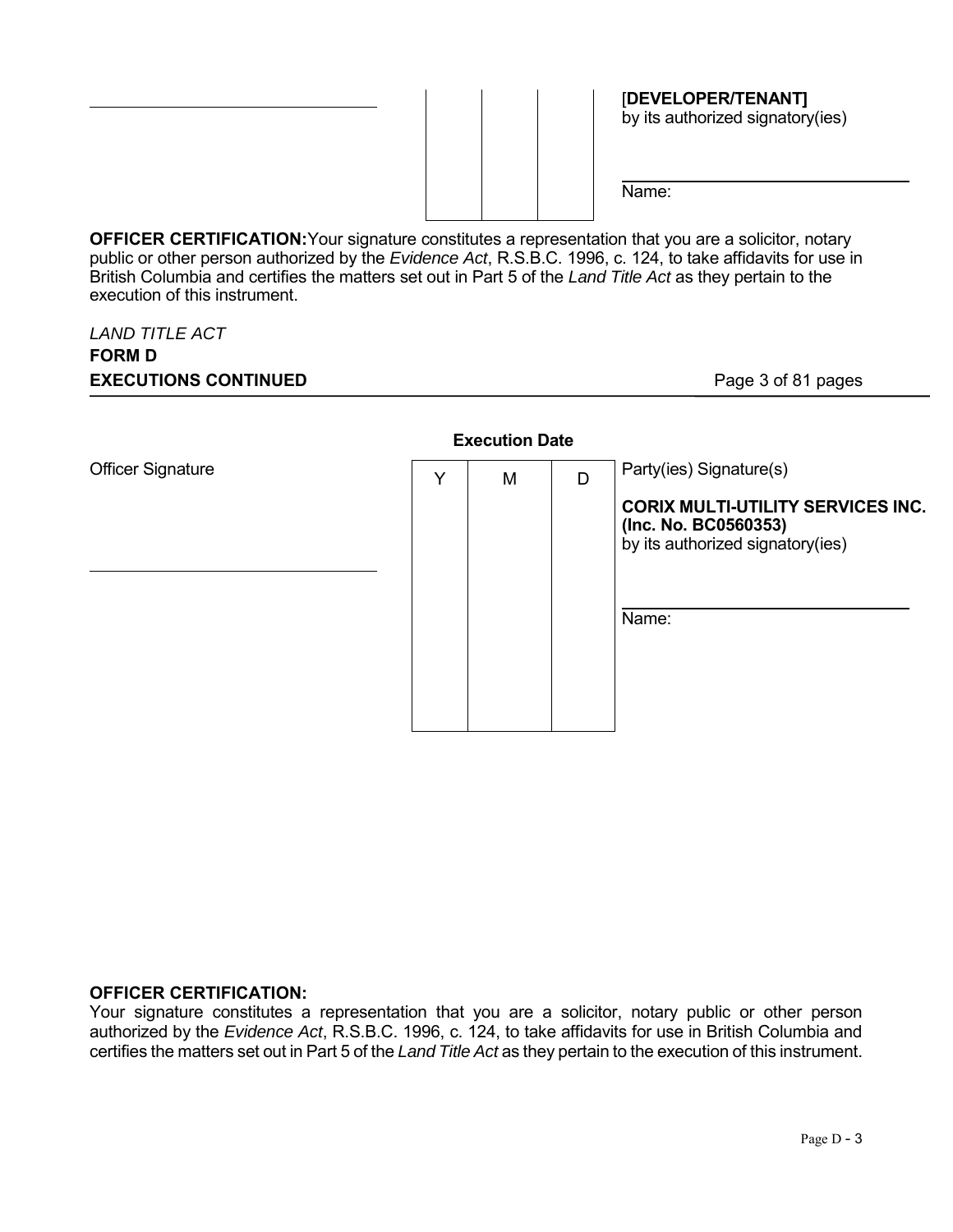|                          | <b>Execution</b><br><b>Date</b> |   |   |                                                                                                                    |  |
|--------------------------|---------------------------------|---|---|--------------------------------------------------------------------------------------------------------------------|--|
| <b>Officer Signature</b> | Y                               | M | D | Party(ies) Signature(s)<br>As to Priority:                                                                         |  |
|                          |                                 |   |   | [DEVELOPER'S/TENANT'S BANK]<br>by its authorized signatory(ies)                                                    |  |
|                          |                                 |   |   | Name:                                                                                                              |  |
| <b>Officer Signature</b> |                                 |   |   | As to Priority:<br>[Such other parties that need to grant<br>priority, if any]<br>by its authorized signatory(ies) |  |
|                          |                                 |   |   | Name:                                                                                                              |  |

#### **OFFICER CERTIFICATION:**

Your signature constitutes a representation that you are a solicitor, notary public or other person authorized by the *Evidence Act*, R.S.B.C. 1996, c. 124, to take affidavits for use in British Columbia and certifies the matters set out in Part 5 of the *Land Title Act* as they pertain to the execution of this instrument.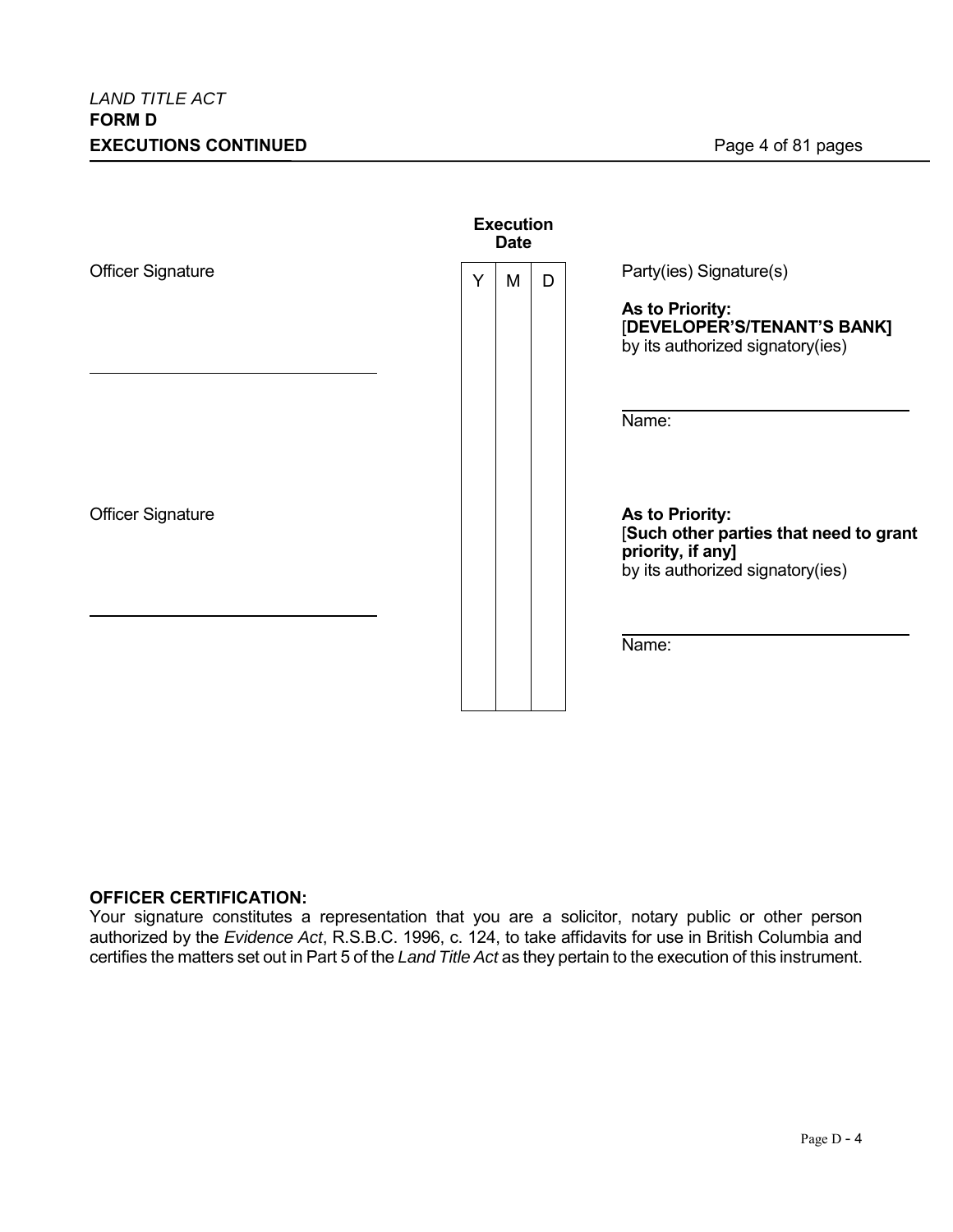# *LAND TITLE ACT*  **FORM E**

**SCHEDULE** Page 5 of 81 pages

ENTER THE REQUIRED INFORMATION IN THE SAME ORDER AS THE INFORMATION MUST APPEAR ON THE FREEHOLD TRANSFER FORM, MORTGAGE FORM OR GENERAL DOCUMENT FORM.

- 3. NATURE OF INTEREST:\* *DESCRIPTION DOCUMENT REFERENCE (page and paragraph) PERSON ENTITLED TO INTEREST* Statutory Right of Way over leased premises (see Lease No.  $\qquad \qquad$ Entire Instrument Transferee Section 219 Covenant over leased premises (see Lease No.  $\Box$ Page Faragraph Transferee Priority Agreement granting priority over Mortgage ▼ and Assignment of Rents ▼ Page , Paragraph **Transferee** [Additional Priority Agreement, if necessary] Page , Paragraph **Transferee**
- 5. TRANSFEROR(S):\*

[**insert name of Developer/Tenant under the applicable ground lease**] [address]

[**insert name of Developer's/Tenant's Bank, and such other parties that need to grant priority, if any]** [address] (as to Priority)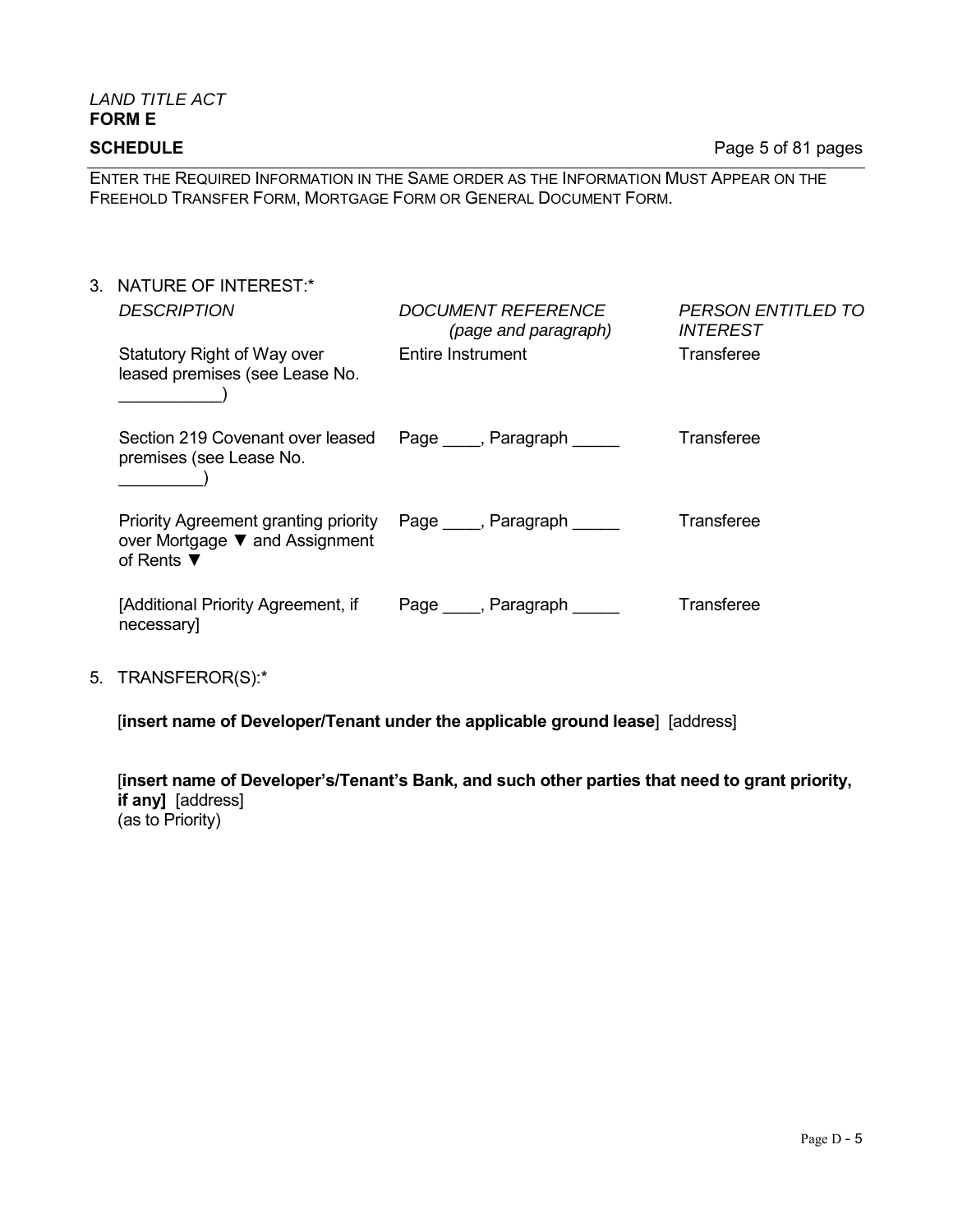#### **STATUTORY RIGHT OF WAY and SECTION 219 COVENANT**

#### BETWEEN:

**[insert name/address of Developer/Tenant under the applicable ground lease]** 

(the "**Grantor**")

#### AND:

**CORIX MULTI-UTILITY SERVICES INC.** (Inc. No. BC0560353) 1160 – 1188 West Georgia Street Vancouver, British Columbia

(the "**Grantee**")

V6E 4A2

#### AND:

**THE UNIVERSITY OF BRITISH COLUMBIA** 

2017 Wesbrook Mall Vancouver, British Columbia V6E 4A2

("**UBC**")

#### WHEREAS:

- A. The Grantor as lessee has entered into a ground lease (the "**Lease**") with UBC as lessor in respect of the Grantor's development of the Lands (as herein defined) which ground lease is registered in the Lower Mainland Land Title Office under No. [**insert**];
- B. The Lands are located within the the Vancouver campus of The University of British Columbia (the "**UBC Campus**");
- C. The Grantee owns and operates a centralized neighbourhood district energy service (the "**NDES**") to provide thermal energy for space heating and domestic hot water ("**Thermal Energy**") to, *inter alia*, the Grantor's development on the Lands;
- D. The right of way granted under this Agreement is necessary for the operation and maintenance of the Infrastructure (as herein defined) and the provision of Energy Services (as herein defined) to, *inter alia*, the Grantor's development on the Lands; and
- E. The Grantor has agreed to grant the Grantee a covenant against the Grantor's leasehold interest in the Lands in respect of the provision of Energy Services (as herein defined) to the Grantor's development on the Lands under Section 219 of the *Land Title Act* (British Columbia).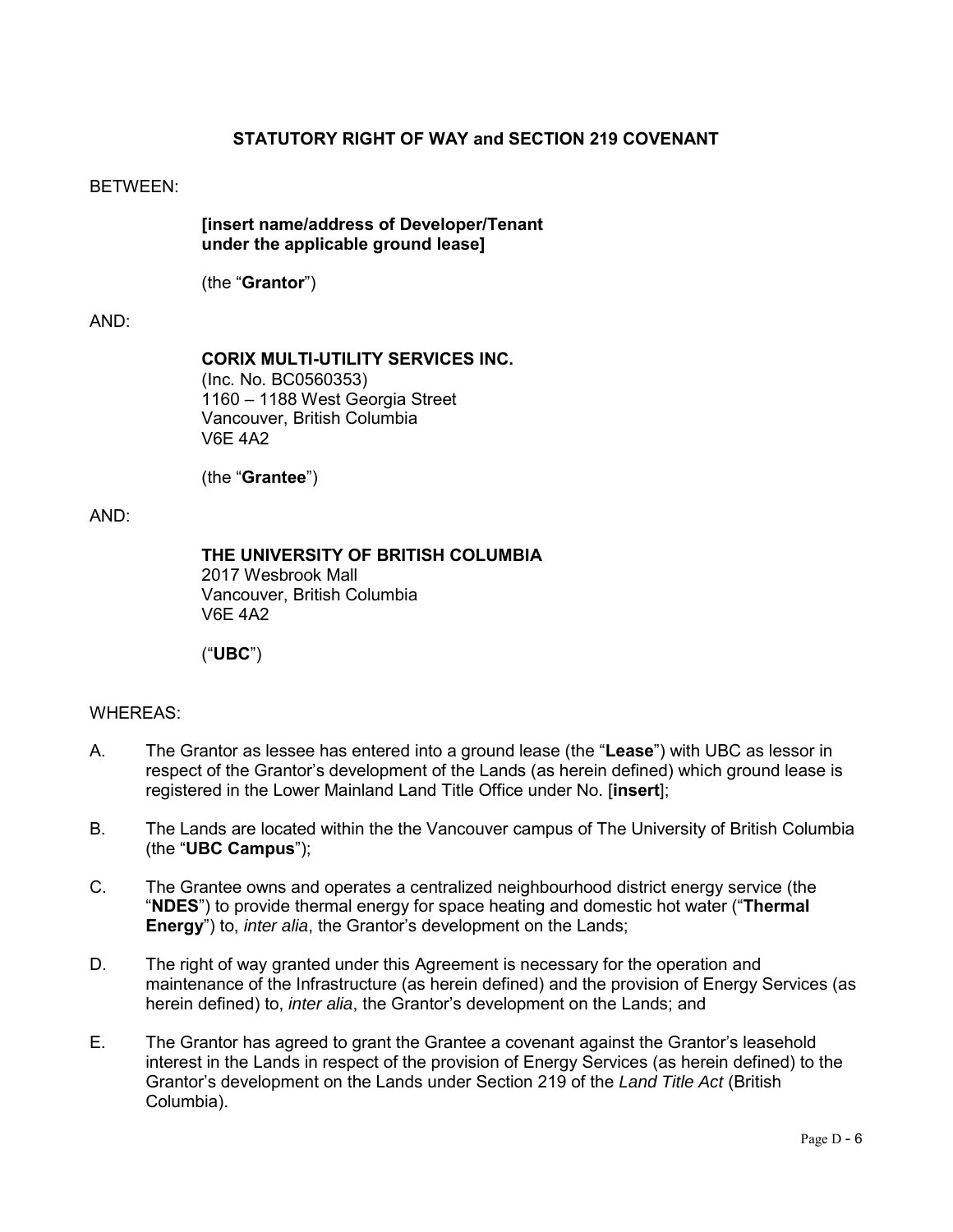THEREFORE in consideration of the premises, the terms and conditions herein contained, ONE DOLLAR (\$1.00) now paid by the Grantee to the Grantor and other good and valuable consideration, the receipt and sufficiency whereof are hereby acknowledged by the Grantor, the parties agree as follows:

- 1. Definitions. In this Agreement:
	- (a) "**Building**" means the building(s) developed or to be developed by the Grantor on the Lands.
	- (b) "**Business Day**" means any day that is not a Saturday, Sunday or a statutory holiday in British Columbia.
	- (c) "**Energy Services"** means the provision of Thermal Energy via the Infrastructure.
	- (d) "**Fees and Charges**" means all fees and charges established by the Grantee in accordance with Section 4 hereof, as amended and in effect from time to time and approved by the British Columbia Utilities Commission.
	- (e) "**Grantee's Representatives**" means any person who is a Related Person to the Grantee and includes any officer, director, employee, agent, contractor, subcontractor, consultant or advisor of either the Grantee or any person who is a Related Person to the Grantee.
	- (f) "**Infrastructure**" means, collectively, the Distribution System, the Energy Transfer Station and the Service Connection, and for such purposes:
		- (i) "**Distribution System**" means, collectively, the system of water pipes, fittings and ancillary components connecting the Grantee's physical, central thermal energy plant for certain developments within the UBC Campus (including without limitation, the Grantor's development on the Lands) to the Service Connection;
		- (ii) "**Energy Transfer Station**" means the separate heat exchangers for space heating and domestic hot water (excluding domestic hot water storage tanks), energy meter including temperature sensors and flow meter, control panel and all pipes, fittings and other associated equipment which control the transfer, and measure Thermal Energy from the Distribution System, on the one hand, to the system of water pipes and heat and hot water delivery and storage equipment installed or to be installed by the Grantor in the Building; and
		- (iii) "**Service Connection**" means the system of water pipes and all ancillaries and fittings necessary to connect the Building to the Distribution System via the Energy Transfer Station.
	- (g) "**Lands**" means those lands and premises defined in Item 2 of the Form C Instrument General Part 1 of which this Agreement forms part.
	- (h) "**person**" means an individual, corporation, body corporate, partnership, joint venture, association, society or unincorporated organization or any trustee, executor, administrator or other legal representative.
	- (i) "**Related Person**", in respect of any person, means: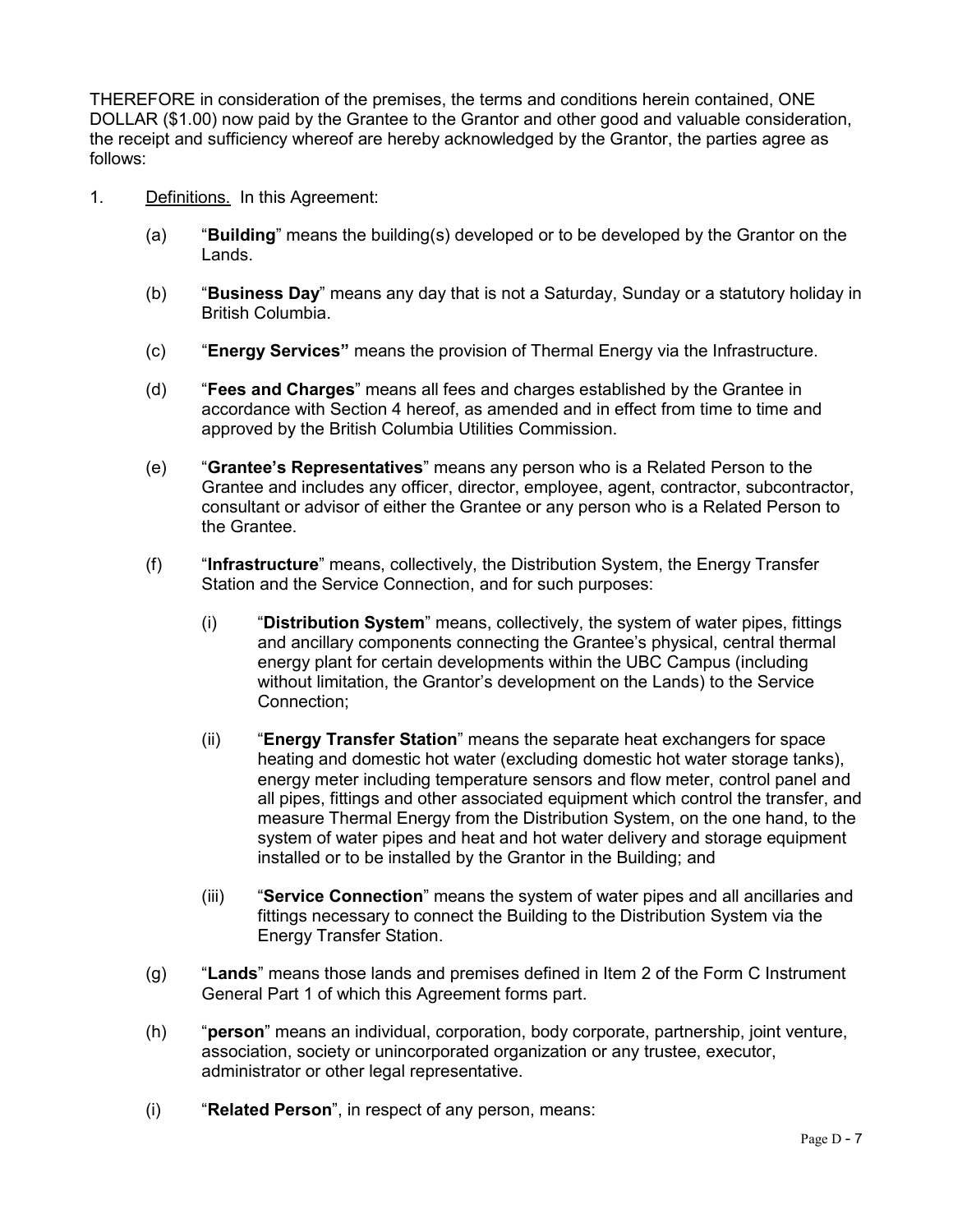- (i) any affiliate of such person, within the meaning of the *Business Corporations Act* (British Columbia) or the *Canada Business Corporations Act* (Canada);
- (ii) any associate of such person, within the meaning of *Canada Business Corporations Act* (Canada) or the *Securities Act* (British Columbia); and
- (iii) any partnership, including a limited partnership, in which such person is a partner.
- 2.0 Statutory Right of Way. Pursuant to Section 218 of the *Land Title Act*, the Grantor hereby grants to the Grantee, for and until the expiry of the term of the Lease, a full and free uninterrupted statutory right of way over the Grantor's leasehold interest in the Lands (the "**Statutory Right of Way Area**"), for the Grantee and the Grantee's Representatives to enter onto the Statutory Right of Way Area at any time and from time to time to:
	- (a) construct and install (including without limitation, excavate for such purposes), inspect, maintain, operate, repair, replace and remove the Infrastructure or any portion thereof within or on the Statutory Right of Way Area, including within the Building located on the Statutory Right of Way Area;
	- (b) make and remove the Infrastructure service connections and connect and disconnect the Infrastructure service lines;
	- (c) clear the Statutory Right of Way Area of any obstructions, including without limitation and to the extent applicable, trees or other vegetation, buildings, structures, foundations, pavements, improvements or obstructions which interfere with any of the rights granted to the Grantee herein;
	- (d) install marking post(s) to mark the location of the Infrastructure or any portion thereof;
	- (e) generally to do all acts necessary or incidental to the foregoing or to the business of providing Energy Services to the Building on the Lands and operating, maintaining and repairing the Infrastructure within or on the Statutory Right of Way Area; and
	- (f) exercise any of the Grantee's other rights set out in this Agreement.

The Grantee agrees to act reasonably when exercising such rights and to use all reasonable efforts to minimize any disruption to the Grantor in connection with the exercise by the Grantee and the Grantee's Representatives of such rights.

- 2.1 Duties of Grantee. The Grantee covenants and agrees with the Grantor that:
	- (a) the Grantee will undertake all activities in connection with the Infrastructure pursuant to this Agreement in a good and workmanlike manner and so as to cause no unnecessary damage or disturbance to the Lands or the Building;
	- (b) when exercising its rights under this Agreement, the Grantee will minimize any interruption or disruption to the operations and activities of the Grantor on the Lands and in the Building; and
	- (c) except in the case of an emergency situation (in which case no notice will be required), the Grantee will give the Grantor reasonable notice prior to commencing any work on the Lands in relation to the Infrastructure.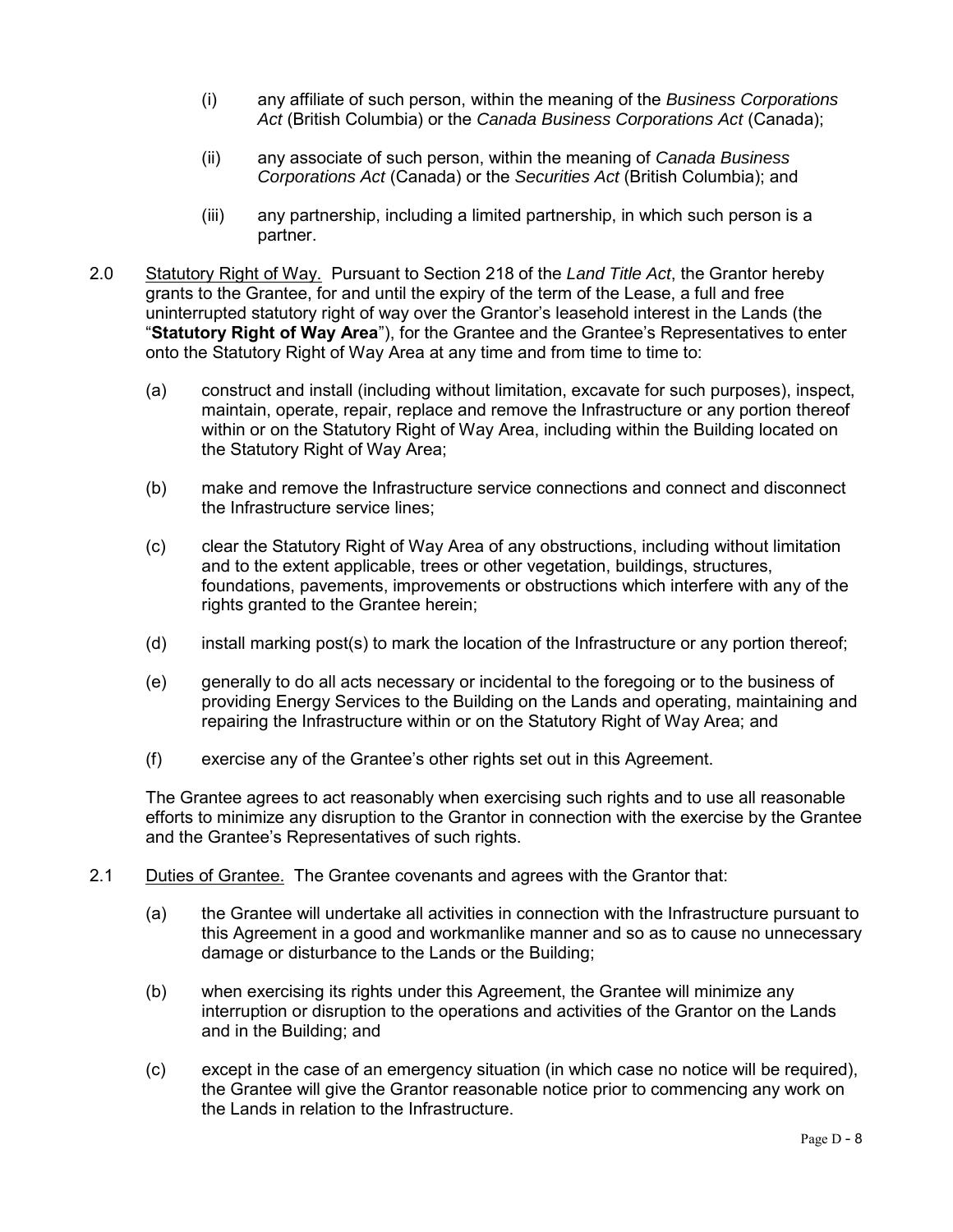- 2.2 Covenants of the Grantor. The Grantor covenants and agrees with the Grantee that the Grantor will:
	- (a) allow the Grantee to trim or, if necessary, cut down any tree or other growth on the Lands which in the opinion of the Grantee constitutes or may constitute a danger or obstruction to those using the Lands as permitted herein or to the Infrastructure;
	- (b) permit the Grantee to bring on to the Lands all material and equipment, including motor vehicles, it requires in order to exercise any of the rights granted to the Grantee in this Agreement;
	- (c) permit the Grantee for the period during which the Grantee accepts this grant but not beyond the day if ever on which the Grantee releases this grant, to peaceably hold and enjoy the rights hereby granted; and
	- (d) execute all further documents or things whatsoever for the better assuring unto the Grantee of the statutory right of way hereby granted.
- 3. Section 219 Covenant. The Grantor acknowledges, covenants and agrees, pursuant to Section 219 of the *Land Title Act*, with the Grantee:
	- (a) not to do or knowingly permit to be done on or within the Statutory Right of Way Area, including within the Building or any portion thereof located on the Statutory Right of Way Area, anything which interferes with or damages the Infrastructure or impairs the operation or otherwise adversely impacts the Infrastructure and the provision of Energy Services or creates any hazard. Such acts include, but are not limited to, the acts referred to in this Section 3;
	- (b) not to make, place, erect, operate, use or maintain upon the Statutory Right of Way Area any building, structure, foundation, pavement, excavation, well, culvert, swimming pool, open drain or ditch, pond, pile or material, obstruction, equipment or thing, or to plant any vegetation which:
		- (i) interferes with or endangers the Infrastructure or the installation, construction, operation, maintenance, repair, removal, or replacement of the Infrastructure;
		- (ii) materially obstructs access by the Grantee or the Grantee's Representatives to the Infrastructure; or
		- (iii) creates any hazard by its operation, use, maintenance or existence on the Statutory Right of Way Area;
	- (c) not, and will not permit any other person to diminish nor increase the soil cover over the Infrastructure or any portion thereof installed on, under or across the Lands, including without limiting the foregoing, will not construct or permit the construction of any open drains or ditches above, alongside or across any of the Infrastructure installed on, under or across the Lands, without the prior written consent of the Grantee;
	- (d) not, and will not permit any other person to erect, place or install any pipe or other conduit within a distance of three (3) meters of the Infrastructure or any portion thereof, if such pipe or conduit or the material conveyed therein is reasonably likely to be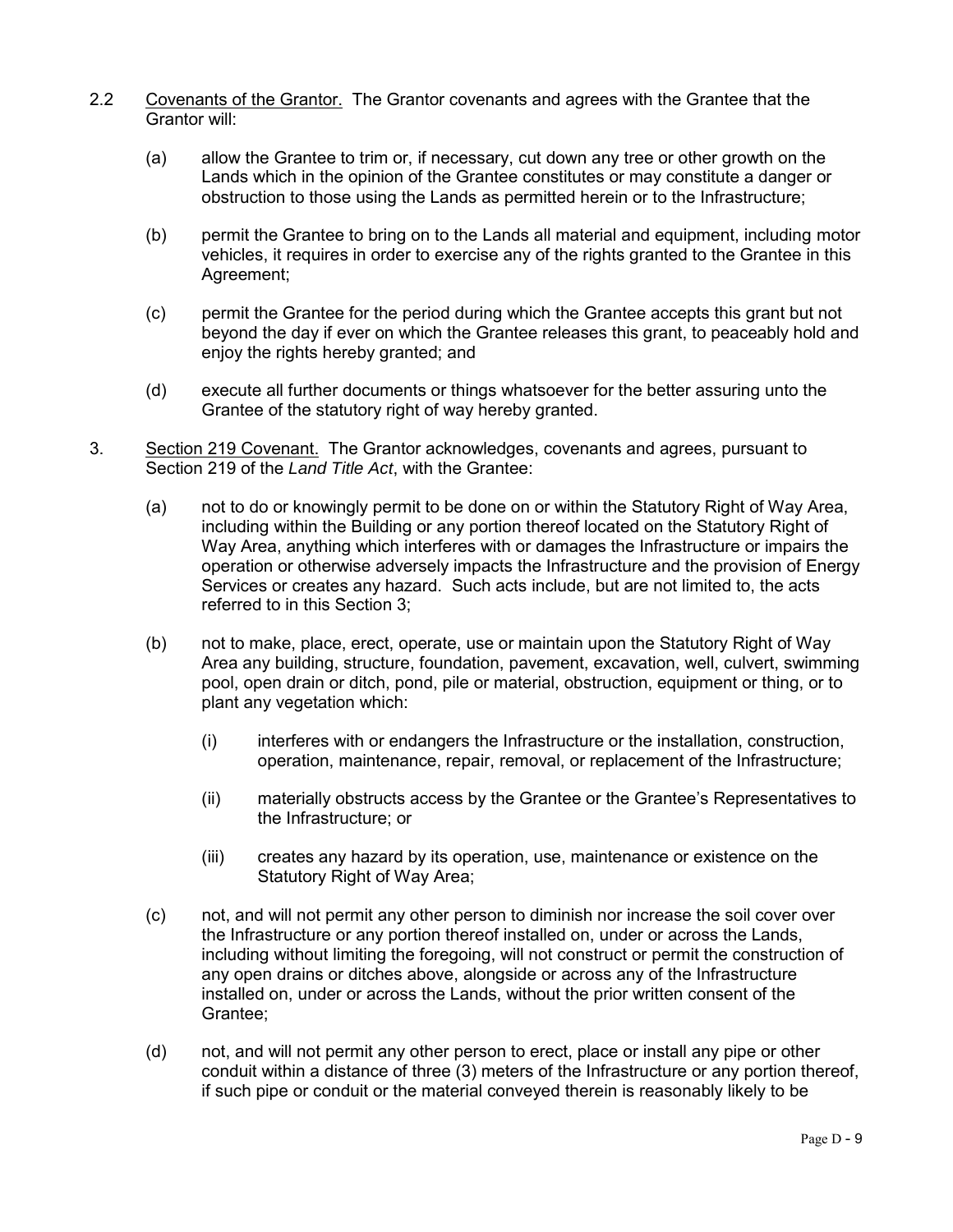vulnerable to damage or reduced operability or effectiveness from freezing, unless measures reasonably satisfactory to the Grantee are taken to adequately protect the pipe or conduit;

- (e) not to carry out blasting on or next to the Statutory Right of Way Area without the prior written consent of the Grantee and if such consent is granted, only in accordance with the written requirements of the Grantee;
- (f) not to itself supply or install or allow any other person to install works similar to the Infrastructure or any other system that would supply Energy Services or domestic hot water and/or space heating to the Building or any portion thereof located on the Lands; and
- (g) to act reasonably and cooperate with the Grantee in connection with the provision by the Grantee of Energy Services to the building(s) on the Lands and, without limiting the generality of the foregoing, the Grantor will ensure that the Grantee has reasonable access to the Infrastructure and any part thereof on the Statutory Right of Way Area at all times.
- 4. Fees and Charges. The Grantee will establish a schedule of Fees and Charges which will be payable by the Grantor and others in connection with the Grantee's provision of Energy Services, as approved from time to time by the British Columbia Utilities Commission. The Grantor will pay all taxes and charges payable on all such Fees and Charges.
- 5. Payment. The Grantor covenants and agrees with the Grantee that the Grantor and all persons deriving title from the Grantor will at all times pay to the Grantee the Fees and Charges (and any interest thereon) from time to time established by the Grantee and approved by the British Columbia Utilities Commission at the times and in the manner required for payment.
- 6. Timing of Payment / Late Charges. The Fees and Charges will be payable by the Grantor in accordance with the servicing/customer agreement to be entered into between the Grantor and the Grantee . If any such amount is not paid when due, the Grantor will be required to pay any late payment charge established by the Grantee in accordance with such agreement.
- 7. Certificate of Payment. Within 10 days of any written request by the Grantor, the Grantee will issue a written certificate to the Grantor or any lender to or purchaser from the Grantor, certifying the amount outstanding under this Agreement as of the date of the certificate. The Grantor will be required to pay in advance the Grantee's reasonable fee for the issuance of any such certificate.
- 8. Application for Service. The Grantor will connect each Building to the Infrastructure and will apply in advance to the Grantee for any connection to the Grantee's Infrastructure, using the form established by the Grantee for such purpose, and the Grantor will provide the Grantee with any information and documentation required by the Grantee in connection therewith.
- 9. Suspension of Service. The Grantee will have the right to temporarily suspend the provision of Energy Services to the Building in order to carry out any repairs or improvements in respect of the Grantee's Infrastructure, as determined by the Grantee in its absolute discretion, or in the event of fire, flood or other sudden emergency, provided that any interruption of service will be minimized as much as reasonably practicable. Whenever reasonably practicable, the Grantee will give notice of any such suspension and will restore service as soon as possible but in no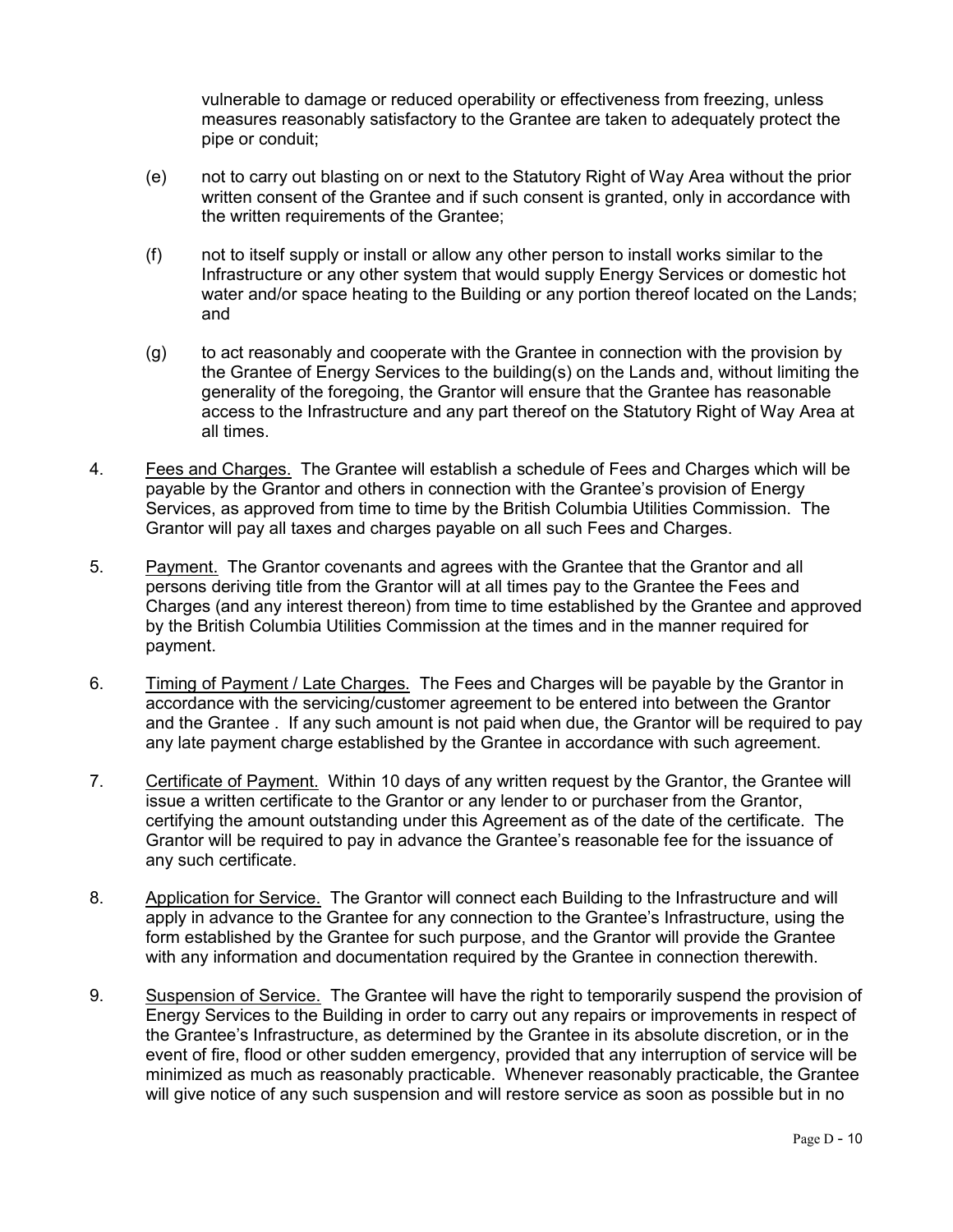event shall the Grantee be liable to the Grantor for any costs, losses or damages that the Grantor might suffer during the suspension of service.

- 10. No Requirement to do Works, pay Fees, etc. This Agreement does not in any way require the Grantee to provide any works or services whatsoever to the Lands or the Building, to construct, install, inspect, clean, maintain, repair, replace or remove any works or improvements whatsoever within or in respect of the Lands or the Building, or to pay any fee or other amount whatsoever in connection with this Agreement, unless the Grantee is expressly required to do so under the terms of this Agreement or under any other agreement in writing.
- 11. Subdivision / Effect of Agreement. This Agreement and the rights herein granted will run with the Grantor's leasehold interest in the Lands and each part into which the Lands may be subdivided, whether by subdivision plan, strata plan or otherwise howsoever, and the term "Grantor" includes the owner of each leasehold interest in each subdivided portion of the Lands and the successors in title thereof. Without limiting the foregoing, any amount payable hereunder will run with the Grantor's leasehold interest in the Lands and each part into which the Lands may be subdivided. Notwithstanding any other provision of this Agreement, in the event that the Lands are subdivided by means of a leasehold strata plan pursuant to the *Strata Property Act*:
	- (a) the "Grantor" under this Agreement shall be the strata corporation created by the filing of such strata plan and the individual owners of the strata lots created by such strata plan shall have no obligations or liabilities under this Agreement other than as members of the strata corporation;
	- (b) the statutory right of way and section 219 covenant granted pursuant to this Agreement are intended to apply to and burden only the common property created by such strata plan and not at any time to burden any strata lot or the owner of any strata lot; and
	- (c) upon the request of and at the expense of the Grantor or any strata lot owner, the Grantee will execute and deliver in registrable form a discharge of this Agreement from any such strata lot.
- 12. Application to Strata Corporation. Without limiting anything set out in this Agreement, any strata corporation created in respect of any portion of the Lands will be a "Grantor" and will be bound by all of the terms and conditions of this Agreement and any common property created by any leasehold strata plan in respect of any portion of the Lands will remain as part of the "Lands" and will be subject to this Agreement.
- 13. Assessment of Strata Corporation. If at any time the Lands or any portion thereof are stratified by a leasehold strata plan, the Grantee may levy the Fees and Charges to the strata corporation created in respect of such strata plan and the strata corporation will pay the Fees and Charges so levied.
- 14. Grantee's Remedies. The Grantor hereby agrees that:
	- (a) The Grantee may, after having given the Grantor 48 hours prior written notice, discontinue providing Energy Services to the Building and/or to the Grantor if the Grantor: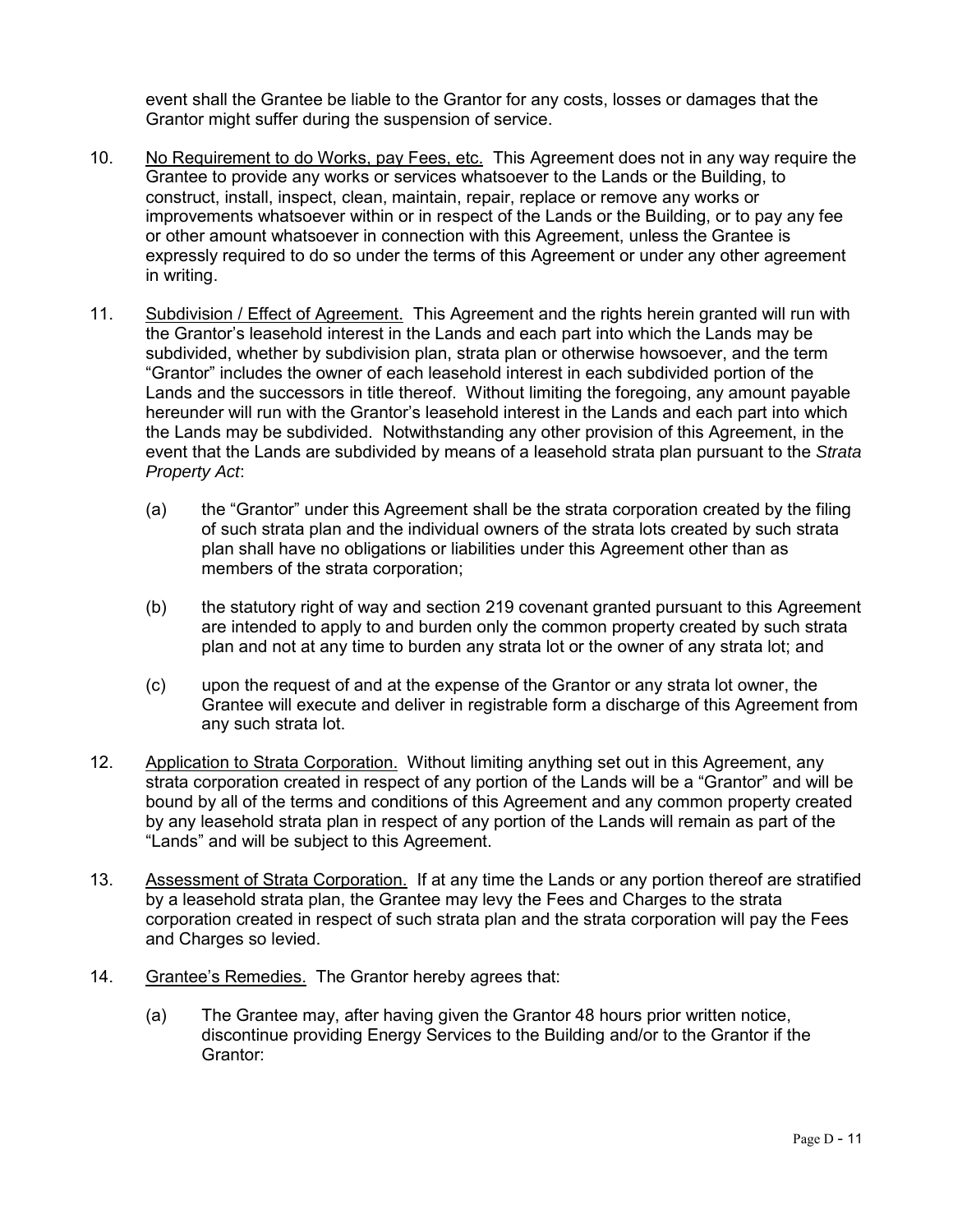- (i) fails to fully pay for any Energy Services provided to the Building on or before the due date for such payment; or
- (ii) fails to provide or pay by the applicable date required any security deposit, equivalent form of security or guarantee or any requisite increase thereof;
- (b) The Grantee may, without having to give the Grantor notice, discontinue providing Energy Services to the Building and/or to the Grantor, if the Grantor:
	- (i) refuses to provide reference information and identification acceptable to the Grantee when applying for service or at any subsequent time on request by the Grantee;
	- (ii) breaches the terms and conditions upon which service is provided by the Grantee, including without limitation, the terms and conditions of the applicable customer agreement;
	- (iii) breaches any material term or condition of this Agreement;
	- (iv) has defective pipes, appliances or service connections and fittings in any part or parts of the Building;
	- (v) uses the provided Thermal Energy in a manner that, in the opinion of the Grantee, may:
		- a. lead to a dangerous situation, or
		- b. cause undue or abnormal fluctuations in the temperature of the Infrastructure;
	- (vi) fails to make modifications or additions to the Grantor's equipment as required by the Grantee to prevent the danger or control the fluctuations described in sub-paragraph (v) above;
	- (vii) negligently or fraudulently misrepresents to the Grantee its use of Thermal Energy or the Thermal Energy load requirements of, or Thermal Energy volume consumed within and by, the Building;
	- (viii) terminates or causes the termination of the applicable customer agreement; or
	- (ix) stops consuming Thermal Energy in the Building,

and the Grantee will not be liable for any loss, injury or damage suffered by the Grantor by reason of the discontinuation of service as contemplated in Sections 14(a) and 14(b) above.

- (c) In addition to the above provisions for enforcement of the payments due under this Agreement, the Grantee may, at its option, bring or take legal action against the Grantor for payment in any court of competent jurisdiction.
- (d) The Grantor will be liable and pay for all of the Grantee's costs in connection with the enforcement of this Agreement, including, without limitation, all legal fees and disbursements on a solicitor and own client basis.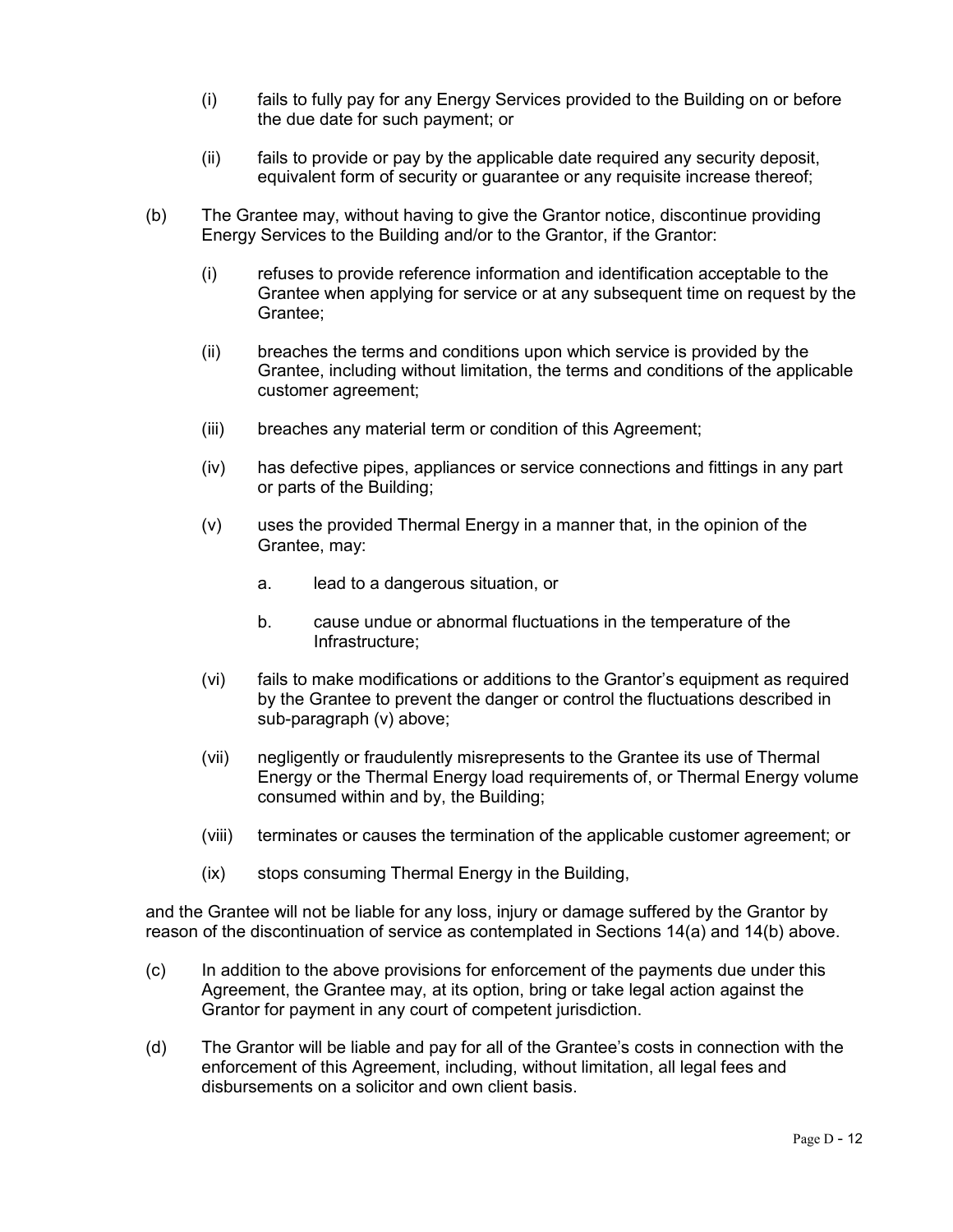- 15. Injunctive Relief. The Grantor acknowledges and agrees that, without limiting any other right or remedy of the Grantee, the Grantee may obtain from a court of competent jurisdiction injunctive relief in respect of any breach or anticipated breach by the Grantor of any of the Grantor's duties or obligations under this Agreement.
- 16. Remedies Cumulative. All rights and remedies of the Grantee under this Agreement are cumulative and are in addition to and do not exclude any other right or remedy provided in this Agreement or otherwise allowed by law. All rights and remedies of the Grantee may be exercised concurrently, without the Grantee making any election, but will not give rise to duplicative liability of the Grantor.
- 17. Amendment. Except as expressly set out herein, this Agreement may only be amended by an agreement in writing signed by the Grantee and the Grantor. No modification or amendment of any provision of this Agreement will be inferred from anything done or omitted by any of the parties except by an express agreement in writing duly executed and delivered by all of the parties.
- 18. No Waiver. No condoning, excusing or overlooking of any default nor any delay in proceeding or failure to proceed in the case of any default under this Agreement will operate as a waiver of or otherwise affect in any way any rights or remedies under this Agreement or at law. No waiver of any rights or remedies will be inferred from anything done or omitted to be done by any party except by an express waiver in writing. No waiver in respect of any matter or thing will operate as a waiver in respect of any other matter or thing.
- 19. Governing Law. This Agreement will be governed by and interpreted in accordance with the laws of in force in the Province of British Columbia, which is the proper law hereof, and the courts of British Columbia will have the exclusive jurisdiction with respect to all matters arising under or in respect of this Agreement.
- 20. Time of the Essence. Time is of the essence of this Agreement and will remain of the essence notwithstanding any extension of time given under or in connection with this Agreement.
- 21. Notices. All notices under this Agreement must be given in writing and delivered in accordance with this provision. The parties agree that:
	- (a) any notice to the Grantor may be sent to the Grantor's address according to Land Title Office records in respect of the Grantor's leasehold interest in the Lands or delivered to the Grantor; and
	- (b) all notices to the Grantee must be sent to the Grantee at the address set out above or such other address as the Grantee may notify the Grantor in accordance with the terms hereof at any time and from time to time.

If any portion of the Lands is stratified by a strata plan (including a bare land strata plan), any notice in respect of such stratified lands will be sufficiently given if given to the strata corporation and it will not be necessary to give notice to all of the owners of strata lots within the strata plan. Notices will be sent by personal delivery, electronic transmission (including by fax) or by registered mail. Notices will be deemed to have been delivered (i) upon delivery, if delivered by hand, (ii) upon receipt, if sent by electronic transmission, or (iii) on the fifth Business Day after the mailing thereof, if sent by registered mail from a post office in British Columbia. In any court proceedings, any notice may be given in accordance with any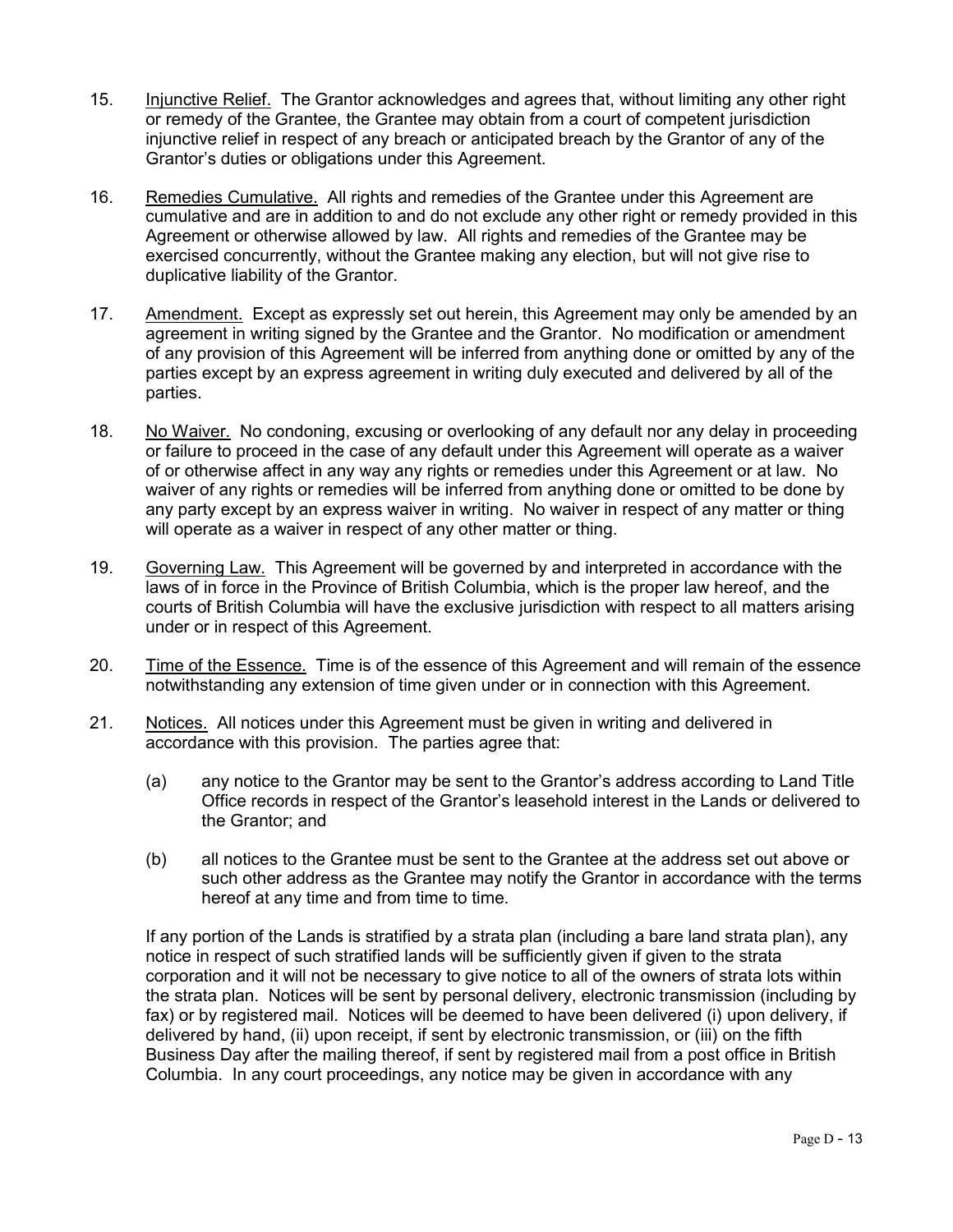requirements for service provided for pursuant to the Supreme Court Rules of the Province of British Columbia.

- 22. Grantee's Licences and Authorizations. The Grantee may grant to any other person a licence or other agreement, authorizing such person to exercise any right granted to the Grantee pursuant to this Agreement.
- 23. Assignment by Grantee. The Grantee may assign this Agreement provided any such assignee satisfies any requirements set out in Sections 218 and 219 of the *Land Title Act* (British Columbia) and having first obtained any requisite ministerial approval. The Grantor hereby consents to any such assignment and agrees that upon the assignment of this Agreement by the Grantee, the Grantee will be released from any and all further duties and obligations arising under this Agreement which arise after the time of such assignment.
- 24. Further Assurances. The Grantor will execute and deliver any further agreement, document or instrument and do and perform any further act or thing as may be required by the Grantee at any time and from time to time in order to evidence or give full force and effect to the terms, conditions and intent of this Agreement.
- 25. Ownership of Infrastructure. Notwithstanding any degree of annexation or affixation, or rule of law or equity to the contrary, all components of the Infrastructure and additions or extensions thereto will be and remain the property of and vest in the Grantee, and the Grantee may, but shall not be obligated to, remove any or all such all components of the Infrastructure and additions or extensions thereto on termination of this Agreement.
- 26. Release of Grantor. For greater certainty, no person who has been "Grantor" will be liable for any breach of this Agreement occurring after such person has ceased to be an owner of, or a strata corporation with respect to, a leasehold interest of any part of the Lands.

IN WITNESS WHEREOF the parties hereto have executed and delivered this Agreement by signing on the *Land Title Act* Form C and Form D attached hereto, and in the case of UBC, by signing below.

UBC as the registered owner of the Lands hereby consents to the statutory right of way and section 219 covenant granted pursuant to this Agreement (the "**Grantee's Charges**"). In addition, UBC agrees that the Grantee's Charges are derived from and in respect of the Grantor's leasehold interest in the Lands pursuant to the Lease and in this regard, if such Lease is terminated and/or released and discharged from title to the Lands prior to the expiry of the original term of such Lease, UBC covenants and agrees to:

- (a) use commercially reasonable efforts to cause any replacement ground lease tenant to grant to the Grantee a replacement statutory right of way and section 219 covenant on substantially the same terms and conditions as contained in this Agreement (the "**Replacement SRW**") over such tenant's leasehold interest; or
- (b) if there is no replacement ground lease tenant, to grant to the Grantee, subject to first obtaining any requisite ministerial approval, the Replacement SRW over the Lands,

in the event that the Grantee continues to own and operate the NDES at such time. **THE UNIVERSITY OF BRITISH COLUMBIA**

Per:

Authorized Signatory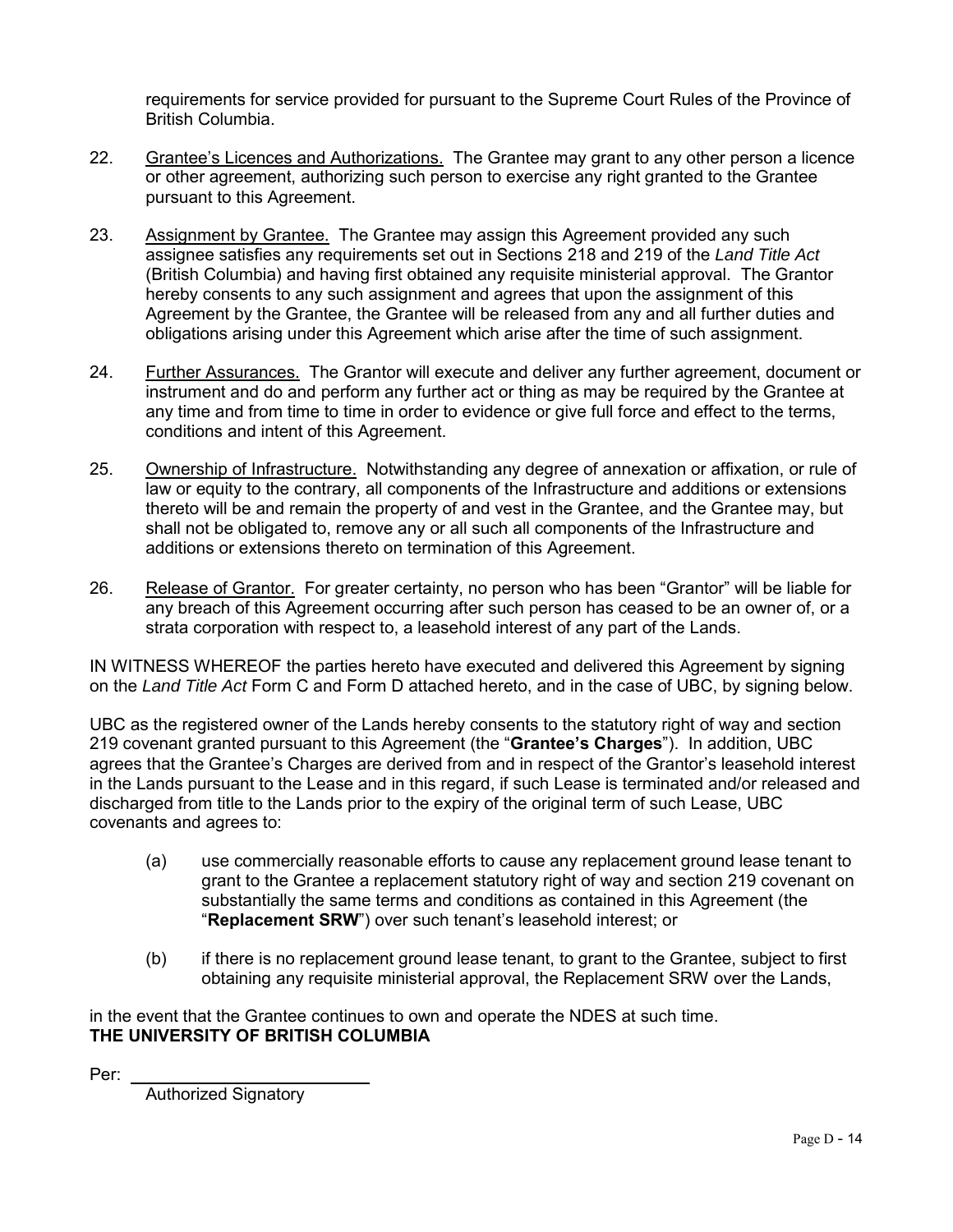## **PRIORITY CONSENT**

For One Dollar (\$1.00) and other good and valuable consideration, the receipt and sufficiency of which is hereby acknowledged and agreed to by  $\bullet$  [Bank] (the "Chargeholder"), being the holder of Mortgage  $\bullet$  and Assignment of Rents  $\bullet$  (collectively, the "**Charges**"), hereby approves and consents to the granting of the Statutory Right of Way and the Section 219 Covenant (collectively, the "**Encumbrances**") attached, and consents and agrees that the Encumbrances shall be binding upon the Chargeholder's interest in or charge upon the leasehold interest in the Lands evidenced by Lease No. **Example 20 and shall be encumbrances upon such leasehold interest in the Lands in priority to** the Charges in the same manner and to the same effect as if the Encumbrances had been granted and registered against such leasehold interest in the Lands prior to the dating, execution and registration of the Charges and the advance of any monies thereunder.

IN WITNESS WHEREOF the Chargeholder has executed this priority agreement by causing its proper officers to sign the *Land Title Act* Form D attached hereto.

## **- END OF DOCUMENT -**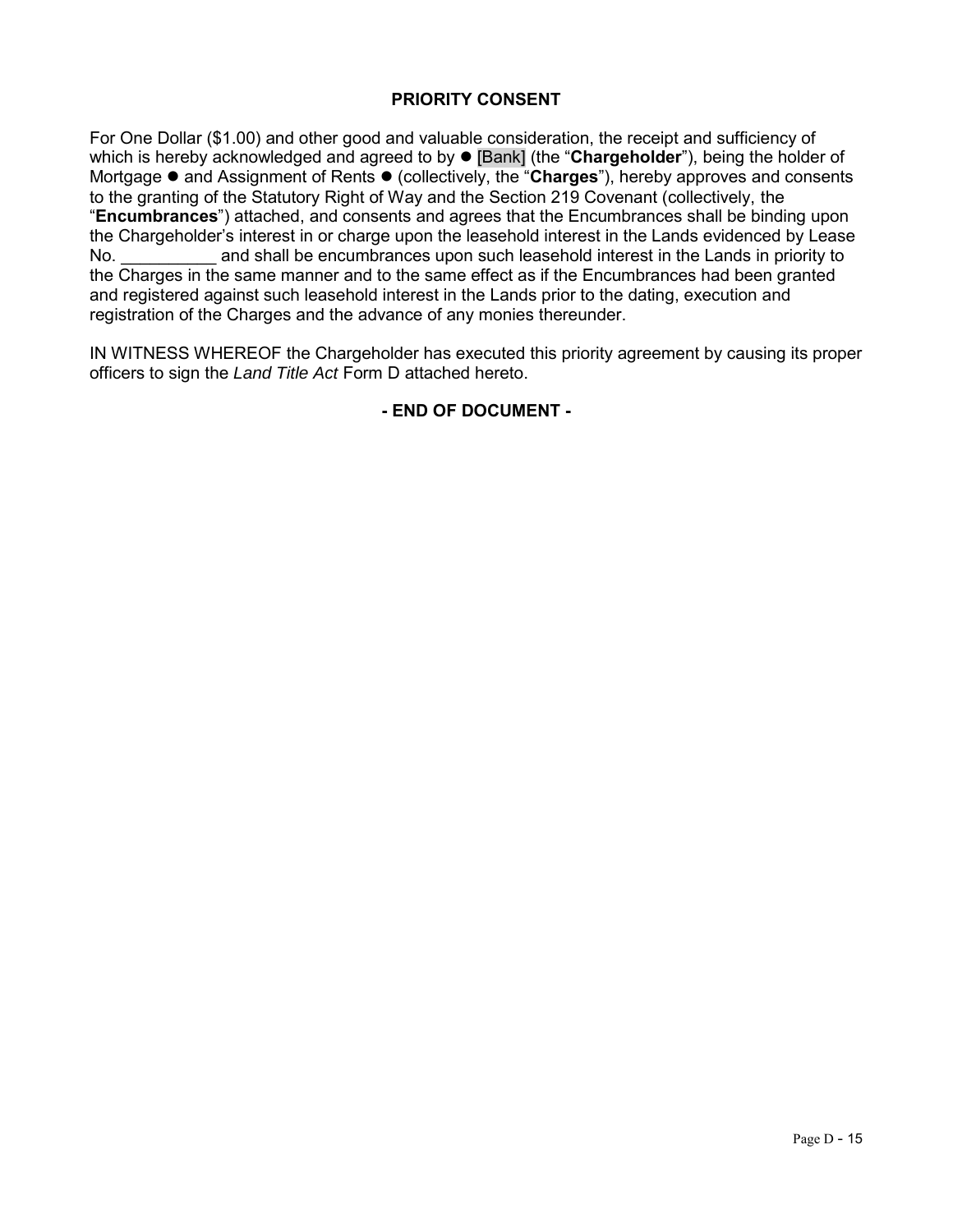# **SCHEDULE E DEVELOPER-PROVIDED ENERGY TRANSFER STATION REQUIREMENTS**

Requirements to facilitate the Project Infrastructure Work: